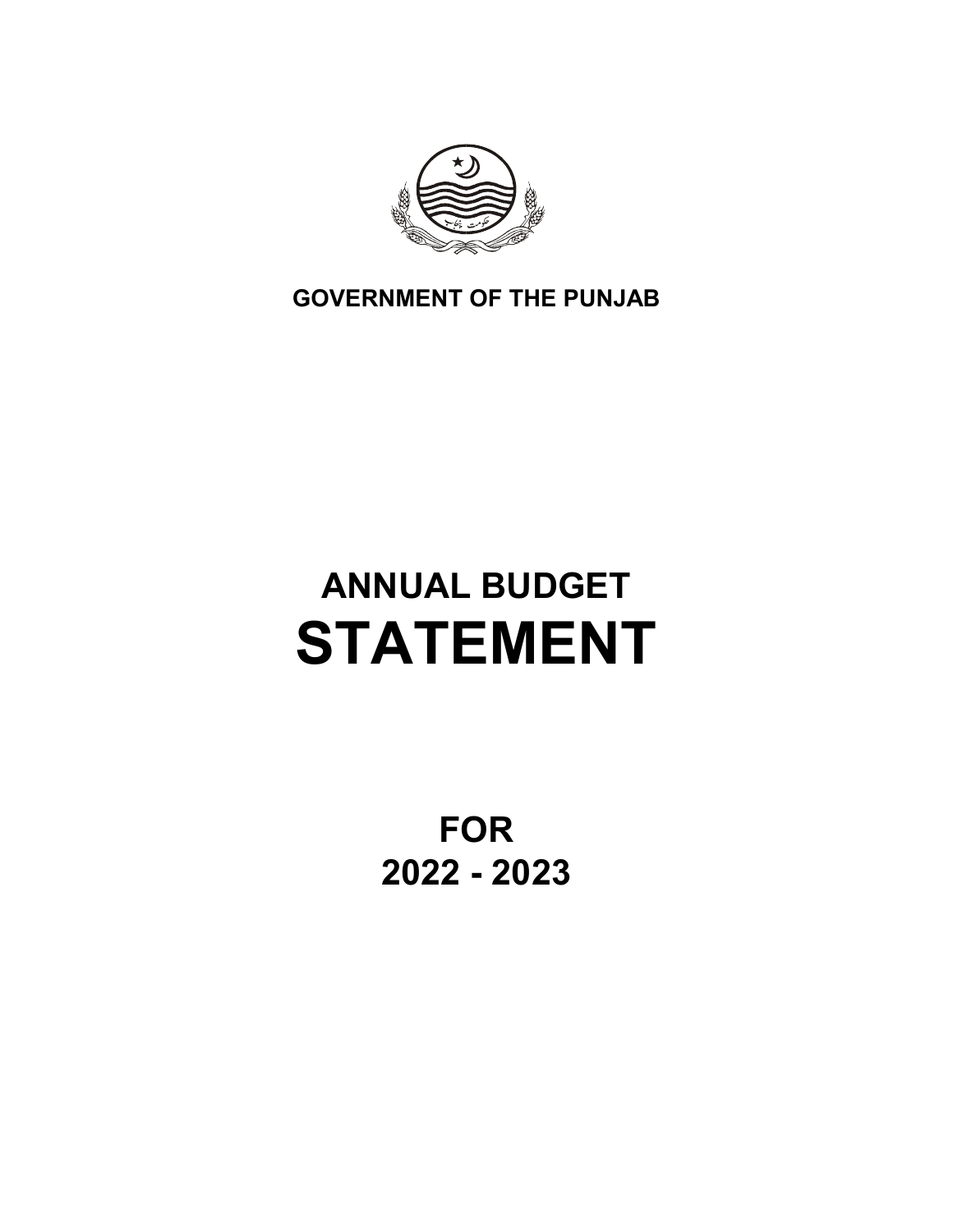#### **PREFACE**

Submission of Annual Budget Statement is governed by Article 120 of the Constitution of the Islamic Republic of Pakistan. It is a statement of estimated receipts and expenditures of the Provincial Government for a financial year; and, is a summary of the budget estimates.

Annual Budget Statement is intended to give an overview of functional classification and estimates of revenue receipts, revenue expenditures, capital receipts and disbursements and summary of allocations of development programme. Budget Estimates of Public Account are also shown under various items of this account.

 **Finance Secretary**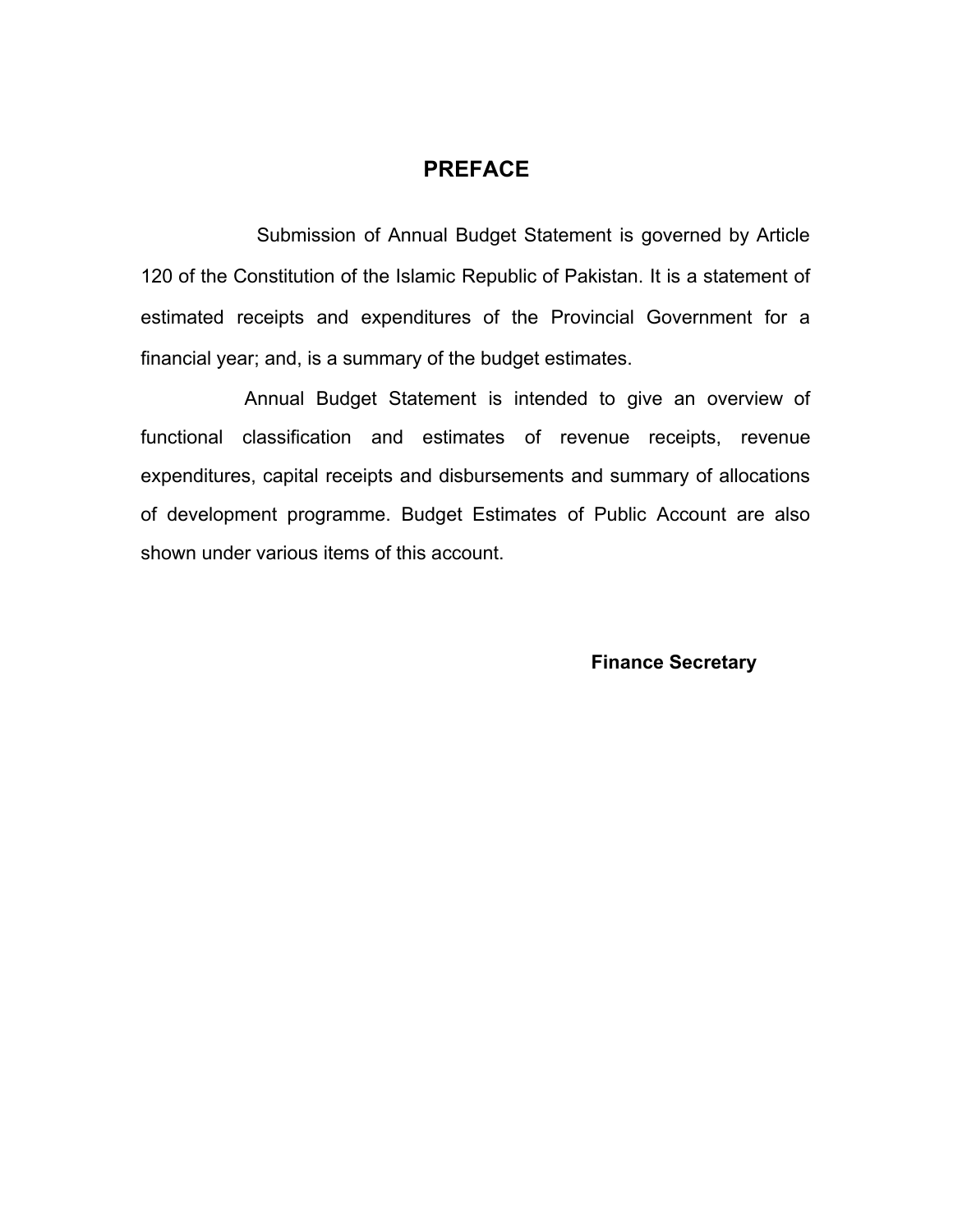# **2022-2023 ANNUAL BUDGET STATEMENT GOVERNMENT OF THE PUNJAB FOR THE YEAR**

| Sr.# | <b>CONTENTS</b>                                                 | <b>Pages</b> |
|------|-----------------------------------------------------------------|--------------|
| I.   | Estimates of General Revenue Receipts & Capital Receipts        | $2 - 24$     |
| Ш.   | Estimates of Current Revenue Expenditure & Capital Expenditures | 25-60        |
| III. | <b>Estimates of Development Expenditure</b>                     | 61-65        |
| VL.  | <b>Estimates of Public Account</b>                              | 66-75        |
| V.   | <b>ADP Resources</b>                                            | 76           |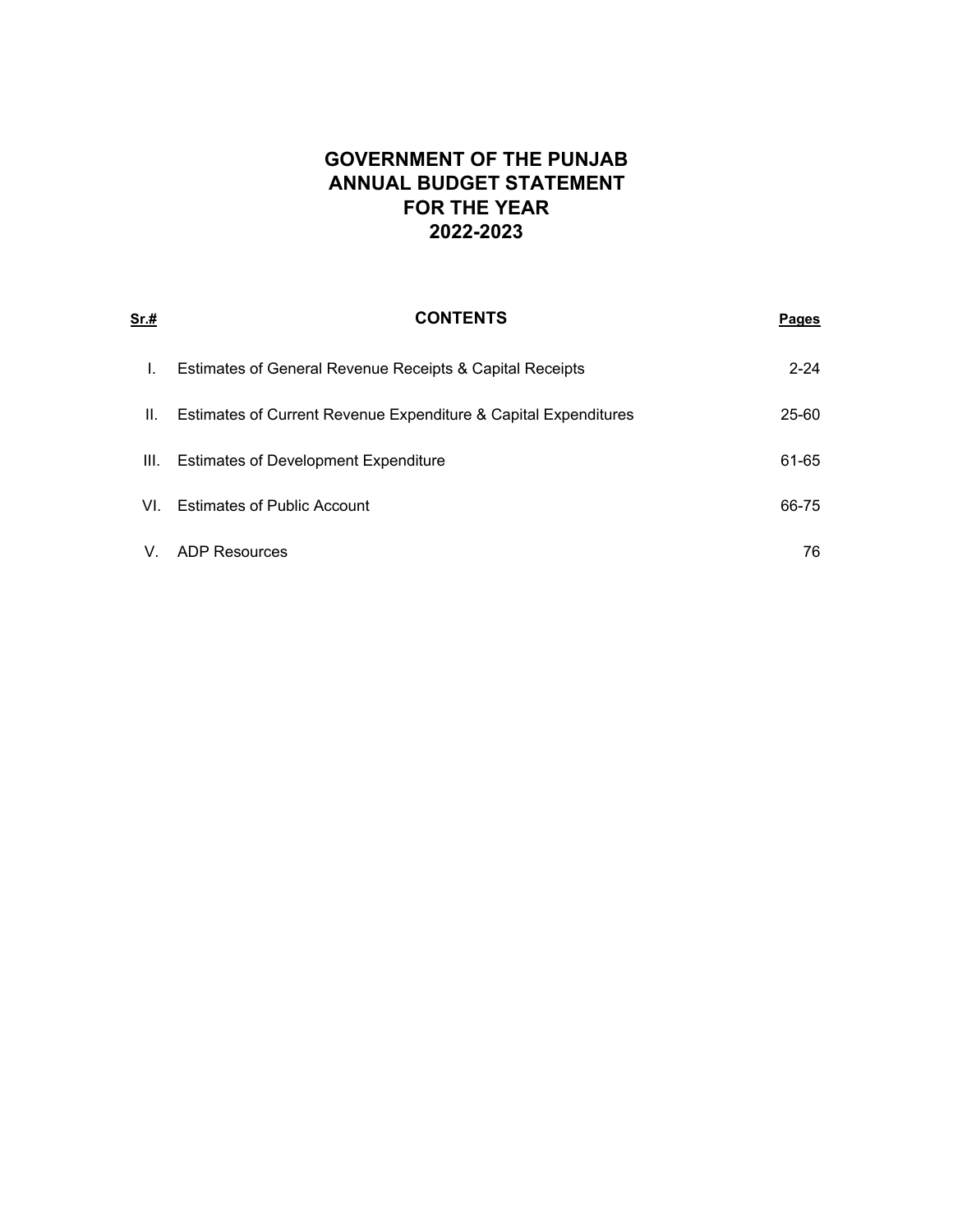|     | <b>Head of Account</b>                                        | <b>Accounts</b><br>2020-2021 | <b>Budget</b><br><b>Estimates</b><br>2021-2022 | <b>Revised</b><br><b>Estimates</b><br>2021-2022 | (Rs. in million)<br><b>Budget</b><br><b>Estimates</b><br>2022-2023 |
|-----|---------------------------------------------------------------|------------------------------|------------------------------------------------|-------------------------------------------------|--------------------------------------------------------------------|
| (A) | <b>Total Provincial Consolidated Fund (Revenue + Capital)</b> | 1,967,989.257                | 2,653,014.431                                  | 2,780,765.494                                   | 3,226,391.258                                                      |
|     | <b>Total General Revenue Receipts</b>                         | 1,665,304.992                | 2,088,304.404                                  | 2,182,196.010                                   | 2,521,288.298                                                      |
|     | <b>Federal Divisible Pool</b>                                 | 1,321,167.884                | 1,683,696.289                                  | 1,761,166.360                                   | 2,020,737.650                                                      |
|     | <b>Provincial Tax Revenue</b>                                 | 224,615.267                  | 272,565.901                                    | 276,693.590                                     | 337,025.000                                                        |
|     | Provincial Non-Tax Revenue                                    | 119,521.841                  | 132,042.214                                    | 144,336.060                                     | 163,525.648                                                        |
| (B) | Total Current Capital Receipts A/c -I                         | 83,836.193                   | 144,370.683                                    | 86,219.344                                      | 154,122.960                                                        |
|     | <b>Current Capital Receipts</b>                               | 83,836.193                   | 79.148.907                                     | 52.903.106                                      | 92,510.347                                                         |
|     | Foreign Projects Assistance                                   | $\blacksquare$               | 65,221.776                                     | 33.316.238                                      | 61,612.613                                                         |
| (C) | <b>Total Current Receipts A/c -II</b>                         | 218,848.072                  | 420,339.344                                    | 512,350.140                                     | 550,980.000                                                        |
|     | <b>TOTAL CAPITAL RECEIPTS (B+C)</b>                           | 302,684.265                  | 564,710.027                                    | 598,569.484                                     | 705,102.960                                                        |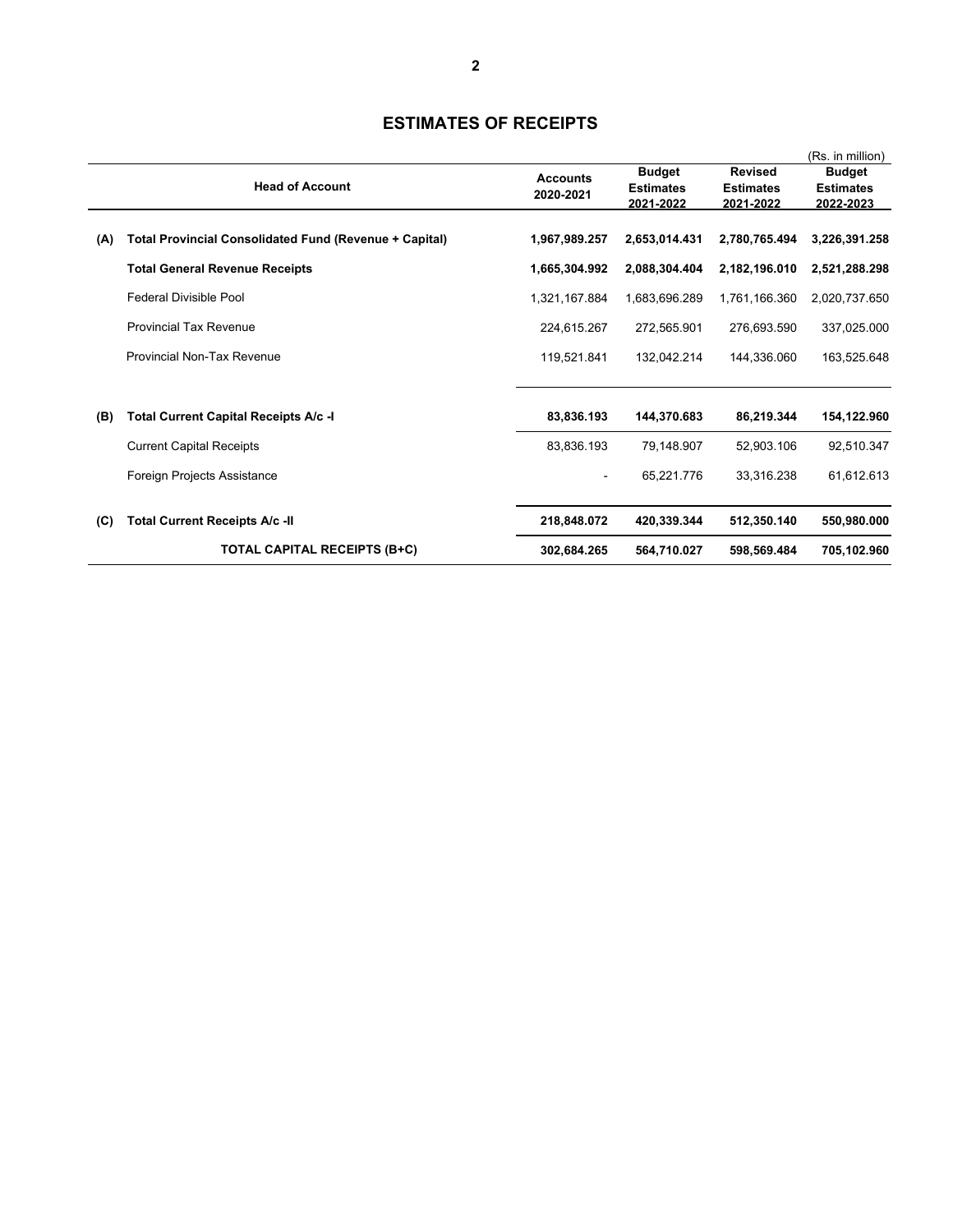|            |                |                                      |                              |                                                |                                                 | (Rs. in million)                               |
|------------|----------------|--------------------------------------|------------------------------|------------------------------------------------|-------------------------------------------------|------------------------------------------------|
|            |                | <b>Head of Account</b>               | <b>Accounts</b><br>2020-2021 | <b>Budget</b><br><b>Estimates</b><br>2021-2022 | <b>Revised</b><br><b>Estimates</b><br>2021-2022 | <b>Budget</b><br><b>Estimates</b><br>2022-2023 |
|            | <b>SUMMARY</b> |                                      |                              |                                                |                                                 |                                                |
|            |                | <b>FEDERAL DIVISIBLE POOL</b>        | 1,321,167.884                | 1,683,696.289                                  | 1,761,166.360                                   | 2,020,737.650                                  |
| в          |                | <b>TAX REVENUE</b>                   | 1,321,167.884                | 1,683,696.289                                  | 1,761,166.360                                   | 2,020,737.650                                  |
| <b>B01</b> |                | <b>DIRECT TAXES</b>                  | 485,432.623                  | 627,042.070                                    | 639,197.222                                     | 743,386.142                                    |
|            | B011           | Tax on Income                        | 485,247.175                  | 626,878.200                                    | 639,064.842                                     | 743,232.186                                    |
|            | B012           | <b>Wealth Tax</b>                    |                              |                                                |                                                 |                                                |
|            | B018           | Capital Value Tax on Moveable Assets | 185.448                      | 163.870                                        | 132.380                                         | 153.956                                        |
|            |                | <b>B02 INDIRECT TAXES</b>            | 835,735.261                  | 1,056,654.219                                  | 1,121,969.138                                   | 1,277,351.508                                  |
|            | <b>B020</b>    | Sea Customs                          |                              |                                                |                                                 |                                                |
|            | B021           | <b>Land Custom</b>                   | 213,205.082                  | 225,971.397                                    | 276,265.669                                     | 302,165.675                                    |
|            | B023           | Sales Tax on Import-Share of Net     | 544,419.815                  | 729,950.098                                    | 750,035.324                                     | 855,954.906                                    |
|            | B024           | <b>Federal Excise</b>                | 77,786.827                   | 100,313.284                                    | 95,325.145                                      | 118,802.667                                    |
|            | B025           | Federal Excise on Natural Gas        | 323.537                      | 419.440                                        | 343.000                                         | 428.260                                        |
|            |                |                                      |                              |                                                |                                                 |                                                |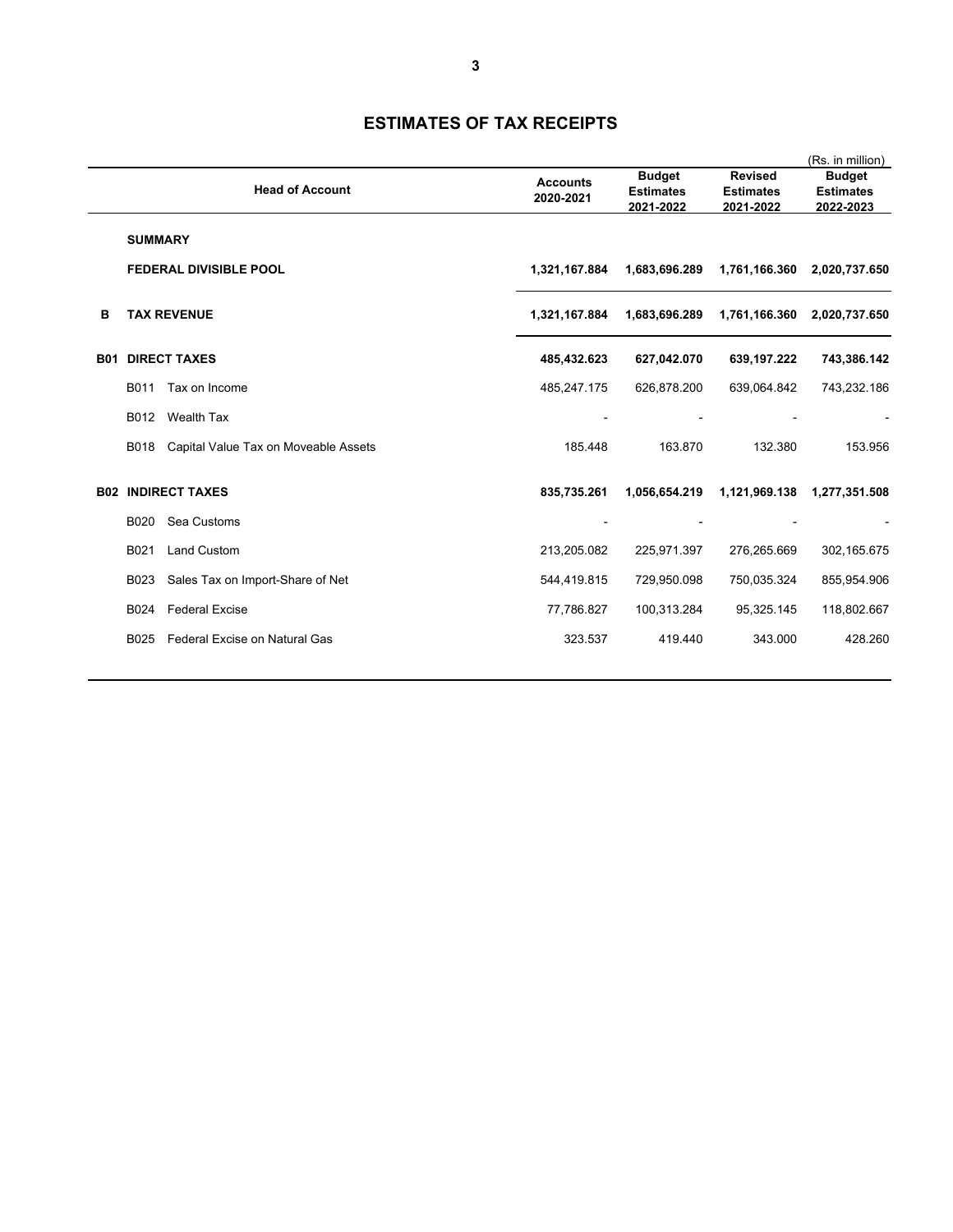|            |                | <b>Head of Account</b>                   | <b>Accounts</b><br>2020-2021 | <b>Budget</b><br><b>Estimates</b><br>2021-2022 | <b>Revised</b><br><b>Estimates</b><br>2021-2022 | (Rs. in million)<br><b>Budget</b><br><b>Estimates</b><br>2022-2023 |
|------------|----------------|------------------------------------------|------------------------------|------------------------------------------------|-------------------------------------------------|--------------------------------------------------------------------|
|            | <b>SUMMARY</b> |                                          |                              |                                                |                                                 |                                                                    |
|            |                | <b>PROVINCIAL RECEIPTS</b>               | 344,137.108                  | 404,608.115                                    | 421,029.650                                     | 500,550.648                                                        |
| в          |                | <b>TAX REVENUE</b>                       | 224,615.267                  | 272,565.901                                    | 276,693.590                                     | 337,025.000                                                        |
| <b>B01</b> |                | <b>DIRECT TAXES</b>                      | 25,381.078                   | 49,605.200                                     | 40,813.020                                      | 50,812.010                                                         |
|            | B011           | Tax on Income (Agriculture)              | 2,366.438                    | 5,250.000                                      | 2,500.000                                       | 2,850.000                                                          |
|            | B013           | Property Tax                             | 4,528.575                    | 22,989.500                                     | 17,048.020                                      | 22,465.500                                                         |
|            | B014           | <b>Land Revenue</b>                      | 17,372.332                   | 20,000.000                                     | 20,148.000                                      | 24,062.510                                                         |
|            | B016           | Tax on Profession, Trades and Callings   | 1,011.371                    | 1,365.700                                      | 1,040.500                                       | 1,434.000                                                          |
|            | B017           | Capital Value Tax on Immoveable Property | 102.362                      |                                                | 76.500                                          |                                                                    |
|            | B018           | Capital Value Tax on Moveable Assets     |                              |                                                |                                                 |                                                                    |
|            | B019           | <b>Other Direct Taxes</b>                | 0.000                        |                                                |                                                 |                                                                    |
| <b>B02</b> |                | <b>INDIRECT TAXES</b>                    | 193,501.949                  | 210,354.805                                    | 230,490.100                                     | 272,472.990                                                        |
|            | B023           | Sales Tax (GST Provincial)               | 138,408.813                  | 150,900.000                                    | 160,500.000                                     | 184,000.000                                                        |
|            | B026           | <b>Provincial Excise</b>                 | 2,316.528                    | 3,194.551                                      | 2,178.750                                       | 2,250.000                                                          |
|            | B027           | <b>Stamps Duty</b>                       | 38,394.735                   | 40,000.004                                     | 47,700.000                                      | 67,717.990                                                         |
|            | B028           | <b>Motor Vehicles</b>                    | 14,382.317                   | 16,260.250                                     | 20,111.350                                      | 18,505.000                                                         |
|            | B029           | Sale of Opium                            | (0.444)                      |                                                |                                                 |                                                                    |
| <b>B03</b> |                | <b>OTHERS INDIRECT TAXES</b>             | 5,732.240                    | 12,605.896                                     | 5,390.470                                       | 13,740.000                                                         |
|            | B030           | <b>Others Indirect Taxes</b>             | 5,732.240                    | 12,605.896                                     | 5,390.470                                       | 13,740.000                                                         |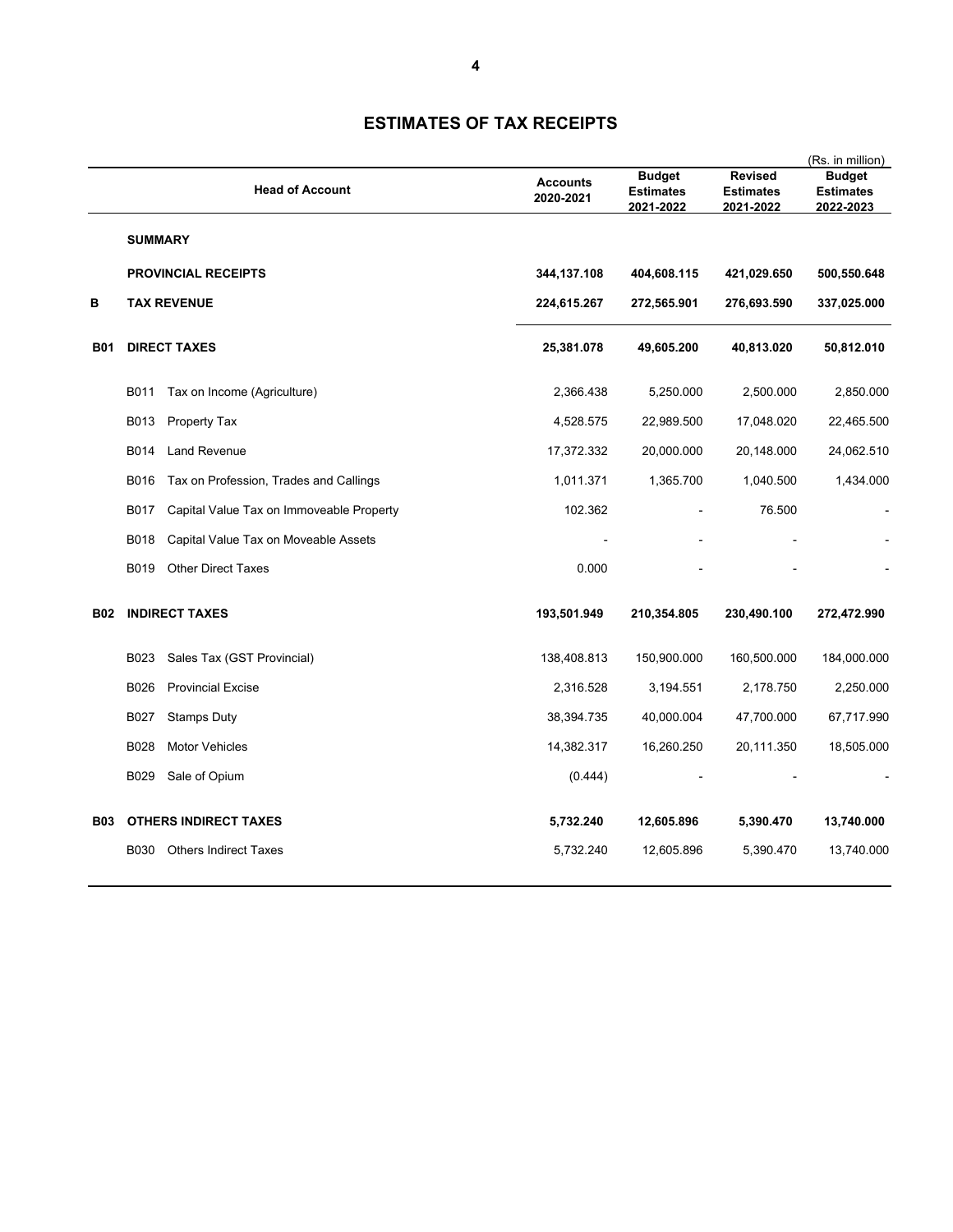|   |                |                            |                                                                                   |                              |                                                | (Rs. in million)                                |                                                |
|---|----------------|----------------------------|-----------------------------------------------------------------------------------|------------------------------|------------------------------------------------|-------------------------------------------------|------------------------------------------------|
|   |                |                            | <b>Head of Account</b>                                                            | <b>Accounts</b><br>2020-2021 | <b>Budget</b><br><b>Estimates</b><br>2021-2022 | <b>Revised</b><br><b>Estimates</b><br>2021-2022 | <b>Budget</b><br><b>Estimates</b><br>2022-2023 |
|   | <b>DETAILS</b> |                            |                                                                                   |                              |                                                |                                                 |                                                |
|   |                |                            | <b>FEDERAL DIVISIBLE POOL</b>                                                     | 1,321,167.884                | 1,683,696.289                                  | 1,761,166.360                                   | 2,020,737.650                                  |
| в |                | <b>TAX REVENUE</b>         |                                                                                   | 1,321,167.884                | 1,683,696.289                                  | 1,761,166.360                                   | 2,020,737.650                                  |
|   |                | <b>B01 DIRECT TAXES</b>    |                                                                                   | 485,432.623                  | 627,042.070                                    | 639,197.222                                     | 743,386.142                                    |
|   | B011           | Tax on Income              |                                                                                   | 485,247.175                  | 626,878.200                                    | 639,064.842                                     | 743,232.186                                    |
|   |                |                            | B01108 Share of Net proceeds assigned to Provinces                                | 485,247.175                  | 626,878.200                                    | 639,064.842                                     | 743,232.186                                    |
|   | <b>B018</b>    |                            | <b>Capital Value Tax on Moveable Property</b>                                     | 185.448                      | 163.870                                        | 132.380                                         | 153.956                                        |
|   |                |                            | B01809 CVT Share assigned to Provinces                                            | 185.448                      | 163.870                                        | 132.380                                         | 153.956                                        |
|   |                | <b>B02 INDIRECT TAXES</b>  |                                                                                   | 835,735.261                  | 1,056,654.219                                  | 1,121,969.138                                   | 1,277,351.508                                  |
|   | <b>B021</b>    | <b>Land Custom</b>         |                                                                                   | 213,205.082                  | 225,971.397                                    | 276,265.669                                     | 302,165.675                                    |
|   |                |                            | B02170 Share of Net Proceeds Assigned to Provinces                                | 213,205.082                  | 225,971.397                                    | 276,265.669                                     | 302,165.675                                    |
|   | <b>B023</b>    | <b>Sales Tax</b>           |                                                                                   | 544,419.815                  | 729,950.098                                    | 750,035.324                                     | 855,954.906                                    |
|   |                |                            | B02303 Share of Net Proceeds Assigned to Provinces                                | 544,419.632                  | 729,950.098                                    | 750,035.324                                     | 855,954.906                                    |
|   |                |                            | B02353 Share of Net Proceeds assigned to Provinces                                | 0.183                        |                                                |                                                 |                                                |
|   |                | <b>B024</b> Federal Excise |                                                                                   | 77,786.827                   | 100,313.284                                    | 95,325.145                                      | 118,802.667                                    |
|   |                |                            | B02408 Share of Net Proceeds Assigned to Provinces                                | 77,786.827                   | 100,313.284                                    | 95,325.145                                      | 118,802.667                                    |
|   |                |                            | B025 Federal Excise Duty on Natural Gas                                           | 323.537                      | 419.440                                        | 343.000                                         | 428.260                                        |
|   |                |                            | B02503 Net Proceeds on Excise Duty on Natural Gas<br><b>Assigned to Provinces</b> | 323.537                      | 419.440                                        | 343.000                                         | 428.260                                        |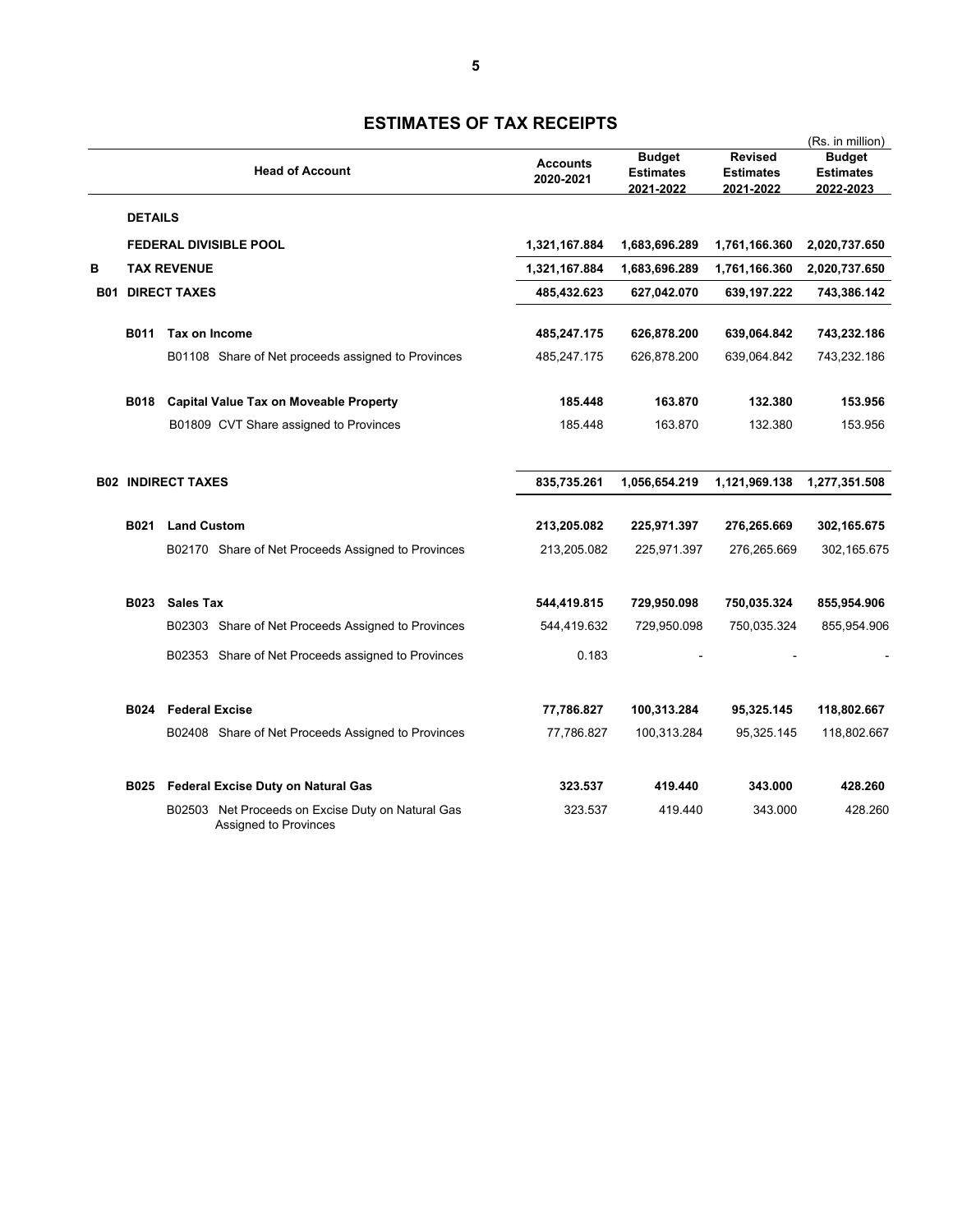|            |                |                            |                                                                                  |                 |                               | (Rs. in million)              |                               |
|------------|----------------|----------------------------|----------------------------------------------------------------------------------|-----------------|-------------------------------|-------------------------------|-------------------------------|
|            |                |                            |                                                                                  | <b>Accounts</b> | <b>Budget</b>                 | <b>Revised</b>                | <b>Budget</b>                 |
|            |                |                            | <b>Head of Account</b>                                                           | 2020-2021       | <b>Estimates</b><br>2021-2022 | <b>Estimates</b><br>2021-2022 | <b>Estimates</b><br>2022-2023 |
|            | <b>DETAILS</b> |                            |                                                                                  |                 |                               |                               |                               |
|            |                |                            |                                                                                  |                 |                               |                               |                               |
|            |                | <b>PROVINCIAL RECEIPTS</b> |                                                                                  | 344,137.108     | 404,608.115                   | 421,029.650                   | 500,550.648                   |
| в          |                | <b>TAX REVENUE</b>         |                                                                                  | 224,615.267     | 272,565.901                   | 276,693.590                   | 337,025.000                   |
| <b>B01</b> |                | <b>DIRECT TAXES</b>        |                                                                                  | 25,381.078      | 49,605.200                    | 40,813.020                    | 50,812.010                    |
|            | <b>B011</b>    | Tax on Income              |                                                                                  | 2,366.438       | 5,250.000                     | 2,500.000                     | 2,850.000                     |
|            |                |                            | B01173 Tax on Agriculture Income                                                 | 2,366.438       | 5,250.000                     | 2,500.000                     | 2,850.000                     |
|            | <b>B013</b>    | <b>Property Tax</b>        |                                                                                  | 4,528.575       | 22,989.500                    | 17,048.020                    | 22,465.500                    |
|            |                |                            | Urban Immovable Property Tax - Net                                               | 4,528.575       | 22,989.500                    | 17,048.020                    | 22,465.500                    |
|            |                | B01301 Ordinary Collection |                                                                                  | 13,514.159      | 22,229.500                    | 16,500.000                    | 21,366.000                    |
|            |                |                            | B01302 Share of Net Proceeds assigned to TMAs etc                                | (9,673.856)     |                               |                               |                               |
|            |                |                            | B01303 Tax on Luxury Houses                                                      | 121.474         | 60.000                        | 77.520                        | 100.000                       |
|            |                | B01304 Farm House Tax      |                                                                                  | 0.073           |                               |                               |                               |
|            |                | B01310 Other Collection    |                                                                                  | 0.097           |                               |                               |                               |
|            |                |                            | B01311 Fees for Registering Documents                                            | 449.831         | 696.050                       | 231.750                       | 206.000                       |
|            |                |                            | B01312 Copying Registered Documents                                              | 3.550           |                               | 6.500                         | 6.500                         |
|            |                |                            | B01313 Punjab Tax on Property Other than Agriculture                             |                 |                               | 75.000                        | 630.000                       |
|            |                | B01320 Others              |                                                                                  | 113.247         | 3.950                         | 157.250                       | 157.000                       |
|            | <b>B014</b>    | <b>Land Revenue</b>        |                                                                                  | 17,372.332      | 20,000.000                    | 20,148.000                    | 24,062.510                    |
|            |                | B01401 Ordinary Collection |                                                                                  | 0.025           |                               |                               |                               |
|            |                | B01402 Development cess    |                                                                                  | 0.507           |                               |                               |                               |
|            |                | B01403 Malkana             |                                                                                  | 0.161           | 2.155                         | 0.250                         | 2.500                         |
|            |                |                            | B01404 Sale of Government Estates                                                | 0.015           |                               |                               |                               |
|            |                |                            | B01406 Fines and Forfeitures                                                     | 65.962          | 53.300                        | 65.900                        | 75.050                        |
|            |                |                            | B01407 Rent of Agricultural Land for a Single Year                               | 1,071.333       | 851.700                       | 461.620                       | 462.000                       |
|            |                |                            | B01408 Rent from Shops/Other Sites, Nazul Buildings & Land                       | 108.401         | 110.900                       | 15.500                        | 110.900                       |
|            |                |                            | B01409 Others Not Elsewhere Classified                                           |                 |                               | 39.250                        | 39.250                        |
|            |                |                            | B01411 Recovery on A/C of Survey & Settlement                                    | 0.004           |                               |                               |                               |
|            |                |                            | B01413 Fees for Consolidation of Holdings                                        | 0.345           | 0.500                         | 0.500                         | 0.500                         |
|            |                | B01414 Tirni Grazing Dues  |                                                                                  | 0.011           | 0.390                         | 0.350                         | 0.350                         |
|            |                |                            | B01415 Collection Fee on the Dues Recovered as Arrears of<br><b>Land Revenue</b> | 0.758           | 0.375                         | 0.550                         | 1.500                         |
|            |                | B01416 Revenue Talbana     |                                                                                  | 1.101           | 0.500                         | 0.700                         | 0.700                         |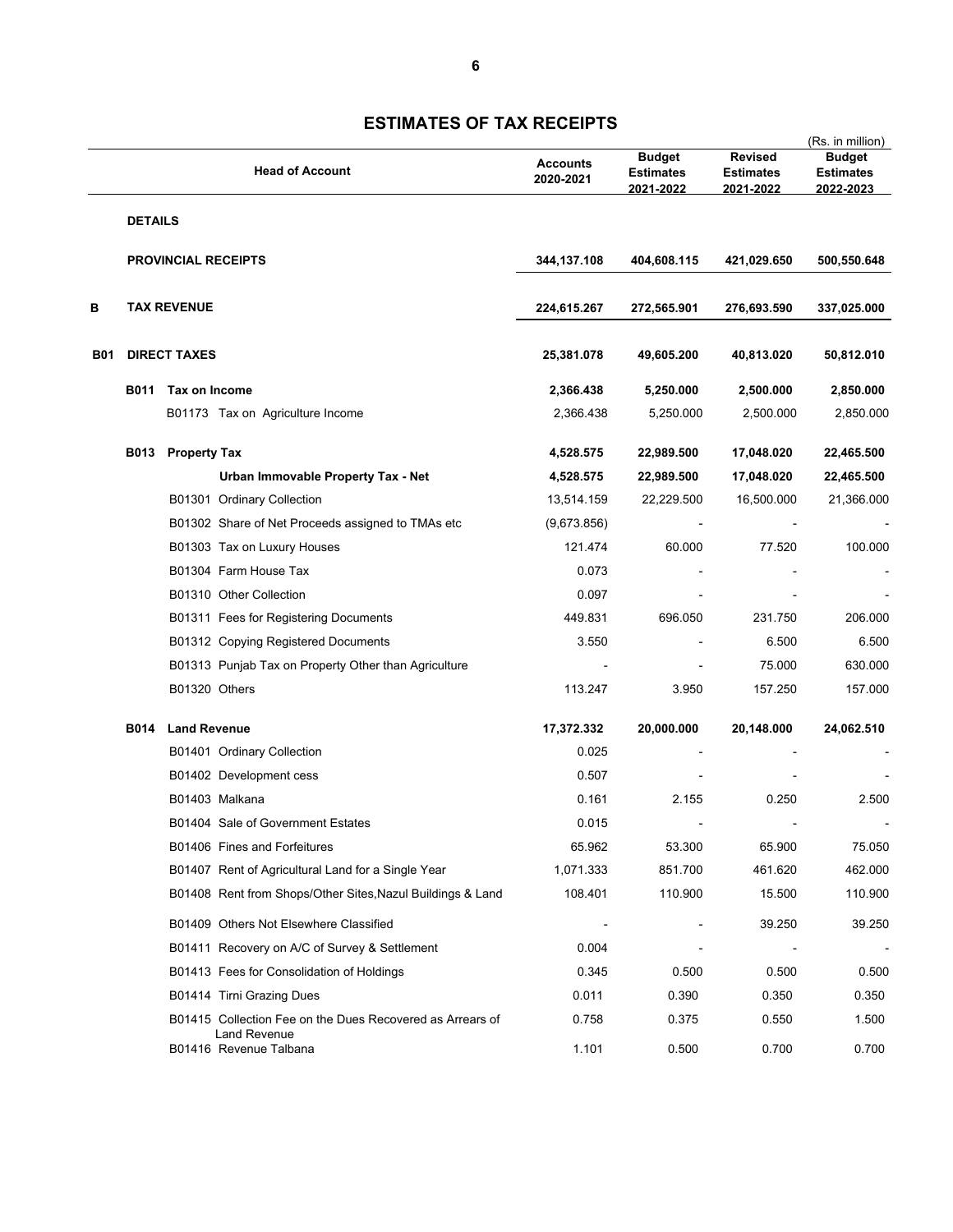|             |                                                             |                              |                                                |                                                 | (Rs. in million)                               |
|-------------|-------------------------------------------------------------|------------------------------|------------------------------------------------|-------------------------------------------------|------------------------------------------------|
|             | <b>Head of Account</b>                                      | <b>Accounts</b><br>2020-2021 | <b>Budget</b><br><b>Estimates</b><br>2021-2022 | <b>Revised</b><br><b>Estimates</b><br>2021-2022 | <b>Budget</b><br><b>Estimates</b><br>2022-2023 |
|             | B01417 Mutation Fee                                         | 15,617.912                   | 18,393.610                                     | 18,915.500                                      | 22,665.000                                     |
|             | B01418 Copying and Inspection Fee of Patwaries Record       | 462.448                      | 539.500                                        | 598.990                                         | 650.500                                        |
|             | B01419 Copying Fee for the Preparation of Produce Statement | 1.888                        | 3.500                                          | 3.500                                           | 3.500                                          |
|             | B01420 Examination Fee from Naib Tehsildar                  | 0.169                        | ÷                                              |                                                 |                                                |
|             | B01421 Recoveries of Overpayments                           | 2.949                        | 8.500                                          | 3.515                                           | 3.510                                          |
|             | B01422 Collection of Payments for Service Renered           | 0.015                        |                                                |                                                 |                                                |
|             | B01424 Local Rates on Lands Interests Assessable to Land    | 37.275                       | 32.490                                         | 35.125                                          | 40.250                                         |
|             | Revenue-Others<br>B01425 Land Revenue-Others                | 1.053                        | 2.580                                          | 6.750                                           | 7.000                                          |
| <b>B016</b> | Tax on Profession, Trade and Callings-                      | 1,011.371                    | 1,365.700                                      | 1,040.500                                       | 1,434.000                                      |
|             | B01601 Ordinary Collection                                  | 974.167                      | 1.365.700                                      | 990.250                                         | 1,434.000                                      |
|             | B01603 Deduction at Source                                  | 37.204                       |                                                | 50.250                                          |                                                |
| <b>B017</b> | <b>Capital Value Tax on Immoveable Property</b>             | 102.362                      |                                                | 76.500                                          |                                                |
|             | B01701 Urban                                                | 86.391                       |                                                | 60.664                                          |                                                |
|             | <b>B01702 Rural</b>                                         | 1.607                        |                                                | 1.375                                           |                                                |
|             | B01703 Capital Value Tax on Immovable Assets - Urban (Res   | 0.742                        |                                                | 0.738                                           |                                                |
|             | B01704 Capital Value Tax on Immovable Assets - Urban (Com   | 3.035                        |                                                | 2.868                                           |                                                |
|             | B01705 Capital Value Tax on Immovable Assets - Urban (Oth   | 8.504                        |                                                | 9.002                                           |                                                |
|             | B01707 Capital Value Tax on Immovable Assets - Rural (Agr   | 1.350                        |                                                | 1.350                                           |                                                |
|             | B01770 Others                                               | 0.733                        |                                                | 0.503                                           |                                                |
|             | <b>B02 INDIRECT TAXES</b>                                   | 193,501.949                  | 210,354.805                                    | 230,490.100                                     | 272,472.990                                    |
| <b>B023</b> | <b>Sales Tax</b>                                            | 138,408.813                  | 150,900.000                                    | 160,500.000                                     | 184,000.000                                    |
|             | B02385 Sales Tax on Services (Punjab)                       | 138,408.813                  | 150,900.000                                    | 160,500.000                                     | 184,000.000                                    |
|             |                                                             |                              |                                                |                                                 |                                                |

**B026 Provincial Excise 2,316.528 3,194.551 2,178.750 2,250.000** 

B02601 Malt Liquors-Duty on Bear Manufactured in Pakistan 105.086 231.950 113.525 140.250 B02602 Duty on Foreign Liquors 786.531 1,416.051 495.150 628.200 B02603 Licence Fee for Generally Sale of Foreign Liquor 897.526 950.000 1,055.250 950.000 B02610 Other - Spirit and Fermented Products 0.200 - - - B02611 Licence Fee for Commercial Spirits 1.133 1.133 2.500 1.350 1.350 1.350 B02612 Licence Fee for Denatured Spirits 9.704 12.500 9.350 9.350 B02613 Permit Fee for Denatured Spirits 21.245 45.500 35.225 35.250

#### **ESTIMATES OF TAX RECEIPTS**

**7**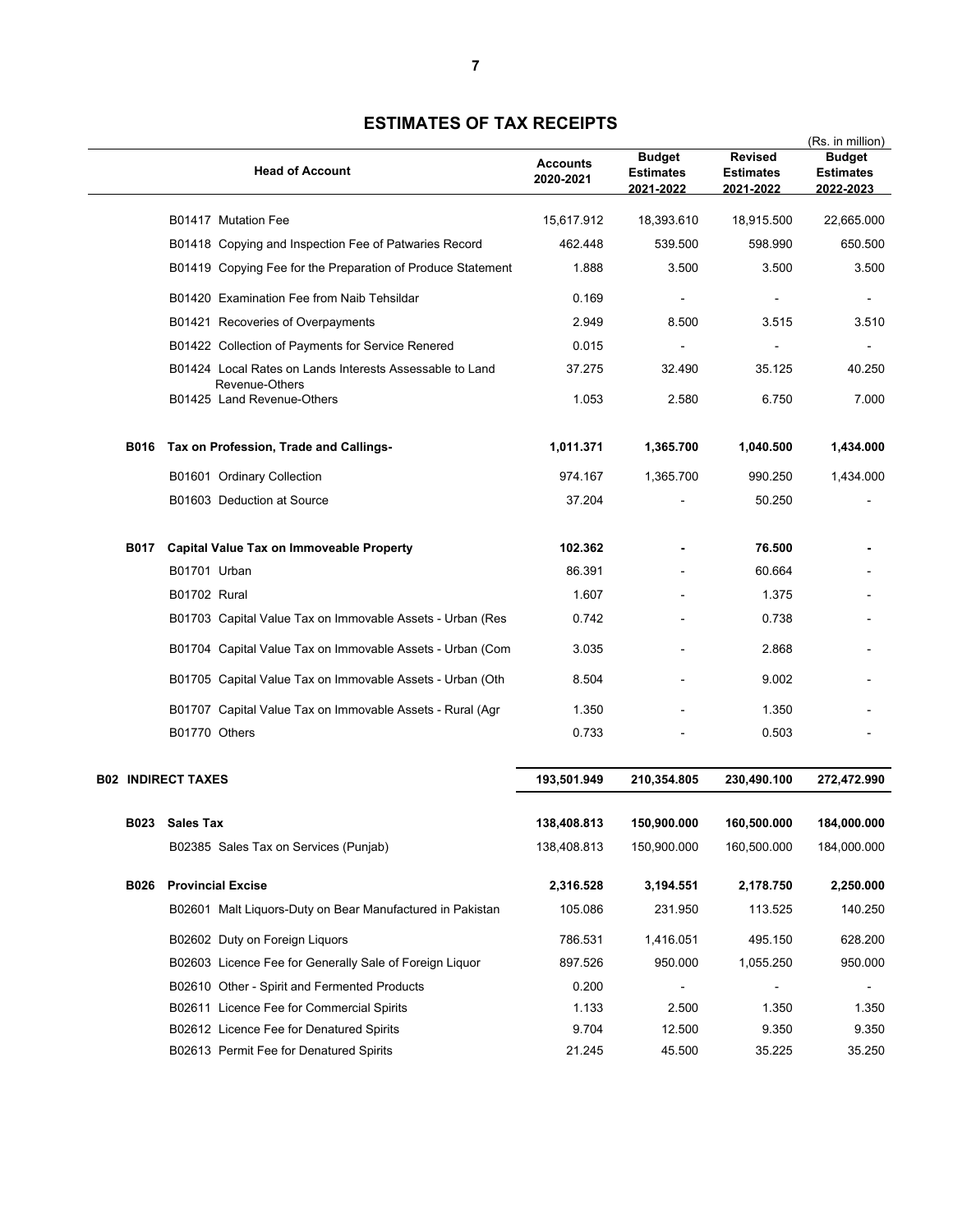|             | <b>Head of Account</b>                                                                                                | <b>Accounts</b><br>2020-2021 | <b>Budget</b><br><b>Estimates</b><br>2021-2022 | <b>Revised</b><br><b>Estimates</b><br>2021-2022 | (Rs. in million)<br><b>Budget</b><br><b>Estimates</b><br>2022-2023 |
|-------------|-----------------------------------------------------------------------------------------------------------------------|------------------------------|------------------------------------------------|-------------------------------------------------|--------------------------------------------------------------------|
|             | B02621 Duty on Spirits use in Manufactured of Medicine                                                                | 442.218                      | 450.050                                        | 415.250                                         | 430.050                                                            |
|             | B02622 Receipts from Distilleries                                                                                     | 3.257                        | 15.500                                         | 3.150                                           | 5.000                                                              |
|             | B02623 Collection of Payments for Services Rendered                                                                   | 49.611                       | 70.500                                         | 50.500                                          | 50.550                                                             |
|             | B02625 Fines, Confiscation and Miscellaneous                                                                          | 0.010                        |                                                |                                                 |                                                                    |
|             | B02628 Others                                                                                                         | 0.007                        |                                                |                                                 |                                                                    |
| <b>B027</b> | <b>Stamp Duty</b>                                                                                                     | 38,394.735                   | 40,000.004                                     | 47,700.000                                      | 67,717.990                                                         |
|             | Non-Judicial                                                                                                          | 37,474.428                   | 39,219.704                                     | 46,728.980                                      | 66,707.865                                                         |
|             | B02701 Sale of Stamps                                                                                                 | 31,007.350                   | 30,024.120                                     | 38,700.000                                      | 56,218.000                                                         |
|             | B02702 Stamps Duties on Bill of Exchange, Cheques etc                                                                 | 6.792                        | 16.500                                         | 6.500                                           | 16.500                                                             |
|             | B02703 Stamps Duties Levied under Supplementary Tax<br>Ordinance, 1957                                                | 130.844                      | 105.200                                        | 150.250                                         | 150.250                                                            |
|             | B02704 Other Non Judicial Sale and General Stamps                                                                     | 1,068.567                    | 1,321.000                                      | 1,221.710                                       | 1,350.250                                                          |
|             | B02705 Duty Recovered under Rule 10 and 11 of Pakistan<br>Stamp Rules, 1925                                           | 208.416                      | 180.540                                        | 250.145                                         | 250.145                                                            |
|             | B02706 Duty on Documents Voluntarily Brought for<br>Adjudication under Section 31 of Act. II 1899                     | 0.020                        |                                                |                                                 |                                                                    |
|             | B02707 Duty on other Immersing Documents                                                                              | 5.758                        | 13.500                                         | 5.500                                           | 5.500                                                              |
|             | B02708 Fines and Penalties                                                                                            | 4.793                        | 4.102                                          | 3.500                                           | 3.500                                                              |
|             | B02710 On transfer of Property Rights of Plots by Developed<br>Authorities/ Housing Societies/ Co-operative Societies | 0.017                        |                                                |                                                 |                                                                    |
|             | B02711 On Declaration of Newspaper/Periodical/Printing Press                                                          | 0.362                        | 0.379                                          | 0.500                                           | 0.500                                                              |
|             | B02712 Sale of Property Transactions                                                                                  | 0.023                        |                                                |                                                 |                                                                    |
|             | B02713 Duty Levied on Unstamped or Insufficient Stamped<br>Documents under Section 35, 40 & 48 of Act 1899            | 705.010                      | 1,010.003                                      | 1,341.250                                       | 1,450.250                                                          |
|             | B02714 Non-Judicial Recoveries from Government<br>Departments                                                         | 0.039                        |                                                |                                                 |                                                                    |
|             | B02716 Non Judicial - Duty on Bills issued by                                                                         | 0.005                        |                                                |                                                 |                                                                    |
|             | B02717 Duty on Bills of Entry                                                                                         | 0.524                        |                                                |                                                 |                                                                    |
|             | B02718 Duty on Letter of Credit                                                                                       | 0.001                        |                                                |                                                 |                                                                    |
|             | B02720 Stamp Duty on Transfer of Right                                                                                | 3,858.639                    | 6,478.000                                      | 4,350.125                                       | 6,512.730                                                          |
|             | B02730 Others                                                                                                         | 477.268                      | 66.360                                         | 699.500                                         | 750.240                                                            |
|             | Judicial                                                                                                              | 920.307                      | 780.300                                        | 971.020                                         | 1,010.125                                                          |
|             | B02731 Sale of Stamps                                                                                                 | 0.067                        |                                                |                                                 |                                                                    |
|             | B02732 Court Fees                                                                                                     | (0.012)                      |                                                |                                                 |                                                                    |
|             | B02734 Court Fees Realized in Stamps                                                                                  | 919.520                      | 780.300                                        | 971.020                                         | 1,010.125                                                          |
|             | B02735 Fines and Penalties                                                                                            | 0.730                        |                                                |                                                 |                                                                    |
|             | B02736 Judicial - Recoveries from Government Department for<br><b>Stamps Supplied</b>                                 | 0.001                        |                                                |                                                 |                                                                    |
|             | B02770 Others                                                                                                         | 0.001                        |                                                |                                                 |                                                                    |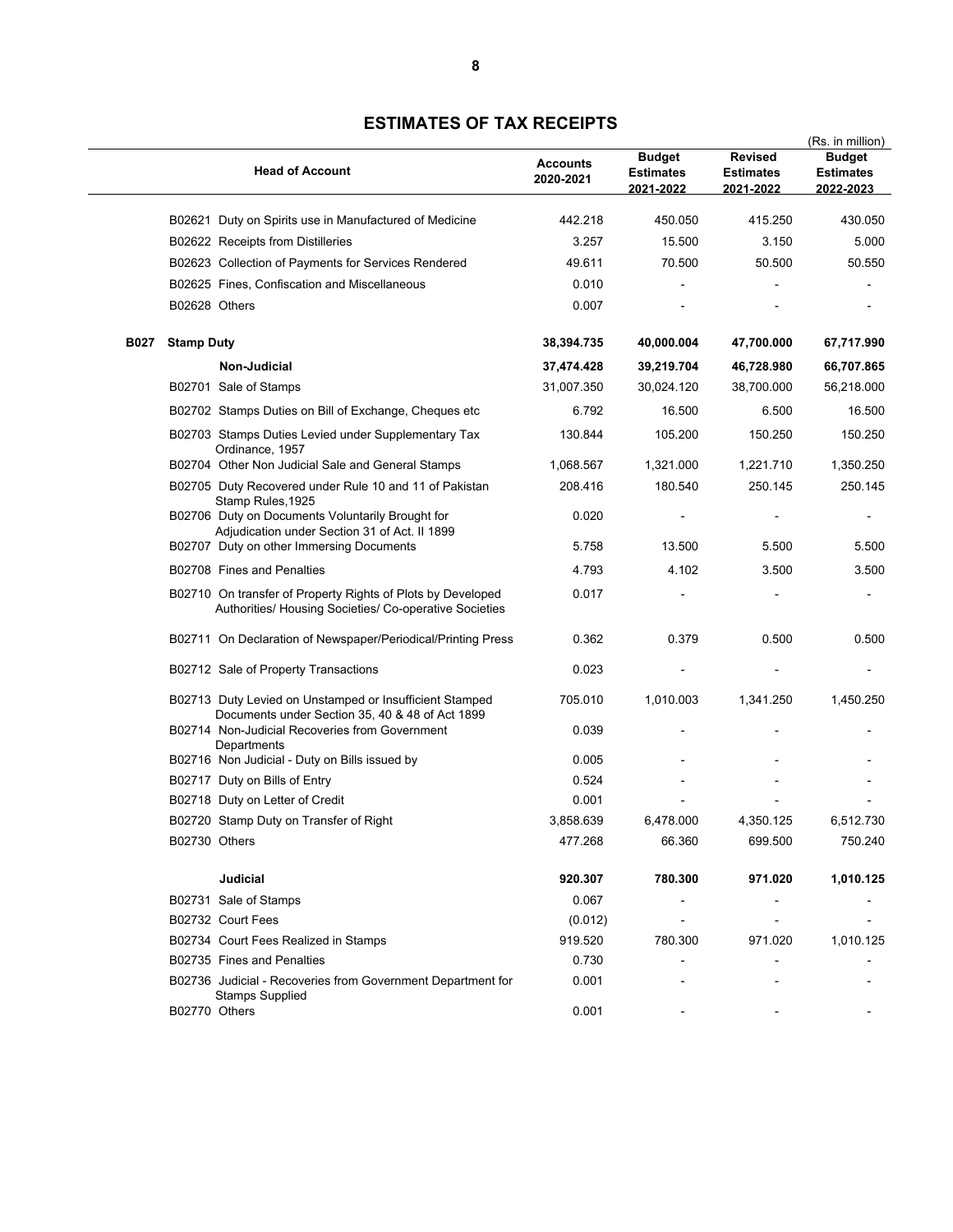|             |                           | <b>Head of Account</b>                                                                                        | <b>Accounts</b><br>2020-2021 | <b>Budget</b><br><b>Estimates</b> | <b>Revised</b><br><b>Estimates</b> | (Rs. in million)<br><b>Budget</b><br><b>Estimates</b> |
|-------------|---------------------------|---------------------------------------------------------------------------------------------------------------|------------------------------|-----------------------------------|------------------------------------|-------------------------------------------------------|
| <b>B028</b> | <b>Motor Vehicles:</b>    |                                                                                                               | 14,382.317                   | 2021-2022<br>16,260.250           | 2021-2022<br>20,111.350            | 2022-2023<br>18,505.000                               |
|             |                           | B02801 Fee for Registrations                                                                                  | 6,393.580                    | 7,703.009                         | 11,162.000                         | 9,850.100                                             |
|             |                           | B02802 Fee for Miscellaneous Receipts                                                                         | 877.290                      | 1,031.291                         | 950.250                            | 1,075.300                                             |
|             |                           | B02803 Receipts under Provincial M.V. Act                                                                     | 6,425.793                    | 6,810.500                         | 7,005.200                          | 6,570.100                                             |
|             |                           | B02804 Receipts from Bus and Truck Services                                                                   | 0.024                        |                                   |                                    |                                                       |
|             |                           | B02805 Tax on Luxury Vehicles Levied under Finance Act<br>1997                                                | 3.250                        | 15.200                            | 2.900                              | 4.500                                                 |
|             |                           | B02807 Tax on Vehicles other than Motor                                                                       | 0.008                        |                                   |                                    |                                                       |
|             |                           | B02811 Motor Vehicles Fitness Certificate                                                                     | 80.098                       | 75.250                            | 105.500                            | 65.000                                                |
|             |                           | B02812 Motor Vehicles Route Permit                                                                            | 602.274                      | 625.000                           | 885.500                            | 940.000                                               |
| <b>B029</b> | Sale of Opium             |                                                                                                               | (0.444)                      |                                   |                                    |                                                       |
|             |                           | B02904 Others                                                                                                 | (0.444)                      |                                   |                                    |                                                       |
|             | <b>B03 INDIRECT TAXES</b> |                                                                                                               | 5,732.240                    | 12,605.896                        | 5,390.470                          | 13,740.000                                            |
| <b>B030</b> |                           | <b>Other Indirect Taxes</b>                                                                                   | 5,732.240                    | 12,605.896                        | 5,390.470                          | 13,740.000                                            |
|             |                           | <b>Entertainment Tax</b>                                                                                      | 34.183                       | 356.346                           |                                    |                                                       |
|             |                           | B03001 Duty Recovered by Sale of Stamps                                                                       | 13.294                       |                                   |                                    |                                                       |
|             |                           | B03002 Duty Recovered Otherwise than by Sale of Stamps                                                        | 20.870                       |                                   |                                    |                                                       |
|             |                           | B03004 Tax on Cinemas                                                                                         | 0.019                        |                                   |                                    |                                                       |
|             |                           | B03005 Tax on Vide Trades                                                                                     |                              | 356.346                           |                                    |                                                       |
|             |                           | <b>Cess All Types</b>                                                                                         | 6.815                        |                                   |                                    |                                                       |
|             |                           | B03025 Development Cess on Sugar Cane                                                                         | 6.460                        |                                   |                                    |                                                       |
|             |                           | B03026 Cess on Tickets issued for admission to Cinema<br>Houses under Section 8 of Finance Ordinance VII 1969 | 0.355                        |                                   |                                    |                                                       |
|             |                           | <b>Energy</b>                                                                                                 | 182.261                      | 7,249.550                         | 200.240                            | 7,520.000                                             |
|             |                           | B03031 Fee Payable under Electricity Rules                                                                    | 36.228                       | 42.900                            | 40.200                             | 44.050                                                |
|             |                           | B03032 Fee Payable under Cinematograph Act and Rules                                                          | 0.078                        | 0.500                             | 0.165                              | 0.200                                                 |
|             |                           | B03033 Fee Payable for the Grant of Certificate of<br>Competency to Supervisor and Licenses to Electrical     | 0.700                        | 0.950                             | 0.525                              | 0.950                                                 |
|             |                           | Contractors<br>B03034 Electricity Duty                                                                        | 129.801                      | 7,193.200                         | 145.300                            | 7,461.000                                             |
|             |                           | B03035 Miscellaneous Receipts and Fees                                                                        | 15.454                       | 12.000                            | 14.050                             | 13.800                                                |
|             |                           | Others, all types                                                                                             | 5,508.981                    | 5,000.000                         | 5,190.230                          | 6,220.000                                             |
|             |                           | B03053 Fees for Registration of Real Estates Agencies                                                         | 0.612                        |                                   |                                    |                                                       |
|             |                           | B03055 Cotton Fees                                                                                            | 158.701                      |                                   | 190.230                            | 220.000                                               |
|             |                           | B03056 Tax on Hotels Levied under Finance Act                                                                 | 9.116                        |                                   |                                    |                                                       |
|             |                           | B03066 Tax on Advertisement on Electronic Media                                                               | 1.187                        |                                   |                                    |                                                       |
|             |                           | B03074 Fine and Penalty under Survey for Documentation of<br>National Economy, 2000                           | 0.001                        |                                   |                                    |                                                       |
|             |                           | B03086 Punjab Infrastructure Development Cess                                                                 | 5,339.364                    | 5,000.000                         | 5,000.000                          | 6,000.000                                             |
|             |                           | <b>TOTAL TAX REVENUE</b>                                                                                      | 1,545,783.151                | 1,956,262.190                     | 2,037,859.950                      | 2,357,762.650                                         |
|             |                           | <b>FEDERAL DIVISIBLE POOL</b>                                                                                 | 1,321,167.884                | 1,683,696.289                     | 1,761,166.360                      | 2,020,737.650                                         |
|             |                           | <b>PROVINCIAL TAX REVENUE</b>                                                                                 | 224,615.267                  | 272,565.901                       | 276,693.590                        | 337,025.000                                           |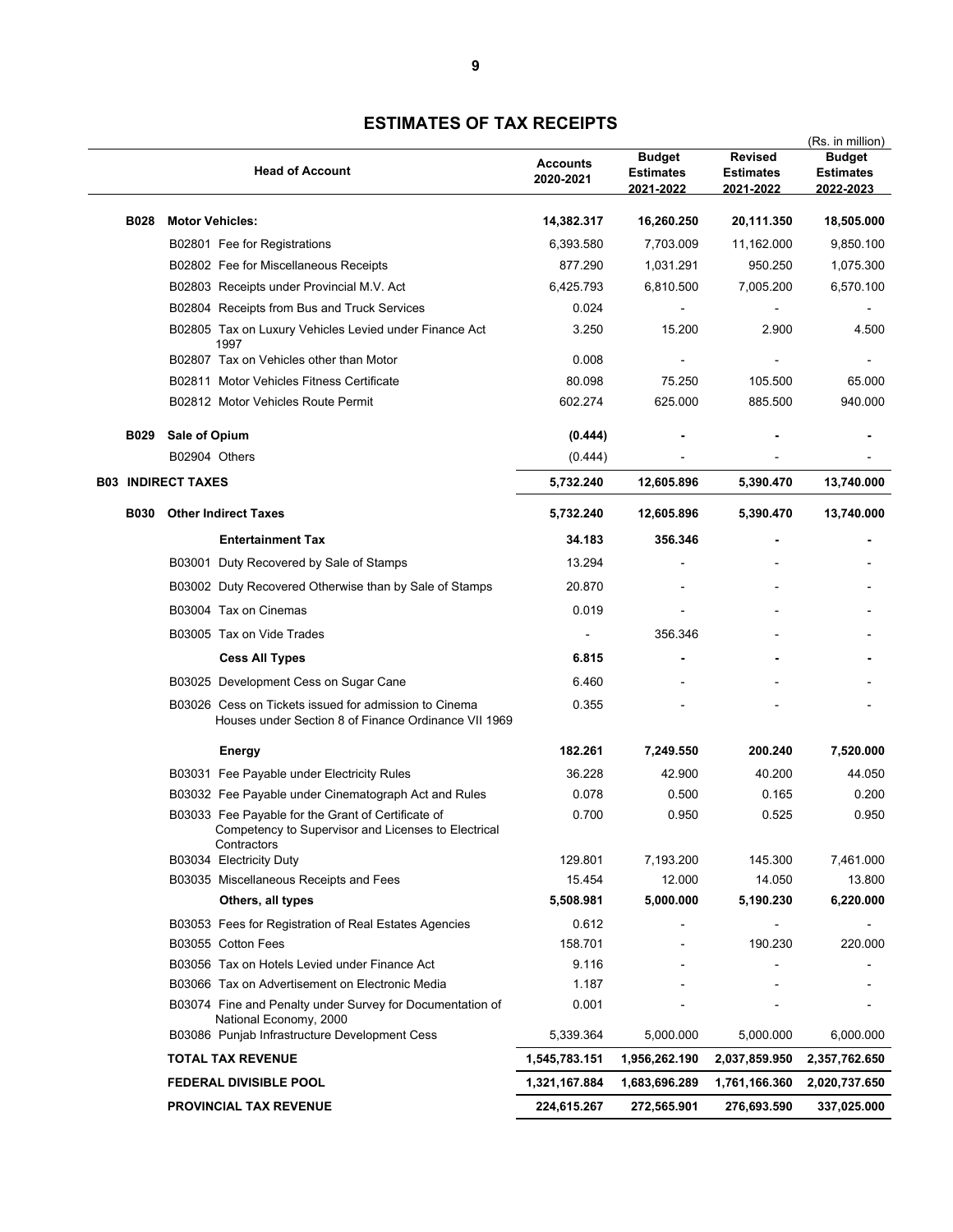|   |                | <b>Head of Account</b>                                                                 | <b>Accounts</b><br>2020-2021 | <b>Budget</b><br><b>Estimates</b><br>2021-2022 | <b>Revised</b><br><b>Estimates</b><br>2021-2022 | (Rs. in million)<br><b>Budget</b><br><b>Estimates</b><br><u>2022-2023</u> |
|---|----------------|----------------------------------------------------------------------------------------|------------------------------|------------------------------------------------|-------------------------------------------------|---------------------------------------------------------------------------|
| С | <b>SUMMARY</b> | <b>NON-TAX REVENUE</b>                                                                 | 119,521.841                  | 132,042.214                                    | 144,336.060                                     | 163,525.648                                                               |
|   |                | <b>C01 INCOME FROM PROPERTY AND ENTERPRISE</b>                                         | 6,806.242                    | 26,848.582                                     | 3,574.078                                       | 37, 125.357                                                               |
|   |                | C010 Profits                                                                           | 2,950.000                    | 25,000.000                                     | 2,500.000                                       | 35,000.000                                                                |
|   | C011           | <b>State Trading Schemes</b>                                                           | 0.000                        |                                                |                                                 |                                                                           |
|   | C012           | Interest on loans and advances to provinces                                            |                              |                                                |                                                 |                                                                           |
|   | C013           | Interest on Loans & Advance to District Govts. / TMAs                                  | 40.124                       | 35.301                                         | 35.723                                          | 25.800                                                                    |
|   | C014           | Interest on Loans & Advances to Financial Institutions                                 |                              |                                                |                                                 |                                                                           |
|   | C015           | Interest on Loans & Advance to Non-Financial Institutions                              | 2,292.506                    | 308.986                                        | 533.404                                         | 594.921                                                                   |
|   | C016           | Interest on Loans & Advances to Govt. Servants                                         | 0.283                        | 0.295                                          | 0.636                                           | 0.636                                                                     |
|   | C018           | Interest on Loans - Others                                                             | 3.666                        | 4.000                                          | 4.000                                           | 4.000                                                                     |
|   | C019           | Dividends                                                                              | 1,519.663                    | 1,500.000                                      | 500.315                                         | 1,500.000                                                                 |
|   |                | <b>C02 RECEIPT FROM CIVIL ADMINISTRATION</b>                                           | 16,369.253                   | 18,979.799                                     | 18,967.722                                      | 44,106.650                                                                |
|   |                | <b>AND OTHER FUNCTIONS</b>                                                             |                              |                                                |                                                 |                                                                           |
|   | C021           | General Admin. Receipts- Organizations of State                                        | 764.509                      | 750.100                                        | 288.850                                         | 750.100                                                                   |
|   | C022           | General Admin. Receipts- Fiscal Administration                                         | 1,543.172                    | 1,215.660                                      | 1,455.162                                       | 1,456.500                                                                 |
|   | C023           | General Admin. Receipts - Economic Regulation                                          | 212.427                      | 215.562                                        | 212.704                                         | 228.000                                                                   |
|   | C024           | General administration Receipts- Statistics                                            | 0.010                        |                                                |                                                 |                                                                           |
|   | C025           | Defence Services Receipts                                                              | 0.002                        |                                                |                                                 |                                                                           |
|   | C026           | Law and Order Receipt                                                                  | 5,562.422                    | 7,555.079                                      | 6,542.523                                       | 7,040.050                                                                 |
|   | C027           | <b>Community Services Receipt</b>                                                      | 3,923.060                    | 4,340.401                                      | 4,214.467                                       | 4,340.500                                                                 |
|   | C028           | <b>Social Services</b>                                                                 | 3,810.388                    | 4,306.997                                      | 5,617.516                                       | 29,636.000                                                                |
|   | C029           | Social Services Miscellaneous                                                          | 553.263                      | 596.000                                        | 636.500                                         | 655.500                                                                   |
|   |                | C03 Miscellaneous Receipts                                                             | 96,346.346                   | 86,213.833                                     | 121,794.260                                     | 82,293.641                                                                |
|   |                | C031 Economic Services Receipts-Food & Agriculture                                     | 1,161.986                    | 1,146.500                                      | 1,807.070                                       | 1,250.000                                                                 |
|   | C032           | Economic Services Receipts-Fisheries & Animal                                          | 2,163.278                    | 1,649.910                                      | 1,913.180                                       | 1,919.380                                                                 |
|   | C033           | <b>Economic Services Receipts Forest</b>                                               | 988.754                      | 1,020.195                                      | 1,126.979                                       | 1,011.000                                                                 |
|   | C034           | Economic Services Receipts, Cooperation, Irrigation and<br>Embankment - Drainage Works | 3,992.412                    | 11,321.090                                     | 6,630.736                                       | 8,439.736                                                                 |
|   |                | C035 Economic Services Receipts-Others                                                 | 185.998                      | 192.320                                        | 175.605                                         | 325.650                                                                   |
|   | C036           | Other Grants from Federal Govt. Non-Dev.                                               | 48,423.138                   | 2,437.486                                      | 68,720.503                                      | 4,391.130                                                                 |
|   | C037           | Extraordinary Receipt                                                                  | 1,713.831                    | 30,355.550                                     | 2,077.337                                       | 25,500.116                                                                |
|   | C038           | Others                                                                                 | 31,298.881                   | 30,689.157                                     | 31,311.960                                      | 31,869.332                                                                |
|   | C039           | Development Surcharges & Royalties (Fed-Transfers)                                     | 6,418.068                    | 7,401.625                                      | 8,030.890                                       | 7,587.297                                                                 |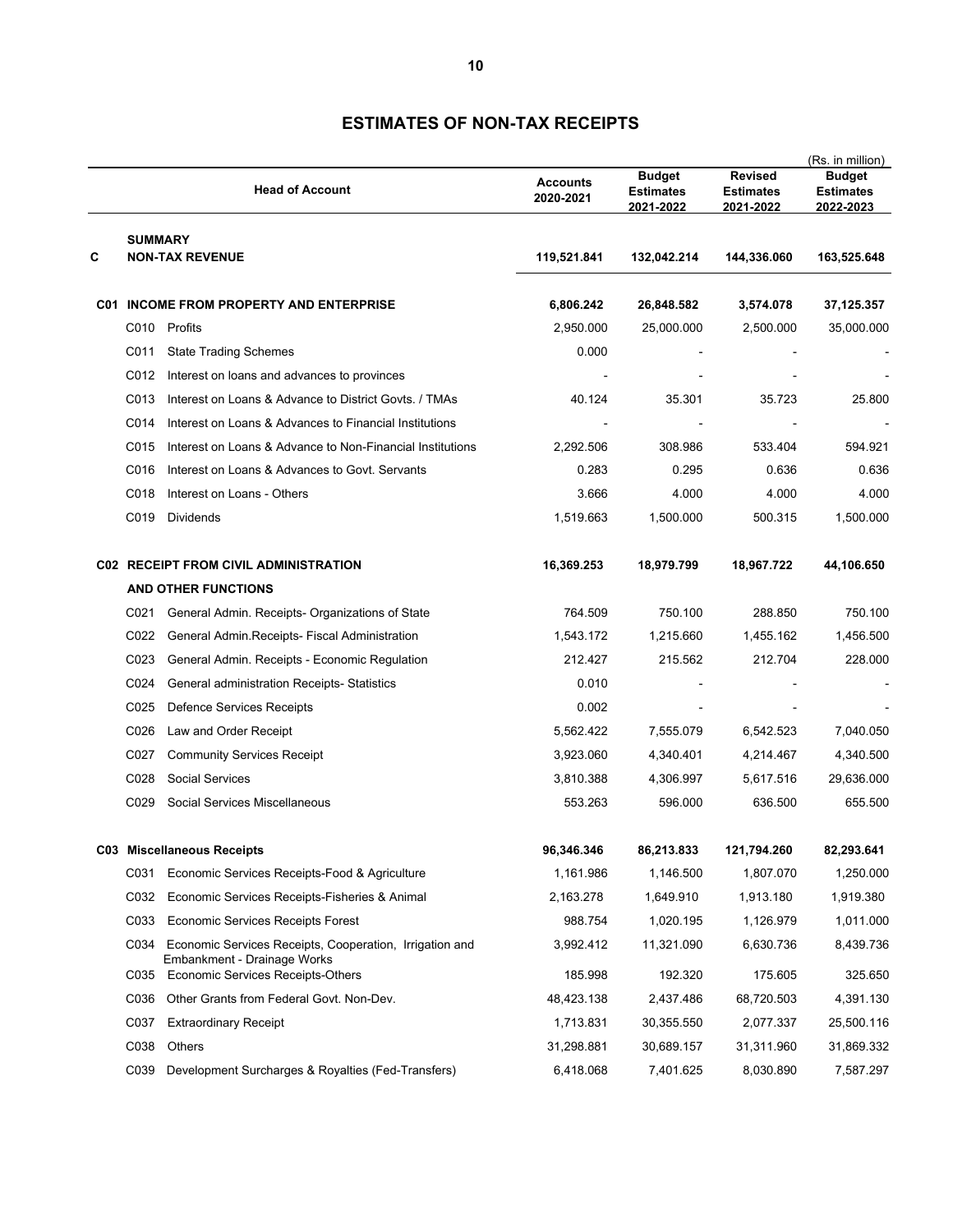|   |               | <b>Head of Account</b>                                                        | <b>Accounts</b><br>2020-2021 | <b>Budget</b><br><b>Estimates</b><br>2021-2022 | <b>Revised</b><br><b>Estimates</b><br>2021-2022 | (Rs. in million)<br><b>Budget</b><br><b>Estimates</b><br>2022-2023 |
|---|---------------|-------------------------------------------------------------------------------|------------------------------|------------------------------------------------|-------------------------------------------------|--------------------------------------------------------------------|
|   | <b>DETAIL</b> |                                                                               |                              |                                                |                                                 |                                                                    |
| C |               | <b>NON-TAX REVENUE - DETAIL</b>                                               | 119,521.841                  | 132,042.214                                    | 144,336.060                                     | 163,525.648                                                        |
|   |               | <b>C01 INCOME FROM PROPERTY AND ENTERPRISE</b>                                | 6,806.242                    | 26,848.582                                     | 3,574.078                                       | 37,125.357                                                         |
|   |               | C010 Profit                                                                   | 2,950.000                    | 25,000.000                                     | 2,500.000                                       | 35,000.000                                                         |
|   |               | C01006 Electricity                                                            | 2,950.000                    | 25,000.000                                     | 2,500.000                                       | 35,000.000                                                         |
|   | C013          | Interest on Loans to District Govts / TMAs                                    | 40.124                       | 35.301                                         | 35.723                                          | 25,800                                                             |
|   |               | C01307 Municipal Councils Committees / Corporation / District                 | 40.124                       | 35.301                                         | 35.723                                          | 25.800                                                             |
|   | C015          | Interest on Loans to Non-Financial Institutions                               | 2,292.506                    | 308.986                                        | 533.404                                         | 594.921                                                            |
|   |               | <b>Interest Domestic Loans</b>                                                |                              |                                                |                                                 |                                                                    |
|   |               | C01529 Others                                                                 | 2,292.506                    | 308.986                                        | 533.404                                         | 594.921                                                            |
|   | C016          | Interest on Loans and Advances to Government Servants                         | 0.283                        | 0.295                                          | 0.636                                           | 0.636                                                              |
|   |               | C01601 House Building Advance                                                 | 0.145                        | 0.228                                          | 0.542                                           | 0.542                                                              |
|   |               | C01602 Motor Car Advance                                                      | 0.082                        | 0.049                                          | 0.086                                           | 0.086                                                              |
|   |               | C01603 Motor Cycle or Scooter Advance                                         | 0.056                        | 0.018                                          | 0.008                                           | 0.008                                                              |
|   | C018          | <b>Interest on Loans - Others</b>                                             | 3.666                        | 4.000                                          | 4.000                                           | 4.000                                                              |
|   |               | C01802 Interest on Arrears of Revenue                                         | 3.666                        | 4.000                                          | 4.000                                           | 4.000                                                              |
|   | C019          | <b>Dividends</b>                                                              | 1,519.663                    | 1,500.000                                      | 500.315                                         | 1,500.000                                                          |
|   |               | C01901 Dividends from Government Investments (Financial<br>Institutions)      | 0.258                        |                                                |                                                 |                                                                    |
|   |               | C01902 Dividends from Government Investments (Non-<br>Financial Institutions) | 1,519.405                    | 1,500.000                                      | 500.315                                         | 1,500.000                                                          |
|   |               | <b>C02 RECEIPT FROM CIVIL ADMINISTRATION</b>                                  | 16,369.253                   | 18,979.799                                     | 18,967.722                                      | 44,106.650                                                         |
|   |               | <b>AND OTHER FUNCTIONS</b>                                                    |                              |                                                |                                                 |                                                                    |
|   | C021          | General Administration Receipts- Organs of State                              | 764.509                      | 750.100                                        | 288.850                                         | 750.100                                                            |
|   |               | C02101 Examination Fee Realised by PPSC                                       | 759.191                      | 750.100                                        | 288.850                                         | 750.100                                                            |
|   |               | C02103 Recoveries of Overpayments                                             | 5.275                        |                                                |                                                 |                                                                    |
|   |               | C02104 Collection of Payments for                                             | 0.043                        |                                                |                                                 |                                                                    |
|   | C022          | <b>General Administration Receipts- Fiscal Administration</b>                 | 1,543.172                    | 1,215.660                                      | 1,455.162                                       | 1,456.500                                                          |
|   |               | C02204 Recoveries of Overpayments                                             | 39.638                       | 10.500                                         | 13.132                                          | 10.500                                                             |
|   |               | C02205 Collection of Payment for Services rendered                            | 0.011                        |                                                |                                                 |                                                                    |
|   |               | C02206 Audit Other                                                            | 0.002                        | -                                              |                                                 |                                                                    |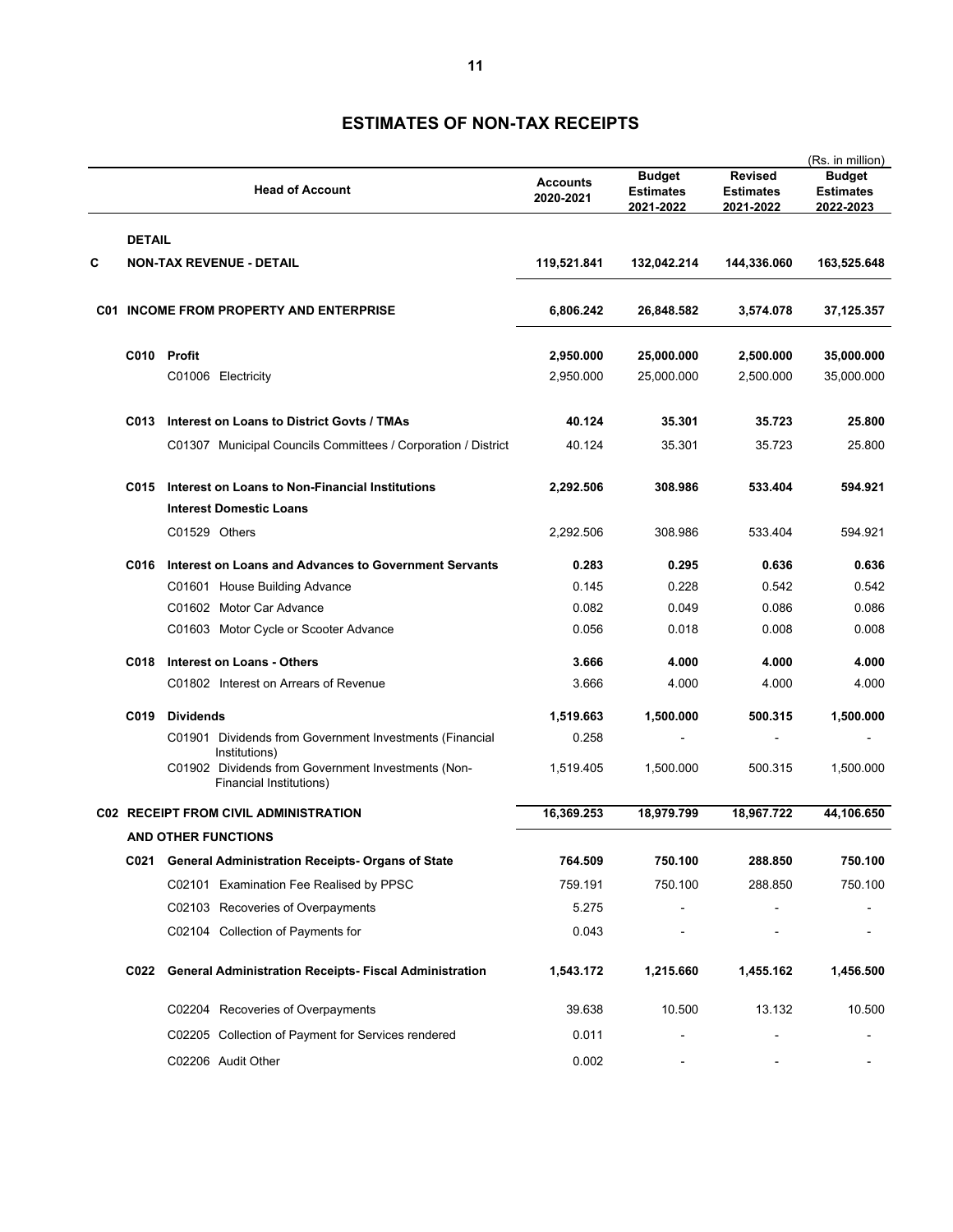|      | <b>Head of Account</b>                                                  | <b>Accounts</b><br>2020-2021 | <b>Budget</b><br><b>Estimates</b><br>2021-2022 | <b>Revised</b><br><b>Estimates</b><br>2021-2022 | (Rs. in million)<br><b>Budget</b><br><b>Estimates</b><br><u>2022-2023</u> |
|------|-------------------------------------------------------------------------|------------------------------|------------------------------------------------|-------------------------------------------------|---------------------------------------------------------------------------|
|      | C02241 Contribution of Pensions & Gratuities                            | 218.518                      | 180.025                                        | 175.500                                         | 205.000                                                                   |
|      | C02243 Others                                                           | 97.134                       | 85.125                                         | 50.700                                          | 65.500                                                                    |
|      | C02245 Fiscal Administration-Receipt in Aid                             | 273.205                      | 225.010                                        | 320.330                                         | 375.500                                                                   |
|      | C02248 Recoveries of Overpayments of Pension                            | 914.664                      | 715.000                                        | 895.500                                         | 800.000                                                                   |
| C023 | <b>General Administration Receipts-Economic Regulations</b>             | 212.427                      | 215.562                                        | 212.704                                         | 228.000                                                                   |
|      | C02304 Receipts under the Companies Ordinance 1984                      | 2.243                        | 7.012                                          | 3.806                                           | 7.100                                                                     |
|      | C02305 Federal fees for Weights and Measures                            | 0.071                        |                                                |                                                 |                                                                           |
|      | C02306 Receipts under the Weights & Measures and Trade<br>Employees Act | 210.113                      | 208.550                                        | 208.550                                         | 220.400                                                                   |
|      | C02310 Collection of Stamp Vendors Licence Fee                          |                              |                                                | 0.348                                           | 0.500                                                                     |
|      | C024 General administration Receipts-Statistics                         | 0.010                        |                                                |                                                 |                                                                           |
|      | C02470 Others                                                           | 0.010                        |                                                |                                                 |                                                                           |
| C025 | <b>Defence Services Receipts</b>                                        | 0.002                        |                                                |                                                 |                                                                           |
|      | C02501 Fighting Forces                                                  | 0.002                        |                                                |                                                 |                                                                           |
| C026 | <b>Law and Order Receipts:</b>                                          | 5,562.422                    | 7,555.079                                      | 6,542.523                                       | 7,040.050                                                                 |
|      | <b>Justice</b>                                                          | 598.672                      | 750.100                                        | 740.050                                         | 756.000                                                                   |
|      | C02601 Sale proceeds of unclaimed and Escheated Property                | 45.850                       | 35.500                                         | 57.350                                          | 63.750                                                                    |
|      | C02602 Court Fees Realized in Cash                                      | 5.620                        | 10.400                                         | 5.200                                           | 5.500                                                                     |
|      | C02603 Court Fees Realized in Cash                                      | 0.015                        |                                                | 19.250                                          | 21.100                                                                    |
|      | C02604 General Fees, Fines & Forfeitures                                | 464.316                      | 617.700                                        | 541.100                                         | 543.900                                                                   |
|      | C02605 Leadership and Mukhtarship Examination Fees                      | 0.040                        |                                                |                                                 |                                                                           |
|      | C02606 Receipts of the Supreme Court                                    | 0.040                        |                                                |                                                 |                                                                           |
|      | C02607 Receipt of the Official Assignee                                 | 0.003                        |                                                |                                                 |                                                                           |
|      | C02607 Receipt of the Official Receiver                                 | 0.010                        |                                                |                                                 |                                                                           |
|      | C02609 Receipt of the official Record Room                              | 0.359                        |                                                |                                                 |                                                                           |
|      | C02610 Recoveries of Overpayments                                       | 46.906                       | 49.500                                         | 47.500                                          | 48.500                                                                    |
|      | C02612 Collection of the Payments for Service Rendered                  | 9.881                        | 10.500                                         | 12.500                                          | 13.250                                                                    |
|      | C02613 Others                                                           | 25.632                       | 26.500                                         | 57.150                                          | 60.000                                                                    |
|      | <b>Police Departments Receipts</b>                                      | 4,802.371                    | 6,600.400                                      | 5,618.250                                       | 6,092.000                                                                 |
|      | Police supplied to Railway<br>C02631                                    | 120.623                      | 1.400                                          | 0.200                                           | 100.000                                                                   |
|      | C02632 Police supplied to Federal Govt                                  | 61.814                       | 40.100                                         | 60.600                                          | 65.550                                                                    |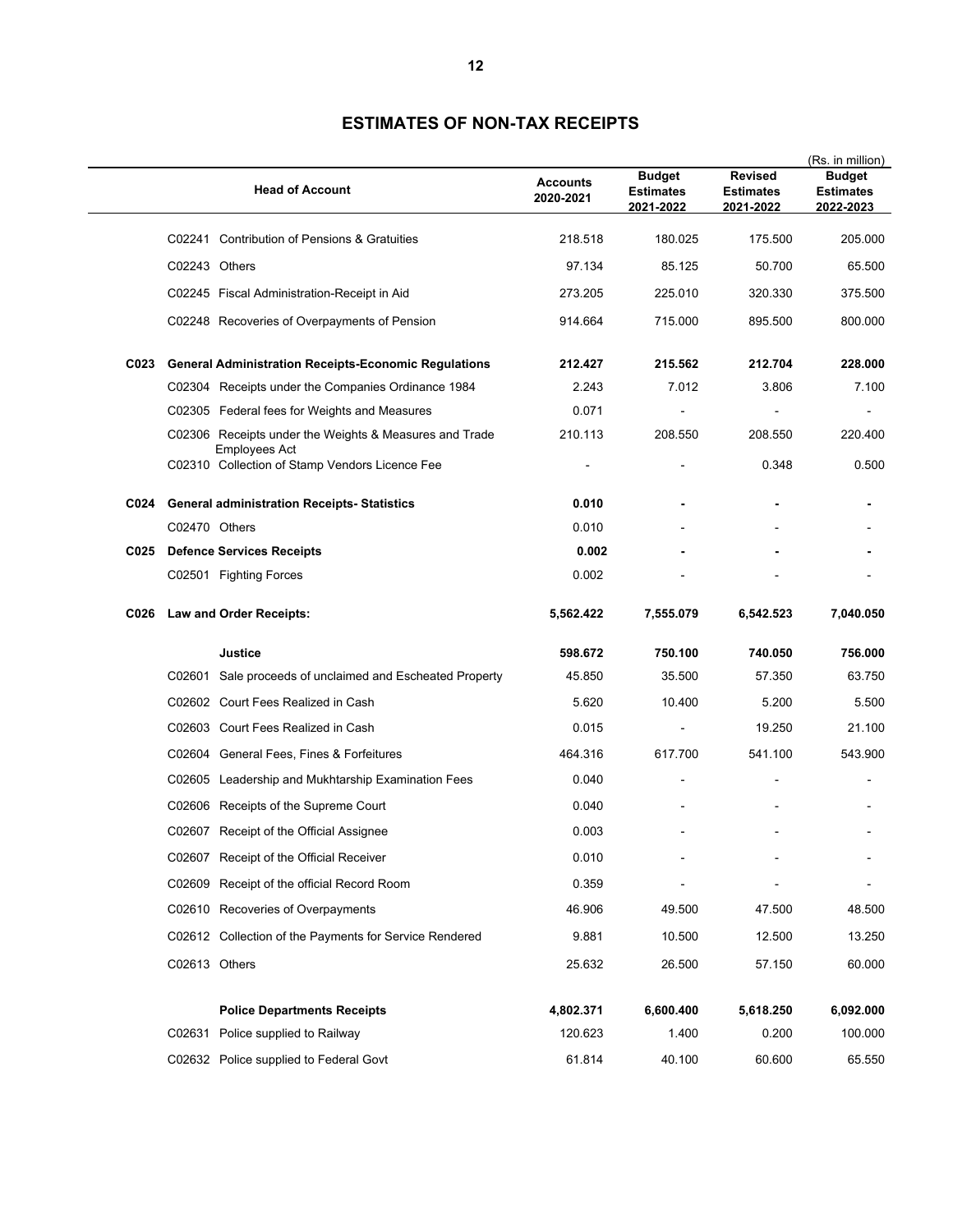|      |               | <b>Head of Account</b>                                                              | <b>Accounts</b><br>2020-2021 | <b>Budget</b><br><b>Estimates</b><br>2021-2022 | <b>Revised</b><br><b>Estimates</b><br>2021-2022 | (Rs. in million)<br><b>Budget</b><br><b>Estimates</b><br>2022-2023 |
|------|---------------|-------------------------------------------------------------------------------------|------------------------------|------------------------------------------------|-------------------------------------------------|--------------------------------------------------------------------|
|      |               | C02634 Police supplied to Public Dept. Private Companies and<br>Persons             | 381.432                      | 310.000                                        | 365.900                                         | 371.773                                                            |
|      |               | C02635 Receipts Realized under the Arms Act                                         | 33.608                       | 19.180                                         | 57.250                                          | 60.000                                                             |
|      |               | C02636 Fees, Fines and Forfeitures                                                  | 37.663                       | 45.500                                         | 62.700                                          | 80.196                                                             |
|      |               | C02637 Motor Driving Licence Fees                                                   | 807.642                      | 932.500                                        | 549.819                                         | 689.870                                                            |
|      |               | C02638 Police Traffic Fines                                                         | 2,628.415                    | 3,900.000                                      | 3,432.300                                       | 3,620.374                                                          |
|      |               | C02639 Police Land Receipts                                                         | 0.406                        |                                                |                                                 |                                                                    |
|      |               | C0263A E-Challan                                                                    | 297.858                      | 669.470                                        | 190.200                                         | 400.000                                                            |
|      |               | C02640 Recoveries of Overpayments                                                   | 352.618                      | 365.250                                        | 336.228                                         | 346.537                                                            |
|      |               | C02641 Collection of Payments for Services Rendered                                 | 0.607                        | 7.000                                          | 12.500                                          | 7.500                                                              |
|      | C02642 Others |                                                                                     | 79.466                       | 310.000                                        | 550.553                                         | 350.200                                                            |
|      |               | C02645 Provincial Police Complaint Authority                                        | 0.001                        |                                                |                                                 |                                                                    |
|      |               | C02646 Cash Receipt under Arms Act                                                  | 0.215                        |                                                |                                                 |                                                                    |
|      |               | C02648 Provincial Border Forces Recoveries of Overpayment                           | 0.002                        |                                                |                                                 |                                                                    |
|      | C02650 Others |                                                                                     | 0.001                        |                                                |                                                 |                                                                    |
|      |               | Jails                                                                               | 103.394                      | 147.780                                        | 130.000                                         | 135.000                                                            |
|      |               | C02656 Sale proceeds of Articles manufactured in Jail                               | 37.537                       | 49.500                                         | 43.900                                          | 50.000                                                             |
|      |               | C02657 Value of supplies made by Factory Department to<br>Maintenance Deptt in Jail | 7.337                        | 18.500                                         | 10.000                                          | 18.500                                                             |
|      |               | C02658 Income from Hired Convicts                                                   | 0.135                        |                                                |                                                 | -                                                                  |
|      |               | C02659 Recoveries of Overpayment                                                    | 32.413                       | 39.800                                         | 40.500                                          | 40.500                                                             |
|      |               | C02660 Collection of Payments for Service Rendered                                  | (0.113)                      |                                                |                                                 |                                                                    |
|      | C02661 Others |                                                                                     | 26.085                       | 39.980                                         | 35.600                                          | 26.000                                                             |
|      |               | <b>Civil Defence</b>                                                                | 57.635                       | 56.799                                         | 54.223                                          | 57.050                                                             |
|      |               | C02668 Fines Realization                                                            | 21.308                       | 29.987                                         | 22.410                                          | 23.100                                                             |
|      | C02669 Others |                                                                                     | 0.498                        | 1.214                                          | 1.813                                           | 1.950                                                              |
|      |               | C02691 Forensic Laboratory Fee                                                      | 35.829                       | 25.598                                         | 30.000                                          | 32.000                                                             |
|      |               | <b>Receipts of Interior/ Home Department</b>                                        | 0.350                        |                                                |                                                 |                                                                    |
|      |               | C02694 Fee for Armouring of vehicles and companies                                  | 0.250                        |                                                |                                                 |                                                                    |
|      |               | C02695 Fee and Fine from the Private Security Companies                             | 0.100                        |                                                |                                                 |                                                                    |
| C027 |               | <b>Community Services Receipts:</b>                                                 | 3,923.060                    | 4,340.401                                      | 4,214.467                                       | 4,340.500                                                          |
|      |               | <b>Works - Buildings</b>                                                            | 909.692                      | 894.199                                        | 1,043.337                                       | 980.650                                                            |
|      |               | C02701 Building Rent                                                                | 549.151                      | 552.015                                        | 570.457                                         | 590.200                                                            |
|      |               | C02702 Receipts from Workshop                                                       | 0.076                        | $\overline{\phantom{a}}$                       |                                                 | $\overline{\phantom{a}}$                                           |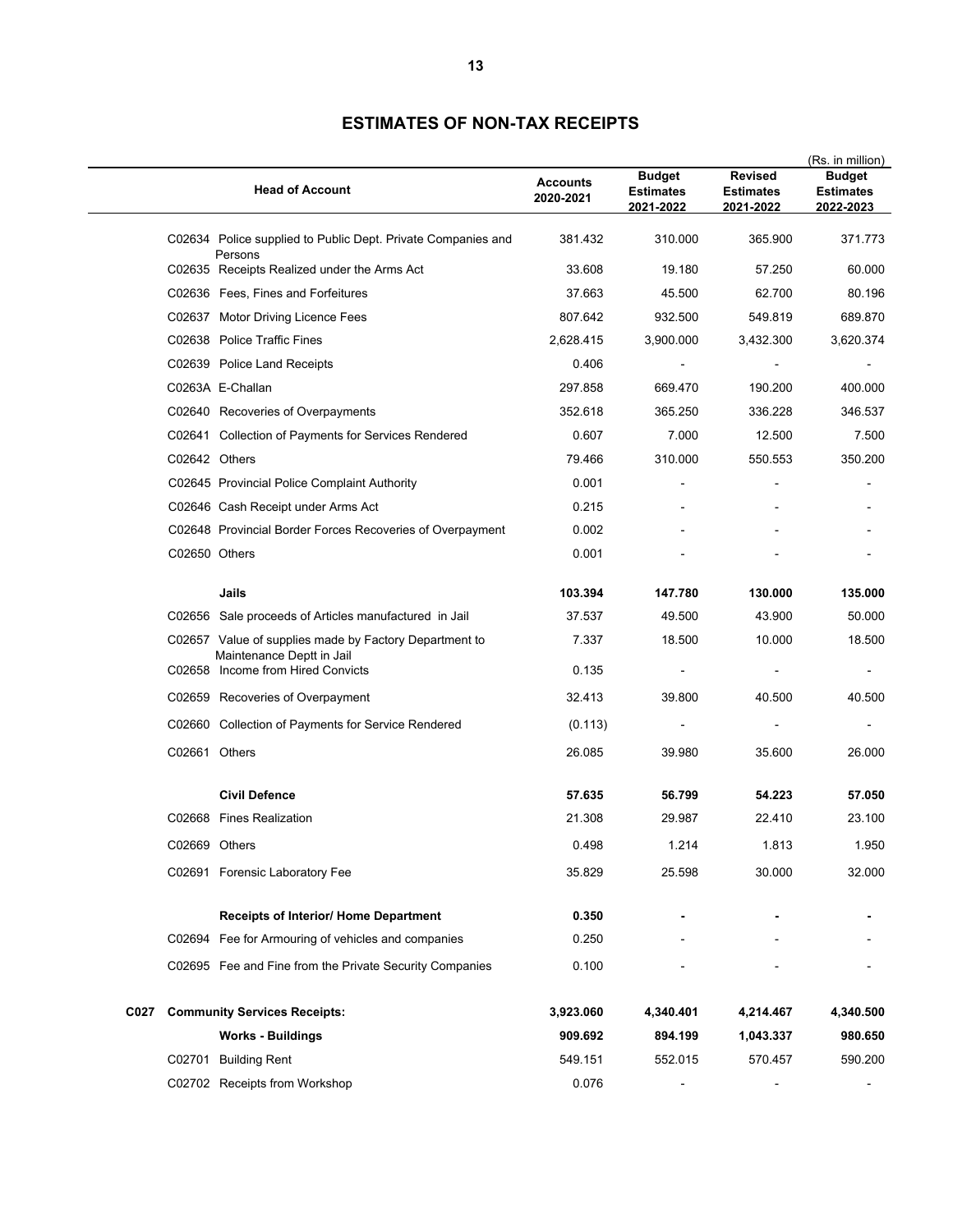|        | <b>Head of Account</b>                                                                      | <b>Accounts</b><br>2020-2021 | <b>Budget</b><br><b>Estimates</b><br>2021-2022 | <b>Revised</b><br><b>Estimates</b><br>2021-2022 | (Rs. in million)<br><b>Budget</b><br><b>Estimates</b><br><u>2022-2023</u> |
|--------|---------------------------------------------------------------------------------------------|------------------------------|------------------------------------------------|-------------------------------------------------|---------------------------------------------------------------------------|
|        | C02703 Recoveries of Expenditure                                                            | 1.065                        | 5.000                                          | 1.260                                           | 1.300                                                                     |
|        | C02704 Recoveries of Over Payment                                                           | 13.200                       | 16.166                                         | 16.550                                          | 18.250                                                                    |
|        | C02705 Collection of Payments for Services Rendered                                         | 15.472                       | 16.018                                         | 20.570                                          | 20.800                                                                    |
|        | C02706 Others                                                                               | 330.728                      | 305.000                                        | 434.500                                         | 350.100                                                                   |
|        | <b>Works - Communications</b>                                                               | 2,741.306                    | 3,130.802                                      | 2,735.563                                       | 2,910.350                                                                 |
| C02711 | <b>Buildings Rent</b>                                                                       | 1.276                        |                                                |                                                 |                                                                           |
|        | C02712 Tolls on Roads and Bridges                                                           | 1,791.198                    | 2,628.170                                      | 1,895.200                                       | 2,093.050                                                                 |
|        | C02713 Recoveries of Expenditure                                                            | 47.467                       | 38.940                                         |                                                 |                                                                           |
|        | C02714 Recoveries of Over Payment                                                           | 29.628                       | 15.217                                         | 40.250                                          | 41.200                                                                    |
|        | C02715 Collection of Payments for Services Rendered                                         | 14.461                       | 14.000                                         | 14.250                                          | 15.200                                                                    |
|        | C02716 Other                                                                                | 851.431                      | 425.220                                        | 775.300                                         | 750.250                                                                   |
|        | C02717 Fee for use of Right of Way for Laying Cables /<br>Pipelines of all Provincial Roads | 5.845                        | 9.255                                          | 10.563                                          | 10.650                                                                    |
|        | <b>Public Health</b>                                                                        | 272.463                      | 315.400                                        | 435.567                                         | 449.500                                                                   |
| C02721 | Sale proceeds of Sera and Vaccines                                                          |                              |                                                | 6.223                                           |                                                                           |
|        | C02724 Recoveries of Overpayments                                                           | 7.985                        | 28.047                                         | 8.437                                           | 24.500                                                                    |
|        | C02725 Collection of Payments for Services Rendered                                         | 0.028                        |                                                | 0.427                                           |                                                                           |
|        | C02726 Others                                                                               | 261.062                      | 281.853                                        | 414.200                                         | 419.500                                                                   |
|        | C02727 Income from Bagh-e-Jinnah                                                            | 3.388                        | 5.500                                          | 6.280                                           | 5.500                                                                     |
|        | <b>Scientific Research and Survey</b>                                                       | (0.401)                      |                                                |                                                 |                                                                           |
|        | C02731 Survey of Pakistan                                                                   | (0.456)                      |                                                |                                                 |                                                                           |
|        | C02732 Recoveries of Overpayments                                                           | 0.055                        |                                                |                                                 |                                                                           |
| C028   | <b>Social Services</b>                                                                      | 3,810.388                    | 4,306.997                                      | 5,617.516                                       | 29,636.000                                                                |
|        | <b>Education</b>                                                                            | 2,051.618                    | 2,121.000                                      | 3,729.283                                       | 2,164.000                                                                 |
|        | C02801 Fees Government University Art Colleges                                              | 576.211                      | 530.626                                        | 508.500                                         | 671.602                                                                   |
|        | C02802 Fees Govt University, Professional Art Colleges                                      | 14.229                       | 22.274                                         | 40.581                                          | 49.053                                                                    |
|        | C02803 Fees Government Secondary (including Intermediate<br>Classes), School                | 41.423                       | 75.500                                         | 49.711                                          | 65.250                                                                    |
|        | C02804 Fees Government Primary School                                                       | 0.227                        |                                                |                                                 |                                                                           |
|        | C02806 Recoveries from Local Bodies for Primary Education                                   | 0.002                        |                                                |                                                 |                                                                           |
|        | C02807 Fees and Other Receipts Govt. Special Schools                                        | 12.003                       | 12.500                                         | 34.200                                          | 12.500                                                                    |
|        | C02808 Receipts of Technical & Commercial Institutes                                        | 0.035                        | 2.500                                          | 0.035                                           | 2.500                                                                     |
|        | C02810 General Income from Endowments                                                       | 0.004                        |                                                |                                                 |                                                                           |
|        | C02811 General Cess Fund                                                                    | 0.001                        |                                                |                                                 |                                                                           |
|        | C02812 Education General Hostel Fees                                                        | 1.279                        | 25.500                                         | 0.795                                           | 0.895                                                                     |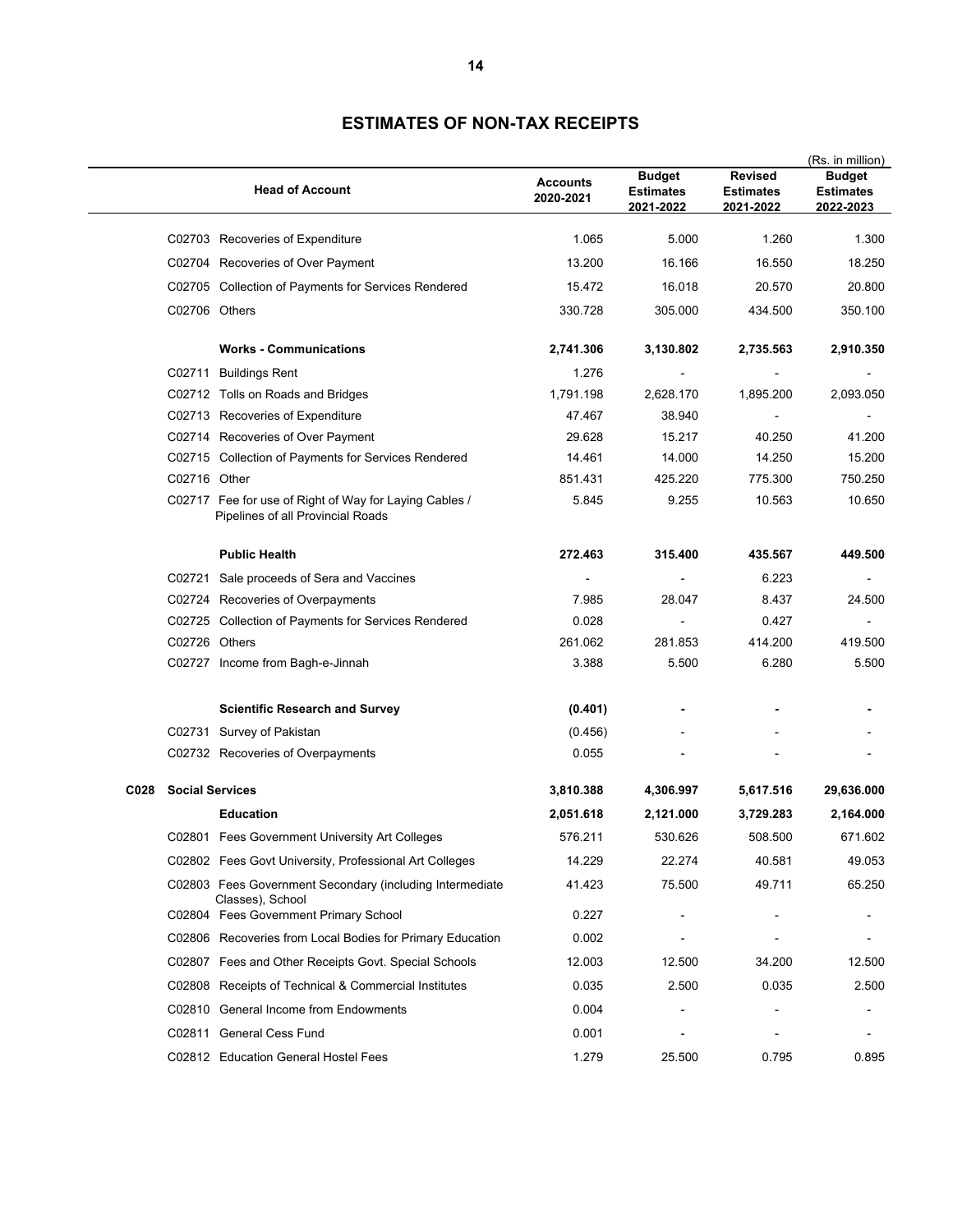| <b>Head of Account</b>                                                                               | <b>Accounts</b><br>2020-2021 | <b>Budget</b><br><b>Estimates</b><br>2021-2022 | <b>Revised</b><br><b>Estimates</b><br>2021-2022 | (Rs. in million)<br><b>Budget</b><br><b>Estimates</b><br>2022-2023 |
|------------------------------------------------------------------------------------------------------|------------------------------|------------------------------------------------|-------------------------------------------------|--------------------------------------------------------------------|
|                                                                                                      |                              |                                                |                                                 |                                                                    |
| C02813 Education General-Admission Fees                                                              | 74.954                       | 115.500                                        | 80.723                                          | 115.500                                                            |
| C02814 Education General-Recoveries of Overpayments                                                  | 1,152.456                    | 1,035.500                                      | 2,747.970                                       | 950.200                                                            |
| C02815 Collection of Payments for Services Rendered                                                  | 0.171                        | 6.500                                          | 0.758                                           | 1.000                                                              |
| C02816 Archaeology                                                                                   | 0.015                        |                                                |                                                 |                                                                    |
| C02818 Education-Others                                                                              | 178.017                      | 294.600                                        | 266.010                                         | 295.500                                                            |
| C02820 Receipts from Girls Secondary Schools                                                         | 0.215                        |                                                |                                                 |                                                                    |
| C02822 Receipts from Girls Primary Schools                                                           | (0.305)                      |                                                |                                                 |                                                                    |
| C02824 Receipts from Libraries                                                                       | 0.681                        |                                                |                                                 |                                                                    |
| Health                                                                                               | 1,758.770                    | 2,185.997                                      | 1,888.233                                       | 27,472.000                                                         |
| C02851 Health-Medical Colleges                                                                       | 0.955                        | 4.950                                          | 2.766                                           | 5.000                                                              |
| C02852 Health-Dental Colleges                                                                        | 1.103                        | 3.152                                          | 1.600                                           | 2.150                                                              |
| C02853 Health Schools                                                                                | 6.713                        | 7.500                                          | 7.150                                           | 10.050                                                             |
| C02854 Health-Medical Schools                                                                        | 0.401                        | 0.250                                          | 0.385                                           | 0.500                                                              |
| C02855 Health Sale of Outdoor Tickets                                                                | 112.616                      | 147.930                                        | 124.756                                         | 135.900                                                            |
| C02856 Health-Recoveries of Diet Charges                                                             | 7.766                        | 4.665                                          | 6.350                                           | 8.950                                                              |
| C02857 Health Room Rent                                                                              | 2.509                        | 4.500                                          | 3.607                                           | 3.800                                                              |
| C02858 Health-Government Share of Fees Realized by Doctor<br>from Patient                            | 480.654                      | 890.300                                        | 550.500                                         | 741.900                                                            |
| C02859 Health-Mental Hospital Receipts                                                               | 4.272                        | 4.500                                          | 6.400                                           | 6.500                                                              |
| C02861 Health contributions from Local Bodies on account of<br>Salaries of District Medical Officers | 0.214                        |                                                |                                                 |                                                                    |
| C02864 Health-Contribution by Federal Government                                                     | 0.316                        |                                                |                                                 |                                                                    |
| C02865 Health Other Contributions                                                                    | 3.578                        |                                                |                                                 |                                                                    |
| C02866 Health Recoveries of Overpayment                                                              | 428.750                      | 378.500                                        | 480.000                                         | 535.500                                                            |
| C02867 Health-Collection of Payments for Services Rendered                                           | 1.032                        | 2.500                                          | 3.800                                           | 4.500                                                              |
| C02868 Health fee for Chemical Examination                                                           | 13.939                       | 9.500                                          | 25.250                                          | 30.600                                                             |
| C02869 Health fees for Medical Examination                                                           | 18.261                       | 31.500                                         | 20.120                                          | 20.500                                                             |
| C02870 Health Fee realized on A/C of Registration of Private<br>Clinic, Laboratories & X-Rays Clinic | 8.670                        | 15.250                                         | 12.500                                          | 12.500                                                             |
| C02871 Health other Receipts                                                                         | 592.571                      | 605.500                                        | 485.500                                         | 25,785.000                                                         |
| C02872 Fees Realised on Account of Birth and Death<br>Certificates                                   | 1.347                        |                                                | 4.150                                           | 3.150                                                              |
| C02873 Fees realised on account of Anti-Rabic Treatment                                              | 0.541                        |                                                |                                                 |                                                                    |
| C02875 Health - Other Receipts                                                                       | 72.512                       | 75.500                                         | 100.200                                         | 110.500                                                            |
| C02876 Fines Collected by Environment Protect                                                        | 0.050                        |                                                | 53.199                                          | 55.000                                                             |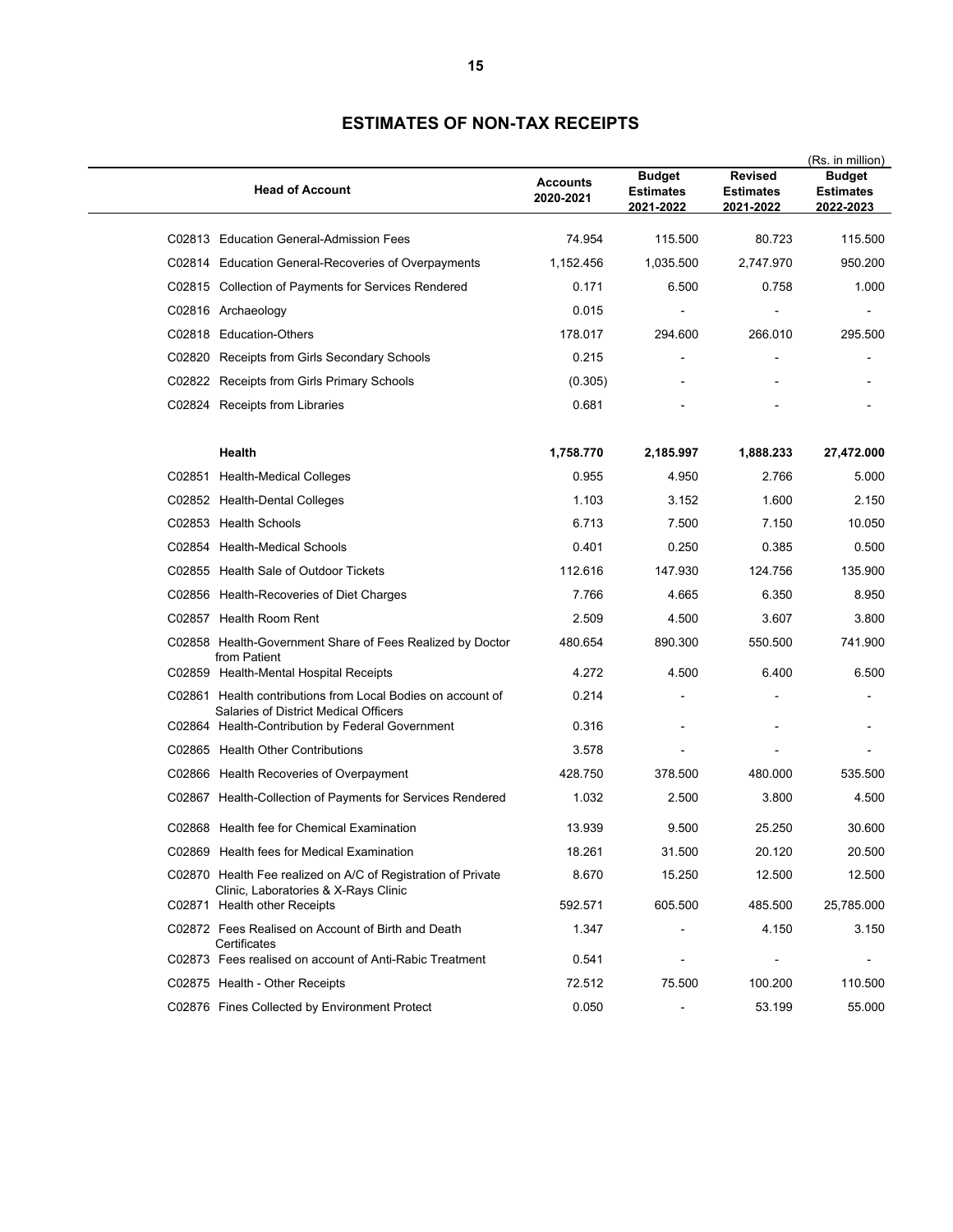|      |                                      | <b>Head of Account</b>                                               | <b>Accounts</b><br>2020-2021 | <b>Budget</b><br>Estimates<br>2021-2022 | <b>Revised</b><br><b>Estimates</b><br>2021-2022 | (Rs. in million)<br>Budget<br><b>Estimates</b><br>2022-2023 |
|------|--------------------------------------|----------------------------------------------------------------------|------------------------------|-----------------------------------------|-------------------------------------------------|-------------------------------------------------------------|
| C029 | <b>Social Services Miscellaneous</b> |                                                                      | 553.263                      | 596.000                                 | 636.500                                         | 655.500                                                     |
|      |                                      | Labour                                                               |                              |                                         |                                                 |                                                             |
|      |                                      | <b>Manpower Management</b>                                           | 0.008                        |                                         |                                                 |                                                             |
|      |                                      | C02905 Receipts under the West Pakistan Ordinance, 1969              | 0.007                        |                                         |                                                 |                                                             |
|      |                                      | C02906 Registration and other Fees from Pakistanis working<br>Abroad | 0.001                        |                                         |                                                 |                                                             |
|      |                                      | <b>Housing &amp; Physical Planning</b>                               | 551.932                      | 590.500                                 | 635.000                                         | 650.000                                                     |
|      |                                      | C02931 Sale of Plots                                                 | 357.569                      | 350.000                                 | 470.000                                         | 480.000                                                     |
|      |                                      | C02933 Income from Satellite Town Schemes                            | 131.587                      | 150.000                                 | 110.000                                         | 110.000                                                     |
|      |                                      | C02934 Recoveries of Overpayment                                     | 1.870                        | $\overline{\phantom{0}}$                | $\blacksquare$                                  |                                                             |
|      |                                      | C02950 Others                                                        | 60.906                       | 90.500                                  | 55.000                                          | 60.000                                                      |
|      |                                      | <b>Social Security and Social Welfare Measures</b>                   | 1.323                        | 5.500                                   | 1.500                                           | 5.500                                                       |
|      |                                      | C02955 Penalties under Punjab Consumer Protection Act,               | 1.234                        | 5.500                                   | 1.500                                           | 5.500                                                       |
|      | C02970 Others                        | 2005                                                                 | 0.089                        |                                         |                                                 |                                                             |
|      |                                      |                                                                      |                              |                                         |                                                 |                                                             |
|      |                                      | <b>C03 MISCELLANEOUS RECEIPTS</b>                                    | 96,346.346                   | 86,213.833                              | 121,794.260                                     | 82,293.641                                                  |
|      |                                      | C031 Economic Services Receipts-Food & Agriculture                   | 1,161.986                    | 1,146.500                               | 1,807.070                                       | 1,250.000                                                   |
|      |                                      | Food                                                                 | 1.575                        |                                         |                                                 |                                                             |
|      |                                      | C03102 Recoveries of overpayments                                    | 1.575                        |                                         |                                                 |                                                             |
|      |                                      | <b>Agriculture</b>                                                   | 1,160.411                    | 1,146.500                               | 1,807.070                                       | 1,250.000                                                   |
|      |                                      | C03116 Agriculture Receipts                                          | 0.213                        |                                         |                                                 |                                                             |
|      |                                      | C03117 Receipts from Experimental Farms                              | 72.912                       | 103.320                                 | 75.000                                          | 95.000                                                      |
|      |                                      | C03118 Receipts from Agriculture / Seed Farms                        | 239.998                      | 228.500                                 | 205.000                                         | 255.000                                                     |
|      |                                      | C03119 Receipts from District Farms                                  | 0.178                        |                                         |                                                 |                                                             |
|      |                                      | C03120 Receipts from Agriculture / Engineering / Machinery           | 126.678                      | 200.000                                 | 130.500                                         | 200.000                                                     |
|      |                                      | <b>Maintenance Farms</b><br>C03121 Receipts from Boring Operation    | 26.220                       | 36.000                                  | 23.000                                          | 36.000                                                      |
|      |                                      | C03122 Receipts from Research Operation                              | 194.010                      | 190.000                                 | 200.200                                         | 200.250                                                     |
|      |                                      | C03123 Receipts from Plant Protection Operations                     | 253.472                      | 139.200                                 | 200.100                                         | 150.000                                                     |
|      |                                      | C03124 Receipts from Soil Conservation & Operation                   | 17.969                       | 23.000                                  | 20.100                                          | 18.000                                                      |
|      |                                      | C03126 Operation Fees other than Cotton Fee under Cotton             | 7.429                        | 12.800                                  | 5.500                                           | 7.250                                                       |
|      |                                      | <b>Control Ordinance</b>                                             |                              |                                         |                                                 |                                                             |
|      |                                      | C03127 Agriculture College & School fees                             | 0.005                        |                                         |                                                 |                                                             |
|      |                                      | C03129 Receipts from Karkhana Alat-e-Zarae                           | 0.736                        |                                         |                                                 |                                                             |
|      |                                      | C03130 Agricultural Receipts from Government Gardens                 | 0.012                        |                                         |                                                 |                                                             |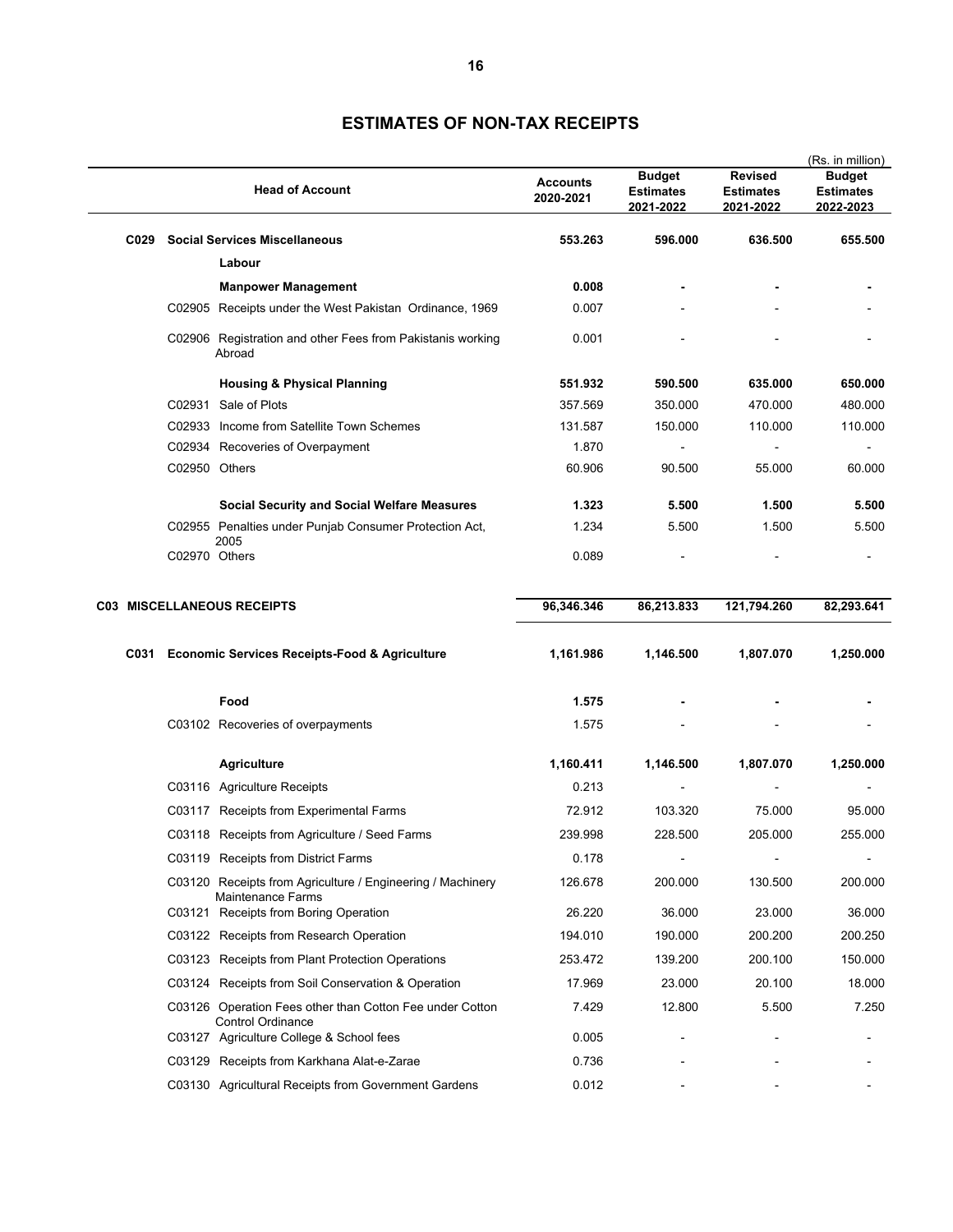|      | <b>Head of Account</b>                                                                                                       | <b>Accounts</b><br>2020-2021 | <b>Budget</b><br><b>Estimates</b><br><u>2021-2022</u> | <b>Revised</b><br><b>Estimates</b><br><u>2021-2022</u> | (Rs. in million)<br><b>Budget</b><br><b>Estimates</b><br>2022-2023 |
|------|------------------------------------------------------------------------------------------------------------------------------|------------------------------|-------------------------------------------------------|--------------------------------------------------------|--------------------------------------------------------------------|
|      | C03131 Agriculture Receipts form Station Gardens                                                                             | 0.163                        |                                                       |                                                        |                                                                    |
|      | C03132 Agriculture - Receipts of Arrears for Ex-Commission<br>Agents on account of Sale of Cotton Seeds and                  | 0.062                        |                                                       |                                                        |                                                                    |
|      | Fertilizer<br>C03133 Receipts from Farm Managements Project                                                                  | 8.066                        | 10.000                                                | 6.800                                                  | 10.000                                                             |
|      | C03134 Recoveries of Overpayments                                                                                            | 37.236                       | 29.000                                                | 34.250                                                 | 35.000                                                             |
|      | C03135 Collection of payments for Service Rendered                                                                           | 4.192                        | $\qquad \qquad \blacksquare$                          | 12.500                                                 | 12.500                                                             |
|      | C03136 Agriculture - Others                                                                                                  | 165.776                      | 171.680                                               | 890.620                                                | 225.500                                                            |
|      | C03138 Registration Fee - Seed Industry                                                                                      | 2.156                        |                                                       |                                                        | $\blacksquare$                                                     |
|      | C03139 Enlisting fee-seed industry                                                                                           | 0.035                        |                                                       |                                                        |                                                                    |
|      | C03199 Others                                                                                                                | 2.893                        | 3.000                                                 | 3.500                                                  | 5.500                                                              |
| C032 | <b>Economic Services Receipts-Fisheries &amp; Animal</b>                                                                     | 2,163.278                    | 1,649.910                                             | 1,913.180                                              | 1,919.380                                                          |
|      | <b>Husbandry &amp; Fisheries</b>                                                                                             | 423.926                      | 379.908                                               | 500.180                                                | 466.300                                                            |
|      | C03201 Ordinary Receipts                                                                                                     | 415.859                      | 364.978                                               | 490.000                                                | 454.800                                                            |
|      | C03202 Grants made by the Agriculture Research Council                                                                       | 0.002                        | $\overline{\phantom{a}}$                              |                                                        |                                                                    |
|      | C03203 Recoveries of Overpayments                                                                                            | 0.711                        | 1.930                                                 | 1.930                                                  | 2.000                                                              |
|      | C03204 Collection of Payments for Services rendered                                                                          | 0.001                        |                                                       |                                                        |                                                                    |
|      | C03205 Others                                                                                                                | 7.353                        | 13.000                                                | 8.250                                                  | 9.500                                                              |
|      | <b>Animal Husbandry</b>                                                                                                      | 1,739.352                    | 1,270.002                                             | 1,413.000                                              | 1,453.080                                                          |
|      | C03221 Veterinary College and School Fees                                                                                    | 0.022                        |                                                       |                                                        |                                                                    |
|      | C03223 Receipts from Livestock Farms                                                                                         | 329.258                      | 375.733                                               | 465.500                                                | 465.400                                                            |
|      | C03224 Receipts from Broiler Farms                                                                                           | 189.600                      | 219.000                                               | 170.250                                                | 175.200                                                            |
|      | C03225 Receipts from Research Institute                                                                                      | 97.184                       | 125.587                                               | 75.500                                                 | 95.430                                                             |
|      | C03226 Receipts from transferred Agri. Farms                                                                                 | 48.031                       | 60.951                                                | 45.550                                                 | 50.300                                                             |
|      | C03227 Insemination Fees                                                                                                     | 143.383                      | 140.767                                               | 132.750                                                | 135.150                                                            |
|      | C03228 Receipts from Biological Section                                                                                      | 568.183                      | 136.030                                               | 387.050                                                | 390.500                                                            |
|      | C03229 Recovery of Overpayments                                                                                              | 15.567                       | 20.500                                                | 20.400                                                 | 20.500                                                             |
|      | C03231 Others                                                                                                                | 318.012                      | 150.834                                               | 110.500                                                | 115.100                                                            |
|      | C03232 Receipts on account of Sale of Semen                                                                                  | 30.112                       | 40.600                                                | 5.500                                                  | 5.500                                                              |
| C033 | <b>Economic Services Receipts Forest</b>                                                                                     | 988.754                      | 1,020.195                                             | 1,126.979                                              | 1,011.000                                                          |
|      | Forest                                                                                                                       | 988.754                      | 1,020.195                                             | 1,126.979                                              | 1,011.000                                                          |
|      | C03301 Timber and Other Produce Removed from the Forest                                                                      | 227.444                      | 195.411                                               | 145.250                                                | 193.400                                                            |
|      | by Govt. Agencies<br>C03302 Timber and Other Produce Removed from the Forest<br>by Government Agencies - Firewood & Charcoal | 5.085                        | 15.273                                                | 6.993                                                  | 15.234                                                             |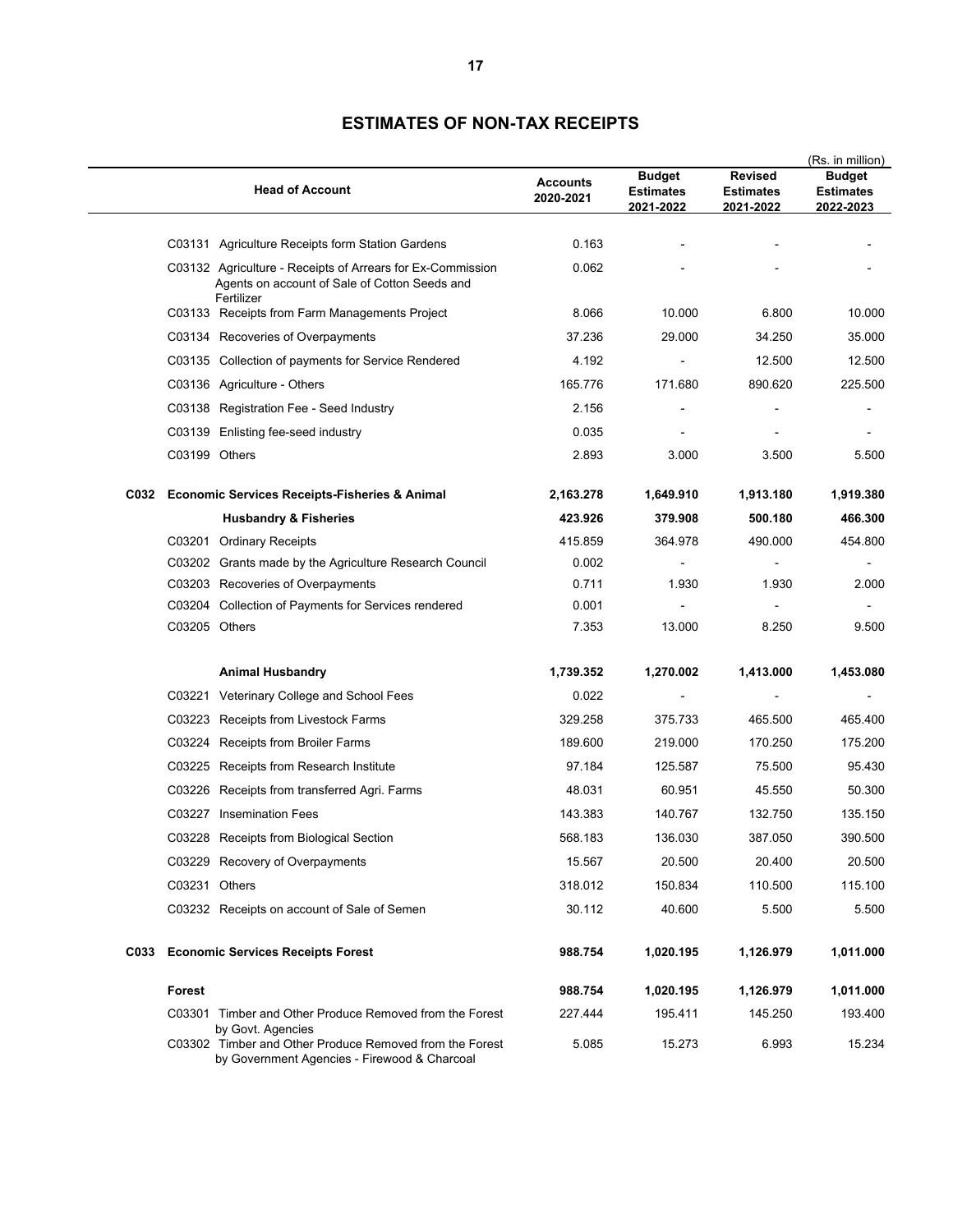|      |               | <b>Head of Account</b>                                                                                                                                           | <b>Accounts</b><br>2020-2021 | <b>Budget</b><br><b>Estimates</b><br>2021-2022 | <b>Revised</b><br><b>Estimates</b><br>2021-2022 | (Rs. in million)<br><b>Budget</b><br><b>Estimates</b><br>2022-2023 |
|------|---------------|------------------------------------------------------------------------------------------------------------------------------------------------------------------|------------------------------|------------------------------------------------|-------------------------------------------------|--------------------------------------------------------------------|
|      |               | C03303 Timber and Other Produce removed Brush Wood,<br>Chips and Stumps                                                                                          | 0.002                        |                                                |                                                 |                                                                    |
|      |               | C03305 Timber and Other Produce Removed the Forest by<br>Government - Brush wood, Chips and Stumps                                                               | 30.343                       | 50.290                                         | 14.350                                          | 25.634                                                             |
|      |               | C03306 Timber and Other Produce removed from the Forest<br>by Government - Sericulture Receipts                                                                  | 1.268                        | 5.150                                          |                                                 |                                                                    |
|      |               | C03307 Timber & Other Produce Removed from the Forest by<br>Consumer or Purchaser - Transfer                                                                     | 375.775                      | 310.675                                        | 392.520                                         | 295.366                                                            |
|      |               | C03308 Timber and other Produce removed from the Forest by<br>Consumer or Purchasers-Firewood and Charcoal                                                       | 0.048                        |                                                |                                                 |                                                                    |
|      |               | C03309 Timber & Other Produce Removed from the Forest by<br>Consumer or Purchaser - Brush wood, Chips and<br>Stumps                                              | 6.015                        |                                                |                                                 |                                                                    |
|      |               | C03310 Timber & Other Produce Removed from the Forest by<br>Consumer or Purchaser - Gazing and Fodder Grass                                                      | 10.098                       | 13.626                                         | 7.350                                           | 15.908                                                             |
|      |               | C03311 Timber & Other Produce Removed from the Forest by<br>Consumer or Purchaser - Honey, Herbs & Medicinal<br>Plants                                           | 5.854                        | 15.028                                         | 7.110                                           | 15.666                                                             |
|      |               | C03312 Timber & Other Produce Removed from the Forest by<br>Consumer or Purchaser - for Plants, Stumps, Seeds<br>Mazri, Mazri, Palm, Grass other than fodder etc | 0.554                        |                                                |                                                 |                                                                    |
|      |               | C03314 Drift. Waif Wood & Confiscated forest Produce                                                                                                             | 6.463                        |                                                |                                                 |                                                                    |
|      |               | C03315 Revenue from Forests not Managed by Govt.                                                                                                                 | 21.466                       |                                                |                                                 |                                                                    |
|      |               | C03316 Revenue from Forests not managed by Govt. Duty on<br>transp                                                                                               | 0.022                        |                                                |                                                 |                                                                    |
|      |               | C03321 Fines & Forfeitures (Except Fines by Court)                                                                                                               | 2.196                        |                                                |                                                 |                                                                    |
|      |               | C03322 Compensation under Forest Act including Fines by<br>Courts                                                                                                | 67.958                       | 59.860                                         | 125.250                                         | 65.292                                                             |
|      |               | C03323 Lease Rent from Temporary Cultivation                                                                                                                     | 0.440                        | 55.528                                         | 29.701                                          | 30.500                                                             |
|      |               | C03324 Hire Charges of Bulldozers and Other Machinery                                                                                                            | 0.844                        |                                                |                                                 |                                                                    |
|      |               | C03325 Recovery of Water Rates                                                                                                                                   | 0.698                        |                                                |                                                 |                                                                    |
|      |               | C03326 Rent of buildings, Shops, Lands and Water Mills                                                                                                           | 17.461                       |                                                |                                                 |                                                                    |
|      |               | C03327 Receipts under Wild Birds and Wild Animals<br>Protection                                                                                                  | 105.882                      | 146.730                                        | 310.100                                         | 250.000                                                            |
|      |               | C03328 Recoveries of Overpayment                                                                                                                                 | 10.503                       |                                                |                                                 |                                                                    |
|      |               | C03329 Collection of Payments for Services Rendered                                                                                                              | 0.049                        |                                                |                                                 |                                                                    |
|      |               | C03330 Receipts on account of Tree Cess                                                                                                                          | 11.113                       | 20.320                                         | 6.355                                           | 6.500                                                              |
|      |               | C03370 Other Receipts                                                                                                                                            | 81.173                       | 132.304                                        | 82.000                                          | 97.500                                                             |
| C034 |               | <b>Economic Services Receipts, Cooperation,</b>                                                                                                                  | 3,992.412                    | 11,321.090                                     | 6,630.736                                       | 8,439.736                                                          |
|      |               | Irrigation and Embankment - Drainage Works                                                                                                                       |                              |                                                |                                                 |                                                                    |
|      |               | Cooperation                                                                                                                                                      | 3.557                        | 4.090                                          | 1.736                                           | 1.736                                                              |
|      |               | C03401 Audit Fee                                                                                                                                                 | 0.442                        | 0.440                                          | 0.030                                           | 0.030                                                              |
|      |               | C03403 Recovery from other Provincial Govts on account of<br>training in Cooperative Training Institutions                                                       | 0.016                        | 0.050                                          | 0.010                                           | 0.010                                                              |
|      |               | C03404 Recovery of Overpayments                                                                                                                                  | 2.626                        | 2.500                                          | 1.624                                           | 1.624                                                              |
|      | C03406 Others |                                                                                                                                                                  | 0.473                        | 1.100                                          | 0.072                                           | 0.072                                                              |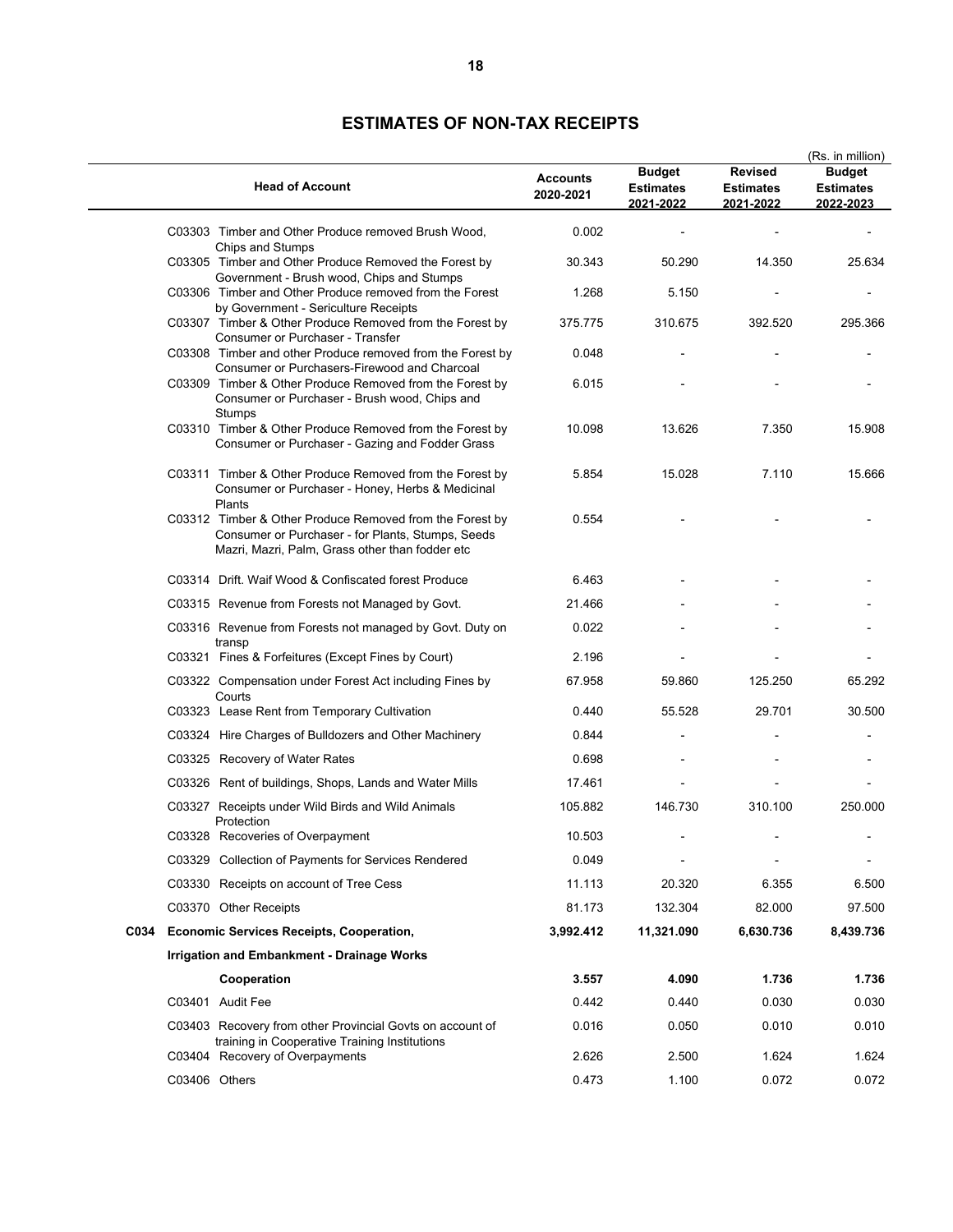|      | <b>Head of Account</b>                                                     | <b>Accounts</b><br>2020-2021 | <b>Budget</b><br><b>Estimates</b><br>2021-2022 | <b>Revised</b><br><b>Estimates</b><br>2021-2022 | (Rs. in million)<br><b>Budget</b><br><b>Estimates</b><br>2022-2023 |
|------|----------------------------------------------------------------------------|------------------------------|------------------------------------------------|-------------------------------------------------|--------------------------------------------------------------------|
|      | <b>IRRIGATION</b>                                                          | 3,988.855                    | 11,317.000                                     | 6,629.000                                       | 8,438.000                                                          |
|      | <b>Irrigation Works</b>                                                    | 3,940.998                    | 11,239.000                                     | 6,549.000                                       | 8,355.000                                                          |
|      | C03431 Direct Receipts on account of Water Rate                            | 3,238.027                    | 7,915.200                                      | 5,500.000                                       | 7,000.000                                                          |
|      | C03432 Direct Receipts on account of sale of water                         | 82.859                       | 2,014.050                                      | 300.000                                         | 550.000                                                            |
|      | C03433 Recoveries of Expenditure                                           | 13.704                       | 5.500                                          | 0.500                                           |                                                                    |
|      | C03434 Irrigation Works-Others                                             | 155.660                      | 765.701                                        | 210.000                                         | 225.000                                                            |
|      | C03435 Toll on Barrages                                                    | 450.748                      | 538.549                                        | 538.500                                         | 580.000                                                            |
|      | <b>Embankments and Drainage</b>                                            | 47.857                       | 78.000                                         | 80.000                                          | 83.000                                                             |
|      | C03465 Works - Others                                                      | 47.819                       | 78.000                                         | 78.000                                          | 80.000                                                             |
|      | C03481 Other Miscellaneous Revenue                                         | 0.038                        | $\overline{a}$                                 |                                                 |                                                                    |
|      | C03483 Fines U/S 61 & 61A of Cooperative Societies Act,<br>1925            |                              |                                                | 2.000                                           | 3.000                                                              |
| C035 | <b>Economic Services Receipts-Others</b>                                   | 185.998                      | 192.320                                        | 175.605                                         | 325.650                                                            |
|      | <b>Fuel and Power</b>                                                      | 0.102                        |                                                |                                                 |                                                                    |
|      | C03501 Fees for Petroleum Products                                         | 0.102                        |                                                |                                                 |                                                                    |
|      | <b>Industrial and Mineral Resources</b>                                    | 7.103                        | 6.500                                          | 17.800                                          | 17.800                                                             |
|      | C03506 Industrial Safety - Explosives Department                           | 5.578                        | 6.500                                          | 17.800                                          | 17.800                                                             |
|      | C03507 Receipts under Excise Duty on Minerals<br>(Labour Welfare) Act 1967 | 1.525                        | $\overline{\phantom{0}}$                       | $\overline{\phantom{a}}$                        | $\overline{\phantom{a}}$                                           |
|      | Printing                                                                   | 154.193                      | 160.000                                        | 130.350                                         | 160.100                                                            |
|      | C03511 Sale of Gazette                                                     | 0.382                        |                                                |                                                 |                                                                    |
|      | C03512 Sale of other Govt. Publications                                    | 1.329                        | 10.000                                         | 10.000                                          | 10.000                                                             |
|      | C03515 Sale of Forms and Registers                                         | 0.003                        |                                                |                                                 |                                                                    |
|      | C03516 Sale of Service Books                                               | 0.187                        |                                                |                                                 |                                                                    |
|      | C03517 Sale of Forms and Registers to Union Councils                       | 1.043                        |                                                |                                                 |                                                                    |
|      | C03518 Sale of Other Forms                                                 | 18.517                       | 27.500                                         | 20.000                                          | 27.600                                                             |
|      | C03520 Printing Charges for work done for Provincial Govt.<br>Departments  | 126.503                      | 115.000                                        | 100.000                                         | 115.000                                                            |
|      | C03521 Recoveries of Overpayments                                          | 0.503                        | $\overline{\phantom{a}}$                       | $\overline{\phantom{a}}$                        |                                                                    |
|      | C03523 Others                                                              | 5.726                        | 7.500                                          | 0.350                                           | 7.500                                                              |
|      | <b>Investment Promotion and Supplies</b>                                   | 0.002                        |                                                |                                                 |                                                                    |
|      | C03531 Fees on account of Purchase of Stores                               | 0.001                        |                                                |                                                 |                                                                    |
|      | C03538 Recoveries of Overpayments                                          | 0.001                        |                                                |                                                 |                                                                    |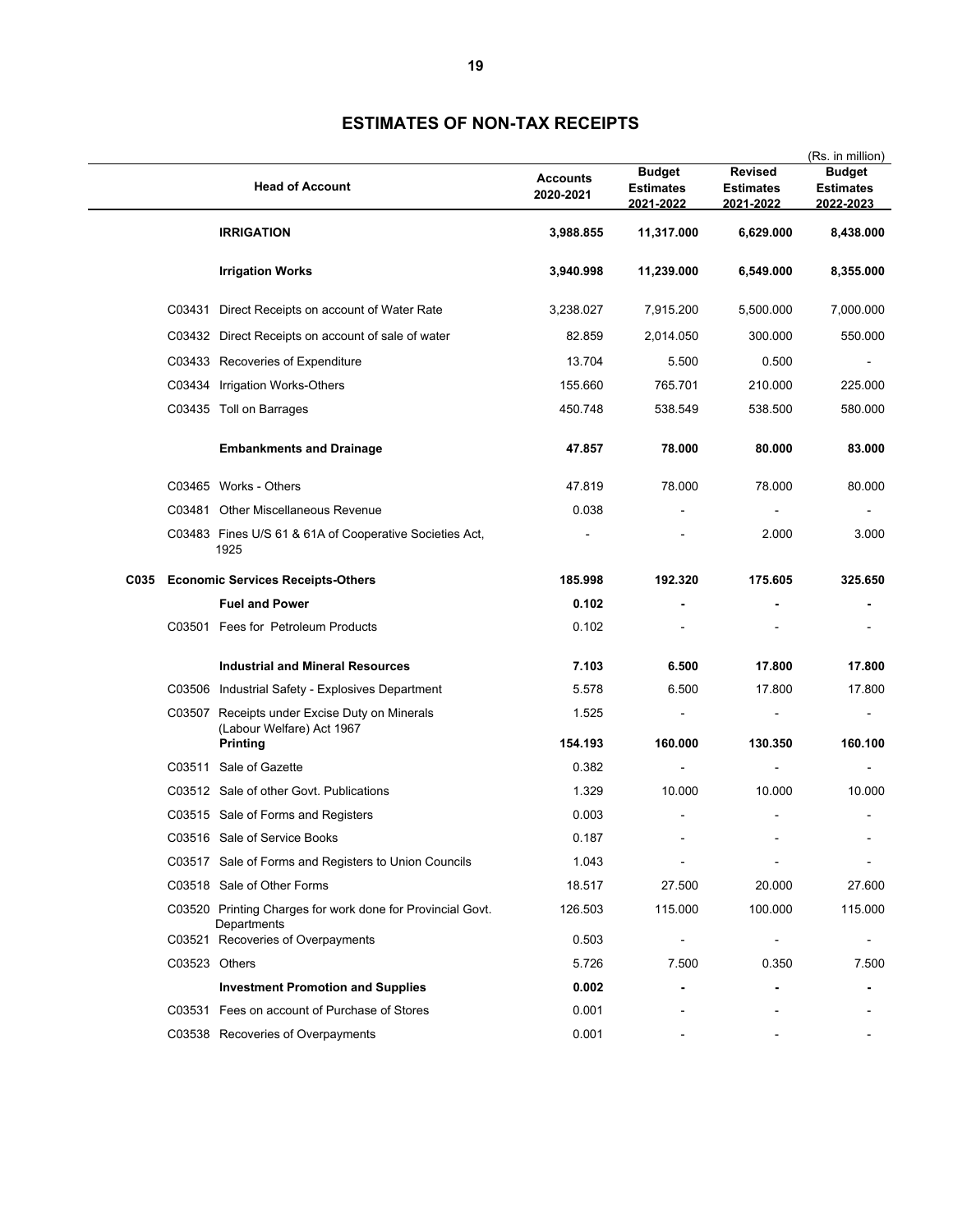| 147.750                                                                                             |
|-----------------------------------------------------------------------------------------------------|
|                                                                                                     |
|                                                                                                     |
| 36.000                                                                                              |
| 110.750                                                                                             |
| 1.000                                                                                               |
|                                                                                                     |
|                                                                                                     |
|                                                                                                     |
|                                                                                                     |
|                                                                                                     |
| 4,391.130                                                                                           |
| 4,391.130                                                                                           |
| 4,391.130                                                                                           |
|                                                                                                     |
|                                                                                                     |
| 25,500.116                                                                                          |
| 24,006.360                                                                                          |
| 2,169.920                                                                                           |
| 11,565.100                                                                                          |
| 1,681.140                                                                                           |
| 30.200                                                                                              |
| 6,250.000                                                                                           |
| 60.000                                                                                              |
| 2,250.000                                                                                           |
|                                                                                                     |
|                                                                                                     |
|                                                                                                     |
|                                                                                                     |
| 1,493.756                                                                                           |
| 0.001                                                                                               |
| 4.715                                                                                               |
|                                                                                                     |
| 1,489.040                                                                                           |
| 170.000<br>795.000<br>655.000<br>28.572<br>60.250<br>57.725<br>210.025<br>100.765<br>0.001<br>1.000 |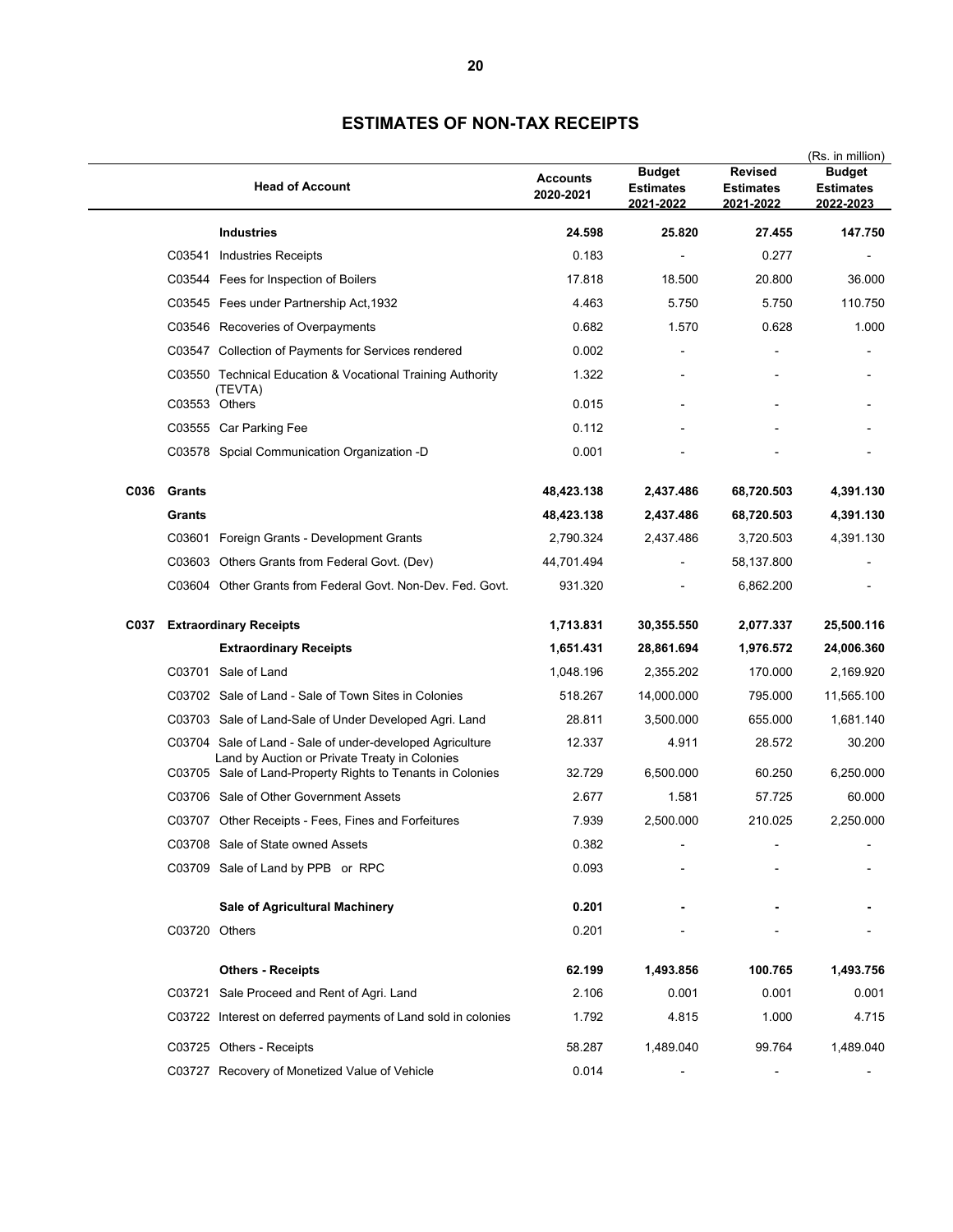|      |               | <b>Head of Account</b>                                                                                                           | <b>Accounts</b><br>2020-2021 | <b>Budget</b><br><b>Estimates</b><br>2021-2022 | <b>Revised</b><br><b>Estimates</b><br>2021-2022 | (Rs. in million)<br><b>Budget</b><br><b>Estimates</b><br>2022-2023 |
|------|---------------|----------------------------------------------------------------------------------------------------------------------------------|------------------------------|------------------------------------------------|-------------------------------------------------|--------------------------------------------------------------------|
| C038 | <b>Others</b> |                                                                                                                                  | 31,298.881                   | 30,689.157                                     | 31,311.960                                      | 31,869.332                                                         |
|      |               | C03801 Unclaimed Deposits                                                                                                        | 4,637.420                    |                                                |                                                 |                                                                    |
|      |               | C03802 Sale of Stores and Materials                                                                                              | 8.968                        | 18.500                                         | 5.659                                           | 18.500                                                             |
|      |               | C03803 Sale of Land & Houses, etc.                                                                                               | 0.105                        |                                                | 3.308                                           |                                                                    |
|      |               | C03804 Contributions                                                                                                             | 0.017                        |                                                |                                                 |                                                                    |
|      |               | C03805 Rent, Rates & Taxes                                                                                                       | 62.159                       | 225.100                                        | 85.250                                          | 225.100                                                            |
|      |               | C03807 Realizations under the Monopolies & Restrictive Trade                                                                     | (0.977)                      |                                                |                                                 |                                                                    |
|      |               | <b>Practices Ordinances</b><br>C03808 Receipts under the Mines & Oil-fields & Mineral<br>Development (Federal Control) Act, 1948 | 10,198.692                   | 11,660.000                                     | 11,200.000                                      | 12,000.000                                                         |
|      |               | C03809 Receipts from levy of Excise Duty imposed under<br>Section 30-A of the Mines Act 1923                                     | 0.015                        |                                                |                                                 |                                                                    |
|      |               | C03811 Sugarcane Development Cess                                                                                                | 0.015                        |                                                |                                                 |                                                                    |
|      |               | C03812 Other Receipts - Gains by Exchange on Remittance<br>Abroad                                                                | 0.002                        |                                                |                                                 |                                                                    |
|      |               | C03814 Other Receipts - Sale proceeds of Export Guides                                                                           | 0.001                        |                                                |                                                 |                                                                    |
|      |               | C03816 Other Receipts - Sale of Publicity Material and rent of                                                                   | 0.024                        |                                                |                                                 |                                                                    |
|      |               | Documentaries and Films<br>C03818 Fees for Registration of Societies under the<br><b>Registration Act</b>                        | 4.530                        | 4.200                                          | 3.000                                           | 16.200                                                             |
|      |               | C03820 Sale Proceeds of Highway Safety Codes                                                                                     | 0.538                        |                                                |                                                 |                                                                    |
|      |               | C03821 Receipts of Tourist Department                                                                                            | 75.553                       | 85.150                                         | 75.500                                          | 85.150                                                             |
|      |               | C03824 Recoveries of Overpayment                                                                                                 | 1,798.277                    | 1,750.250                                      | 2,493.200                                       | 1,750.250                                                          |
|      |               | C03825 Collection of Payments for Service Rendered                                                                               | 12.592                       | 5.500                                          | 2.060                                           | 5.500                                                              |
|      |               | C03828 Leather Export Cess                                                                                                       | (0.020)                      |                                                |                                                 |                                                                    |
|      |               | C03829 Fees, Fines & Forfeiture                                                                                                  | 550.810                      | 150.000                                        | 630.200                                         | 150.000                                                            |
|      |               | C03831 Fees, and Subscription by Petitions Writer and Traders<br>in Katchery Compounds                                           | 5.351                        | 12.500                                         | 5.400                                           | 12.500                                                             |
|      |               | C03832 Licence fee for Storage or Sale of Petroleum                                                                              | 0.144                        |                                                |                                                 |                                                                    |
|      |               | C03833 Fees under the Poisons Act                                                                                                | 0.504                        |                                                |                                                 |                                                                    |
|      |               | C03834 Fees under the West Pakistan Ordinance 1960.                                                                              | 0.043                        |                                                |                                                 |                                                                    |
|      |               | C03835 Arms Licence Fees                                                                                                         | 843.128                      | 1,087.418                                      | 1,010.377                                       | 1,102.450                                                          |
|      |               | C03837 Fees for all Allotment of Land and Gardens to<br>Refugees                                                                 | 0.014                        |                                                |                                                 |                                                                    |
|      |               | C03839 Settlement Fees                                                                                                           | 1.745                        |                                                |                                                 |                                                                    |
|      |               | C03840 Fees for transfer & issue of Duplicate                                                                                    | 0.113                        |                                                |                                                 |                                                                    |
|      |               | C03841 Fee Fines not Specified Elsewhere                                                                                         | 151.439                      | 80.500                                         | 77.580                                          | 80.500                                                             |
|      |               | C03842 Treasure Trove Act 1878                                                                                                   | 0.231                        |                                                |                                                 |                                                                    |
|      |               | C03846 Receipts from the deposit account of the Chief<br>Settlement Commissioner                                                 | 9.552                        | 12.500                                         | 7.250                                           | 9.500                                                              |
|      |               | C03850 Miscellaneous recoveries made by NAB from defaulte                                                                        | 44.322                       |                                                | 22.771                                          |                                                                    |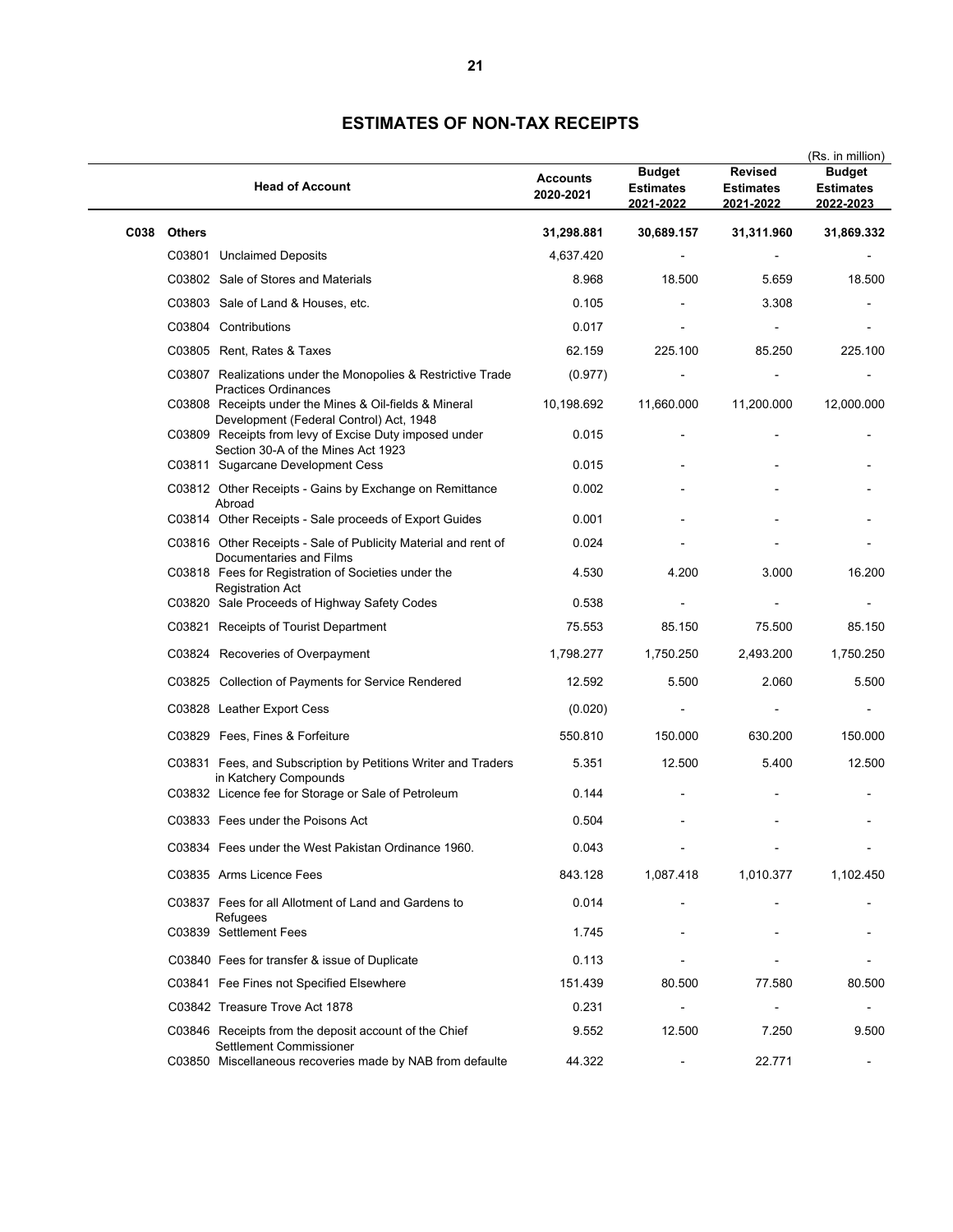|               | <b>Head of Account</b>                                                                          | <b>Accounts</b><br>2020-2021 | <b>Budget</b><br><b>Estimates</b><br>2021-2022 | <b>Revised</b><br><b>Estimates</b><br>2021-2022 | (Rs. in million)<br><b>Budget</b><br><b>Estimates</b><br>2022-2023 |
|---------------|-------------------------------------------------------------------------------------------------|------------------------------|------------------------------------------------|-------------------------------------------------|--------------------------------------------------------------------|
|               | C03855 Initial Environmental Examination and Environmental                                      | 51.347                       | 35.100                                         | 51.600                                          | 35.100                                                             |
|               | C03859 Collection of Registration / Work Perm                                                   | 0.321                        |                                                |                                                 |                                                                    |
|               | C03866 Fee for Issuance of Licences to Private Security C                                       | 0.927                        |                                                | 0.525                                           |                                                                    |
|               | C03867 Fee for renewal of licences of Private Security Co                                       | 2.948                        |                                                | 3.150                                           | 2.500                                                              |
| C03870 Others |                                                                                                 | 12,498.308                   | 15,307.139                                     | 15,353.436                                      | 16,120.782                                                         |
|               | C03871 Hajj Arrangement - Recoveries of Electric                                                | 0.206                        |                                                |                                                 |                                                                    |
|               | C03872 Other Receipts - Recoveries of Claims Under the<br>Ehtasab Act 1997                      | 0.244                        |                                                |                                                 |                                                                    |
|               | C03878 Fee for Grant / Renewal of Licences for Registration /<br><b>Fines of Internet Cafes</b> | 4.867                        |                                                | 3.153                                           |                                                                    |
|               | C03879 Recoveries made by Anti Corruption Establishment                                         | 119.624                      | 15.000                                         | 80.500                                          | 15.000                                                             |
|               | C03880 TMA Other Non-tax Revenues                                                               | 0.043                        |                                                |                                                 |                                                                    |
|               | C03886 Fee for Issuance of Fee & Registration                                                   | 0.087                        |                                                |                                                 |                                                                    |
|               | C03887 Fines on Hoarding & High Price Sale                                                      | 18.475                       |                                                | 20.531                                          |                                                                    |
|               | C03894 Fines of Lahore Ring Road Authorities                                                    | 94.011                       | 110.000                                        | 57.260                                          | 110.000                                                            |
|               | C03899 Fees, Fines and Foreiture - Transport Department                                         | 102.166                      | 130.300                                        | 120.250                                         | 130.300                                                            |
| C039          | Development Surcharge & Royalities (Fed-Transfers)                                              | 6,418.068                    | 7,401.625                                      | 8,030.890                                       | 7,587.297                                                          |
|               | C03903 Net Proceeds from Development Surcharge on<br>Petroleum assigned to Provinces            | 0.025                        |                                                |                                                 |                                                                    |
|               | C03904 Surcharge-on Natural Gas Share of Net Proceeds<br>assigned to Provinces                  | 1,264.800                    | 2,021.425                                      | 914.678                                         | 303.624                                                            |
|               | C03907 Net Proceed of Royalty on Crude Oil assigned to<br>Provinces                             | 3,475.816                    | 3,647.854                                      | 5,686.901                                       | 5,570.741                                                          |
|               | C03908 Net Proceed of Royalty on Natural Gas assigned to<br>Provinces                           | 1,677.427                    | 1,732.346                                      | 1,429.311                                       | 1,712.932                                                          |
|               | TOTAL GENERAL REVENUE RECEIPTS                                                                  | 1,665,304.992                | 2,088,304.404                                  |                                                 | 2,182,196.010 2,521,288.298                                        |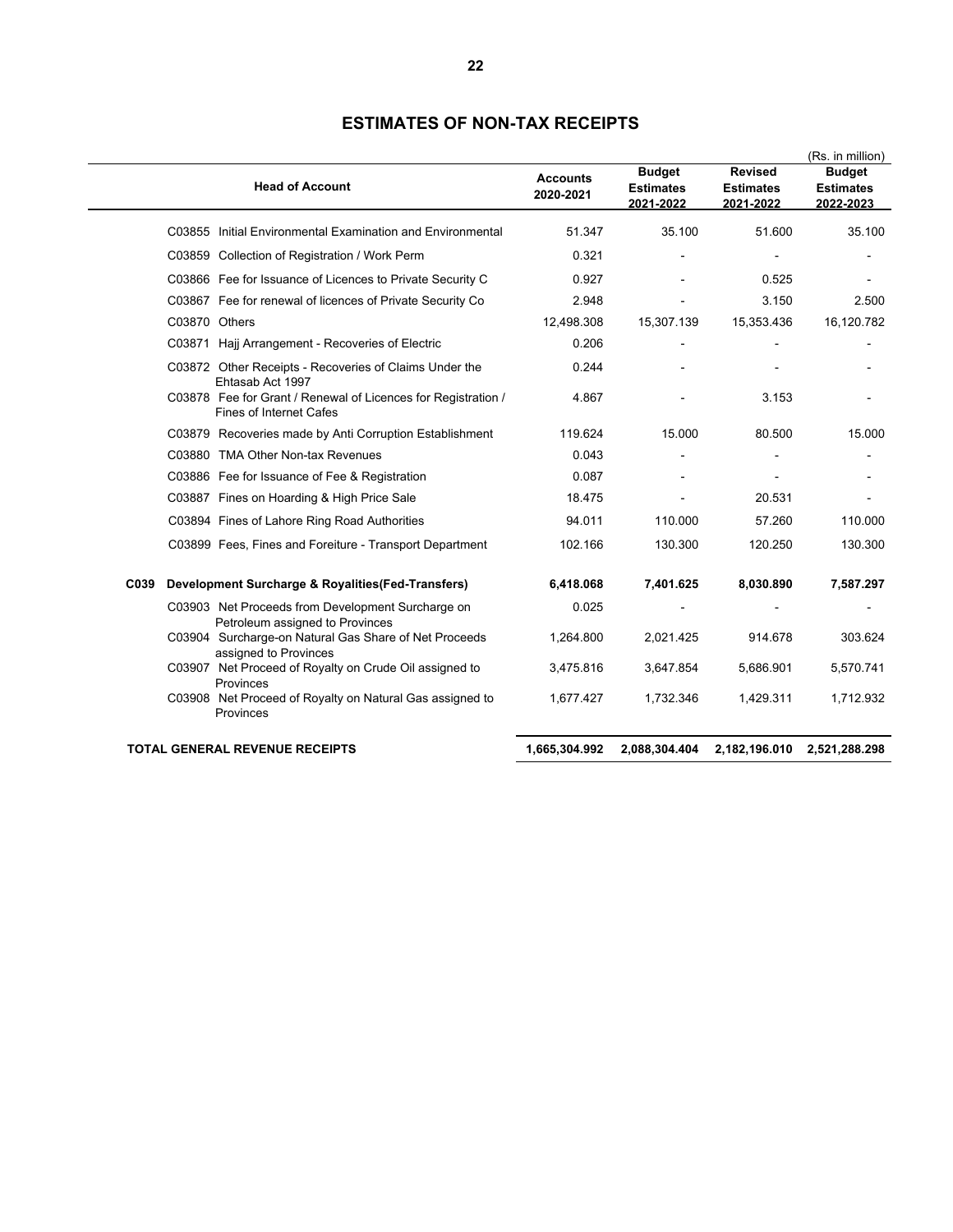|                                             |                                     |                                                      |                              | <b>Budget</b>                 | <b>Revised</b>                | (Rs. in million)<br><b>Budget</b> |
|---------------------------------------------|-------------------------------------|------------------------------------------------------|------------------------------|-------------------------------|-------------------------------|-----------------------------------|
|                                             |                                     | <b>Head of Account</b>                               | <b>Accounts</b><br>2020-2021 | <b>Estimates</b><br>2021-2022 | <b>Estimates</b><br>2021-2022 | <b>Estimates</b><br>2022-2023     |
|                                             |                                     | <b>E</b> CAPITAL RECEIPTS                            | 302,684.265                  | 564,710.027                   | 598,569.484                   | 705,102.960                       |
|                                             |                                     | <b>Account No.I</b>                                  | 83,836.193                   | 79,148.907                    | 52,903.106                    | 92,510.347                        |
|                                             |                                     | <b>Account No.II</b>                                 | 218,848.072                  | 420,339.344                   | 512,350.140                   | 550,980.000                       |
|                                             | <b>E01 RECOVERIES OF INVESTMENT</b> |                                                      |                              |                               |                               |                                   |
| <b>E02 RECOVERIES OF LOANS AND ADVANCES</b> |                                     |                                                      | 18,507.209                   | 3,049.137                     | 1,263.813                     | 1,373.415                         |
|                                             |                                     | E022 From District Govts. TMAS / Local Bodies        | 23.768                       | 16.777                        | 16.355                        | 15.774                            |
|                                             |                                     | E02202 TMAs                                          | 23.768                       | 16.777                        | 16.355                        | 15.774                            |
|                                             | E024                                | <b>From Non-Financial Institutions</b>               | 18,459.963                   | 3,008.573                     | 1,229.124                     | 1,339.304                         |
|                                             |                                     | E02402 Foreign Loans                                 | 18,459.963                   |                               |                               |                                   |
|                                             |                                     | E02420 Others                                        |                              | 3,008.573                     | 1,229.124                     | 1,339.304                         |
|                                             | E025                                | <b>From Govt Servants</b>                            | 23.456                       | 23.766                        | 18.327                        | 18.327                            |
|                                             |                                     | E02501 House Building Advance                        | 11.628                       | 11.102                        | 11.985                        | 11.985                            |
|                                             |                                     | E02502 Motor Car Advance                             | 5.332                        | 5.358                         | 5.051                         | 5.051                             |
|                                             |                                     | E02503 Motor Cycle Advance                           | 6.495                        | 7.306                         | 1.291                         | 1.291                             |
|                                             |                                     | E02504 Cycle Advance                                 | 0.001                        |                               |                               |                                   |
|                                             | E026                                | <b>From Private Sector</b>                           | 0.022                        | 0.021                         | 0.007                         | 0.010                             |
|                                             |                                     | E02601 Taccavi Loans to Zamindars                    | 0.002                        | 0.003                         | 0.007                         | 0.010                             |
|                                             |                                     | E02602 To Cultivators                                | 0.020                        | 0.018                         |                               |                                   |
|                                             | E03 DEBT                            |                                                      | 65,328.984                   | 76,099.770                    | 51,639.293                    | 91,136.932                        |
|                                             |                                     | E031 PERMANENT DEBT - DOMESTIC (Account-I)           |                              | 25,000.434                    | 9,300.000                     | 45,000.434                        |
|                                             |                                     | E03101 Permanent Debt - Direct                       |                              | 0.434                         |                               | 0.434                             |
|                                             |                                     | E03120 Others                                        |                              | 25,000.000                    | 9,300.000                     | 45,000.000                        |
|                                             | E033                                | PERMANENT DEBT - FOREIGN                             | 65,328.984                   | 51,099.336                    | 42,339.293                    | 46,136.498                        |
|                                             |                                     | E03301 Permanent Debt (Foreign) - Debit              | 16,718.070                   | 15,177.456                    | 9,654.750                     | 4,187.418                         |
|                                             |                                     | E03302 Foreign Debt-received from Federal Government | 48,610.914                   | 35,921.880                    | 32,684.543                    | 41,949.080                        |
|                                             |                                     | PUBLIC DEBT [Loans from Commercial Banks (A/c-II)]   | 218,848.072                  | 420,339.344                   | 512,350.140                   | 550,980.000                       |

# **ESTIMATES OF CAPITAL RECEIPTS**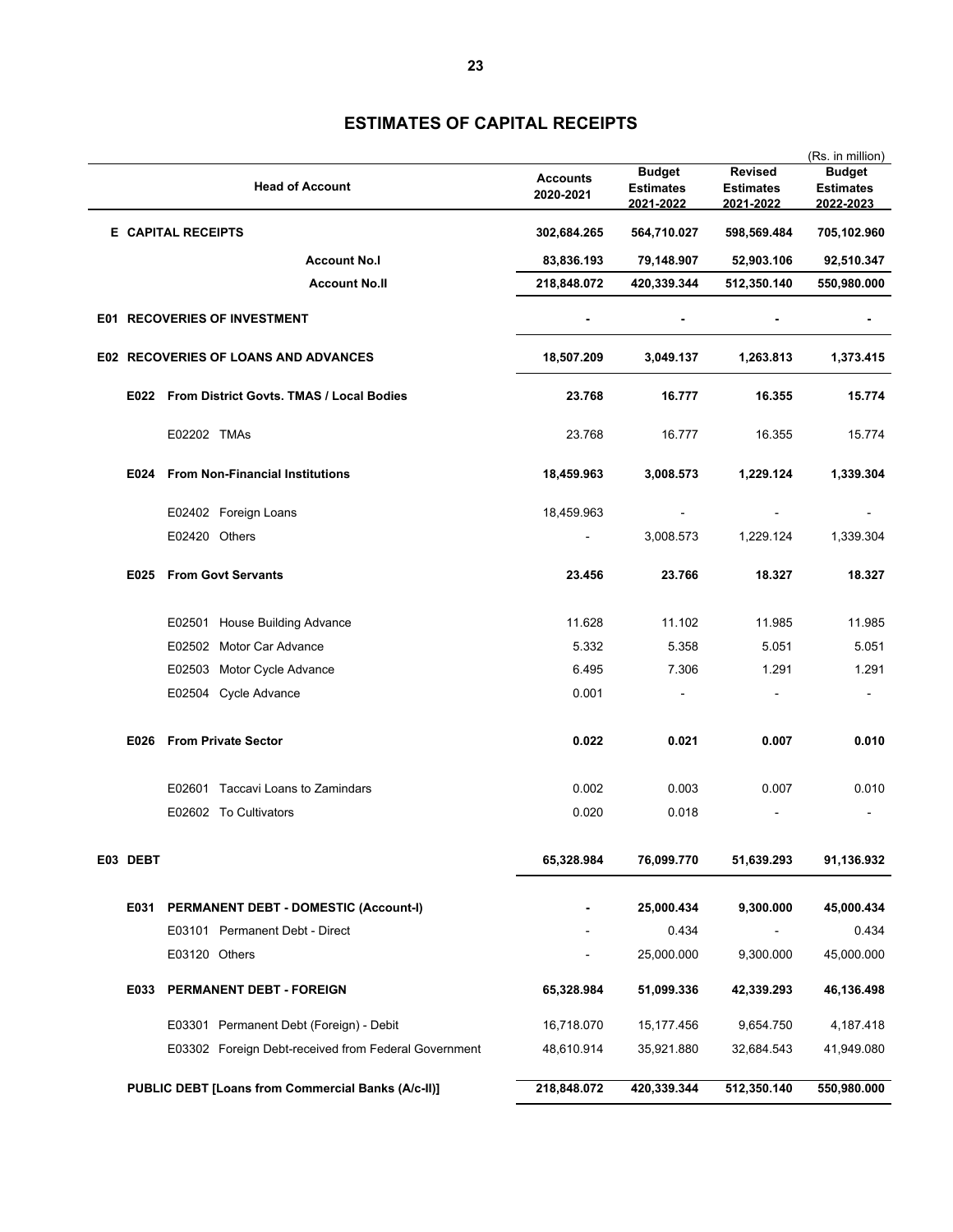|     |                        |                         |                                                                    |                          |                  |                  | (Rs. in million) |
|-----|------------------------|-------------------------|--------------------------------------------------------------------|--------------------------|------------------|------------------|------------------|
|     |                        |                         |                                                                    | <b>Accounts</b>          | <b>Budget</b>    | <b>Revised</b>   | <b>Budget</b>    |
|     | <b>Head of Account</b> |                         |                                                                    |                          | <b>Estimates</b> | <b>Estimates</b> | <b>Estimates</b> |
|     |                        |                         |                                                                    |                          | 2021-2022        | 2021-2022        | 2022-2023        |
| E01 |                        |                         | <b>Recoveries of Investment</b>                                    |                          | 217,434.344      | 236,543.140      | 272,980.000      |
|     | E012                   |                         | <b>State Trading Schemes Receipts</b>                              |                          | 217,434.344      | 236,543.140      | 272,980.000      |
|     |                        |                         | E01202 Provincial                                                  |                          | 217,334.344      | 205,855.086      | 272,880.000      |
|     |                        | E01203 Others           |                                                                    |                          | 100.000          | 15,750.000       | 100.000          |
|     |                        |                         | E01275 Other State Trading Schemes Receipts                        |                          |                  | 14,938.054       |                  |
|     | E03 DEBT               |                         |                                                                    | 218,848.072              | 202,905.000      | 275,807.000      | 278,000.000      |
|     | E032                   |                         | <b>FLOATING DEBT</b>                                               | 218,848.072              | 202,905.000      | 275,807.000      | 278,000.000      |
|     |                        |                         | E03202 Cash Credit Accommodation (A/C-II)                          | 218,848.072              | 202,905.000      | 275,807.000      | 278,000.000      |
|     |                        | <b>CAPITAL RECEIPTS</b> |                                                                    | $\overline{\phantom{a}}$ | 65,221.776       | 33,316.238       | 61,612.613       |
|     | E03 DEBT               |                         |                                                                    |                          | 65,221.776       | 33,316.238       | 61,612.613       |
|     | E033                   |                         | <b>Foreign Debt (Permanent)</b>                                    |                          | 65,221.776       | 33,316.238       | 61,612.613       |
|     |                        |                         | E03301 Permanent Debt (Foreign) - Debit                            |                          |                  | 10,513.981       |                  |
|     |                        |                         | E03302 Foreign Debt (Permanent) received from the Federal<br>Govt. |                          | 65,221.776       | 22,802.257       | 61,612.613       |
|     |                        |                         | TOTAL PROVENCAL CONSOLIDATED FUND                                  | 1,967,989.257            | 2,653,014.431    | 2,780,765.494    | 3,226,391.258    |
|     |                        |                         | <b>Account No.I</b>                                                | 1,749,141.185            | 2,232,675.087    | 2,268,415.354    | 2,675,411.258    |
|     | <b>Account No.II</b>   |                         |                                                                    |                          | 420,339.344      | 512,350.140      | 550,980.000      |

#### **ESTIMATES OF CAPITAL RECEIPTS**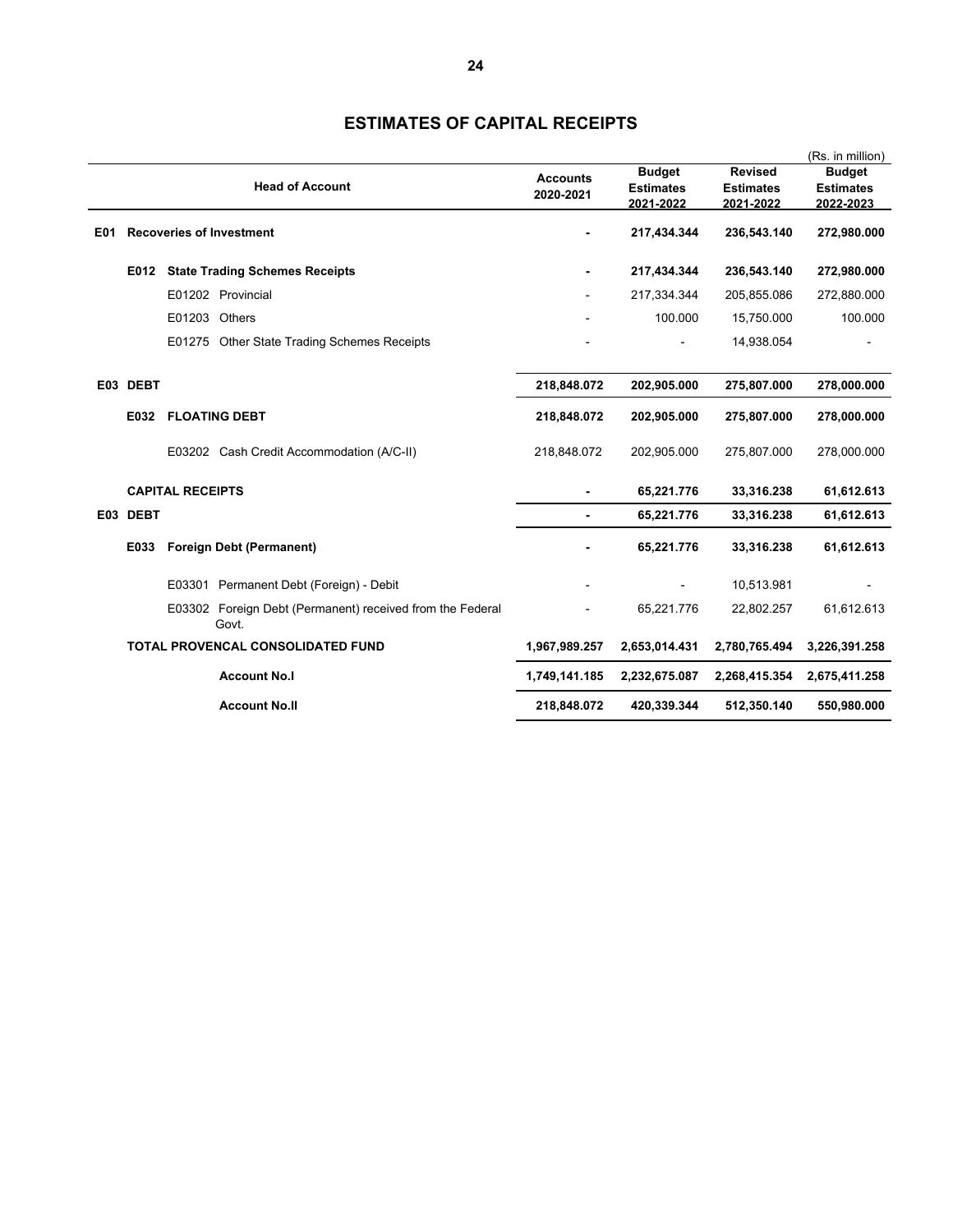|     |                                           |                              |                                                |                                                 | (Rs. in million)                               |
|-----|-------------------------------------------|------------------------------|------------------------------------------------|-------------------------------------------------|------------------------------------------------|
|     | <b>Head of Account</b>                    | <b>Accounts</b><br>2020-2021 | <b>Budget</b><br><b>Estimates</b><br>2021-2022 | <b>Revised</b><br><b>Estimates</b><br>2021-2022 | <b>Budget</b><br><b>Estimates</b><br>2022-2023 |
|     | <b>TOTAL PROVINCIAL CONSOLIDATED FUND</b> | 1,880,659.152                | 2,528,014.431                                  | 2,664,945.932                                   | 3,101,391.258                                  |
| 1.  | <b>CURRENT REVENUE EXPENDITURE</b>        | 1,257,456.560                | 1,427,900.273                                  | 1,423,667.256                                   | 1,711,928.564                                  |
| 2   | <b>CURRENT CAPITAL EXPENDITURE</b>        | 296,620.908                  | 540,114.158                                    | 593,411.450                                     | 704,462.694                                    |
| i)  | <b>CURRENT CAPITAL EXPENDITURE A/C-I</b>  | 85,967.914                   | 119,774.814                                    | 81,061.310                                      | 153,482.694                                    |
| ii) | CURRENT CAPITAL EXPENDITURE A/C-II        | 210,652.994                  | 420,339.344                                    | 512,350.140                                     | 550,980.000                                    |
| 3.  | <b>DEVELOPMENT EXPENDITURE (GROSS)</b>    | 326,581.684                  | 560,000.000                                    | 647,867.226                                     | 685,000.000                                    |
| i)  | DEVELOPMENT REVENUE EXPENDITURE           | 237,498.809                  | 323,917.660                                    | 431,689.068                                     | 366,430.644                                    |
| ii) | DEVELOPMENT CAPITAL EXPENDITURE           | 89,082.875                   | 236,082.340                                    | 216,178.158                                     | 318,569.356                                    |
|     |                                           |                              |                                                |                                                 |                                                |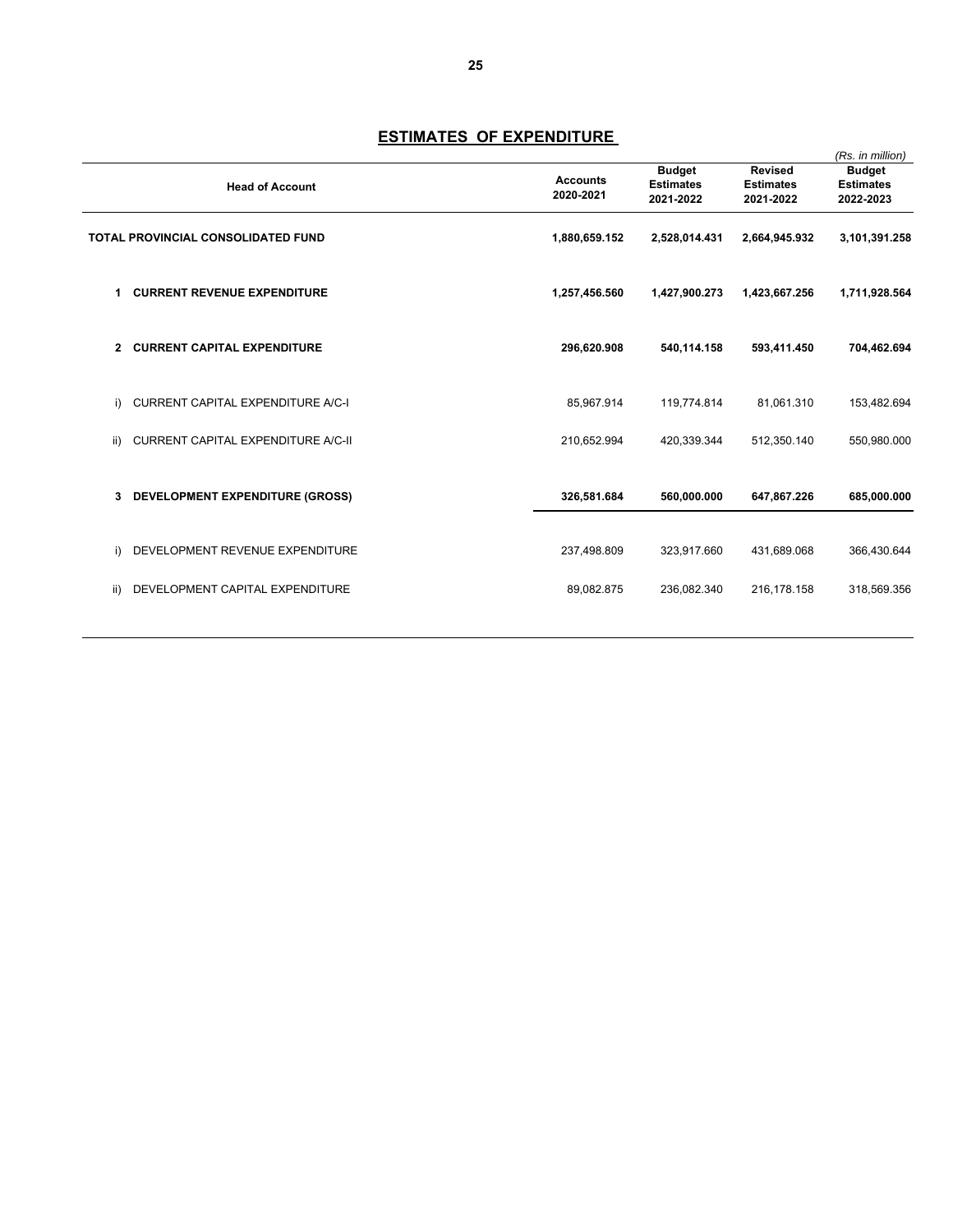| <b>Head of Account</b>                                   | <b>Accounts</b><br>2020-2021 | <b>Budget</b><br><b>Estimates</b><br>2021-2022 | <b>Revised</b><br><b>Estimates</b><br>2021-2022 | (Rs. in million)<br><b>Budget</b><br><b>Estimates</b><br>2022-2023 |
|----------------------------------------------------------|------------------------------|------------------------------------------------|-------------------------------------------------|--------------------------------------------------------------------|
| <b>SUMMARY</b>                                           |                              |                                                |                                                 |                                                                    |
| 01 GENERAL PUBLIC SERVICES                               | 706,375.789                  | 835,089.980                                    | 777,297.354                                     | 1,039,053.994                                                      |
| 011 Executive & Legislative Organs, Financial and Fiscal | 284,510.805                  | 337,372.500                                    | 308,158.150                                     | 385,841.362                                                        |
| Affairs<br>014 Transfers                                 | 413,156.720                  | 488,451.609                                    | 460,910.362                                     | 542,970.872                                                        |
| 015 General Services                                     | 8,695.978                    | 9,263.884                                      | 8,226.855                                       | 110,239.725                                                        |
| 019 General Public Services not Elsewhere Defined        | 12.286                       | 1.987                                          | 1.987                                           | 2.035                                                              |
|                                                          |                              |                                                |                                                 |                                                                    |
| 03 PUBLIC ORDER AND SAFETY AFFAIRS                       | 185,916.880                  | 189,716.027                                    | 209,948.307                                     | 208,675.313                                                        |
| 031 Law Courts                                           | 28,880.920                   | 31,442.425                                     | 33,239.330                                      | 35,699.865                                                         |
| 032 Police                                               | 131,668.972                  | 130,621.182                                    | 145,942.178                                     | 150,917.920                                                        |
| 033 Fire Protection                                      | 829.643                      | 787.606                                        | 901.968                                         | 894.734                                                            |
| 034 Prison Administration and Operation                  | 9,676.100                    | 11,095.825                                     | 12,211.852                                      | 14,070.121                                                         |
| 036 Administration of Public Order                       | 14,861.245                   | 15,768.989                                     | 17,652.979                                      | 7,092.673                                                          |
| 04 ECONOMIC AFFAIRS                                      | 120,251.927                  | 123,408.018                                    | 156,256.749                                     | 151,356.598                                                        |
| 041 General Economic, Commercial & Labour Affairs        | 2,399.772                    | 3,379.410                                      | 2,669.631                                       | 3,719.125                                                          |
| 042 Agri. Food, Irrigation, Forestry & Fishing           | 69,836.338                   | 77,216.807                                     | 99,865.493                                      | 99,503.960                                                         |
| 043 Fuel and Energy                                      | 150.415                      | 183.044                                        | 173.987                                         | 207.762                                                            |
| 044 Mining and Manufacturing                             | 10,370.358                   | 11,996.228                                     | 12,627.981                                      | 11,730.854                                                         |
| 045 Construction and Transport                           | 37,342.908                   | 30,531.917                                     | 40,810.924                                      | 36,024.051                                                         |
| 047 Other Industries                                     | 152.136                      | 100.612                                        | 108.733                                         | 170.846                                                            |
|                                                          |                              |                                                |                                                 |                                                                    |
| 05 ENVIRONMENT PROTECTION<br>053 Pollution Abetment      | 461.636<br>461.636           | 517.415<br>517.415                             | 624.941<br>624.941                              | 632.055<br>632.055                                                 |
|                                                          |                              |                                                |                                                 |                                                                    |
| 06 HOUSING AND COMMUNITY AMENITIES                       | 21,845.683                   | 11,909.070                                     | 25,807.315                                      | 9,445.419                                                          |
| 061 House Development                                    | 1,179.200                    | 965.674                                        | 996.678                                         | 1,114.796                                                          |
| 062 Community Development                                | 10,947.584                   | 4,748.013                                      | 12,951.179                                      | 1,771.007                                                          |
| 063 Water Supply                                         | 9,718.899                    | 6,195.383                                      | 11,859.458                                      | 6,559.616                                                          |
|                                                          | 142,364.653                  |                                                | 162,912.011                                     |                                                                    |
| 07 HEALTH<br>073 Hospital Services                       | 111,795.823                  | 175,646.806<br>136,384.098                     | 122,689.668                                     | 188,913.603<br>148,754.918                                         |
| 074 Public Health Services                               | 11,327.503                   | 14,900.318                                     | 17,681.791                                      | 15,686.715                                                         |
| 076 Health Administration                                | 19,241.327                   | 24,362.390                                     | 22,540.552                                      | 24,471.970                                                         |
|                                                          |                              |                                                |                                                 |                                                                    |
| 08 RECREATIONAL, CULTURE AND RELIGION                    | 3,517.713                    | 4,343.017                                      | 4,230.823                                       | 5,340.464                                                          |
| 081 Recreational and Sporting Services                   | 956.711                      | 1,216.277                                      | 1,192.855                                       | 1,387.167                                                          |
| 082 Cultural Services                                    | 914.335                      | 1,149.544                                      | 1,125.133                                       | 1,227.033                                                          |
| 083 Broadcasting and Publishing                          | 1,176.387                    | 1,218.159                                      | 1,124.516                                       | 1,350.582                                                          |
| 084 Religious Affairs                                    | 314.860                      | 547.179                                        | 616.911                                         | 1,135.890                                                          |
| 086 Admn. Info/. Recreation & Culture                    | 155.420                      | 211.858                                        | 171.408                                         | 239.792                                                            |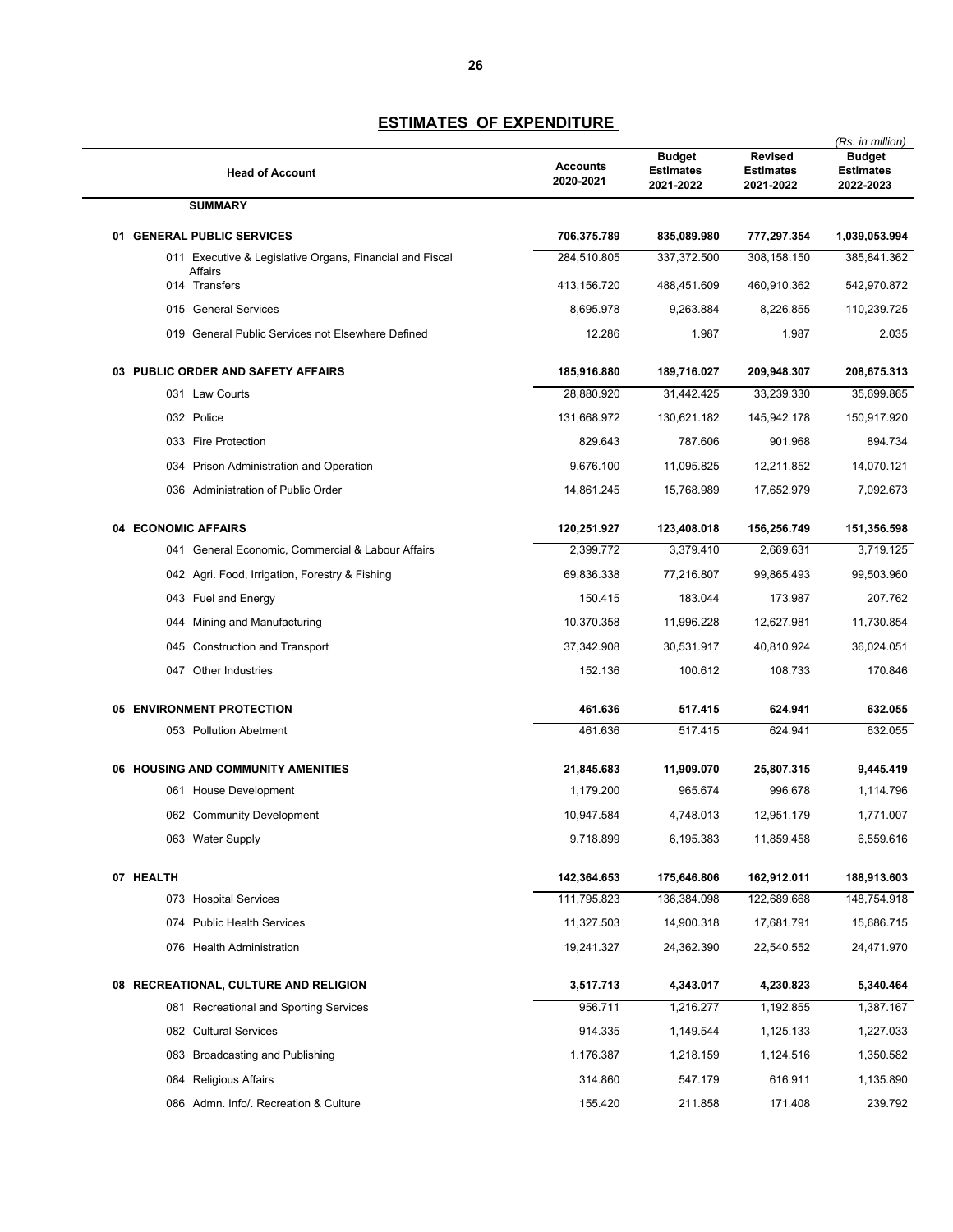|                                                          |                              |                                                |                                                 | (Rs. in million)                               |
|----------------------------------------------------------|------------------------------|------------------------------------------------|-------------------------------------------------|------------------------------------------------|
| <b>Head of Account</b>                                   | <b>Accounts</b><br>2020-2021 | <b>Budget</b><br><b>Estimates</b><br>2021-2022 | <b>Revised</b><br><b>Estimates</b><br>2021-2022 | <b>Budget</b><br><b>Estimates</b><br>2022-2023 |
| <b>EDUCATION AFFAIRS AND SERVICES</b><br>09              | 70,223.033                   | 77,183.190                                     | 77,496.851                                      | 88,574.072                                     |
| Pre. Primary Education Affairs & Service<br>091          | 1.824.778                    | 2,184.027                                      | 2,153.313                                       | 2,485.999                                      |
| Secondary Education Affairs and Services<br>092          | 32,451.056                   | 31,347.528                                     | 31,227.437                                      | 33,058.609                                     |
| <b>Tertiary Education Affairs and Services</b><br>093    | 31,642.046                   | 39,003.225                                     | 38,308.724                                      | 47,730.319                                     |
| Education Services Nondefinable by level<br>094          | 300.112                      | 291.861                                        | 335.902                                         | 324.627                                        |
| Subsidiary Services to Education<br>095                  | 500.770                      | 635.286                                        | 630.458                                         | 704.361                                        |
| Education Affairs, Services Not Elsewhere Defined<br>097 | 3,504.271                    | 3,721.263                                      | 4.841.017                                       | 4.270.157                                      |
| <b>SOCIAL PROTECTION</b><br>10                           | 6,499.246                    | 10,086.750                                     | 9,092.905                                       | 19,937.046                                     |
| 107<br>Administration                                    | 4,235.300                    | 7.205.686                                      | 6.292.819                                       | 16,822.220                                     |
| 108 Others                                               | 2.263.946                    | 2.881.064                                      | 2.800.086                                       | 3.114.826                                      |
| <b>TOTAL CURRENT REVENUE EXPENDITURE (GROSS)</b>         | 1,257,456.560                | 1,427,900.273                                  | 1,423,667.256                                   | 1,711,928.564                                  |
| <b>LESS</b><br>Subsidies                                 | 23.456.229                   | 22,723.920                                     | 45.801.607                                      | 42.639.665                                     |
| TOTAL CURRENT REVENUE EXPENDITURE (NET)                  | 1,234,000.331                | 1,405,176.353                                  | 1,377,865.649                                   | 1,669,288.899                                  |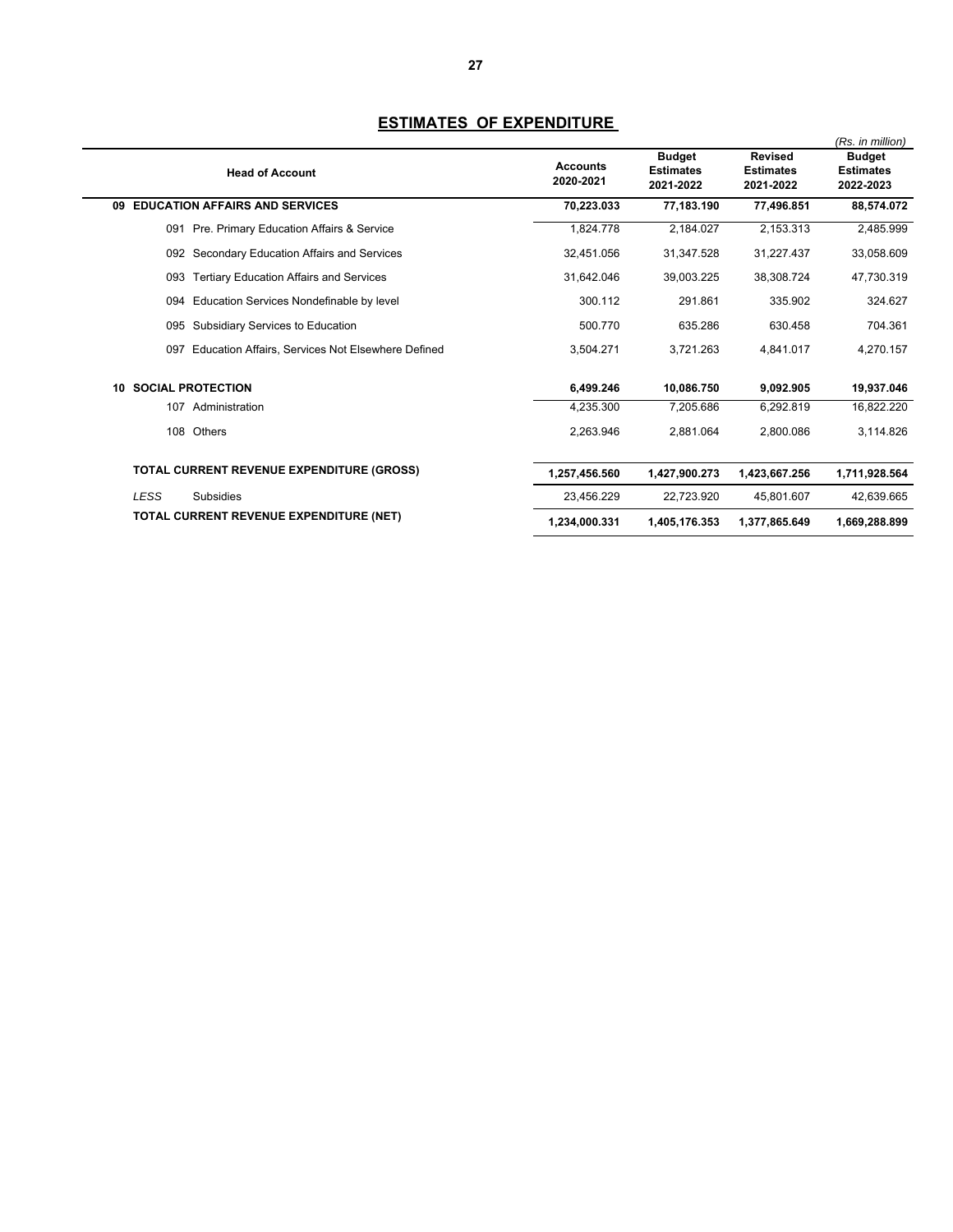|                                         | <b>Head of Account</b>                                                                           |           |           | <b>Accounts</b><br>2020-2021 | <b>Budget</b><br><b>Estimates</b><br>2021-2022 | <b>Revised</b><br><b>Estimates</b><br>2021-2022 | (Rs. in million)<br><b>Budget</b><br><b>Estimates</b><br>2022-2023 |
|-----------------------------------------|--------------------------------------------------------------------------------------------------|-----------|-----------|------------------------------|------------------------------------------------|-------------------------------------------------|--------------------------------------------------------------------|
|                                         | 01 General Public Services                                                                       |           |           | 706,375.789                  | 835,089.980                                    | 777,297.354                                     | 1,039,053.994                                                      |
|                                         | 011 Executive & Legislative Organs, Financial                                                    |           |           | 284,510.805                  | 337,372.500                                    | 308,158.150                                     | 385,841.362                                                        |
| and Fiscal Affairs                      |                                                                                                  |           |           |                              |                                                |                                                 |                                                                    |
|                                         | 0111 Executive and Legislative Organs                                                            |           |           | 13,321.237                   | 15,201.370                                     | 15,222.226                                      | 18,199.362                                                         |
|                                         | 011101 Parliamentary / Legislative Affairs                                                       |           |           | 2,868.294                    | 3,502.053                                      | 3,434.512                                       | 4,318.693                                                          |
|                                         | <b>General Administration</b>                                                                    |           | PC21010   | 1,647.932                    | 1,611.248                                      | 1,587.344                                       | 2,096.043                                                          |
| LQ4053                                  | <b>Provincial Assembly</b>                                                                       |           |           | 931.723                      | 1,101.408                                      | 1,118.761                                       | 1,465.037                                                          |
| LQ4062                                  | Law and Parliamentary Affairs Department                                                         |           |           | 566.536                      | 264.374                                        | 295.653                                         | 286.743                                                            |
| LQ4502                                  | Human Rights & Minorities Affairs Department                                                     |           |           | 149.673                      | 245.466                                        | 172.930                                         | 261.136                                                            |
| SP4013                                  | Law & Parliamentary Affairs Department South<br>Punjab                                           |           |           |                              |                                                |                                                 | 83.127                                                             |
|                                         | <b>General Administration</b>                                                                    | (Charged) | PC24010   | 1,220.362                    | 1,890.805                                      | 1,847.168                                       | 2,222.650                                                          |
| LQ4054                                  | <b>Provincial Assembly</b>                                                                       | (Charged) |           | 4.340                        | 9.340                                          | 5.340                                           | 9.640                                                              |
| LQ4055                                  | Provincial Assembly Department (Charged)                                                         |           |           | 1,216.022                    | 1,881.465                                      | 1.841.828                                       | 2,213.010                                                          |
| 011103 Provincial Executive             |                                                                                                  |           | 1,508.435 | 1,632.751                    | 1,708.362                                      | 1,718.033                                       |                                                                    |
| <b>General Administration (Charged)</b> |                                                                                                  | PC24010   | 424.662   | 542.193                      | 482.989                                        | 588.908                                         |                                                                    |
| LQ4056                                  | Governor's House                                                                                 | (Charged) |           | 2.037                        | 15.848                                         | 2.519                                           | 15.848                                                             |
| LQ4057                                  | Governor's Secretariat                                                                           | (Charged) |           | 195.889                      | 233.961                                        | 223.408                                         | 266.397                                                            |
| LQ4376                                  | Staff and Household                                                                              | (Charged) |           | 226.736                      | 292.384                                        | 257.062                                         | 306.663                                                            |
|                                         | <b>General Administration</b>                                                                    |           | PC21010   | 1,083.773                    | 1,090.558                                      | 1,225.373                                       | 1,129.125                                                          |
| LQ4058                                  | CM's Office (including expenditure on Hospitality /<br>Security of incoming Foreign Delegations) |           |           | 794.119                      | 780.776                                        | 911.820                                         | 805.989                                                            |
| LQ4059                                  | Ministers                                                                                        |           |           | 289.654                      | 309.782                                        | 313.553                                         | 323.136                                                            |
|                                         | 011104 Administrative Inspection                                                                 |           |           | 503.215                      | 624.853                                        | 656.028                                         | 1,208.939                                                          |
|                                         | <b>General Administration</b>                                                                    |           | PC21010   | 503.215                      | 624.853                                        | 656.028                                         | 1.208.939                                                          |
| LQ4060                                  | Chief Minister Inspection Team                                                                   |           |           | 125.575                      | 124.266                                        | 137.715                                         | 130.707                                                            |
| LQ4061                                  | Provincial Ombudsman                                                                             |           |           | 345.670                      | 452.992                                        | 476.868                                         | 955.327                                                            |
| LQ5037                                  | <b>Provincial Ombudsperson</b>                                                                   |           |           | 31.970                       | 47.595                                         | 41.445                                          | 122.905                                                            |
|                                         | 011105 District Administration                                                                   |           |           | 5,826.767                    | 6,695.578                                      | 6,606.039                                       | 7,829.088                                                          |
|                                         | <b>General Administration</b>                                                                    |           | PC21010   | 5,826.767                    | 6,695.578                                      | 6,606.039                                       | 7,829.088                                                          |
| LQ4466                                  | Deputy Commissioner Officer(s)                                                                   |           |           | 906.087                      | 1,198.337                                      | 1,184.838                                       | 1,276.267                                                          |
| LQ4583                                  | <b>District Administration</b>                                                                   |           |           | 1,731.443                    | 1,938.840                                      | 1,878.175                                       | 2,280.584                                                          |
| LQ4584                                  | Sub Divisional Administration                                                                    |           |           | 2,055.229                    | 2,380.227                                      | 2,289.392                                       | 2,873.603                                                          |
| LQ4586                                  | <b>Additional Collector</b>                                                                      |           |           | 1,134.008                    | 1,178.174                                      | 1,253.634                                       | 1,398.634                                                          |
|                                         | 011106 Tehsil Administration                                                                     |           |           | 393.044                      | 462.945                                        | 627.787                                         | 517.674                                                            |
|                                         | <b>General Administration</b>                                                                    |           | PC21010   | 393.044                      | 462.945                                        | 627.787                                         | 517.674                                                            |
| LQ4467                                  | Assistant Commissioner Office(s)                                                                 |           |           | 393.044                      | 462.945                                        | 627.787                                         | 517.674                                                            |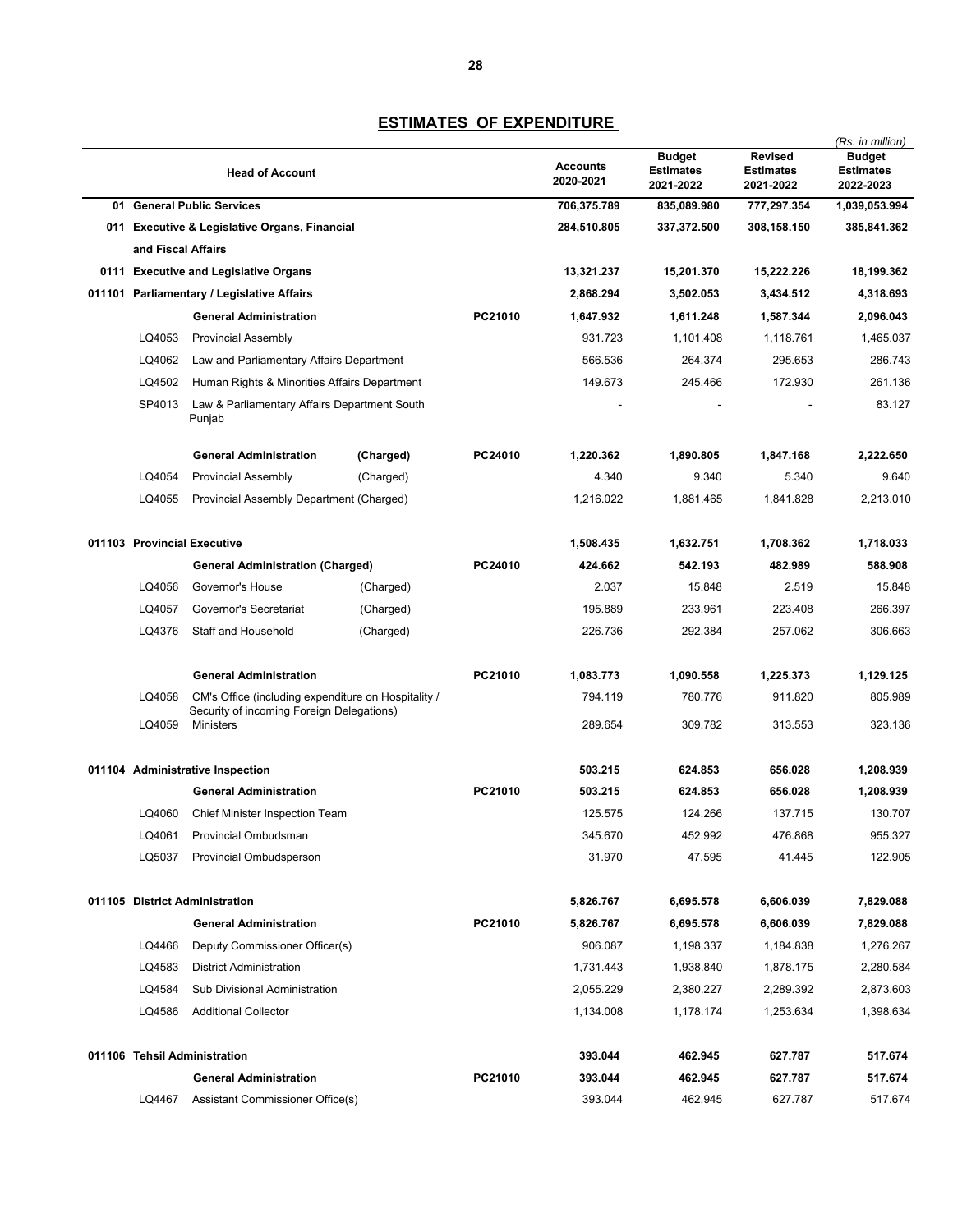|                                   | <b>Head of Account</b>                                   |         | <b>Accounts</b><br>2020-2021 | <b>Budget</b><br><b>Estimates</b><br>2021-2022 | <b>Revised</b><br><b>Estimates</b><br>2021-2022 | (Rs. in million)<br><b>Budget</b><br><b>Estimates</b><br>2022-2023 |
|-----------------------------------|----------------------------------------------------------|---------|------------------------------|------------------------------------------------|-------------------------------------------------|--------------------------------------------------------------------|
|                                   | 011108 Local Authority Administration & Regulation       |         | 737.208                      | 663.929                                        | 598.390                                         | 787.822                                                            |
|                                   | <b>General Administration</b>                            | PC21010 | 737.208                      | 663.929                                        | 598.390                                         | 787.822                                                            |
| LQ4065                            | Local Government and Community Development               |         | 698.277                      | 409.181                                        | 464.217                                         | 495.818                                                            |
|                                   | Department<br>SP4012 LG&CD Department South Punjab       |         | 38.931                       | 254.748                                        | 134.173                                         | 292.004                                                            |
|                                   | 011110 General Commission and Enquires                   |         | 787.562                      | 792.620                                        | 817.183                                         | 887.341                                                            |
|                                   | <b>General Administration</b>                            | PC21010 | 787.562                      | 792.620                                        | 817.183                                         | 887.341                                                            |
| LQ4092                            | <b>Public Service Commission</b>                         |         | 761.546                      | 764.050                                        | 789.023                                         | 850.442                                                            |
| LQ4673                            | Official Language Committee S&GAD                        |         | 26.016                       | 28.570                                         | 28.160                                          | 36.899                                                             |
| 011111 Divisional Administration  |                                                          |         | 696.712                      | 826.641                                        | 773.925                                         | 931.772                                                            |
|                                   | <b>General Administration</b>                            | PC21010 | 696.712                      | 826.641                                        | 773.925                                         | 931.772                                                            |
| LQ4465                            | Commissioner Office(s)                                   |         | 223.142                      | 265.104                                        | 258.758                                         | 273.170                                                            |
| LQ4508                            | Divisional Administration                                |         | 414.745                      | 495.939                                        | 455.681                                         | 579.730                                                            |
| LQ4519                            | <b>Circuit House</b>                                     |         | 58.825                       | 65.598                                         | 59.486                                          | 78.872                                                             |
| 0112 Financial and Fiscal Affairs |                                                          |         | 243,973.121                  | 286,757.979                                    | 268,065.933                                     | 335,516.830                                                        |
|                                   | 011204 Administration of Financial Affairs               |         | 1,760.502                    | 4,110.950                                      | 1,322.834                                       | 13,838.795                                                         |
|                                   | <b>General Administration</b>                            | PC21010 | 1,760.502                    | 4,110.950                                      | 1,322.834                                       | 13,838.795                                                         |
| LQ4066                            | Finance Department                                       |         | 1,715.785                    | 3,887.202                                      | 1,198.960                                       | 13,600.522                                                         |
| LQ5293                            | <b>Provincial Finance Commission</b>                     |         | 11.229                       | 31.432                                         | 12.799                                          | 32.988                                                             |
| SP4005                            | Finance Department South Punjab                          |         | 33.488                       | 192.316                                        | 111.075                                         | 205.285                                                            |
|                                   | 011205 Tax Management (Customs, Income Tax, Excise etc.) |         | 5,123.712                    | 5,839.402                                      | 5,370.299                                       | 7,689.671                                                          |
|                                   | <b>Provincial Excise</b>                                 | PC21003 | 1,034.325                    | 1,050.217                                      | 1,269.840                                       | 1,067.897                                                          |
| LQ4005                            | Direction                                                |         | 939.035                      | 993.633                                        | 1.214.386                                       | 1,003.446                                                          |
| LQ4006                            | Cost of Manufacturing Opium Tablets                      |         |                              | 0.077                                          | 0.077                                           | 0.081                                                              |
| LQ4007                            | <b>Excise Bureau</b>                                     |         | 95.290                       | 56.507                                         | 55.377                                          | 64.370                                                             |
|                                   | <b>Stamps</b>                                            | PC21004 | 516.275                      | 672.278                                        | 571.000                                         | 507.826                                                            |
| LQ4008                            | Superintendence                                          |         | 28.280                       | 39.828                                         | 37.608                                          | 92.240                                                             |
| LQ4009                            | Cost of Stamps Supplied from Central Stamps Store        |         | 444.639                      | 567.064                                        | 467.006                                         | 350.000                                                            |
| LQ4010                            | Charges for the Sale of Stamps                           |         | 43.356                       | 65.386                                         | 66.386                                          | 65.586                                                             |
|                                   | Registration                                             | PC21006 | 88.915                       | 104.016                                        | 98.569                                          | 121.061                                                            |
| LQ4016                            | Superintendence                                          |         | 5.226                        | 8.263                                          | 5.806                                           | 8.710                                                              |
| LQ4574                            | <b>District Charges</b>                                  |         | 83.689                       | 95.753                                         | 92.763                                          | 112.351                                                            |
|                                   | Charges on A/c of Motor Vehicles Act                     | PC21007 | 608.890                      | 732.686                                        | 731.843                                         | 805.387                                                            |
| LQ4017                            | Registration and Token Tax                               |         | 374.144                      | 424.049                                        | 448.086                                         | 469.641                                                            |
| LQ4018                            | Route Permits of Vehicles                                |         | 234.746                      | 308.637                                        | 283.757                                         | 335.746                                                            |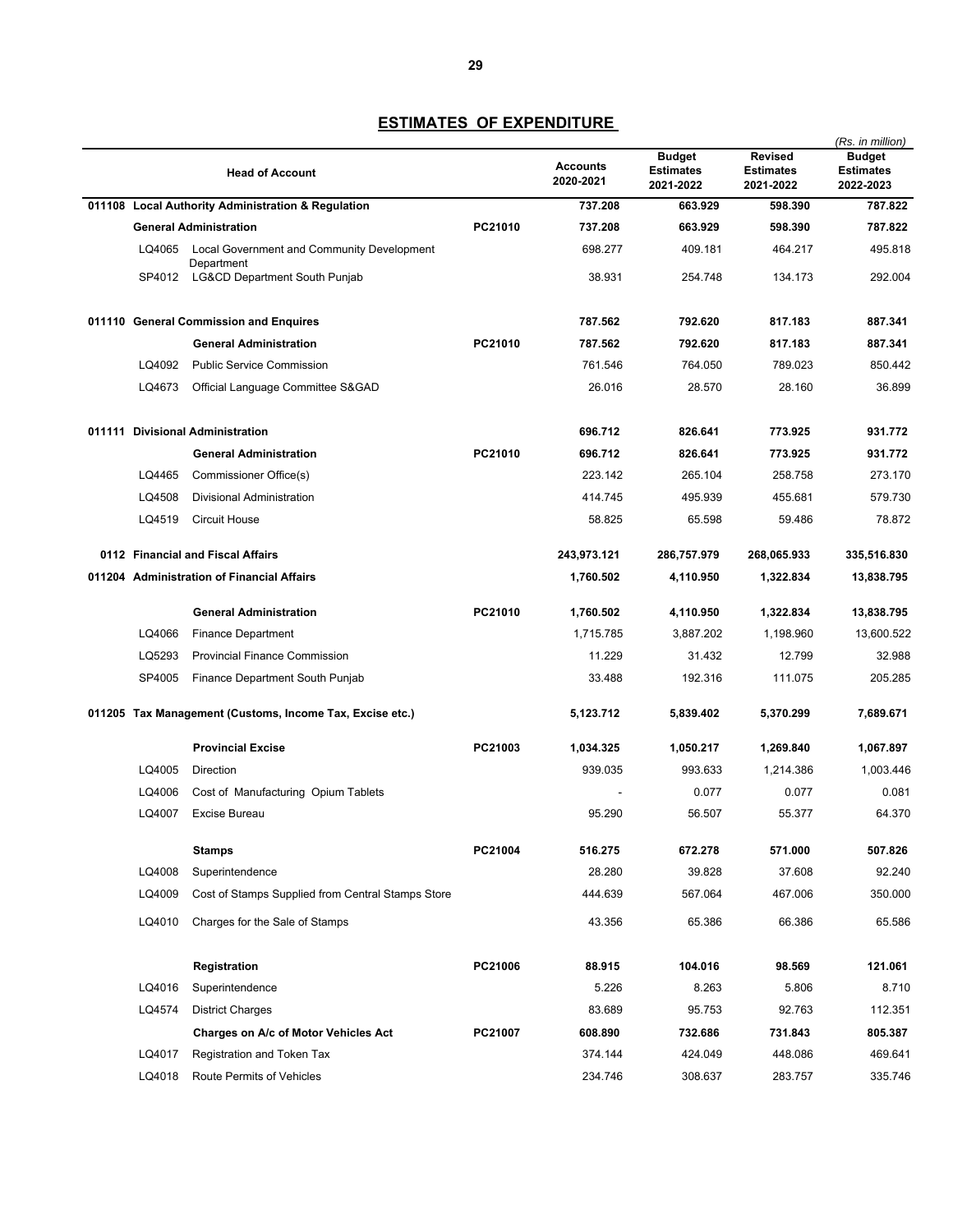|        |                          | <b>Head of Account</b>                             |         | <b>Accounts</b><br>2020-2021 | <b>Budget</b><br><b>Estimates</b><br>2021-2022 | <b>Revised</b><br><b>Estimates</b><br>2021-2022 | (Rs. in million)<br><b>Budget</b><br><b>Estimates</b><br>2022-2023 |
|--------|--------------------------|----------------------------------------------------|---------|------------------------------|------------------------------------------------|-------------------------------------------------|--------------------------------------------------------------------|
|        |                          | <b>Other Taxes and Duties</b>                      | PC21008 | 1,091.448                    | 906.057                                        | 1,102.629                                       | 1,143.339                                                          |
|        | LQ4021                   | <b>Cotton Fee</b>                                  |         | 0.272                        |                                                |                                                 |                                                                    |
|        | LQ4022                   | Urban Immovable Property Tax                       |         | 826.747                      | 606.322                                        | 780.837                                         | 801.209                                                            |
|        | LQ5320                   | <b>Charges Under Electricity Act</b>               |         | 264.429                      | 299.735                                        | 321.792                                         | 342.130                                                            |
|        |                          | <b>General Administration</b>                      | PC21010 | 1,783.859                    | 2,374.148                                      | 1,596.418                                       | 4,044.161                                                          |
|        | LQ4067                   | <b>Excise and Taxation Department</b>              |         | 121.440                      | 117.291                                        | 145.519                                         | 148.659                                                            |
|        | LQ4099                   | Board of Revenue                                   |         | 944.466                      | 549.259                                        | 709.103                                         | 676.920                                                            |
|        | LQ4768                   | <b>Member Colonies</b>                             |         | 3.147                        | 2.790                                          | 3.765                                           | 5.524                                                              |
|        | LQ4784                   | Punjab Revenue Authority                           |         | 682.075                      | 1,500.000                                      | 579.648                                         | 3,000.000                                                          |
|        | LQ5471                   | Appellate Tribunal of PRA                          |         | 32.731                       | 78.361                                         | 85.286                                          | 82.245                                                             |
|        | SP4004                   | Board of Revenue (South Punjab)                    |         |                              | 126.447                                        | 73.097                                          | 130.813                                                            |
|        |                          | 011206 Accounting Services                         |         | 1,039.921                    | 1,174.427                                      | 1,169.360                                       | 1,292.579                                                          |
|        |                          | <b>General Administration</b>                      | PC21010 | 1,039.921                    | 1,174.427                                      | 1,169.360                                       | 1,292.579                                                          |
|        | LQ4100                   | Inspectorate of Treasuries                         |         | 35.129                       | 70.111                                         | 43.898                                          | 71.449                                                             |
|        | LQ4101                   | <b>Treasuries/District Accounts Offices</b>        |         | 1,004.792                    | 1,104.316                                      | 1,125.462                                       | 1.221.130                                                          |
|        | 011207 Auditing Services |                                                    |         | 418.284                      | 611.364                                        | 531.604                                         | 672.857                                                            |
|        |                          | <b>General Administration</b>                      | PC21010 | 418.284                      | 611.364                                        | 531.604                                         | 672.857                                                            |
|        | LQ4102                   | Local Fund Audit Department                        |         | 373.643                      | 611.364                                        | 531.604                                         | 672.857                                                            |
|        | LQ4561                   | Divisional Directorate LFA Lahore Division         |         | 21.774                       |                                                |                                                 |                                                                    |
|        | LQ4563                   | Divisional Directorate LFA Gujranwala Division     |         | 5.009                        |                                                |                                                 |                                                                    |
|        | LQ4564                   | Divisional Directorate LFA Rawalpindi Division     |         | 0.897                        |                                                |                                                 |                                                                    |
|        | LQ4565                   | Divisional Directorate LFA Multan Division         |         | 11.786                       |                                                |                                                 |                                                                    |
|        | LQ4567                   | Divisional Directorate LFA D.G. Khan Division      |         | 2.137                        |                                                |                                                 |                                                                    |
|        | LQ4568                   | Divisional Directorate LFA Bahawalpur Division     |         | 2.141                        |                                                |                                                 |                                                                    |
|        | LQ4569                   | Divisional Directorate LFA Sahiwal Division        |         | 0.897                        |                                                |                                                 |                                                                    |
|        | 011210 Pension Civil     |                                                    |         | 235,611.205                  | 275,000.000                                    | 259,650.000                                     | 312,000.000                                                        |
|        |                          | Pension                                            | PC21028 | 235,611.205                  | 275,000.000                                    | 259,650.000                                     | 312,000.000                                                        |
|        | LQ4278                   | Pension                                            |         | 235,611.205                  | 275,000.000                                    | 259,650.000                                     | 312,000.000                                                        |
| 011250 | <b>Others</b>            |                                                    |         | 19.497                       | 21.836                                         | 21.836                                          | 22.928                                                             |
|        |                          | <b>Miscellaneous</b>                               | PC21031 | 19.497                       | 21.836                                         | 21.836                                          | 22.928                                                             |
|        | LQ4285                   | Government Contribution to Group Insurance         |         | 19.497                       | 21.836                                         | 21.836                                          | 22.928                                                             |
|        |                          | 0114 Foreign Debt Management                       |         | 13,549.665                   | 13,240.763                                     | 15,189.256                                      | 16,688.259                                                         |
|        |                          | 011402 Interest on Foreign Debt Payable to Federal |         | 13,549.665                   | 13,240.763                                     | 15,189.256                                      | 16,688.259                                                         |
|        |                          | Government (Charged)                               |         |                              |                                                |                                                 |                                                                    |
|        |                          | Interest on Debt & other Obligations               | PC24044 | 13,549.665                   | 13,240.763                                     | 15,189.256                                      | 16,688.259                                                         |
|        | LQ4409                   | <b>IDA Credit</b><br>(Charged)                     |         | 13,549.665                   | 13,240.763                                     | 15,189.256                                      | 16,688.259                                                         |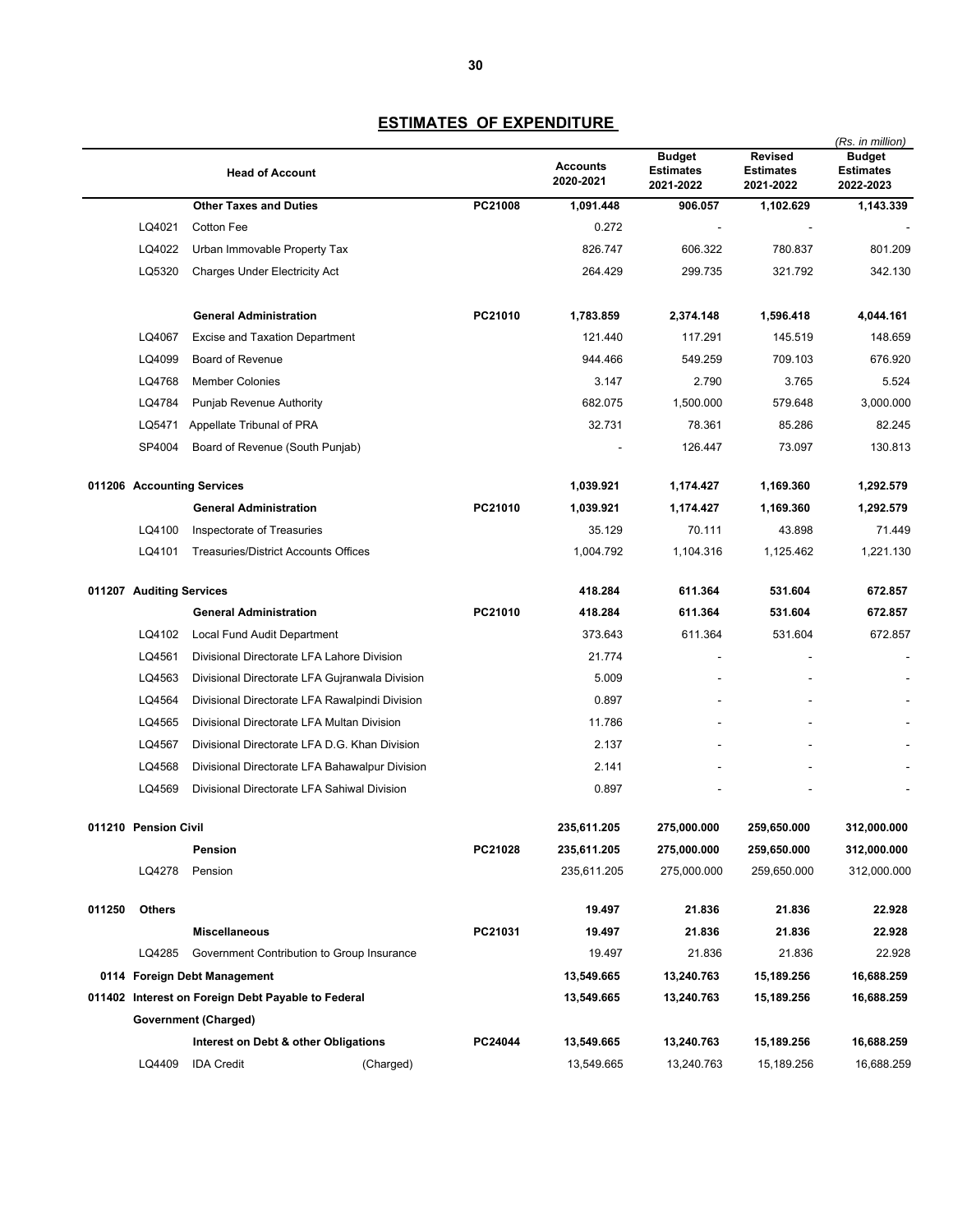|                               | <b>Head of Account</b>              |                                                                                                   |           |         | <b>Accounts</b><br>2020-2021 | <b>Budget</b><br><b>Estimates</b><br>2021-2022 | <b>Revised</b><br><b>Estimates</b><br>2021-2022 | (Rs. in million)<br><b>Budget</b><br><b>Estimates</b><br>2022-2023 |
|-------------------------------|-------------------------------------|---------------------------------------------------------------------------------------------------|-----------|---------|------------------------------|------------------------------------------------|-------------------------------------------------|--------------------------------------------------------------------|
| 0115 Domestic Debt Management |                                     |                                                                                                   |           |         | 13,666.782                   | 22,172.388                                     | 9,680.735                                       | 15,436.911                                                         |
|                               | 011502 Investment and Domestic Debt |                                                                                                   |           |         | 13,666.782                   | 22,172.388                                     | 9,680.735                                       | 15,436.911                                                         |
|                               |                                     | Interest on Debt & other Obligations                                                              |           | PC24044 | 13,666.782                   | 22,172.388                                     | 9,680.735                                       | 15,436.911                                                         |
|                               | LQ4400                              | Interest on Domestic Loans Taken for Development<br>Schemes from Federal Government (A) (Charged) |           |         | 310.870                      | 210.806                                        | 210.816                                         | 113.030                                                            |
|                               | LQ4401                              | Interest on Domestic Loans Taken for Scrap<br>Tubewells from Federal Government (B) (Charged)     |           |         | 416.220                      | 355.215                                        | 355.225                                         | 286.363                                                            |
|                               | LQ4402                              | Permanent Debt (Market Loans) (Charged)                                                           |           |         |                              | 0.500                                          |                                                 | 0.500                                                              |
|                               | LQ4403                              | <b>Floating Debt</b>                                                                              | (Charged) |         |                              | 3,000.000                                      |                                                 | 1,000.000                                                          |
|                               | LQ4404                              | Un-Funded Debt                                                                                    | (Charged) |         | 12,939.691                   | 14,350.635                                     | 9,114.693                                       | 9,910.015                                                          |
|                               | LQ4405                              | <b>Other Obligations</b>                                                                          | (Charged) |         | 0.001                        | 0.003                                          | 0.001                                           | 0.003                                                              |
|                               | LQ4477                              | Payment of interest to Financial Institutions<br>(Charged)                                        |           |         |                              | 4,255.229                                      |                                                 | 4,127.000                                                          |
|                               | 014 Transfers                       |                                                                                                   |           |         | 413,156.720                  | 488,451.609                                    | 460,910.362                                     | 542,970.872                                                        |
|                               |                                     | 0141 Transfers (Inter-Governmental)                                                               |           |         | 413,156.720                  | 488,451.609                                    | 460,910.362                                     | 542,970.872                                                        |
|                               | 014106 Cantonment Board             |                                                                                                   |           |         | 1,203.588                    | 1,500.000                                      | 1,422.432                                       | 1,500.000                                                          |
|                               |                                     | <b>Miscellaneous</b>                                                                              |           | PC21031 | 1,203.588                    | 1,500.000                                      | 1,422.432                                       | 1,500.000                                                          |
|                               | LQ4454                              | Grant-in-Aid to Cantonment Board                                                                  |           |         | 1,203.588                    | 1,500.000                                      | 1,422.432                                       | 1,500.000                                                          |
|                               |                                     | 014108 District Health Authorities                                                                |           |         | 89,358.492                   | 101,246.050                                    | 95,000.000                                      | 110,777.202                                                        |
|                               |                                     | <b>Miscellaneous</b>                                                                              |           | PC21031 | 89,358.492                   | 101,246.050                                    | 95,000.000                                      | 110,777.202                                                        |
|                               | LQ5580                              | <b>District Health Authorities</b>                                                                |           |         | 89,358.492                   | 101,246.050                                    | 95,000.000                                      | 110,777.202                                                        |
|                               |                                     |                                                                                                   |           |         |                              |                                                |                                                 |                                                                    |
| 014109                        |                                     | <b>District Education Authorities</b>                                                             |           |         | 273,708.702                  | 315,751.100                                    | 308,426.860                                     | 346,160.299                                                        |
|                               |                                     | <b>Miscellaneous</b>                                                                              |           | PC21031 | 273,708.702                  | 315,751.100                                    | 308,426.860                                     | 346,160.299                                                        |
|                               | LQ5581                              | <b>District Education Authorities</b>                                                             |           |         | 273,708.702                  | 315,751.100                                    | 308,426.860                                     | 346,160.299                                                        |
| 014110                        | <b>Others</b>                       |                                                                                                   |           |         | 13,578.622                   | 5,451.609                                      | 16,453.790                                      | 14,933.370                                                         |
|                               |                                     | <b>Irrigation &amp; Land Reclamation</b>                                                          |           | PC21009 | 58.692                       | 85.052                                         | 63.991                                          | 97.917                                                             |
|                               | DQ4003                              | Grant in Aid to DG Khan (Hill Torrents)                                                           |           |         | 4.408                        | 9.784                                          | 5.034                                           | 11.006                                                             |
|                               | LQ4049                              | Grant-in-Aid to Engineering Academy                                                               |           |         | 52.468                       | 69.517                                         | 56.877                                          | 80.968                                                             |
|                               | RQ4001                              | Grant in Aid to Rajanpur (Hill Torrents)                                                          |           |         | 1.816                        | 5.751                                          | 2.080                                           | 5.943                                                              |
|                               |                                     | <b>Miscellaneous</b>                                                                              |           | PC21031 | 13,519.930                   | 5,366.557                                      | 16,389.799                                      | 14,835.453                                                         |
|                               | BO4006                              | Grant to Cholistan Development Authority,<br>Bahawalpur                                           |           |         | 159.145                      | 197.063                                        | 193.512                                         | 228.397                                                            |
|                               | LQ4298                              | Implementation of Jinnah Abadies                                                                  |           |         | 10.714                       | 14.525                                         | 10.090                                          | 16.173                                                             |
|                               | LQ4427                              | Punjab Economic Research Institute                                                                |           |         | 65.998                       | 81.986                                         | 56.269                                          | 85.889                                                             |
|                               | LQ4428                              | Punjab Quran Board                                                                                |           |         | 6.001                        | 19.721                                         | 6.494                                           | 20.097                                                             |
|                               | LQ4429                              | Information Technology Board                                                                      |           |         | 1,136.334                    | 1,285.960                                      | 1,370.921                                       | 1,520.778                                                          |
|                               | LQ4431                              | <b>Punjab Privatization Board</b>                                                                 |           |         | 23.033                       | 38.735                                         | 5.892                                           |                                                                    |
|                               | LQ4432                              | Society for Prevention of cruelty to Animals                                                      |           |         | 24.881                       | 29.663                                         | 33.710                                          | 32.463                                                             |
|                               | LQ4534                              | Rural Development Project Bahawalpur                                                              |           |         | 53.667                       | 64.209                                         | 54.850                                          | 64.904                                                             |
|                               | LQ4761                              | Grant in Aid                                                                                      |           |         | 10,619.225                   | 1,794.000                                      | 13,015.710                                      | 11,354.000                                                         |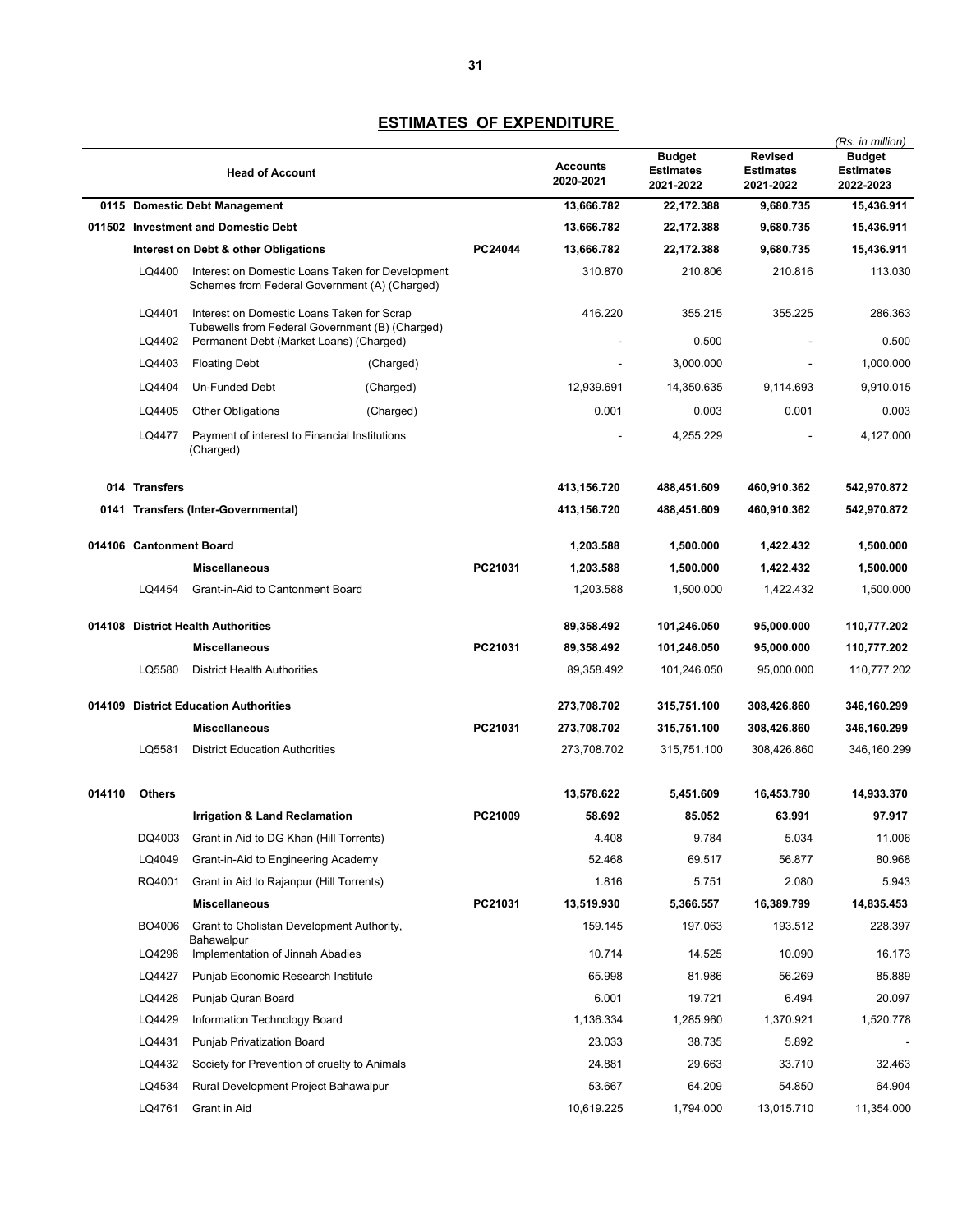|      |                                                           | <b>Head of Account</b>                                                                           |         | <b>Accounts</b><br>2020-2021 | <b>Budget</b><br><b>Estimates</b><br>2021-2022 | <b>Revised</b><br><b>Estimates</b><br>2021-2022 | (Rs. in million)<br>Budget<br><b>Estimates</b><br>2022-2023 |
|------|-----------------------------------------------------------|--------------------------------------------------------------------------------------------------|---------|------------------------------|------------------------------------------------|-------------------------------------------------|-------------------------------------------------------------|
|      | LQ5043<br>PMU Land record Management & Information System |                                                                                                  |         | 1,410.849                    | 1,840.000                                      | 1,608.890                                       | 1,500.000                                                   |
|      | LQ5311                                                    | (Project - BOR)<br>Guarantee of Annual Income Rom Post                                           |         | 10.083                       | 0.695                                          | 0.695                                           | 0.775                                                       |
|      | LQ5799                                                    | Defunct Punjab Privatization Board under Colonies<br>Department                                  |         |                              |                                                | 32.766                                          | 11.977                                                      |
|      | 014111 District Council                                   |                                                                                                  |         | 1,922.930                    | 64,502.849                                     | 1,922.930                                       | 55,000.000                                                  |
|      |                                                           | <b>Miscellaneous</b>                                                                             | PC21031 | 1,922.930                    | 64,502.849                                     | 1,922.930                                       | 55,000.000                                                  |
|      | LQ5512                                                    | <b>Metropolitan Corporation</b>                                                                  |         |                              | 64,502.849                                     |                                                 | 55,000.000                                                  |
|      | LQ5612                                                    | <b>Metropolitan Corporation</b>                                                                  |         | 1,922.930                    |                                                | 1,922.930                                       |                                                             |
|      |                                                           | 014112 Municipal Corporations                                                                    |         | 4,229.205                    |                                                | 4,235.628                                       |                                                             |
|      |                                                           | <b>Miscellaneous</b>                                                                             | PC21031 | 4,229.205                    |                                                | 4,235.628                                       |                                                             |
|      | LQ5613                                                    | <b>Municipal Corporations</b>                                                                    |         | 4,229.205                    |                                                | 4,235.628                                       |                                                             |
|      |                                                           | 014113 Municipal Committees                                                                      |         | 17,908.776                   |                                                | 17,068.846                                      |                                                             |
|      |                                                           | <b>Miscellaneous</b>                                                                             | PC21031 | 17,908.776                   |                                                | 17,068.846                                      |                                                             |
|      | LQ5614                                                    | <b>Municipal Committees</b>                                                                      |         | 17,908.776                   |                                                | 17,068.846                                      |                                                             |
|      | 014114 Union Councils                                     |                                                                                                  |         |                              | 0.001                                          | 5,079.475                                       | 14,600.001                                                  |
|      |                                                           | <b>Miscellaneous</b>                                                                             | PC21031 |                              | 0.001                                          | 5,079.475                                       | 14,600.001                                                  |
|      | LQ5579                                                    | <b>Union Councils</b>                                                                            |         |                              | 0.001                                          | 5,079.475                                       | 14,600.001                                                  |
|      | 014115 District Council                                   |                                                                                                  |         | 11,246.405                   |                                                | 11,300.401                                      |                                                             |
|      |                                                           | <b>Miscellaneous</b>                                                                             | PC21031 | 11,246.405                   |                                                | 11,300.401                                      |                                                             |
|      | LQ5611                                                    | <b>District Council</b>                                                                          |         | 11,246.405                   |                                                | 11,300.401                                      |                                                             |
|      | 015 General Services                                      |                                                                                                  |         | 8,695.978                    | 9,263.884                                      | 8,226.855                                       | 110,239.725                                                 |
| 0151 |                                                           | <b>Personnel Services</b>                                                                        |         | 5,125.824                    | 6,546.436                                      | 5,045.057                                       | 7,128.374                                                   |
|      |                                                           | 015101 Establishment Services General Administration                                             |         | 4,933.572                    | 6,326.749                                      | 4,825.458                                       | 6,861.948                                                   |
|      |                                                           | <b>General Administration</b>                                                                    | PC21010 | 4,933.572                    | 6,326.749                                      | 4,825.458                                       | 6,861.948                                                   |
|      | LQ4063                                                    | Services & General Administration Deptt.                                                         |         | 738.499                      | 1,155.199                                      | 1,138.083                                       | 1,165.386                                                   |
|      | LQ4090                                                    | <b>Director General Protocol</b>                                                                 |         | 67.885                       | 90.197                                         | 80.174                                          | 93.330                                                      |
|      | LQ4306                                                    | Punjab Procurement Regulatory Authority (PPRA)                                                   |         | 34.451                       | 97.278                                         | 37.640                                          | 110.688                                                     |
|      | LQ4307                                                    | I & C Wing (S&GAD)                                                                               |         | 94.390                       | 40.271                                         | 61.488                                          | 52.636                                                      |
|      | LQ4504                                                    | VIP Flight Maintenance & Operation Cell                                                          |         | 173.986                      | 640.709                                        | 190.118                                         | 151.881                                                     |
|      | LQ4507                                                    | Aviation Flight (RW)                                                                             |         | 170.248                      | 153.291                                        | 161.545                                         | 167.143                                                     |
|      | LQ4536                                                    | O & M Wing (S&GAD)                                                                               |         | 136.169                      | 152.134                                        | 149.700                                         | 174.848                                                     |
|      | LQ4537                                                    | Budget & Accounts Wing (S&GAD)                                                                   |         | 2,029.875                    | 1,983.018                                      | 1,852.978                                       | 2,310.702                                                   |
|      | LQ4556<br>LQ4638                                          | Punjab Government Servants Housing Foundation<br>(PGSHF)<br>Infrastructure Development Authority |         | 468.750<br>333.750           | 500.000<br>350.000                             | 192.500                                         | 500.000<br>345.430                                          |
|      | LQ4668                                                    | Services Wing (S&GAD)                                                                            |         | 180.813                      | 180.511                                        | 202.679                                         | 216.713                                                     |
|      | LQ4693                                                    | Special Monitoring Unit (SMU)                                                                    |         |                              | 68.056                                         | 51.627                                          | 74.420                                                      |
|      |                                                           |                                                                                                  |         |                              |                                                |                                                 |                                                             |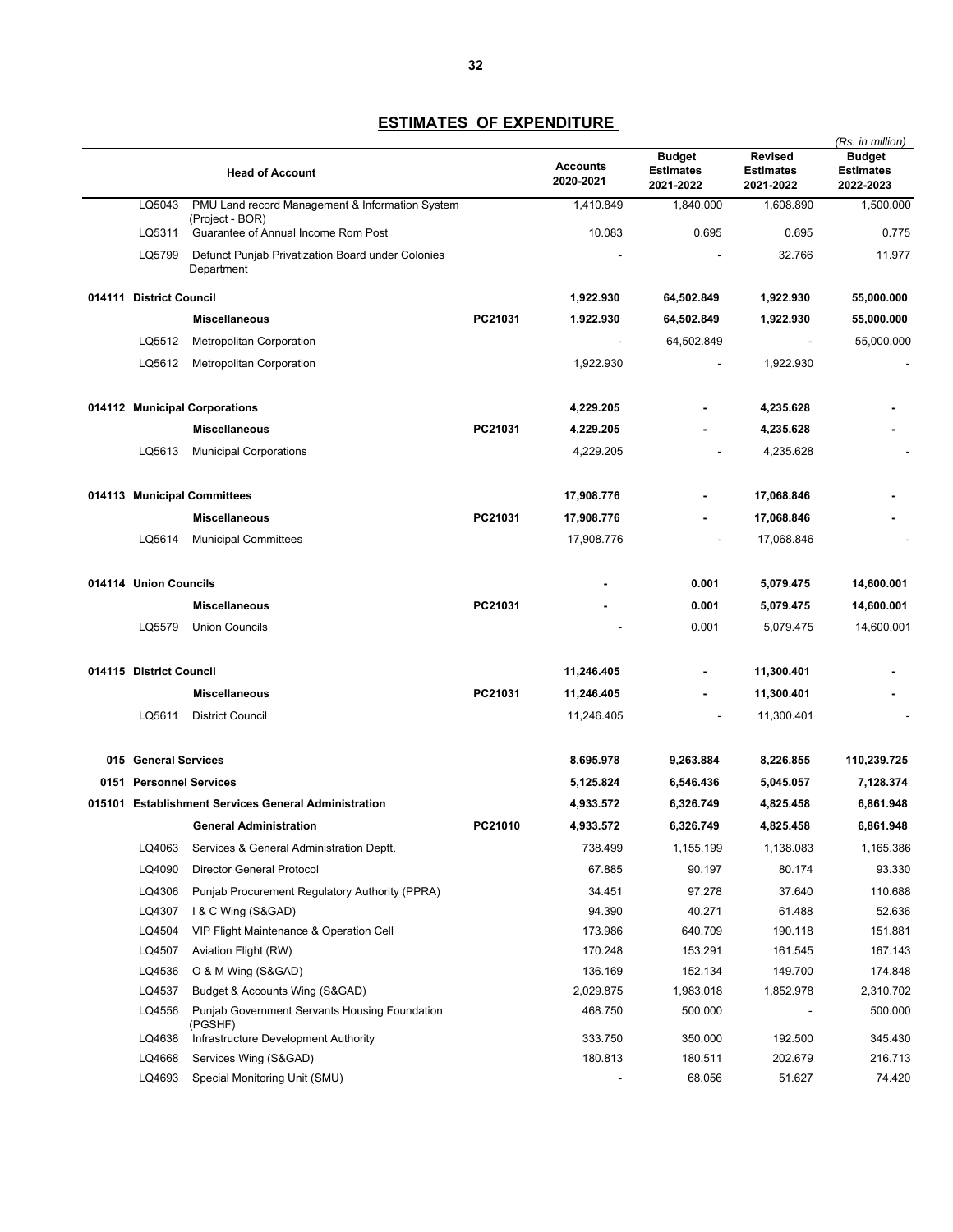|                                           |                                                                          |         |                              | <b>Budget</b>                 | <b>Revised</b>                | (Rs. in million)<br><b>Budget</b> |
|-------------------------------------------|--------------------------------------------------------------------------|---------|------------------------------|-------------------------------|-------------------------------|-----------------------------------|
|                                           | <b>Head of Account</b>                                                   |         | <b>Accounts</b><br>2020-2021 | <b>Estimates</b><br>2021-2022 | <b>Estimates</b><br>2021-2022 | <b>Estimates</b><br>2022-2023     |
| LQ4937                                    | Section Officer (Audit & Financial Assistance) Budget<br>and Accounts    |         | 121.072                      | 238.544                       | 164.794                       | 267.117                           |
| LQ5039                                    | Punjab Oversees Pakistan Commission                                      |         | 75.874                       | 136.360                       | 147.960                       | 126.542                           |
| LQ5289                                    | Punjab Agriculture & Food Development Authority<br>(PAFDA)               |         |                              |                               | 3.459                         | 501.539                           |
|                                           | LQ5718 The Ravi Urban Development Authority                              |         | 100.000                      |                               |                               |                                   |
| LQ5725                                    | Section Officer (Welfare-I) S&GA Department                              |         |                              |                               | 15.932                        | 27.600                            |
|                                           | SP4001 ACS South Punjab                                                  |         | 207.810                      | 541.181                       | 374.781                       | 575.973                           |
|                                           | 015102 Human Resource Management                                         |         | 192.252                      | 219.687                       | 219.599                       | 266.426                           |
|                                           | <b>General Administration</b>                                            | PC21010 | 192.252                      | 219.687                       | 219.599                       | 266.426                           |
| LQ4383                                    | Management and Professional Development<br>Department                    |         | 74.144                       | 72.023                        | 74.489                        | 79.893                            |
| LQ5992                                    | Punjab Institute of Management and Professional<br>Development Institute |         | 118.108                      | 147.664                       | 145.110                       | 186.533                           |
| 0152 Planning Services<br>015201 Planning |                                                                          |         | 3,138.794<br>3,138.794       | 2,140.903<br>2,140.903        | 2,705.169<br>2,705.169        | 102,494.210<br>102,494.210        |
|                                           | <b>General Administration</b>                                            | PC21010 | 816.861                      | 1,203.038                     | 1,044.102                     | 1,449.941                         |
| LQ4068                                    | <b>Planning and Development Department</b>                               |         | 722.946                      | 911.696                       | 895.701                       | 1,010.742                         |
| LQ4772                                    | Director General Monitoring & Evaluation                                 |         | 45.192                       | 75.494                        | 47.908                        | 86.133                            |
| SP4003                                    | Planning & Development Department in Punjab Civil<br>Secretariat (South) |         | 48.723                       | 215.848                       | 100.493                       | 229.618                           |
| LQ4713                                    | Punjab Resouce Management & Policy                                       |         |                              |                               |                               | 123.448                           |
|                                           | <b>Miscellaneous</b>                                                     | PC21031 | 2,321.933                    | 937.865                       | 1,661.067                     | 101,044.269                       |
| LQ4286                                    | Planning and Development Department                                      |         | 48.665                       | 58.152                        | 48.531                        | 64.803                            |
| LQ5327                                    | Punjab Social Protection Authority                                       |         | 1,944.934                    | 197.928                       | 1,044.578                     | 100,205.205                       |
| LQ4555                                    | <b>Planning Offices</b>                                                  |         | 310.192                      | 425.783                       | 397.893                       | 483.932                           |
| LQ4687                                    | Punjab Public Private Partnership Authority (PPPPA)                      |         | 18.142                       | 256.002                       | 170.065                       | 290.329                           |
| 0153 Statistics                           |                                                                          |         | 214.968                      | 299.892                       | 243.822                       | 320.334                           |
| 015301 Statistics                         |                                                                          |         | 214.968                      | 299.892                       | 243.822                       | 320.334                           |
|                                           | <b>Miscellaneous Departments</b>                                         | PC21023 | 214.968                      | 299.892                       | 243.822                       | 320.334                           |
| LQ4238                                    | <b>Bureau of Statistics</b>                                              |         | 214.968                      | 299.892                       | 243.822                       | 320.334                           |
|                                           | 0154 Other General Services                                              |         | 216.392                      | 276.653                       | 232.807                       | 296.807                           |
|                                           | 015403 Centralized Printing And Publishing                               |         | 216.194                      | 276.653                       | 232.807                       | 296.807                           |
|                                           | <b>Stationery and Printing</b>                                           | PC21029 | 216.194                      | 276.653                       | 232.807                       | 296.807                           |
| BO4005                                    | Govt. Press, Bahawalpur                                                  |         | 27.229                       | 45.685                        | 28.769                        | 49.450                            |
| LQ4279                                    | <b>Controller Printing and Stationery</b>                                |         | 15.973                       | 21.681                        | 17.720                        | 17.812                            |
| LQ4280                                    | <b>Purchase of Stationery Stores</b>                                     |         | 53.102                       | 55.500                        | 52.500                        | 56.000                            |
| LQ4281                                    | Purchase of Plain Paper used with Stamps                                 |         | 10.753                       | 12.003                        | 7.218                         | 13.003                            |
| LQ4282                                    | <b>Government Press Lahore</b>                                           |         | 109.137                      | 141.784                       | 126.600                       | 160.542                           |
|                                           |                                                                          |         |                              |                               |                               |                                   |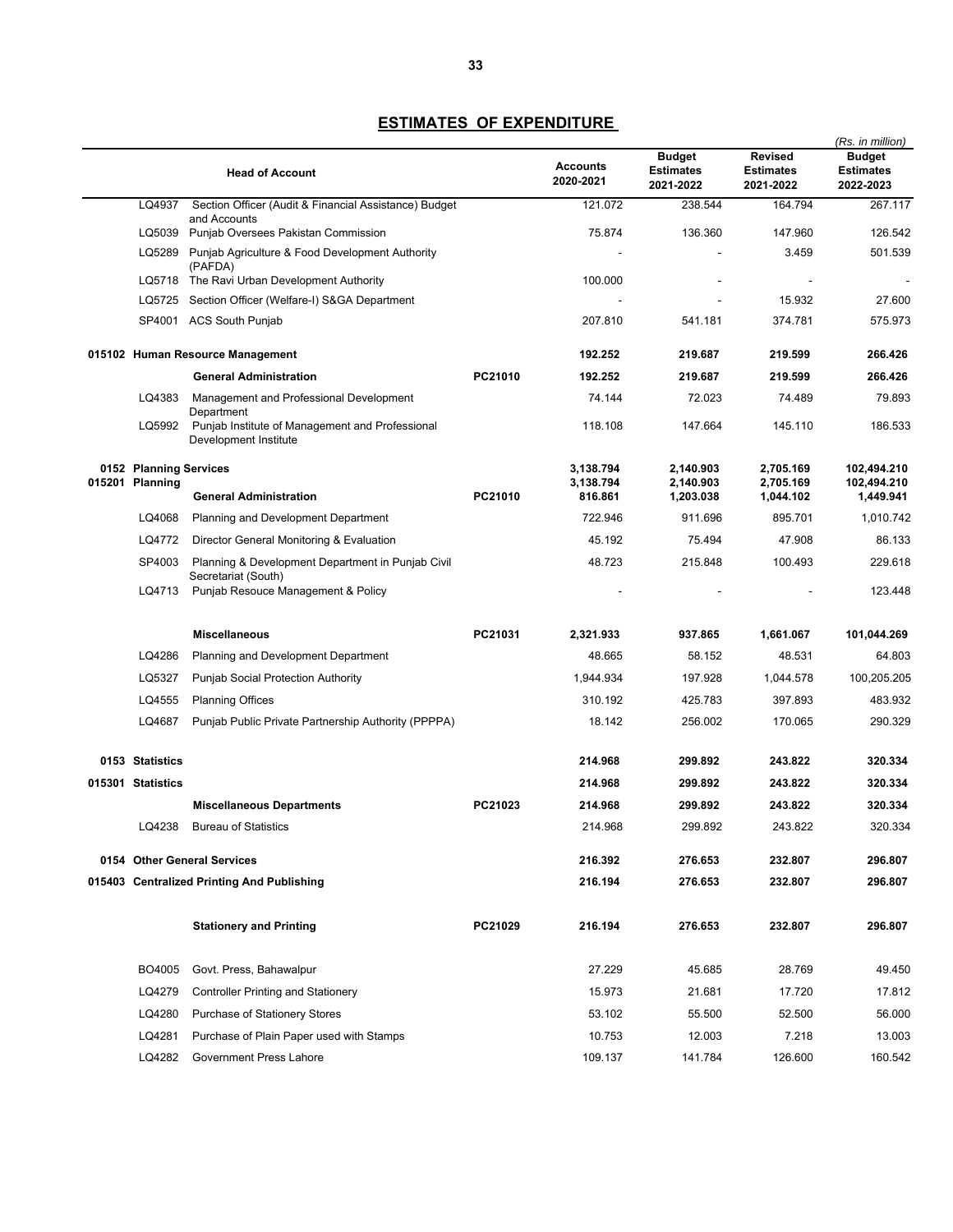|        | <b>Head of Account</b> |                                                 |           |         | <b>Accounts</b><br>2020-2021 | <b>Budget</b><br><b>Estimates</b><br>2021-2022 | <b>Revised</b><br><b>Estimates</b><br>2021-2022 | (Rs. in million)<br><b>Budget</b><br><b>Estimates</b><br>2022-2023 |
|--------|------------------------|-------------------------------------------------|-----------|---------|------------------------------|------------------------------------------------|-------------------------------------------------|--------------------------------------------------------------------|
|        | 015406 Administration  |                                                 |           |         | 0.198                        |                                                | ٠                                               |                                                                    |
|        |                        | <b>General Administration</b>                   |           | PC21010 | 0.198                        |                                                |                                                 |                                                                    |
|        | LQ4070                 | Information Technology Department               |           |         | 0.198                        |                                                |                                                 |                                                                    |
|        |                        | 019 Gen. Public Services Not Elsewhere Defined  |           |         | 12.286                       | 1.987                                          | 1.987                                           | 2.035                                                              |
|        |                        | 0191 Gen. Public Services Not Elsewhere Defined |           |         | 12.286                       | 1.987                                          | 1.987                                           | 2.035                                                              |
| 019120 | <b>Others</b>          |                                                 |           |         | 12.286                       | 1.987                                          | 1.987                                           | 2.035                                                              |
|        |                        | <b>Privy Purses</b>                             |           | PC24045 | 12.000                       | 1.600                                          | 1.600                                           | 1.600                                                              |
|        | LQ4319                 | Maintenance Allowance to Ex-Rulers (Charged)    |           |         | 12.000                       | 1.600                                          | 1.600                                           | 1.600                                                              |
|        |                        | <b>Miscellaneous</b>                            |           | PC21031 | 0.286                        | 0.387                                          | 0.387                                           | 0.435                                                              |
|        | DQ4007                 | Miscellaneous Expenditure on Tribes in D.G.Khan |           |         | 0.286                        | 0.320                                          | 0.320                                           | 0.355                                                              |
|        | RQ4066                 | Miscellaneous Expenditure on Tribes in Rajanpur |           |         |                              | 0.067                                          | 0.067                                           | 0.080                                                              |
|        |                        | 03 Public Order And Safety Affairs              |           |         | 185,916.880                  | 189,716.027                                    | 209,948.307                                     | 208,675.313                                                        |
|        | 031 Law Courts         |                                                 |           |         | 28,880.920                   | 31,442.425                                     | 33,239.330                                      | 35,699.865                                                         |
|        | 0311 Law Courts        |                                                 |           |         | 28,880.920                   | 31,442.425                                     | 33,239.330                                      | 35,699.865                                                         |
|        | 031101 Courts/Justice  |                                                 |           |         | 27,278.975                   | 29,442.215                                     | 31,434.958                                      | 33,519.186                                                         |
|        |                        | <b>General Administration</b>                   |           | PC21010 | 109.156                      | 103.149                                        | 114.889                                         | 120.453                                                            |
|        | LQ4091                 | Punjab Service Tribunal                         |           |         | 109.156                      | 103.149                                        | 114.889                                         | 120.453                                                            |
|        |                        | <b>Administration of Justice</b>                | (Charged) | PC24011 | 5,683.623                    | 5,925.329                                      | 6,432.370                                       | 7,155.502                                                          |
|        | LQ4112                 | <b>High Court</b>                               | (Charged) |         | 5,683.623                    | 5,925.329                                      | 6,432.370                                       | 7,155.502                                                          |
|        |                        | <b>Administration of Justice</b>                |           | PC21011 | 21,274.986                   | 23,168.335                                     | 24,655.181                                      | 25,959.035                                                         |
|        | LQ4111                 | <b>High Court</b>                               |           |         | 73.905                       | 63.700                                         | 39.600                                          | 73.000                                                             |
|        | LQ4114                 | <b>Session Courts</b>                           |           |         | 8,218.314                    | 8,841.331                                      | 9,107.968                                       | 9,913.087                                                          |
|        | LQ4115                 | <b>Civil Courts</b>                             |           |         | 12,697.644                   | 13,971.668                                     | 15,198.311                                      | 15,648.755                                                         |
|        | LQ4116                 | <b>Special Courts</b>                           |           |         | 242.690                      | 233.426                                        | 253.118                                         | 259.284                                                            |
|        | LQ4117                 | <b>Courts of Small Causes</b>                   |           |         | 42.433                       | 58.210                                         | 56.184                                          | 64.909                                                             |
|        |                        | <b>Miscellaneous Departments</b>                |           | PC21023 | 211.210                      | 245.402                                        | 232.518                                         | 284.196                                                            |
|        | LQ4226                 | <b>Labour Courts</b>                            |           |         | 145.965                      | 171.457                                        | 170.585                                         | 203.303                                                            |
|        | LQ4475                 | Labour Appellate Tribunal Lahore                |           |         | 35.107                       | 34.994                                         | 31.918                                          | 41.969                                                             |
|        | LQ4636                 | Punjab Appellate Tribunal -II Multan            |           |         | 30.138                       | 38.951                                         | 30.015                                          | 38.924                                                             |
|        |                        | 031102 Attorneys / Legal Services               |           | PC21011 | 1,459.756                    | 1,847.919                                      | 1,652.624                                       | 2,028.329                                                          |
|        | LQ5467                 | Solicitor's Department                          |           |         | 81.566                       | 87.569                                         | 73.166                                          | 93.737                                                             |
|        | LQ5468                 | Mufassil Establishment                          |           |         | 577.080                      | 892.715                                        | 703.873                                         | 977.122                                                            |
|        | LQ5469                 | <b>Advocate General</b>                         |           |         | 801.110                      | 867.635                                        | 875.585                                         | 957.470                                                            |
|        |                        | 031103 Punjab Judicial Academy                  |           | PC21011 | 140.625                      | 150.000                                        | 150.000                                         | 150.000                                                            |
|        |                        | LQ4472 Punjab Judicial Academy                  |           |         | 140.625                      | 150.000                                        | 150.000                                         | 150.000                                                            |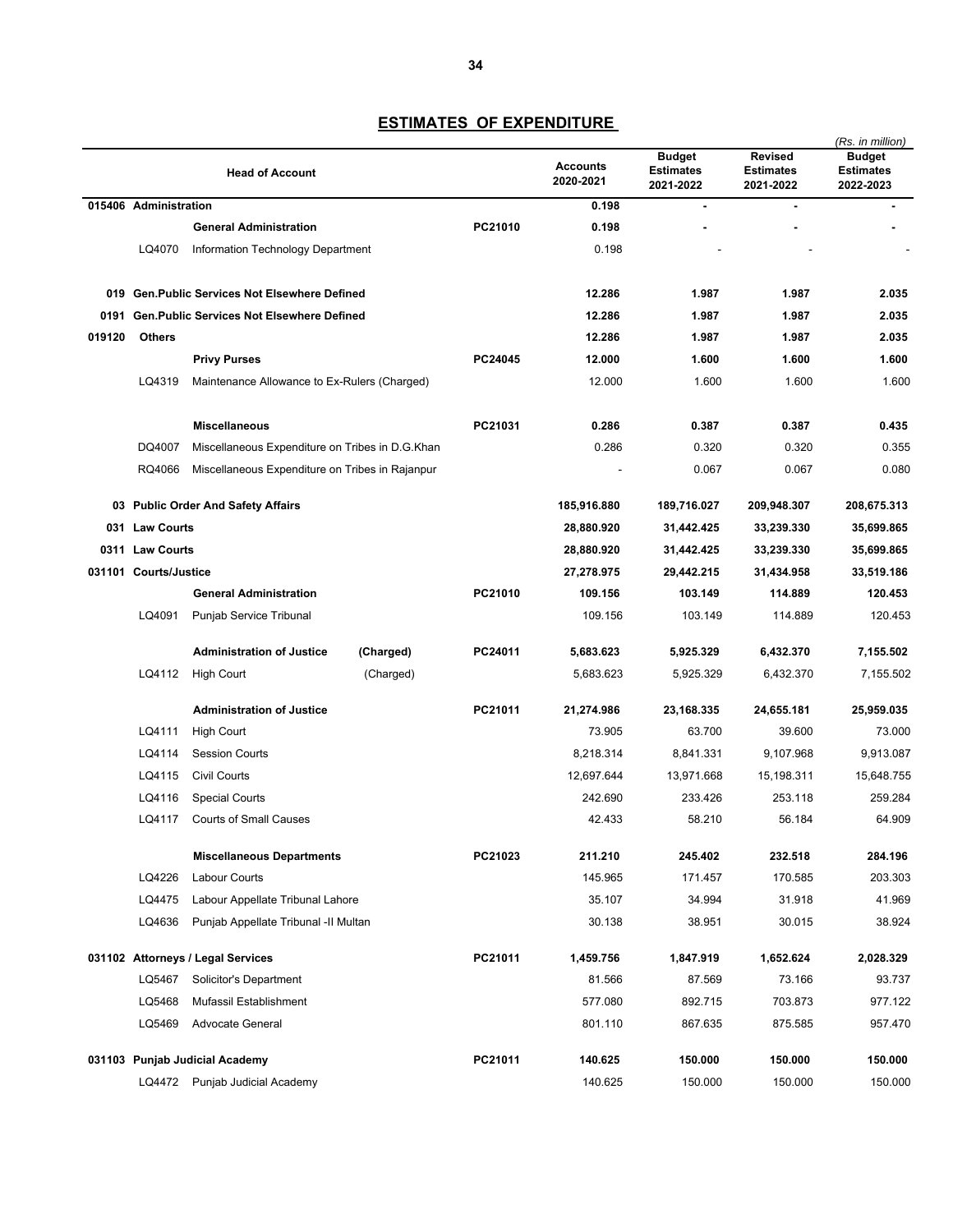|        |                          | <b>Head of Account</b>                                          |         | <b>Accounts</b><br>2020-2021 | <b>Budget</b><br><b>Estimates</b><br>2021-2022 | <b>Revised</b><br><b>Estimates</b><br>2021-2022 | (Rs. in million)<br>Budget<br><b>Estimates</b><br>2022-2023 |
|--------|--------------------------|-----------------------------------------------------------------|---------|------------------------------|------------------------------------------------|-------------------------------------------------|-------------------------------------------------------------|
| 031120 | <b>Others</b>            |                                                                 |         | 1.564                        | 2.291                                          | 1.748                                           | 2.350                                                       |
|        |                          | <b>Administration of Justice</b>                                | PC21011 | 1.564                        | 2.291                                          | 1.748                                           | 2.350                                                       |
|        | LQ4110                   | Administrative-General and Official Trustee                     |         | 1.564                        | 2.291                                          | 1.748                                           | 2.350                                                       |
| 032    | <b>Police</b>            |                                                                 |         | 131,668.972                  | 130,621.182                                    | 145,942.178                                     | 150,917.920                                                 |
| 0321   | <b>Police</b>            |                                                                 |         | 131,668.972                  | 130,621.182                                    | 145,942.178                                     | 150,917.920                                                 |
|        | 032102 Provincial Police |                                                                 |         | 119,518.783                  | 117,715.167                                    | 132,239.978                                     | 136,223.784                                                 |
|        |                          | Police                                                          | PC21013 | 119,518.783                  | 117,715.167                                    | 132,239.978                                     | 136,223.784                                                 |
|        | LQ4125                   | Direction                                                       |         | 3,125.401                    | 4,411.216                                      | 6,510.686                                       | 5,957.370                                                   |
|        | LQ4126                   | Superintendence                                                 |         | 716.360                      | 901.972                                        | 894.972                                         | 1,026.805                                                   |
|        | LQ4127                   | <b>District Police</b>                                          |         | 100,902.523                  | 95,528.680                                     | 107,563.155                                     | 105,562.661                                                 |
|        | LQ4129                   | Special Branch                                                  |         | 3,727.906                    | 4,057.338                                      | 3,963.674                                       | 4,287.779                                                   |
|        | LQ4590                   | <b>Counter Terrorism Department</b>                             |         | 5,317.376                    | 5,960.616                                      | 5,963.998                                       | 5,935.104                                                   |
|        | LQ4667                   | <b>Special Protection Unit</b>                                  |         | 3,755.003                    | 4,052.400                                      | 4,528.981                                       | 4,277.884                                                   |
|        | LQ5412                   | Punjab Safe City Authority                                      |         | 1,220.518                    | 1,623.131                                      | 1,823.131                                       | 1,613.749                                                   |
|        | LQ5803                   | Punjab Highway Petrol                                           |         |                              |                                                |                                                 | 6,346.197                                                   |
|        | LW4120                   | <b>Elite Police Force</b>                                       |         | 753.696                      | 1,179.814                                      | 991.381                                         | 1,216.235                                                   |
|        | 032103 Local Police      |                                                                 |         | 489.348                      | 658.920                                        | 717.035                                         | 804.124                                                     |
|        |                          | Police                                                          | PC21013 | 489.348                      | 658.920                                        | 717.035                                         | 804.124                                                     |
|        | DQ4005                   | Border Military Police (D.G. Khan)                              |         | 240.487                      | 315.067                                        | 285.432                                         | 348.971                                                     |
|        | DQ4006                   | Baluch Levy, D.G. Khan                                          |         | 126.770                      | 211.967                                        | 213.795                                         | 226.489                                                     |
|        | RQ4002                   | Border Military Police (Rajanpur)                               |         | 122.091                      | 131.886                                        | 217.808                                         | 228.664                                                     |
| 032108 |                          | <b>Economic Crime Investigation</b>                             |         | 1,412.205                    | 1,680.312                                      | 1,607.325                                       | 1,898.942                                                   |
|        |                          | <b>General Administration</b>                                   | PC21010 | 1,412.205                    | 1,680.312                                      | 1,607.325                                       | 1,898.942                                                   |
|        | LQ4093                   | Anti-corruption Establishment                                   |         | 1,256.539                    | 1,535.811                                      | 1,418.118                                       | 1,737.224                                                   |
|        | LQ4094                   | Special Judges Anti-Corruption Courts                           |         | 155.666                      | 144.501                                        | 189.207                                         | 161.718                                                     |
|        | 032111 Training          |                                                                 |         | 2,546.160                    | 3,172.086                                      | 2,918.775                                       | 3,293.763                                                   |
|        |                          | Police                                                          | PC21013 | 2,546.160                    | 3,172.086                                      | 2,918.775                                       | 3,293.763                                                   |
|        | LQ4136                   | <b>Police Training Institutes</b>                               |         | 2,546.160                    | 3,172.086                                      | 2,918.775                                       | 3,293.763                                                   |
|        |                          | 032113 Other Civil Armed Forces                                 |         | 6,574.477                    | 6,431.933                                      | 7,328.173                                       | 7,640.307                                                   |
|        |                          | Police                                                          | PC21013 | 6,574.477                    | 6,431.933                                      | 7,328.173                                       | 7,640.307                                                   |
|        | LQ4131                   | Punjab Constabulary                                             |         | 6,574.477                    | 6,431.933                                      | 7,328.173                                       | 7,640.307                                                   |
| 032150 | <b>Others</b>            |                                                                 |         | 1,127.999                    | 962.764                                        | 1,130.892                                       | 1,057.000                                                   |
|        |                          | Police                                                          | PC21013 | 1,127.999                    | 962.764                                        | 1,130.892                                       | 1,057.000                                                   |
|        | LQ4133                   | Police Supplied to Public Deptts. Private Bodies and<br>Persons |         | 327.676                      | 306.625                                        | 358.863                                         | 350.308                                                     |
|        | LQ4134                   | Qaumi Razakar Organization                                      |         | 486.998                      | 313.639                                        | 429.529                                         | 364.192                                                     |
|        | LQ4135 Works             |                                                                 |         | 313.325                      | 342.500                                        | 342.500                                         | 342.500                                                     |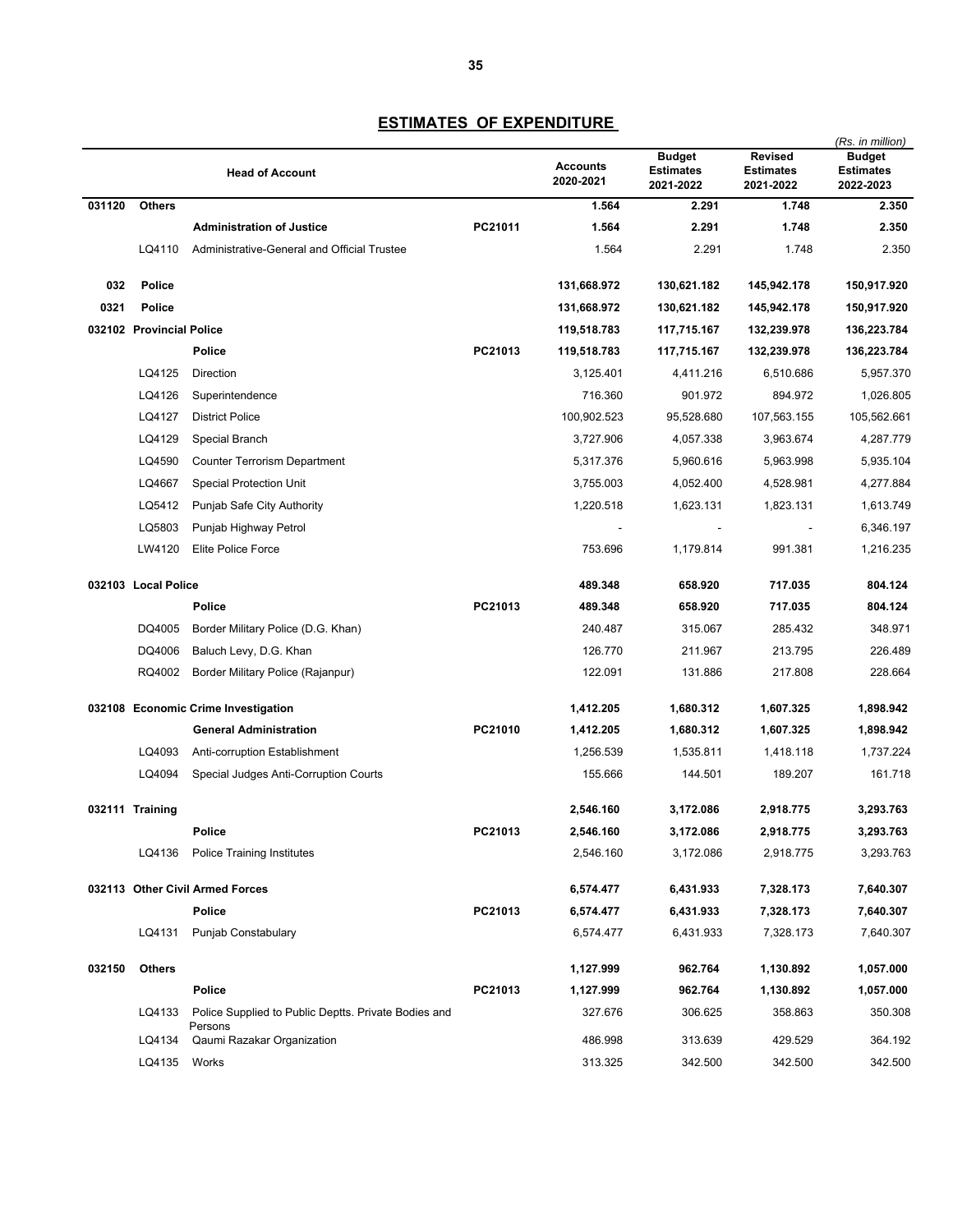|      |                       | <b>Head of Account</b>                                                                                     |         | <b>Accounts</b><br>2020-2021 | <b>Budget</b><br><b>Estimates</b><br>2021-2022 | <b>Revised</b><br><b>Estimates</b><br>2021-2022 | (Rs. in million)<br><b>Budget</b><br><b>Estimates</b><br>2022-2023 |
|------|-----------------------|------------------------------------------------------------------------------------------------------------|---------|------------------------------|------------------------------------------------|-------------------------------------------------|--------------------------------------------------------------------|
|      | 033 Fire Protection   |                                                                                                            |         | 829.643                      | 787.606                                        | 901.968                                         | 894.734                                                            |
|      | 0331 Fire Protection  |                                                                                                            |         | 829.643                      | 787.606                                        | 901.968                                         | 894.734                                                            |
|      | 033101 Administration |                                                                                                            |         | 61.653                       | 78.034                                         | 67.385                                          | 92.888                                                             |
|      |                       | <b>Civil Defence</b>                                                                                       | PC21032 | 61.653                       | 78.034                                         | 67.385                                          | 92.888                                                             |
|      | LQ4301                | Administration                                                                                             |         | 61.653                       | 78.034                                         | 67.385                                          | 92.888                                                             |
|      | 033102 Operations     |                                                                                                            |         | 767.990                      | 709.572                                        | 834.583                                         | 801.846                                                            |
|      |                       | <b>Civil Defence</b>                                                                                       | PC21032 | 767.990                      | 709.572                                        | 834.583                                         | 801.846                                                            |
|      | LQ4302                | <b>Medical Establishment</b>                                                                               |         | 2.934                        | 5.014                                          | 3.683                                           | 5.992                                                              |
|      | LQ5371                | District Administration for Civil Defence                                                                  |         | 765.056                      | 704.558                                        | 830.900                                         | 795.854                                                            |
|      |                       | 034 Prison Administration and Operation                                                                    |         | 9,676.100                    | 11,095.825                                     | 12,211.852                                      | 14,070.121                                                         |
| 0341 |                       | <b>Prison Administration and Operation</b>                                                                 |         | 9,676.100                    | 11,095.825                                     | 12,211.852                                      | 14,070.121                                                         |
|      |                       | 034101 Jails and Convict Settlement                                                                        |         | 9,511.193                    | 10,848.933                                     | 12,026.363                                      | 13,793.744                                                         |
|      |                       | Jails                                                                                                      | PC21012 | 9,511.193                    | 10,848.933                                     | 12,026.363                                      | 13,793.744                                                         |
|      | LQ4118                | Direction                                                                                                  |         | 122.710                      | 142.145                                        | 155.972                                         | 204.504                                                            |
|      | LQ4119                | <b>Central Jails</b>                                                                                       |         | 4,045.583                    | 4,895.060                                      | 5,424.859                                       | 5,983.355                                                          |
|      | LQ4120                | <b>District Jails</b>                                                                                      |         | 5,142.336                    | 5,624.964                                      | 6,233.887                                       | 7,384.275                                                          |
|      | LQ4121                | Lock Ups                                                                                                   |         | 38.358                       | 60.863                                         | 45.203                                          | 81.262                                                             |
|      | LQ4122                | Jails (manufactures) Central Jails                                                                         |         | 151.355                      | 113.943                                        | 154.821                                         | 127.575                                                            |
|      | LQ4123                | <b>District Jails</b>                                                                                      |         | 0.566                        | 0.884                                          | 0.547                                           | 1.145                                                              |
|      | LQ4124                | Works                                                                                                      |         | 10.285                       | 11.074                                         | 11.074                                          | 11.628                                                             |
|      |                       | 034120 Other Places of Detention and Correction                                                            |         | 164.907                      | 246.892                                        | 185.489                                         | 276.377                                                            |
|      |                       | <b>General Administration</b>                                                                              | PC21010 | 164.824                      | 246.652                                        | 185.389                                         | 276.119                                                            |
|      | LQ4103                | Reclamation and Probation Department                                                                       |         | 164.824                      | 246.652                                        | 185.389                                         | 276.119                                                            |
|      |                       | <b>Miscellaneous</b>                                                                                       | PC21031 | 0.083                        | 0.240                                          | 0.100                                           | 0.258                                                              |
|      | LQ4287                | <b>State Prisoners and Detenues</b>                                                                        |         | 0.083                        | 0.240                                          | 0.100                                           | 0.258                                                              |
| 036  |                       | <b>Administration of Public Order</b>                                                                      |         | 14,861.245                   | 15,768.989                                     | 17,652.979                                      | 7,092.673                                                          |
|      | 0361 Administration   |                                                                                                            |         | 14,861.245                   | 15,768.989                                     | 17,652.979                                      | 7,092.673                                                          |
|      |                       | 036101 Secretariat / Administration                                                                        |         | 14,861.245                   | 15,768.989                                     | 17,652.979                                      | 7,092.673                                                          |
|      |                       | <b>General Administration</b>                                                                              | PC21010 | 6,948.773                    | 6,197.413                                      | 8,557.617                                       | 7,092.673                                                          |
|      | LQ4064                | Home Department                                                                                            |         | 2,206.319                    | 473.311                                        | 2,633.954                                       | 564.312                                                            |
|      | LQ4095                | <b>Crisis Management and Control Centre</b>                                                                |         | 1.777                        | 8.113                                          | 1.679                                           | 9.587                                                              |
|      | LQ4096                | District Public Safety Commission                                                                          |         |                              |                                                |                                                 |                                                                    |
|      | LQ4097                | Forensic Science Laboratory Punjab                                                                         |         | 1,792.990                    | 1,777.425                                      | 2,027.827                                       | 1,947.807                                                          |
|      | LQ4456                | DG (Inspection)                                                                                            |         | 30.397                       | 48.616                                         | 36.091                                          | 53.637                                                             |
|      | LQ4457                | Directorate of Monitoring                                                                                  |         | 86.755                       | 117.006                                        | 86.877                                          | 134.639                                                            |
|      | LQ4557                | Punjab Emergency Service (Rescue 1122)                                                                     |         | 0.071                        |                                                |                                                 |                                                                    |
|      | LQ4674<br>LQ4692      | Punjab Legal Aid Agency Public Prosecution<br>Department<br>Satellite Station of Punjab Forensic of Punjab |         | 2.037                        | 38.280<br>424.602                              | 2.808<br>350.170                                | 2.156<br>440.573                                                   |
|      |                       | Forensic                                                                                                   |         |                              |                                                |                                                 |                                                                    |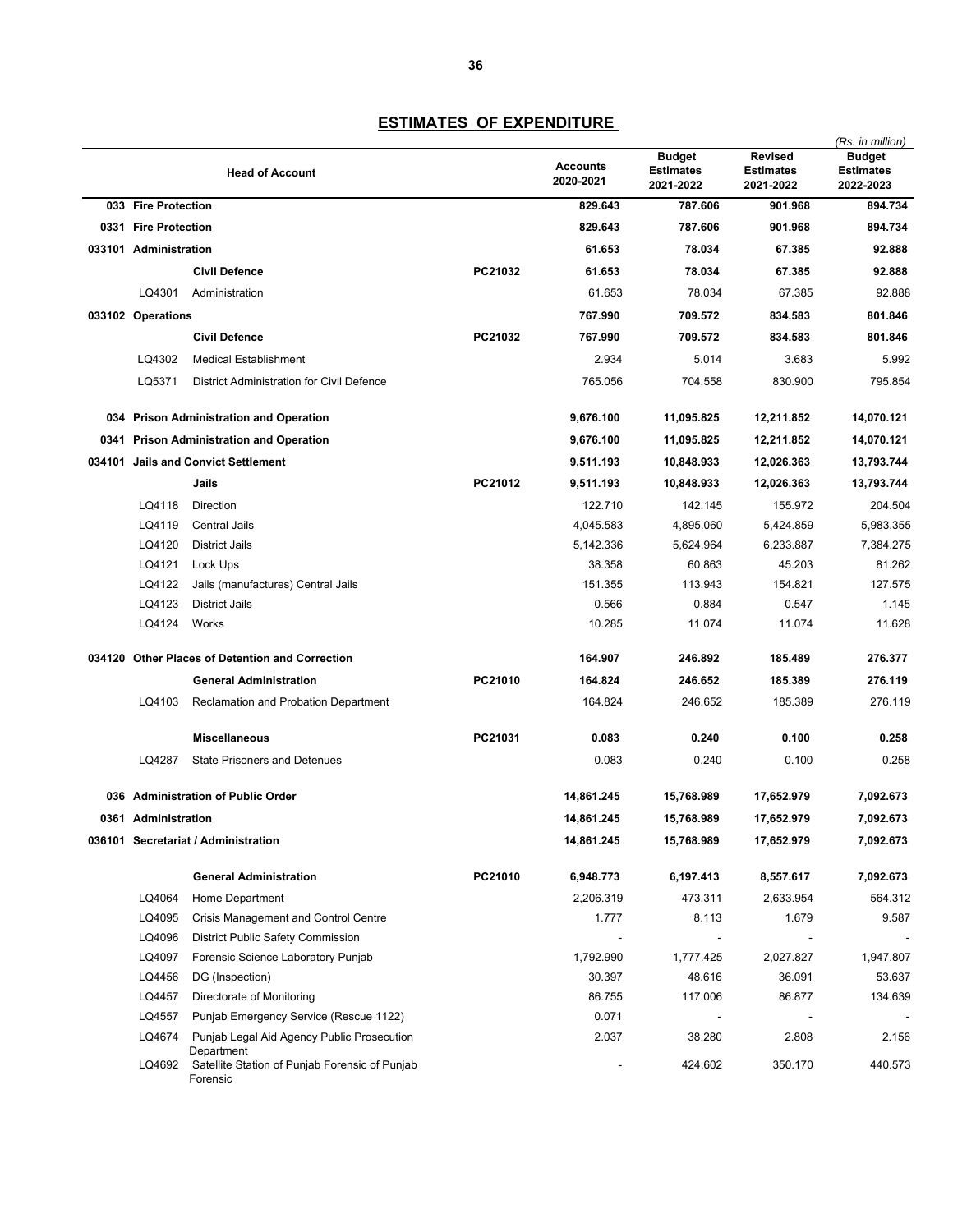|      |                        |                                                  |         |                              |                                                |                                                 | (Rs. in million)                        |
|------|------------------------|--------------------------------------------------|---------|------------------------------|------------------------------------------------|-------------------------------------------------|-----------------------------------------|
|      |                        | <b>Head of Account</b>                           |         | <b>Accounts</b><br>2020-2021 | <b>Budget</b><br><b>Estimates</b><br>2021-2022 | <b>Revised</b><br><b>Estimates</b><br>2021-2022 | Budget<br><b>Estimates</b><br>2022-2023 |
|      | LQ4716                 | Punjab Emergency Services Department             |         | $\blacksquare$               | $\sim$                                         | $\blacksquare$                                  | 185.448                                 |
|      | LQ5276                 | <b>Public Prosecution Department</b>             |         | 106.951                      | 129.531                                        | 120.643                                         | 148.808                                 |
|      | LQ5283                 | <b>Prosecutor General</b>                        |         | 2,154.769                    | 2,315.844                                      | 2,488.829                                       | 2,600.152                               |
|      | LQ5362                 | <b>Child Protection Bureau</b>                   |         | 538.164                      | 666.734                                        | 727.404                                         | 783.891                                 |
|      | LQ5470                 | Center for Professional Development of Public    |         | 16.409                       | 50.063                                         | 36.437                                          | 49.932                                  |
|      | SP4007                 | Prosecutors<br>Home Department South Punjab      |         | 12.134                       | 147.888                                        | 44.898                                          | 171.731                                 |
|      |                        | <b>Miscellaneous</b>                             | PC21031 | 7,912.472                    | 9,571.576                                      | 9,095.362                                       |                                         |
|      | LQ4509                 | Rescue 1122 (Punjab Emergency Service)           |         | 7,783.708                    | 9,410.218                                      | 8,939.437                                       |                                         |
|      | LQ4333                 | Punjab Emergency Services Academy                |         | 128.764                      | 161.358                                        | 155.925                                         |                                         |
|      | 04 Economic Affairs    |                                                  |         | 120,251.927                  | 123,408.018                                    | 156,256.749                                     | 151,356.598                             |
| 041  |                        | Gen. Economic, Commercial & Labour Affairs       |         | 2,399.772                    | 3,379.410                                      | 2,669.631                                       | 3,719.125                               |
| 0411 |                        | <b>General Economic Affairs</b>                  |         | 349.314                      | 527.992                                        | 402.039                                         | 595.358                                 |
|      |                        | 041102 Anthropological, Archaeological and Other |         | 349.314                      | 527.992                                        | 402.039                                         | 595.358                                 |
|      |                        | <b>Miscellaneous Departments</b>                 | PC21023 | 349.314                      | 527.992                                        | 402.039                                         | 595.358                                 |
|      | LQ4239                 | Archaeological                                   |         | 84.846                       | 210.771                                        | 99.442                                          | 230.729                                 |
|      | LQ4358                 | Lahore Fort and Shalimar Gardens                 |         | 76.718                       | 85.824                                         | 98.804                                          | 106.110                                 |
|      | LQ4544                 | Archaeological (Devolved Offices)                |         | 187.750                      | 231.397                                        | 203.793                                         | 258.519                                 |
|      |                        | 0413 General Labour Affairs                      |         | 502.256                      | 1,131.790                                      | 540.952                                         | 1,233.980                               |
|      | 041308 Wage Regulation |                                                  |         | 6.058                        | 14.426                                         | 6.638                                           | 14.839                                  |
|      |                        | <b>Miscellaneous Department</b>                  | PC21023 | 6.058                        | 14.426                                         | 6.638                                           | 14.839                                  |
|      | LQ4229                 | Minimum Wages Board                              |         | 6.058                        | 14.426                                         | 6.638                                           | 14.839                                  |
|      | 041310 Administration  |                                                  |         | 496.198                      | 1.117.364                                      | 534.314                                         | 1.219.141                               |
|      |                        | <b>General Administration</b>                    | PC21010 | 71.281                       | 83.120                                         | 76.413                                          | 101.496                                 |
|      | LQ4075                 | Labour and Human Resource Department             |         | 71.281                       | 83.120                                         | 76.413                                          | 101.496                                 |
|      |                        | <b>Miscellaneous Department</b>                  | PC21023 | 424.917                      | 1,034.244                                      | 457.901                                         | 1,117.645                               |
|      | LQ4228                 | Directorate of Labour Welfare                    |         | 424.917                      | 1,034.244                                      | 457.901                                         | 1,117.645                               |
|      |                        | 0414 General Labour Affairs                      |         | 1,548.202                    | 1,719.628                                      | 1,726.640                                       | 1,889.787                               |
|      | 041401 Food (Wheat)    |                                                  |         | 1,548.202                    | 1,719.628                                      | 1,726.640                                       | 1,889.787                               |
|      |                        | <b>Miscellaneous</b>                             | PC21031 | 1,548.202                    | 1,719.628                                      | 1,726.640                                       | 1,889.787                               |
|      | LQ4679                 | Directorate of Food                              |         | 127.106                      | 138.273                                        | 129.696                                         | 154.494                                 |
|      | LQ4680                 | District Establishment (Food)                    |         | 1,421.096                    | 1,581.355                                      | 1,596.944                                       | 1,735.293                               |
|      |                        | 042 Agri, Food, Irrigation, Forestry & Fishing   |         | 69,836.338                   | 77,216.807                                     | 99,865.493                                      | 99,503.960                              |
|      | 0421 Agriculture       |                                                  |         | 45,251.024                   | 48,244.497                                     | 50,645.258                                      | 60,892.072                              |
|      |                        | 042101 Administration/Land Commission            |         | 866.666                      | 1,235.801                                      | 1,036.627                                       | 1,443.154                               |
|      |                        | <b>General Administration</b>                    | PC21010 | 821.827                      | 1,174.673                                      | 985.778                                         | 1,367.200                               |
|      | LQ4081                 | <b>Agriculture Department</b>                    |         | 208.578                      | 233.799                                        | 201.927                                         | 244.593                                 |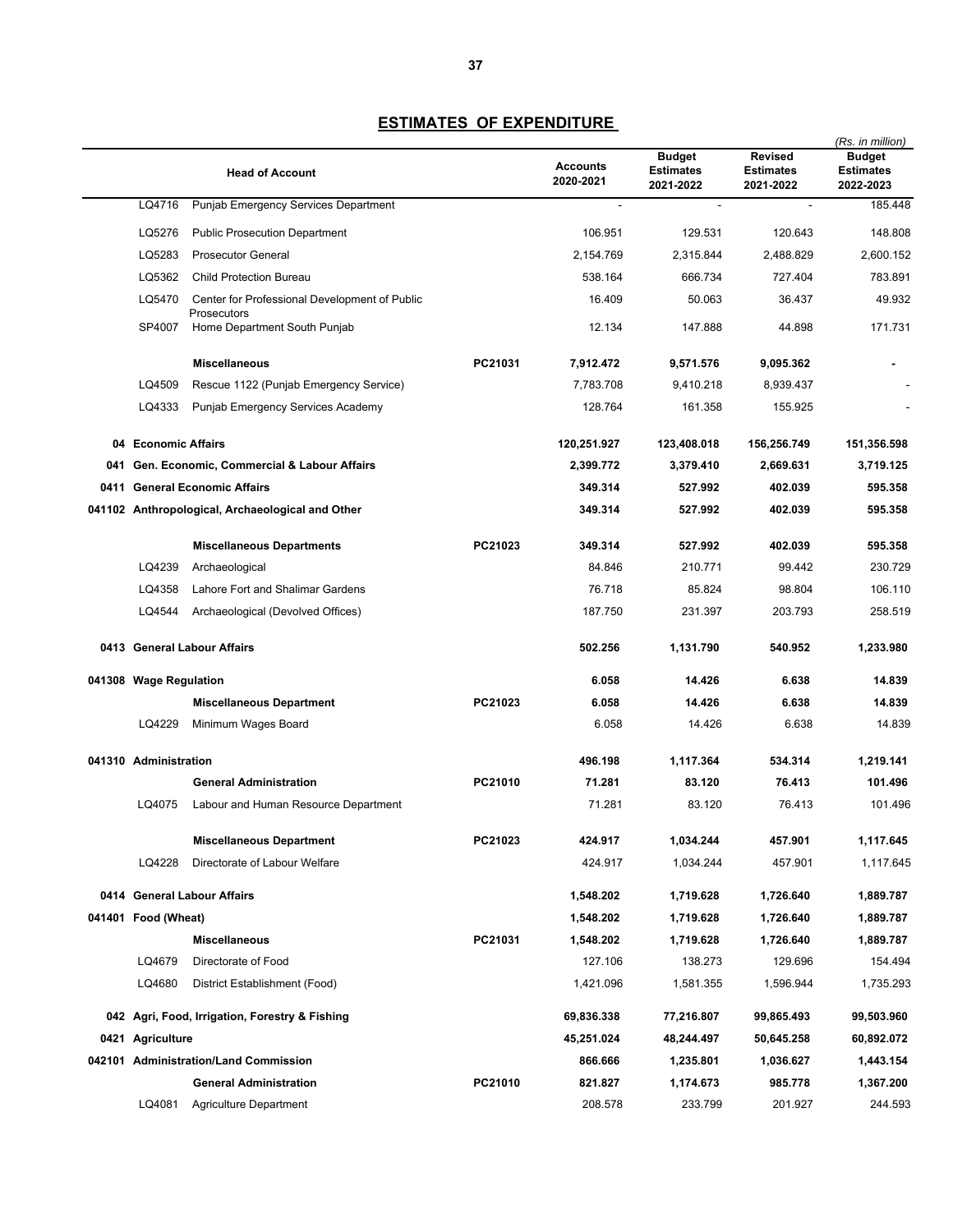|        | <b>Head of Account</b>                                            |         | <b>Accounts</b><br>2020-2021 | <b>Budget</b><br><b>Estimates</b><br>2021-2022 | <b>Revised</b><br><b>Estimates</b><br>2021-2022 | (Rs. in million)<br><b>Budget</b><br><b>Estimates</b><br>2022-2023 |
|--------|-------------------------------------------------------------------|---------|------------------------------|------------------------------------------------|-------------------------------------------------|--------------------------------------------------------------------|
| LQ4082 | <b>Food Department</b>                                            |         | 159.454                      | 175.453                                        | 180.589                                         | 226.650                                                            |
| LQ4083 | Livestock & Dairy Development Department                          |         | 110.510                      | 137.011                                        | 111.311                                         | 147.920                                                            |
| LQ4084 | Forestry Wildlife Fisheries & Tourism Department                  |         | 124.417                      | 131.107                                        | 111.176                                         | 139.230                                                            |
| LQ4085 | Cooperative Department                                            |         | 56.002                       | 67.002                                         | 64.690                                          | 72.052                                                             |
| LW4065 | <b>Cane Commissioner Punjab</b>                                   |         | 19.716                       | 13.817                                         | 25.872                                          | 16.997                                                             |
| SP4008 | <b>Lⅅ Department South Punjab</b>                                 |         | 36.430                       | 139.774                                        | 53.402                                          | 140.424                                                            |
| SP4009 | Agriculture Department South Punjab                               |         | 72.965                       | 160.232                                        | 138.470                                         | 160.014                                                            |
| SP4010 | Forestry Wildlife & Fisheries Department South<br>Punjab          |         | 33.755                       | 116.478                                        | 98.341                                          | 219.320                                                            |
|        | <b>Agriculture</b>                                                | PC21018 | 44.839                       | 61.128                                         | 50.849                                          | 75.954                                                             |
| LQ4191 | <b>Planning and Evaluation Cell</b>                               |         | 44.839                       | 61.128                                         | 50.849                                          | 75.954                                                             |
|        | 042102 Land Management (Land Record and Colonization)             |         | 4,397.562                    | 4,866.150                                      | 5,199.797                                       | 5,998.082                                                          |
|        | <b>Land Revenue</b>                                               | PC21002 | 4,397.562                    | 4,866.150                                      | 5,199.797                                       | 5,998.082                                                          |
| LQ4002 | Superintendence                                                   |         | 5.185                        | 10.269                                         | 8.384                                           | 11.000                                                             |
| LQ4003 | Land Record-Superintendence                                       |         | 63.024                       | 43.589                                         | 34.603                                          | 51.361                                                             |
| LQ4004 | Consolidation of Land Holdings Superintendence                    |         | 16.276                       | 18.915                                         | 15.683                                          | 19.046                                                             |
| LQ4573 | <b>Consolidation of Land Holding District</b>                     |         | 271.987                      | 430.918                                        | 351.197                                         | 469.798                                                            |
| LQ4576 | Forest Reserve and Grazing Land                                   |         | 7.464                        | 15.490                                         | 8.240                                           | 17.320                                                             |
| LQ4577 | Land Reclamation and Protection                                   |         | 7.746                        | 14.769                                         | 9.513                                           | 17.131                                                             |
| LQ4579 | Colonization                                                      |         | 437.231                      | 397.983                                        | 450.812                                         | 488.860                                                            |
| LQ4581 | Land Record-District Charges                                      |         | 3,588.649                    | 3,858.660                                      | 4,299.024                                       | 4,759.509                                                          |
| LQ4703 | Settlement Operations of Mouzas                                   |         |                              | 75.557                                         | 22.341                                          | 164.057                                                            |
|        | 042103 Agricultural Research and Extension Services               |         | 12,772.052                   | 17,101.025                                     | 14,207.883                                      | 16,122.147                                                         |
|        | <b>Agriculture</b>                                                | PC21018 | 12,772.052                   | 17,101.025                                     | 14,207.883                                      | 16,122.147                                                         |
| LQ4192 | Subordinate and Expert Staff                                      |         | 186.744                      | 209.621                                        | 218.238                                         | 261.048                                                            |
| LQ4193 | <b>Extension Services Extension</b>                               |         | 5,083.311                    | 5,507.514                                      | 5,617.396                                       | 6,242.181                                                          |
| LQ4194 | <b>Extension Services Floriculture</b>                            |         | 155.020                      | 193.512                                        | 190.297                                         | 245.364                                                            |
| LQ4195 | <b>Extension Services Research</b>                                |         | 3,132.691                    | 5,424.899                                      | 3,234.144                                       | 3,826.902                                                          |
| LQ4196 | On Farm Water Management Programme                                |         | 1,357.850                    | 1,612.082                                      | 1,377.732                                       | 1,837.312                                                          |
| LQ4197 | Agricultural Engineering Soil Conservation & Boring<br>Operations |         | 2,163.981                    | 2,791.045                                      | 2,408.831                                       | 2,497.277                                                          |
| LQ4198 | Grant to Research Coordination Board Lahore                       |         | 257.636                      | 668.071                                        | 623.163                                         | 700.931                                                            |
| LQ4199 | Works                                                             |         | 133.577                      | 150.000                                        | 143.654                                         | 137.000                                                            |
| LQ4200 | Lumpsum Provision for Incentives                                  |         | 51.583                       | 59.000                                         | 59.000                                          | 60.000                                                             |
| LQ4529 | Water Courses (Punjab Component)                                  |         | 58.593                       | 65.538                                         | 65.538                                          |                                                                    |
| LQ4530 | Water Courses (Regional Offices)                                  |         | 69.779                       | 100.921                                        | 102.821                                         |                                                                    |
| LQ4641 | Agriculture Delivery Unit (ADU)                                   |         | 28.032                       | 74.413                                         | 38.170                                          | 72.281                                                             |
| LQ4765 | Establishment of WTO Cell in Agriculture Deptt                    |         | 0.880                        | 19.638                                         | 1.497                                           | 15.473                                                             |
| LQ4781 | Soil Survey of Punjab                                             |         | 60.597                       | 104.784                                        | 66.927                                          | 125.613                                                            |
| LQ5368 | Agriculture Commission                                            |         | 0.551                        | 12.196                                         | 4.758                                           | 11.429                                                             |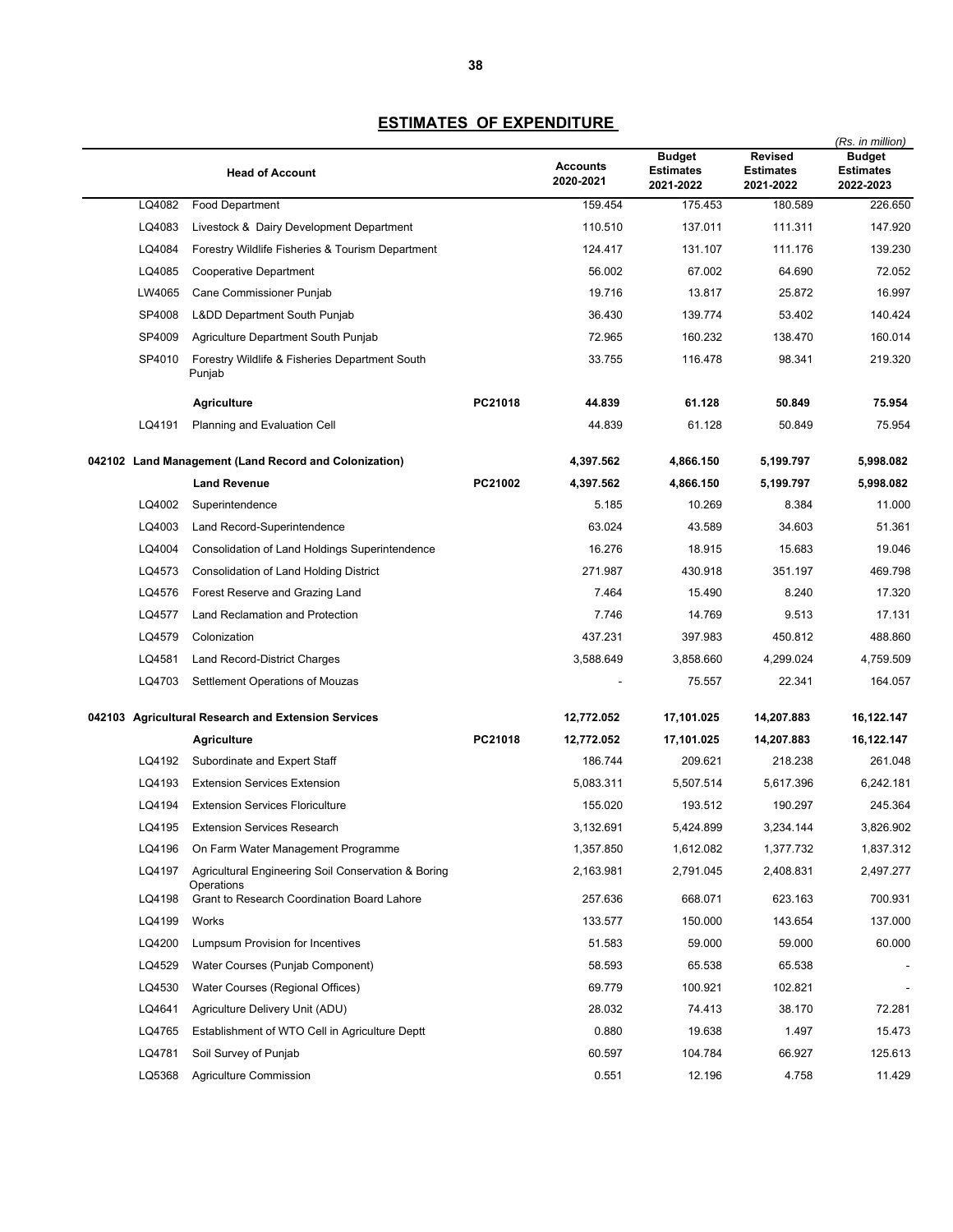|                         | <b>Head of Account</b>                                                          |         | <b>Accounts</b><br>2020-2021 | <b>Budget</b><br><b>Estimates</b><br>2021-2022 | <b>Revised</b><br><b>Estimates</b><br>2021-2022 | (Rs. in million)<br><b>Budget</b><br><b>Estimates</b><br>2022-2023 |
|-------------------------|---------------------------------------------------------------------------------|---------|------------------------------|------------------------------------------------|-------------------------------------------------|--------------------------------------------------------------------|
| SP4105                  | Director General Agriculture(OFWM)                                              |         | $\blacksquare$               | 22.550                                         | 14.397                                          | 11.284                                                             |
| SP4106                  | Director General Agriculture (Research) South                                   |         |                              | 23.410                                         | 2.084                                           | 16.863                                                             |
| SP4107                  | Punjab<br>Director General Agriculture (Ext. Field & Pesticide)<br>South Punjab |         |                              | 23.661                                         | 2.715                                           | 20.932                                                             |
|                         | VQ4001 RADEC Vehari South Punjab                                                |         | 31.227                       | 38.170                                         | 36.521                                          | 40.257                                                             |
|                         | 042104 Plants Protection and Locust Control                                     | PC21018 | 592.855                      | 784.123                                        | 661.190                                         | 886.860                                                            |
|                         | <b>Agriculture</b>                                                              |         | 592.855                      | 784.123                                        | 661.190                                         | 886.860                                                            |
| MP4006                  | <b>Plant Protection and Locust Control</b>                                      |         | 592.855                      | 784.123                                        | 661.190                                         | 886.860                                                            |
| 042106 Animal Husbandry |                                                                                 |         | 12,750.525                   | 13,809.300                                     | 13,625.994                                      | 14,786.718                                                         |
|                         | Veterinary                                                                      | PC21020 | 12,750.525                   | 13,809.300                                     | 13,625.994                                      | 14,786.718                                                         |
| JG4121                  | Directorate of RCCSC Jhang                                                      |         | 58.834                       | 67.810                                         | 65.200                                          | 76.903                                                             |
| LQ4204                  | Direction - Extension                                                           |         | 7,033.188                    | 7,521.897                                      | 7,466.844                                       | 7,900.848                                                          |
| LQ4205                  | Direction - Research                                                            |         | 22.564                       | 29.013                                         | 23.267                                          | 33.229                                                             |
| LQ4206                  | Direction-Planning & Evaluation Cell                                            |         | 44.348                       | 94.726                                         | 63.374                                          | 83.913                                                             |
| LQ4207                  | Superintendence                                                                 |         | 286.141                      | 302.902                                        | 309.967                                         | 333.743                                                            |
| LQ4208                  | Veterinary Education & Research                                                 |         | 272.051                      | 269.587                                        | 273.169                                         | 436.090                                                            |
| LQ4209                  | Provincial Schemes (Research)                                                   |         | 453.224                      | 275.684                                        | 404.391                                         | 325.627                                                            |
| LQ4211                  | Field Control & Diseases - Extension                                            |         | 990.185                      | 1,030.522                                      | 1.065.395                                       | 1.095.344                                                          |
| LQ4212                  | Field Control & Diseases - Research                                             |         |                              | 3.384                                          | 9.142                                           | 3.509                                                              |
| LQ4213                  | Breeding Operations-Govt. Farms (Research)                                      |         | 315.273                      | 350.158                                        | 388.398                                         | 404.729                                                            |
| LQ4214                  | Breeding Operations-Govt .Farms (Extension)                                     |         | 1,182.393                    | 1,450.742                                      | 1,281.195                                       | 1,515.557                                                          |
| LQ4215                  | Provincial Schemes (Farms)                                                      |         | 6.937                        | 10.754                                         | 9.421                                           | 12.447                                                             |
| LQ4392                  | Breeding Operation Govtt- Farms (DLF)                                           |         | 560.599                      | 643.833                                        | 602.154                                         | 708.335                                                            |
| LQ4393                  | Provincial Scheme (Extension)                                                   |         | 25.793                       | 35.005                                         | 50.374                                          | 53.701                                                             |
| LQ4516                  | Provincial Schemes - Director B.I.                                              |         | 216.477                      | 250.646                                        | 244.473                                         | 248.377                                                            |
| LQ4521                  | University of Veterinary and Animal Sciences, Lahore                            |         | 90.946                       | 86.885                                         | 86.885                                          | 86.000                                                             |
| LQ4663                  | Punjab Development Halal Agency                                                 |         | 1.663                        | 8.794                                          |                                                 | 5.488                                                              |
| MP4091                  | Directorate of Small Ruminant Multan                                            |         | 879.434                      | 1,000.588                                      | 934.729                                         | 1,058.031                                                          |
| RA4134                  | Directorate of Poultry Research Institute                                       |         | 306.011                      | 341.447                                        | 336.724                                         | 386.606                                                            |
| SP4108                  | Director General (Extension Research & Production)                              |         | 4.464                        | 34.923                                         | 10.892                                          | 18.241                                                             |
| 042107 CO-Operation     |                                                                                 |         | 1,324.345                    | 1,501.029                                      | 1,488.031                                       | 1,684.496                                                          |
|                         | Co-operation                                                                    | PC21021 | 1,324.345                    | 1,501.029                                      | 1,488.031                                       | 1,684.496                                                          |
| BO4004                  | Co-operative Training Institute, Bahawalpur                                     |         | 10.609                       | 13.261                                         | 9.295                                           | 15.197                                                             |
| FQ4003                  | Co-operative Training College Faisalabad                                        |         | 59.077                       | 57.711                                         | 49.970                                          | 66.375                                                             |
| LQ4216                  | Direction                                                                       |         | 104.948                      | 140.502                                        | 117.804                                         | 147.688                                                            |
| LQ4217                  | Superintendence                                                                 |         | 1,149.711                    | 1,289.555                                      | 1,310.962                                       | 1,455.236                                                          |
| 042108 Subsidies        |                                                                                 |         | 11,254.508                   | 6,400.000                                      | 12,372.515                                      | 17,755.000                                                         |
|                         | <b>Subsidies</b>                                                                | PC21030 | 11,254.508                   | 6,400.000                                      | 12,372.515                                      | 17,755.000                                                         |
| LQ5996                  | Subsidies on Agriculture                                                        |         | 11,254.508                   | 6,400.000                                      | 12,372.515                                      | 17,755.000                                                         |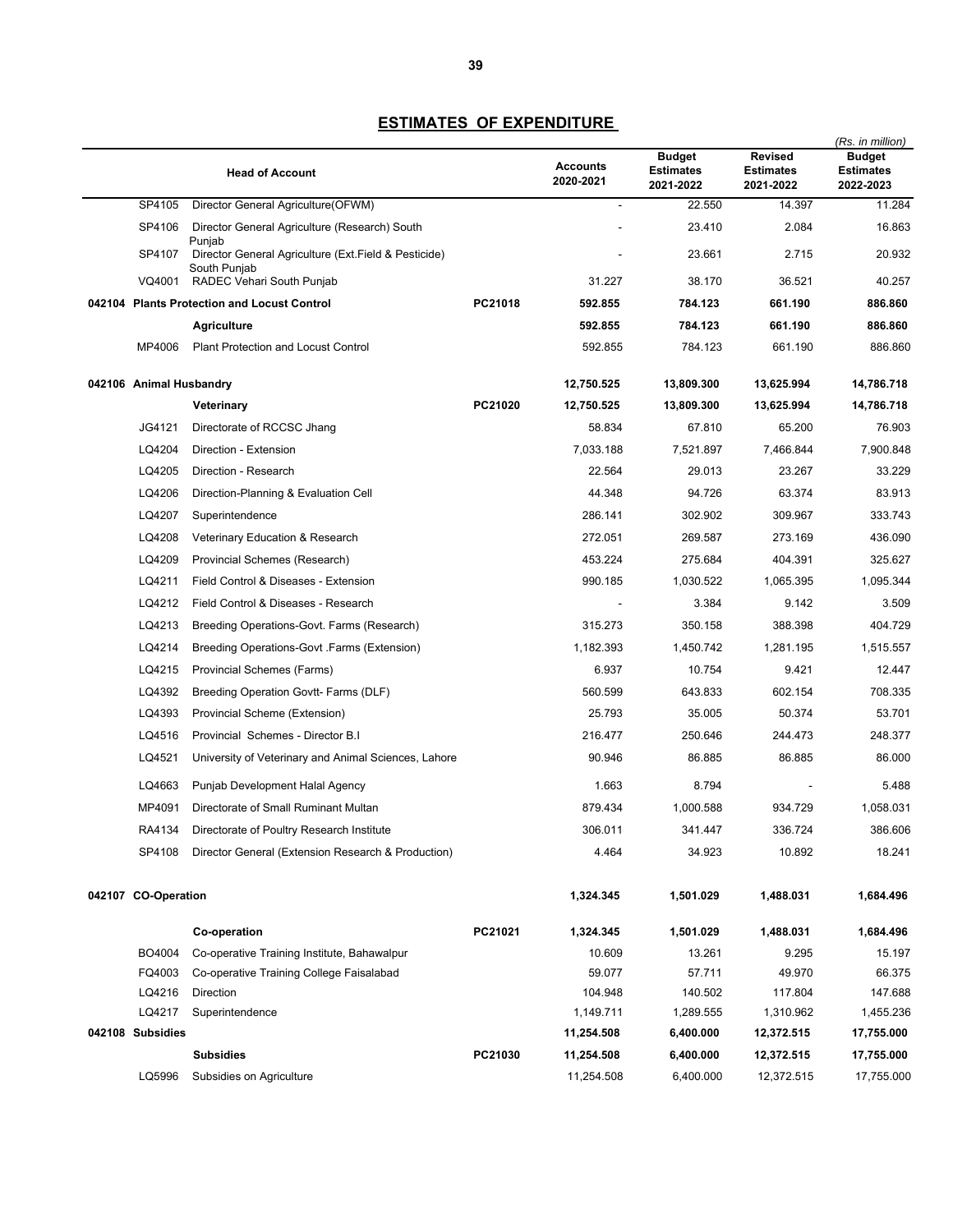|                          | <b>Head of Account</b>                                       |         | <b>Accounts</b><br>2020-2021 | <b>Budget</b><br><b>Estimates</b><br>2021-2022 | <b>Revised</b><br><b>Estimates</b><br>2021-2022 | (Rs. in million)<br><b>Budget</b><br><b>Estimates</b><br>2022-2023 |
|--------------------------|--------------------------------------------------------------|---------|------------------------------|------------------------------------------------|-------------------------------------------------|--------------------------------------------------------------------|
|                          | 042113 Information and Statistics                            |         | 1,292.511                    | 2,547.069                                      | 2,053.221                                       | 2,215.615                                                          |
|                          | <b>Agriculture</b>                                           | PC21018 | 1,292.511                    | 2,547.069                                      | 2,053.221                                       | 2,215.615                                                          |
| LQ5299                   | <b>Agriculture Census/Statistics</b>                         |         | 1,292.511                    | 2,547.069                                      | 2,053.221                                       | 2,215.615                                                          |
| 0422 Irrigation          |                                                              |         | 16,376.034                   | 18,655.059                                     | 21,554.959                                      | 21,147.348                                                         |
| 042201 Administration    |                                                              |         | 1,875.152                    | 2,034.127                                      | 2,058.482                                       | 2,404.676                                                          |
|                          | <b>General Administration</b>                                | PC21010 | 769.998                      | 726.610                                        | 775.215                                         | 795.760                                                            |
| LQ4086                   | Irrigation and Power Department                              |         | 697.903                      | 538.171                                        | 623.808                                         | 620.780                                                            |
| SP4002                   | Irrigation Department in Punjab Civil Secretariat<br>(South) |         | 72.095                       | 188.439                                        | 151.407                                         | 174.980                                                            |
|                          | <b>Irrigation &amp; Land Reclamation</b>                     | PC21009 | 1,105.154                    | 1,307.517                                      | 1,283.267                                       | 1,608.916                                                          |
| LQ4025                   | <b>Chief Engineers</b>                                       |         | 485.465                      | 475.582                                        | 551.816                                         | 637.621                                                            |
| LQ4026                   | Chief Engineer (Water Treaty Implementation Cell)            |         | 57.397                       | 69.226                                         | 62.652                                          | 73.536                                                             |
| LQ4027                   | Chief Engineer (Planning and Review)                         |         | 76.693                       | 51.710                                         | 44.936                                          | 36.987                                                             |
| LQ4028                   | <b>Superintending Engineers</b>                              |         | 485.599                      | 579.624                                        | 623.863                                         | 761.456                                                            |
| LQ4704                   | Punjab Water Services Regulatory Authority                   |         |                              | 74.248                                         |                                                 | 74.506                                                             |
| LQ4705                   | <b>Punjab Water Services Resources Commission</b>            |         |                              | 57.127                                         |                                                 | 24.810                                                             |
| 042202 Irrigation Dams   |                                                              |         | 312.389                      | 562.600                                        | 442.014                                         | 567.007                                                            |
|                          | <b>Irrigation &amp; Land Reclamation</b>                     | PC21009 | 312.389                      | 562.600                                        | 442.014                                         | 567.007                                                            |
| LQ4038                   | <b>Irrigation Dams</b>                                       |         | 312.389                      | 562.600                                        | 442.014                                         | 567.007                                                            |
| 042203 Canals Irrigation |                                                              |         | 11,775.632                   | 12,927.895                                     | 16,398.081                                      | 15,405.892                                                         |
|                          | <b>Irrigation &amp; Land Reclamation</b>                     | PC21009 | 11,775.632                   | 12,927.895                                     | 16,398.081                                      | 15,405.892                                                         |
| LQ4029                   | Canal Irrigation (Executive)                                 |         | 10,064.521                   | 11,091.445                                     | 14,345.655                                      | 13,283.022                                                         |
| LQ4030                   | Chashma Right Bank Canal (Exe.)                              |         | 23.285                       | 27.909                                         | 25.386                                          | 30.894                                                             |
| LQ4039                   | Canal Irrigation (SR)                                        |         | 1,559.777                    | 1,653.850                                      | 1,890.913                                       | 1,921.469                                                          |
| LQ4764                   | <b>Greater Thal Canal</b>                                    |         | 30.570                       | 37.033                                         | 28.146                                          | 41.435                                                             |
| LQ5309                   | Chasma Right Bank Irrigation Project Taunsa                  |         | 15.592                       | 18.011                                         | 15.015                                          | 14.589                                                             |
| LQ5310                   | Programme Monitoring and Implementation Unit                 |         | 81.887                       | 99.647                                         | 92.966                                          | 114.483                                                            |
| 042204 Tubewells         |                                                              |         | 1,375.180                    | 1,862.440                                      | 1,307.725                                       | 1,313.873                                                          |
|                          | <b>Irrigation &amp; Land Reclamation</b>                     | PC21009 | 1,375.180                    | 1,862.440                                      | 1,307.725                                       | 1,313.873                                                          |
| LQ4040                   | Tubewells                                                    |         | 1,375.180                    | 1,862.440                                      | 1,307.725                                       | 1,313.873                                                          |
|                          | 042205 Equipment & Machinery Workshops                       |         | 730.401                      | 707.381                                        | 790.907                                         | 860.648                                                            |
|                          | <b>Irrigation &amp; Land Reclamation</b>                     | PC21009 | 730.401                      | 707.381                                        | 790.907                                         | 860.648                                                            |
| LQ4031                   | <b>Excavator and Store Division</b>                          |         | 452.552                      | 419.160                                        | 467.489                                         | 490.263                                                            |
| LQ4032                   | Moghalpura Irrigation Workshop                               |         | 196.614                      | 182.594                                        | 218.778                                         | 261.664                                                            |
| LQ4033                   | <b>Bhalwal Irrigation Workshop</b>                           |         | 81.235                       | 105.627                                        | 104.640                                         | 108.721                                                            |
|                          | 042206 Irrigation, Research and Design                       |         | 255.763                      | 260.616                                        | 257.750                                         | 295.252                                                            |
|                          | <b>Irrigation &amp; Land Reclamation</b>                     | PC21009 | 255.763                      | 260.616                                        | 257.750                                         | 295.252                                                            |
| LQ4041                   | Research Institute                                           |         | 219.499                      | 214.959                                        | 217.546                                         | 254.183                                                            |
|                          |                                                              |         |                              |                                                |                                                 |                                                                    |
| LQ4042                   | Director Design                                              |         | 36.264                       | 45.657                                         | 40.204                                          | 41.069                                                             |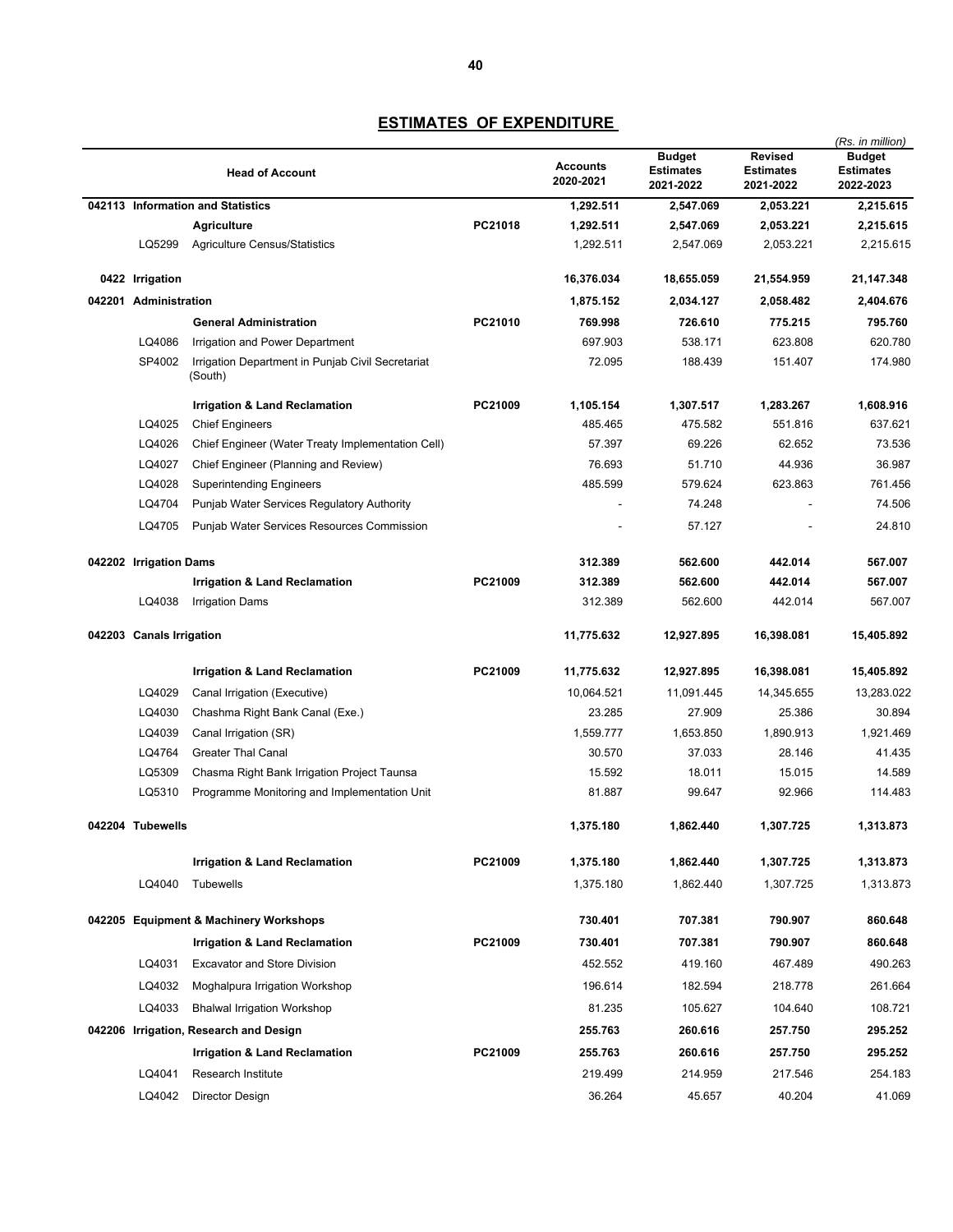|        |                       |                                                        |         |                              | <b>Budget</b>                 | <b>Revised</b>                | (Rs. in million)<br><b>Budget</b> |
|--------|-----------------------|--------------------------------------------------------|---------|------------------------------|-------------------------------|-------------------------------|-----------------------------------|
|        |                       | <b>Head of Account</b>                                 |         | <b>Accounts</b><br>2020-2021 | <b>Estimates</b><br>2021-2022 | <b>Estimates</b><br>2021-2022 | <b>Estimates</b><br>2022-2023     |
| 042250 | <b>Others</b>         |                                                        |         | 51.517                       | 300.000                       | 300.000                       | 300.000                           |
|        |                       | Irrigation & Land Reclamation                          | PC21009 | 51.517                       | 300.000                       | 300.000                       | 300.000                           |
|        | LQ5945                | Suspense                                               |         | 51.517                       | 300.000                       | 300.000                       | 300.000                           |
|        | 0423 Land Reclamation |                                                        |         | 334.115                      | 374.089                       | 406.257                       | 422.471                           |
|        | 042301 Administration |                                                        |         | 89.312                       | 102.647                       | 112.833                       | 123.957                           |
|        |                       | <b>Irrigation &amp; Land Reclamation</b>               | PC21009 | 89.312                       | 102.647                       | 112.833                       | 123.957                           |
|        | LQ4047                | <b>Director Land Reclamation</b>                       |         | 89.312                       | 102.647                       | 112.833                       | 123.957                           |
|        |                       | 042302 Water Logging and Salinity Control              |         | 244.803                      | 271.442                       | 293.424                       | 298.514                           |
|        |                       | <b>Irrigation &amp; Land Reclamation</b>               | PC21009 | 244.803                      | 271.442                       | 293.424                       | 298.514                           |
|        | LQ4048                | Water Logging and Salinity Control                     |         | 244.803                      | 271.442                       | 293.424                       | 298.514                           |
|        | 0424 Forestry         |                                                        |         | 4,964.332                    | 5,106.566                     | 5,441.789                     | 5,870.220                         |
|        |                       | 042401 Preservation of Wildlife and Control of Hunting |         | 970.544                      | 885.345                       | 950.440                       | 987.392                           |
|        |                       | <b>Miscellaneous Departments</b>                       | PC21023 | 970.544                      | 885.345                       | 950.440                       | 987.392                           |
|        | LQ4242                | Preservation of Wildlife & Control of Hunting          |         | 970.544                      | 885.345                       | 950.440                       | 987.392                           |
|        | 042402 Forestry       |                                                        |         | 3,993.788                    | 4,221.221                     | 4,491.349                     | 4,882.828                         |
|        |                       | Forestry                                               | PC21005 | 3.993.788                    | 4,221.221                     | 4,491.349                     | 4,882.828                         |
|        | LQ4011                | <b>Direction</b>                                       |         | 81.051                       | 113.388                       | 87.403                        | 113.908                           |
|        | LQ4013                | Regional and Field Establishment                       |         | 2,780.731                    | 3,072.538                     | 3,157.029                     | 3,621.342                         |
|        | LQ4014                | <b>Conservancy and Works</b>                           |         | 1,132.006                    | 1,035.295                     | 1,246.917                     | 1,147.578                         |
|        | 0425 Fishing          |                                                        |         | 886.202                      | 968.321                       | 966.813                       | 1,111.584                         |
|        | 042501 Administration |                                                        |         | 886.202                      | 968.321                       | 966.813                       | 1,111.584                         |
|        |                       | <b>Fisheries</b>                                       | PC21019 | 886.202                      | 968.321                       | 966.813                       | 1,111.584                         |
|        | LQ4203                | Fisheries                                              |         | 881.320                      | 926.460                       | 934.755                       | 1,072.025                         |
|        | SP4109                | Director General (Wildlife & Fisheries) South Punjab   |         | 4.882                        | 41.861                        | 32.058                        | 39.559                            |
|        | 0426 Food             |                                                        |         | 2,024.631                    | 3,868.275                     | 20,850.417                    | 10,060.265                        |
|        | 042601 Administration |                                                        |         | 2.024.041                    | 2,868.275                     | 2,745.245                     | 3.060.265                         |
|        |                       | <b>General Administration</b>                          | PC21010 | 394.281                      | 323.976                       | 359.442                       | 363.385                           |
|        | LQ4071                | <b>Communication and Works Department</b>              |         | 394.281                      | 323.976                       | 359.442                       | 363.385                           |
|        |                       | <b>Miscellaneous</b>                                   | PC21031 | 1,629.760                    | 2,544.299                     | 2,385.803                     | 2,696.880                         |
|        | LQ4619                | Punjab Food Authority                                  |         | 1,629.760                    | 2,544.299                     | 2,385.803                     | 2,696.880                         |
| 042602 | Subsidy               |                                                        |         | 0.590                        | 1,000.000                     | 18,105.172                    | 7,000.000                         |
|        | Subsidy               |                                                        | PC21030 | 0.590                        | 1,000.000                     | 18,105.172                    | 7,000.000                         |
|        | LQ4283                | Wheat                                                  |         |                              | 1,000.000                     | 18,105.172                    | 7,000.000                         |
|        |                       | Subsidy on Wheat                                       |         | ٠                            | $\overline{\phantom{a}}$      | 15,600.000                    |                                   |
|        |                       | Subsidy on Sugar                                       |         |                              |                               | 2,505.172                     |                                   |
|        |                       | Subsidy on Ramzan Package                              |         |                              | 1,000.000                     |                               | 2,000.000                         |
|        |                       | Subsidy on Ghee                                        |         |                              |                               |                               | 5,000.000                         |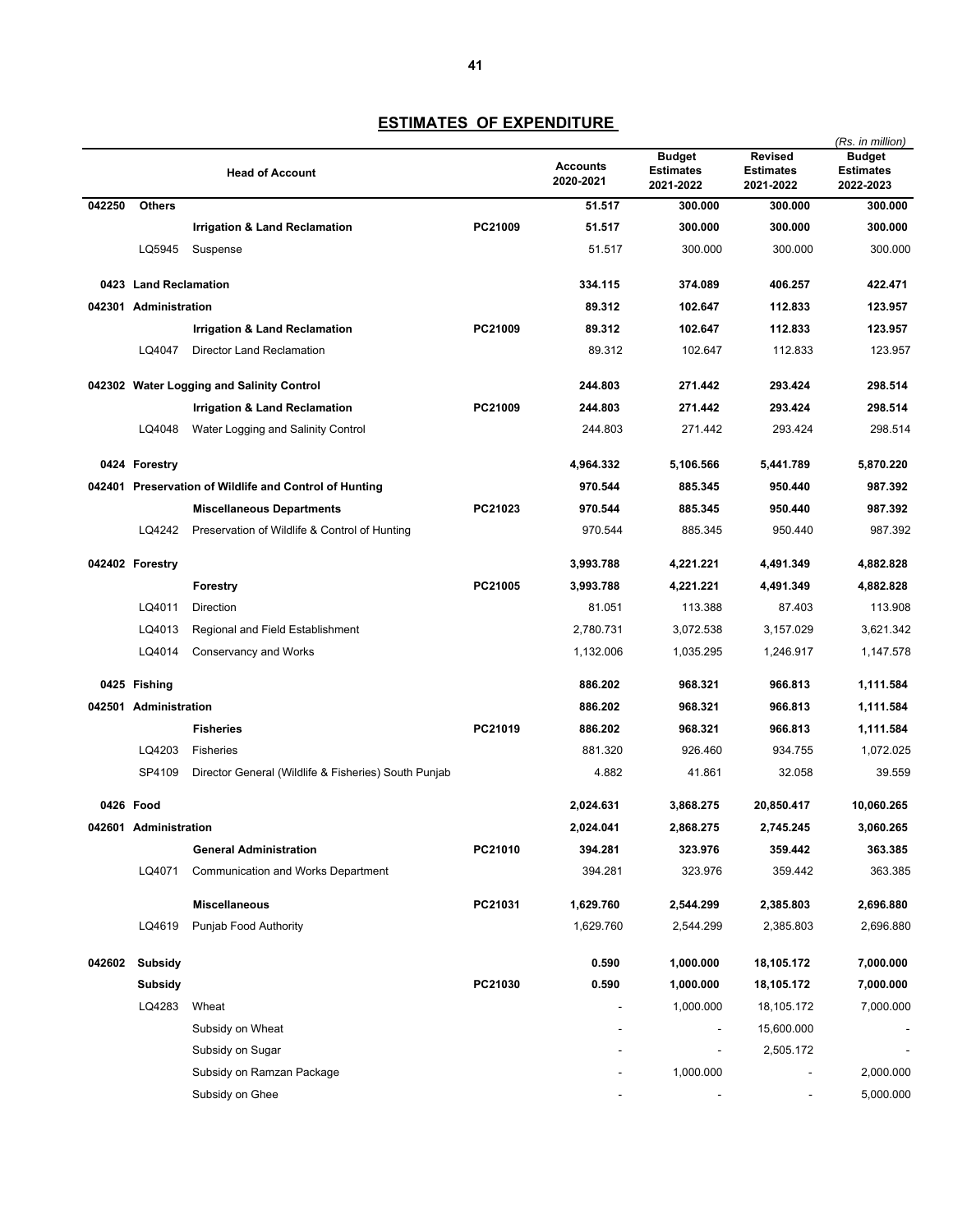|        |                          |                                                               |         |                              |                                                |                                                 | (Rs. in million)                               |
|--------|--------------------------|---------------------------------------------------------------|---------|------------------------------|------------------------------------------------|-------------------------------------------------|------------------------------------------------|
|        |                          | <b>Head of Account</b>                                        |         | <b>Accounts</b><br>2020-2021 | <b>Budget</b><br><b>Estimates</b><br>2021-2022 | <b>Revised</b><br><b>Estimates</b><br>2021-2022 | <b>Budget</b><br><b>Estimates</b><br>2022-2023 |
|        | LQ5122                   | <b>Green Tractor Subsidy</b>                                  |         | 0.590                        | $\blacksquare$                                 | $\blacksquare$                                  |                                                |
|        |                          |                                                               |         |                              | 183.044                                        |                                                 |                                                |
|        | 043 Fuel and Energy      |                                                               |         | 150.415                      |                                                | 173.987                                         | 207.762                                        |
| 0437   | <b>Others</b>            |                                                               |         | 150.415                      | 183.044                                        | 173.987                                         | 207.762                                        |
|        | 043701 Energy Department |                                                               | PC21010 | 150.415                      | 183.044                                        | 173.987                                         | 207.762                                        |
|        | LQ4905                   | <b>General Administration</b><br><b>Energy Department</b>     |         | 150.415<br>150.415           | 183.044<br>183.044                             | 173.987<br>173.987                              | 207.762<br>207.762                             |
| 044    |                          | <b>Mining and Manufacturing</b>                               |         | 10,370.358                   | 11,996.228                                     | 12,627.981                                      | 11,730.854                                     |
| 0441   | Manufacturing            |                                                               |         | 9,574.956                    | 11,117.015                                     | 11,737.239                                      | 10,547.939                                     |
| 044101 |                          | <b>Support For Industrial Development</b>                     |         | 7,237.393                    | 7,245.096                                      | 7,410.545                                       | 7,305.151                                      |
|        |                          | <b>Industries</b>                                             | PC21022 | 7,237.393                    | 7,245.096                                      | 7,410.545                                       | 7,305.151                                      |
|        | LQ4219                   | Grant in Aid to TEVTA                                         |         | 7,237.393                    | 2,386.378                                      | 2,546.827                                       | 2,166.436                                      |
|        | LQ4702                   | <b>TEVTA Employees</b>                                        |         |                              | 4,858.718                                      | 4,863.718                                       | 5,138.715                                      |
|        | 044105 Administration    |                                                               |         | 1,486.983                    | 1,688.903                                      | 2,145.578                                       | 1,494.941                                      |
|        |                          | <b>General Administration</b>                                 | PC21010 | 1,042.779                    | 1,164.391                                      | 1,427.095                                       | 872.496                                        |
|        | LQ4087                   | <b>Industries Department</b>                                  |         | 599.899                      | 765.669                                        | 922.995                                         | 336.410                                        |
|        | LQ4382                   | Mines & Minerals Department                                   |         | 80.849                       | 71.013                                         | 88.984                                          | 141.017                                        |
|        | LQ4776                   | <b>District Consumer Protection Council</b>                   |         | 81.359                       | 97.177                                         | 105.545                                         | 115.579                                        |
|        | LQ5277                   | <b>Punjab Consumer Protection Council</b>                     |         | 43.638                       | 46.471                                         | 44.270                                          | 55.560                                         |
|        | LQ5279                   | <b>District Consumer Courts</b>                               |         | 237.034                      | 184.061                                        | 265.301                                         | 223.930                                        |
|        |                          | <b>Industries</b>                                             | PC21022 | 444.204                      | 524.512                                        | 718.483                                         | 622.445                                        |
|        | LQ4551                   | Headquarters Establishment                                    |         | 352.853                      | 415.517                                        | 587.879                                         | 478.270                                        |
|        | LQ4554                   | Punjab Skills Development Project                             |         | 10.607                       |                                                |                                                 |                                                |
|        | LQ4643                   | Foreign Aided Fund under PSDP                                 |         | 78.728                       | $\overline{a}$                                 | 62.039                                          |                                                |
|        | LQ4942                   | Punjab Skills Development Authority                           |         | 2.016                        | 108.995                                        | 68.565                                          | 144.175                                        |
| 044120 | <b>Others</b>            |                                                               |         | 850.580                      | 2,183.016                                      | 2,181.116                                       | 1,747.847                                      |
|        |                          | Opium                                                         | PC21001 | 6.244                        | 9.950                                          | 8.050                                           | 12.987                                         |
|        | LQ4001                   | Opium Factory                                                 |         | 6.244                        | 9.950                                          | 8.050                                           | 12.987                                         |
|        |                          | <b>Agriculture</b>                                            | PC21018 | 8.105                        |                                                |                                                 |                                                |
|        | BO4003                   | Karkhana Allat-e-Zaree Bahawalpur                             |         | 8.105                        |                                                |                                                 |                                                |
|        |                          | <b>Industries</b>                                             | PC21022 | 836.231                      | 2,173.066                                      | 2,173.066                                       | 1,734.860                                      |
|        | LQ4224                   | Grant-in-aid to Punjab Small Industries Corporation<br>(PSIC) |         | 836.231                      | 2,173.066                                      | 2,173.066                                       | 1,734.860                                      |
| 0442   | <b>Mining</b>            |                                                               |         | 795.402                      | 879.213                                        | 890.742                                         | 1,182.915                                      |
| 044201 |                          | <b>Mining of Mineral Resources</b>                            |         | 795.402                      | 879.213                                        | 890.742                                         | 1,182.915                                      |
|        |                          | <b>Other than Mineral Fuel</b>                                |         |                              |                                                |                                                 |                                                |
|        |                          | <b>Industries</b>                                             | PC21022 | 795.402                      | 879.213                                        | 890.742                                         | 1,182.915                                      |
|        | LQ4221                   | <b>Headquarters Establishment</b>                             |         | 147.081                      | 139.369                                        | 158.007                                         | 200.405                                        |
|        | LQ4223                   | Inspectorate of Mines                                         |         | 253.633                      | 296.466                                        | 271.387                                         | 356.868                                        |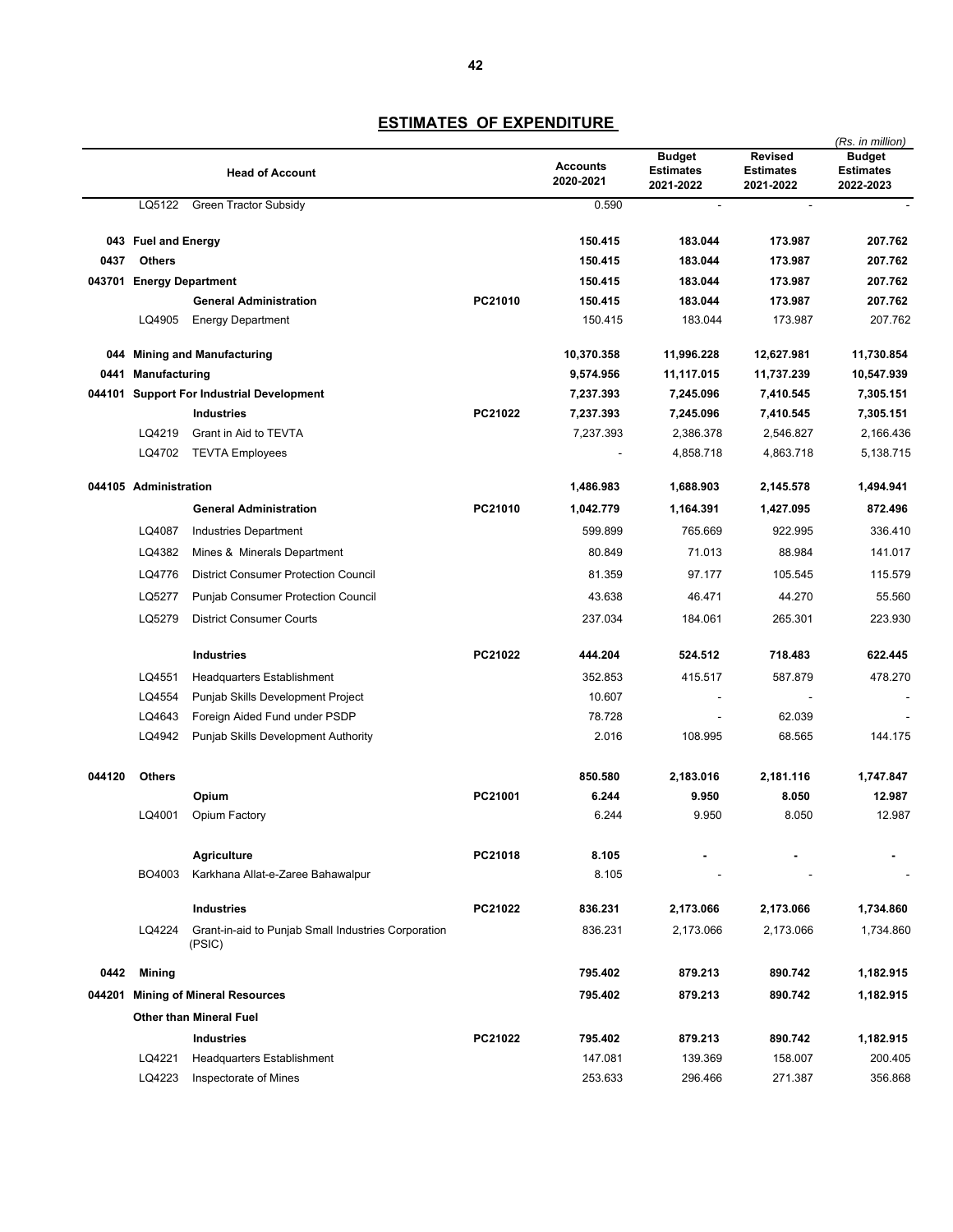|        |                       |                                                                |         |                              |                                                | <b>Revised</b>                | (Rs. in million)<br><b>Budget</b> |
|--------|-----------------------|----------------------------------------------------------------|---------|------------------------------|------------------------------------------------|-------------------------------|-----------------------------------|
|        |                       | <b>Head of Account</b>                                         |         | <b>Accounts</b><br>2020-2021 | <b>Budget</b><br><b>Estimates</b><br>2021-2022 | <b>Estimates</b><br>2021-2022 | <b>Estimates</b><br>2022-2023     |
|        | LQ4331                | Mines Labour Welfare Commissionerate                           |         | 203.837                      | 245.310                                        | 242.621                       | 296.709                           |
|        | LW4008                | Regional Establishment                                         |         | 190.851                      | 198.068                                        | 218.727                       | 328.933                           |
|        |                       | 045 Construction and Transport                                 |         | 37,342.908                   | 30,531.917                                     | 40,810.924                    | 36,024.051                        |
|        | 451 Administration    |                                                                |         | 53.165                       | 152.210                                        | 107.645                       | 156.861                           |
|        | 045101 Administration |                                                                |         | 53.165                       | 152.210                                        | 107.645                       | 156.861                           |
|        |                       | <b>General Administration</b>                                  | PC21010 | 53.165                       | 152.210                                        | 107.645                       | 156.861                           |
|        | SP4006                | C&W Department South Punjab                                    |         | 53.165                       | 152.210                                        | 107.645                       | 156.861                           |
|        | 0452 Road Transport   |                                                                |         | 27,327.801                   | 24,598.713                                     | 30,578.705                    | 27,058.765                        |
|        | 045201 Administration |                                                                |         | 665.583                      | 992.079                                        | 774.841                       | 1,025.624                         |
|        |                       | <b>General Administration</b>                                  | PC21010 | 135.456                      | 211.528                                        | 151.600                       | 215.376                           |
|        | LQ4088                | <b>Transport Department</b>                                    |         | 135.456                      | 211.528                                        | 151.600                       | 215.376                           |
|        |                       | <b>Communications</b>                                          | PC21025 | 530.127                      | 780.551                                        | 623.241                       | 810.248                           |
|        | LW4001                | <b>Chief Engineers</b>                                         |         | 195.050                      | 325.262                                        | 220.010                       | 336.969                           |
|        | LW4002                | <b>Superintending Engineer</b>                                 |         | 335.077                      | 455.289                                        | 403.231                       | 473.279                           |
|        |                       | 045202 Highways, Roads and Bridges                             |         | 14,286.532                   | 8,040.715                                      | 14,265.493                    | 7,848.130                         |
|        |                       | <b>Communications</b>                                          | PC21025 | 14,286.532                   | 8,040.715                                      | 14,265.493                    | 7,848.130                         |
|        | LQ4263                | <b>Executive Engineer</b>                                      |         | 4,149.375                    | 4,306.921                                      | 4,343.139                     | 5,187.332                         |
|        | LQ4264                | Maintenance & Repair                                           |         | 9,021.508                    | 1,822.107                                      | 8,612.592                     | 420.512                           |
|        | LQ4265                | <b>Tools and Plants</b>                                        |         | 11.664                       | 14.800                                         | 14.800                        | 16.000                            |
|        | LQ4628                | Lahore Ring Road Authority                                     |         | 1,043.839                    | 1,812.676                                      | 1,231.121                     | 2,128.360                         |
|        | LQ5298                | Director Planning & Design                                     |         | 60.146                       | 84.211                                         | 63.841                        | 95.926                            |
|        |                       | 045205 Grants, Loans, Subsidies for Construction and Operation |         | 12,201.131                   | 15,323.920                                     | 15,323.920                    | 17,884.665                        |
|        |                       | of Road Transport System                                       |         |                              |                                                |                               |                                   |
|        |                       | <b>Subsidies</b>                                               | PC21030 | 12,201.131                   | 15,323.920                                     | 15,323.920                    | 17,884.665                        |
|        | LQ5995                | Subsidies on Transport                                         |         | 12,201.131                   | 15,323.920                                     | 15,323.920                    | 17,884.665                        |
| 045220 | <b>Others</b>         |                                                                |         | 174.555                      | 241.999                                        | 214.451                       | 300.346                           |
|        |                       | <b>Communications</b>                                          | PC21025 | 174.555                      | 241.999                                        | 214.451                       | 300.346                           |
|        | LQ4644                | Director of Road Assets Management System<br>(RAMS)            |         | 12.194                       | 22.474                                         | 12.587                        | 47.311                            |
|        | LW4003                | Directorate of Bridges                                         |         | 28.574                       | 38.206                                         | 25.632                        | 46.002                            |
|        | LW4004                | Land Acquisition & Control Officers                            |         | 74.622                       | 95.986                                         | 91.639                        | 115.142                           |
|        | LW4005                | Superintending Engineer/Project Cell                           |         |                              | 10.435                                         |                               |                                   |
|        | LW4006                | Road Research and Material Testing Institute                   |         | 59.165                       | 74.898                                         | 84.593                        | 91.891                            |
|        |                       | 0457 Construction (Works)                                      |         | 9,961.942                    | 5,780.994                                      | 10,124.574                    | 8,808.425                         |
|        | 045701 Administration |                                                                |         | 563.143                      | 557.460                                        | 626.329                       | 694.806                           |
|        |                       | <b>Civil Works</b>                                             | PC21024 | 563.143                      | 557.460                                        | 626.329                       | 694.806                           |
|        | LQ4351                | <b>Chief Engineers Works and Research Development</b>          |         | 147.395                      | 177.610                                        | 169.053                       | 204.681                           |
|        | LQ4352                | Director Planning & Design                                     |         | 42.481                       | 48.860                                         | 40.413                        | 55.200                            |
|        | LQ4354                | <b>Superintending Engineers</b>                                |         | 373.267                      | 330.990                                        | 416.863                       | 434.925                           |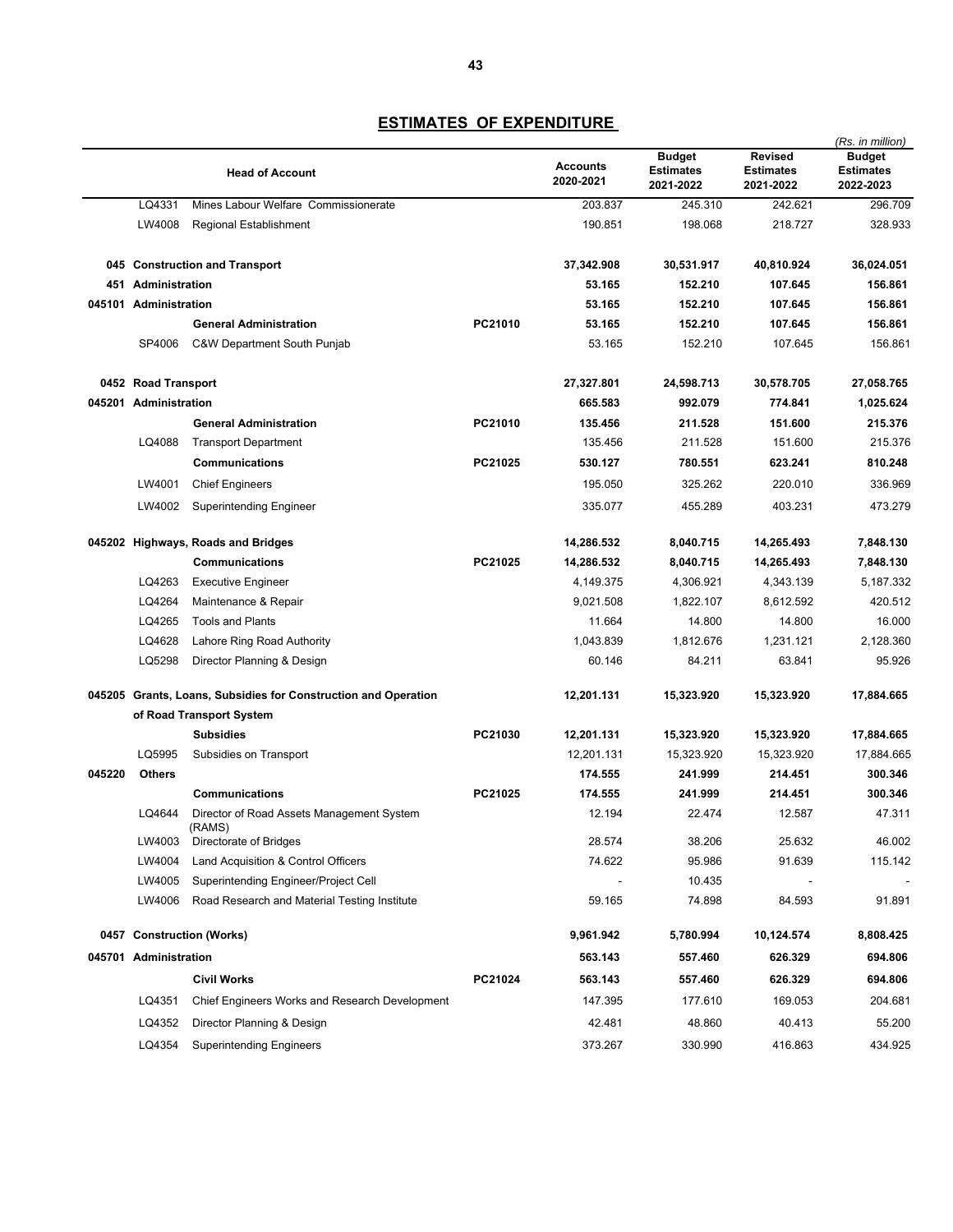|        |                       | <b>Head of Account</b>                  |           |         | <b>Accounts</b><br>2020-2021 | <b>Budget</b><br><b>Estimates</b><br>2021-2022 | <b>Revised</b><br><b>Estimates</b><br>2021-2022 | (Rs. in million)<br><b>Budget</b><br><b>Estimates</b><br>2022-2023 |
|--------|-----------------------|-----------------------------------------|-----------|---------|------------------------------|------------------------------------------------|-------------------------------------------------|--------------------------------------------------------------------|
|        |                       | 045702 Buildings And Structures         |           |         | 9,109.245                    | 4,833.403                                      | 9,167.645                                       | 7,658.634                                                          |
|        |                       | <b>Civil Works</b>                      | (Charged) | PC24024 | 229.948                      | 208.291                                        | 234.500                                         | 220.000                                                            |
|        | LQ4250                | Maintenance & Repair                    | (Charged) |         | 229.948                      | 208.291                                        | 234.500                                         | 220.000                                                            |
|        |                       | <b>Civil Works</b>                      |           | PC21024 | 8,879.297                    | 4,625.112                                      | 8,933.145                                       | 7,438.634                                                          |
|        | LQ4249                | <b>Executive Engineer</b>               |           |         | 3.031.164                    | 3,416.277                                      | 3,233.793                                       | 4,229.334                                                          |
|        | LQ4251                | Maintenance and Repairs                 |           |         | 5,841.614                    | 1.200.000                                      | 5.689.517                                       | 3,200.000                                                          |
|        | LQ4256                | <b>Tools and Plants</b>                 |           |         | 6.519                        | 8.835                                          | 9.835                                           | 9.300                                                              |
| 045720 | <b>Others</b>         |                                         |           |         | 289.554                      | 390.131                                        | 330.600                                         | 454.985                                                            |
|        |                       | <b>Civil Works</b>                      |           | PC21024 | 289.554                      | 390.131                                        | 330.600                                         | 454.985                                                            |
|        | LQ4258                | <b>Chief Architect</b>                  |           |         | 220.361                      | 324.552                                        | 258.327                                         | 371.709                                                            |
|        | LQ4395                | Director Building Research Station      |           |         | 69.193                       | 65.579                                         | 72.273                                          | 83.276                                                             |
|        | 047 Other Industries  |                                         |           |         | 152.136                      | 100.612                                        | 108.733                                         | 170.846                                                            |
|        | 0472 Subsidies        |                                         |           |         | 152.136                      | 100.612                                        | 108.733                                         | 170.846                                                            |
|        | 047202 Tourism        |                                         |           |         | 152.136                      | 100.612                                        | 108.733                                         | 170.846                                                            |
|        |                       | <b>General Administration</b>           |           | PC21010 | 25.824                       | 68.498                                         | 71.836                                          | 79.345                                                             |
|        | LQ4685                | Secretary Tourism Deopartment           |           |         | 25.824                       | 68.498                                         | 71.836                                          | 79.345                                                             |
|        |                       | <b>Miscellaneous Departments</b>        |           | PC21023 | 126.312                      | 32.114                                         | 36.897                                          | 91.501                                                             |
|        | LQ4631                | Tourism                                 |           |         | 114.049                      | 10.000                                         | 20.000                                          | 65.000                                                             |
|        | LQ5302                | Department of Tourist Services          |           |         | 12.263                       | 22.114                                         | 16.897                                          | 26.501                                                             |
|        |                       | 05 Environment Protection               |           |         | 461.636                      | 517.415                                        | 624.941                                         | 632.055                                                            |
| 053    |                       | <b>Pollution Abatement</b>              |           |         | 461.636                      | 517.415                                        | 624.941                                         | 632.055                                                            |
|        |                       | 0531 Pollution Abatement                |           |         | 461.636                      | 517.415                                        | 624.941                                         | 632.055                                                            |
|        |                       | 053101 Environment Protection           |           |         | 461.636                      | 517.415                                        | 624.941                                         | 632.055                                                            |
|        |                       | <b>Public Health</b>                    |           | PC21017 | 461.636                      | 517.415                                        | 624.941                                         | 632.055                                                            |
|        | LQ4186                | <b>Environmental Protection Agency</b>  |           |         | 461.636                      | 517.415                                        | 624.941                                         | 632.055                                                            |
|        |                       | 06 Housing and Community Amenities      |           |         | 21,845.683                   | 11,909.070                                     | 25,807.315                                      | 9,445.419                                                          |
|        |                       | 061 Housing Development                 |           |         | 1,179.200                    | 965.674                                        | 996.678                                         | 1,114.796                                                          |
|        |                       | 0611 Housing Development                |           |         | 1,179.200                    | 965.674                                        | 996.678                                         | 1,114.796                                                          |
|        | 061101 Administration |                                         |           |         | 860.937                      | 552.038                                        | 675.802                                         | 653.810                                                            |
|        |                       | <b>General Administration</b>           |           | PC21010 | 751.511                      | 399.745                                        | 570.652                                         | 483.307                                                            |
|        | LQ4076                | HUD & PHE Department                    |           |         | 636.225                      | 168.349                                        | 346.987                                         | 204.418                                                            |
|        | LQ4077                | <b>Environment Protection Deptt</b>     |           |         | 44.477                       | 47.268                                         | 60.455                                          | 50.600                                                             |
|        | LQ4552                | Registrar Punjab Environmental Tribunal |           |         | 31.758                       | 33.351                                         | 40.099                                          | 68.372                                                             |
|        | SP4011                | HUD & PHE Department South Punjab       |           |         | 39.051                       | 150.777                                        | 123.111                                         | 159.917                                                            |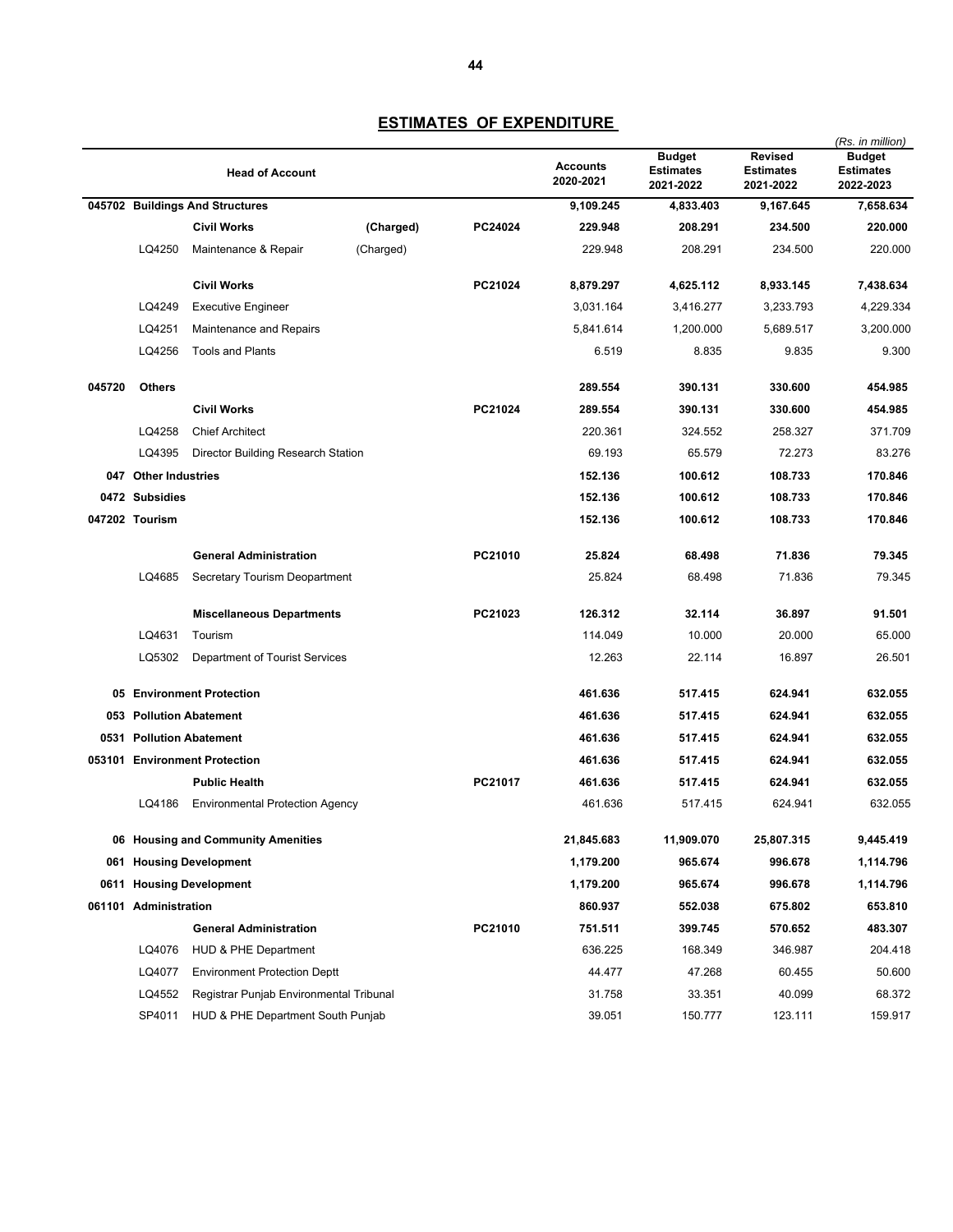|      | <b>Head of Account</b>           |                                                           |         | <b>Accounts</b><br>2020-2021 | <b>Budget</b><br><b>Estimates</b><br>2021-2022 | <b>Revised</b><br><b>Estimates</b><br>2021-2022 | (Rs. in million)<br><b>Budget</b><br><b>Estimates</b><br>2022-2023 |
|------|----------------------------------|-----------------------------------------------------------|---------|------------------------------|------------------------------------------------|-------------------------------------------------|--------------------------------------------------------------------|
|      |                                  | <b>Housing and Physical Planning</b>                      | PC21026 | 109.426                      | 152.293                                        | 105.150                                         | 170.503                                                            |
|      | LQ4275                           | <b>Head Quarter Establishment</b>                         |         | 109.426                      | 152.293                                        | 105.150                                         | 170.503                                                            |
|      |                                  |                                                           |         |                              |                                                |                                                 |                                                                    |
|      | 061102 Low Cost Housing          |                                                           |         | 318.263                      | 413.636                                        | 320.876                                         | 460.986                                                            |
|      |                                  | <b>Housing &amp; Physical Planning Department</b>         | PC21026 | 318.263                      | 413.636                                        | 320,876                                         | 460.986                                                            |
|      |                                  | LQ4762 Field Formations                                   |         | 318.263                      | 413.636                                        | 320.876                                         | 460.986                                                            |
|      |                                  | 062 Community Development                                 |         | 10,947.584                   | 4,748.013                                      | 12,951.179                                      | 1,771.007                                                          |
|      |                                  | 0621 Urban Development                                    |         |                              | 302.048                                        | 60.084                                          | 82.600                                                             |
|      |                                  | 062101 Administration                                     |         |                              | 302.048                                        | 60.084                                          | 82.600                                                             |
|      | <b>Public Health</b>             |                                                           | PC21017 | 167.632                      | 302.048                                        | 60.084                                          | 82.600                                                             |
|      | LQ4709                           | Lahore Central Business District Development              |         | 100.000                      | 200.000                                        |                                                 |                                                                    |
|      | LQ4941                           | Authority (LCBDDA)<br>Koh-e-Suleman Development Authority |         | 67.632                       | 102.048                                        | 60.084                                          | 82.600                                                             |
|      | 0622 Rural Development           |                                                           |         | 10,779.952                   | 4,445.965                                      | 12,891.095                                      | 1,688.407                                                          |
|      |                                  | 062202 Rural Works Programme                              |         | 10,779.952                   | 4,445.965                                      | 12,891.095                                      | 1,688.407                                                          |
|      |                                  |                                                           |         |                              |                                                |                                                 |                                                                    |
|      | <b>Miscellaneous</b>             |                                                           | PC21031 | 10,779.952                   | 4,445.965                                      | 12,891.095                                      | 1,688.407                                                          |
|      | LQ4288                           | Provincial Directorate (LG&CD)                            |         | 9,471.134                    | 3,113.323                                      | 11,306.317                                      | 139.065                                                            |
|      | LQ4289                           | District Establishment (LG&CD)                            |         | 903.038                      | 847.361                                        | 1,073.384                                       | 962.871                                                            |
|      | LQ4291                           | Directorate of Katchi Abadis                              |         | 45.807                       | 63.638                                         | 47.620                                          | 71.308                                                             |
|      | LQ4309                           | Walled City of Lahore Authority                           |         | 359.973                      | 389.075                                        | 454.946                                         | 438.184                                                            |
|      | SP4110                           | Directorate General LG&CD Department                      |         |                              | 32.568                                         | 8.828                                           | 37.315                                                             |
|      | LQ4943                           | Punjab Shehr-e-Khamoshan Graveyard Authority<br>Lahore    |         |                              |                                                |                                                 | 39.664                                                             |
| 063  | <b>Water Supply</b>              |                                                           |         | 9,718.899                    | 6,195.383                                      | 11,859.458                                      | 6,559.616                                                          |
| 0631 | <b>Water Supply</b>              |                                                           |         | 9,718.899                    | 6,195.383                                      | 11,859.458                                      | 6,559.616                                                          |
|      | 063101 Administration            |                                                           |         | 2,379.325                    | 2,878.428                                      | 2,665.616                                       | 3,161.321                                                          |
|      |                                  | <b>Public Health</b>                                      | PC21017 | 2,379.325                    | 2,878.428                                      | 2,665.616                                       | 3,161.321                                                          |
|      | LQ4201                           | Chief Engineer (North Zone)                               |         | 1,387.726                    | 1,874.009                                      | 1,452.237                                       | 2,012.645                                                          |
|      |                                  | LQ4202 Chief Engineer (South Zone)                        |         | 991.599                      | 1,004.419                                      | 1,213.379                                       | 1,148.676                                                          |
|      |                                  | 063102 Works (Construction) and Operations                |         | 36.603                       | 289.905                                        | 203.185                                         | 242.620                                                            |
|      |                                  | <b>Public Health</b>                                      | PC21017 | 36.603                       | 289.905                                        | 203.185                                         | 242.620                                                            |
|      | LQ4682                           | Punjab Aab-e-Pak Authority Lahore                         |         | 36.603                       | 289.905                                        | 203.185                                         | 242.620                                                            |
|      | 063103 GRANTS, LOANS & SUBSIDIES |                                                           |         | 7,302.971                    | 3,027.038                                      | 8,990.657                                       | 3,155.663                                                          |
|      |                                  | <b>Public Health</b>                                      | PC21017 | 7,302.971                    | 3,027.038                                      | 8,990.657                                       | 3,155.663                                                          |
|      | LQ4324                           | Grant in Aid to WASA's                                    |         | 4,015.002                    | 30.000                                         | 5,326.189                                       | 30.000                                                             |
|      | LQ4326                           | Punjab Large Cities Governance                            |         | 235.397                      |                                                |                                                 |                                                                    |
|      | LQ4340                           | DG Parks & Horticulture Authority                         |         | 2,075.558                    | 1,970.000                                      | 2,670.000                                       | 1,970.000                                                          |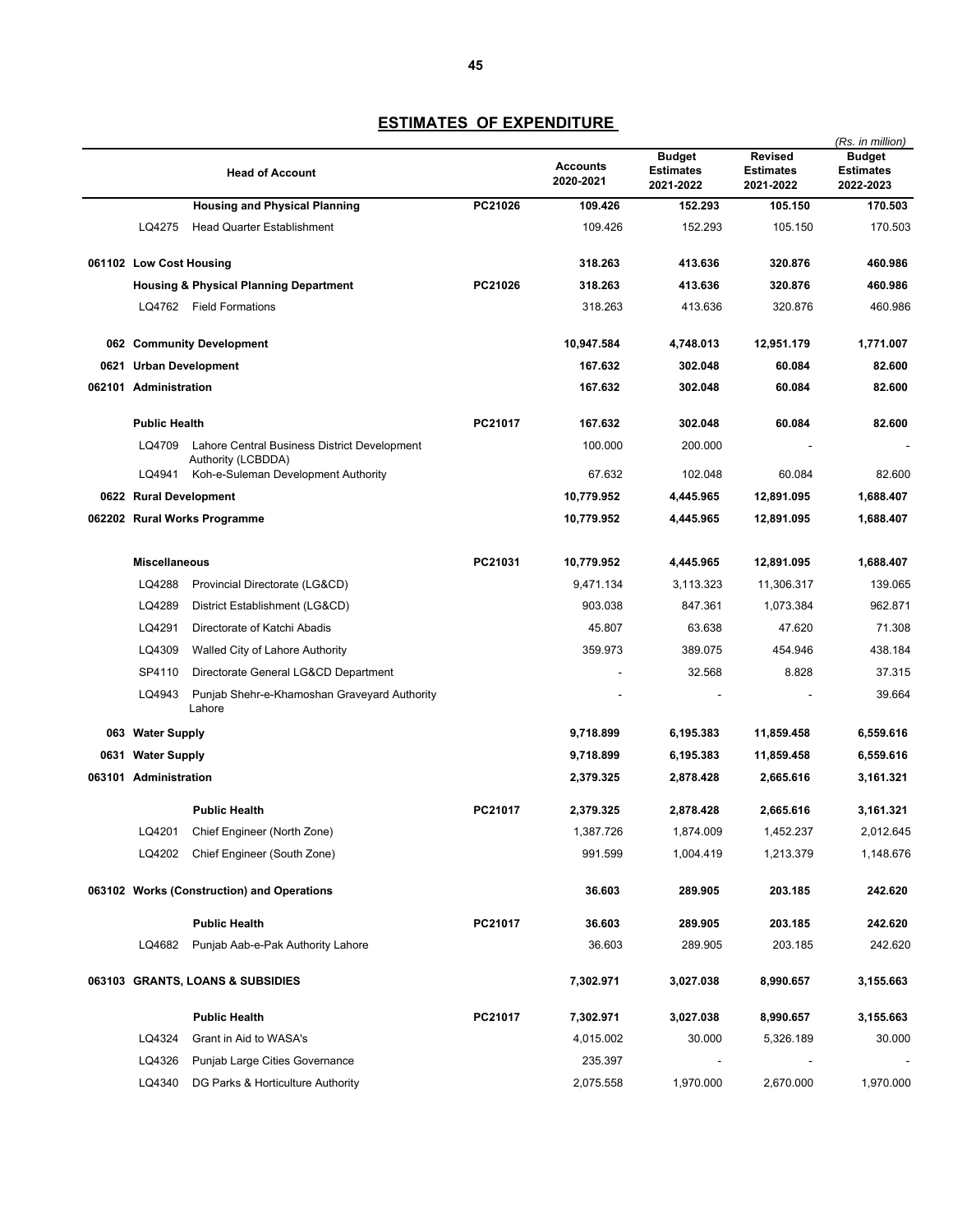|        |                          | <b>Head of Account</b>                                                              |         | <b>Accounts</b><br>2020-2021 | <b>Budget</b><br><b>Estimates</b><br>2021-2022 | <b>Revised</b><br><b>Estimates</b><br>2021-2022 | (Rs. in million)<br><b>Budget</b><br><b>Estimates</b><br>2022-2023 |
|--------|--------------------------|-------------------------------------------------------------------------------------|---------|------------------------------|------------------------------------------------|-------------------------------------------------|--------------------------------------------------------------------|
|        | LQ4546                   | PHA Sargodha                                                                        |         | 55.924                       | 62.489                                         | 62.488                                          | 62.489                                                             |
|        | LQ4547                   | <b>PHA Sahiwal</b>                                                                  |         | 45.998                       | 46.000                                         | 46.000                                          | 86.000                                                             |
|        | LQ4548                   | PHA DG Khan                                                                         |         | 44.776                       | 44.779                                         | 44.776                                          | 44.779                                                             |
|        | LQ4549                   | PHA Bahawalpur                                                                      |         | 47.992                       | 47.994                                         | 47.992                                          | 47.994                                                             |
|        | LQ4550                   | PHA Gujranwala                                                                      |         | 39.892                       | 39.894                                         | 39.892                                          | 39.894                                                             |
|        | LQ4666                   | <b>PHA Sialkot</b>                                                                  |         |                              |                                                |                                                 | 82.953                                                             |
|        | LQ4671                   | Dera Ghazi Khan Development Authority                                               |         | 44.179                       | 74.235                                         | 41.676                                          | 79.907                                                             |
|        | LQ4901                   | <b>MD PHA Faisalabad</b>                                                            |         | 252.472                      | 250.000                                        | 250.000                                         | 250.000                                                            |
|        | LQ4903                   | <b>MD PHA Multan</b>                                                                |         | 288.509                      | 304.374                                        | 304.372                                         | 304.374                                                            |
|        | LQ4904                   | <b>MD PHA Rawalpindi</b>                                                            |         | 157.272                      | 157.273                                        | 157.272                                         | 157.273                                                            |
| 063120 | <b>Others</b>            |                                                                                     |         |                              | 0.012                                          |                                                 | 0.012                                                              |
|        |                          | <b>Public Health</b>                                                                | PC21017 |                              | 0.012                                          |                                                 | 0.012                                                              |
|        | LQ4512                   | Superintendence Engineer                                                            |         |                              | 0.006                                          |                                                 | 0.006                                                              |
|        | LQ4513                   | <b>Executive Engineer</b>                                                           |         |                              | 0.006                                          |                                                 | 0.006                                                              |
| 07     | Health                   |                                                                                     |         | 142,364.653                  | 175,646.806                                    | 162,912.011                                     | 188,913.603                                                        |
| 073    | <b>Hospital Services</b> |                                                                                     |         | 111,795.823                  | 136,384.098                                    | 122,689.668                                     | 148,754.918                                                        |
| 0731   |                          | <b>General Hospitals Services</b>                                                   |         | 110,725.243                  | 135,119.842                                    | 121,477.704                                     | 147,468.727                                                        |
| 073101 |                          | <b>General Hospitals Services</b>                                                   |         | 107,905.243                  | 129,619.842                                    | 115,977.704                                     | 141,968.727                                                        |
|        |                          | Health                                                                              | PC21016 | 107,905.243                  | 129,619.842                                    | 115,977.704                                     | 141,968.727                                                        |
|        | BO4002                   | B.V. Hospital/QAMC                                                                  |         | 6,105.165                    | 7,886.287                                      | 6,407.458                                       | 8,724.574                                                          |
|        | FQ4001                   | DHQ Hospital / Allied Hospital Punjab Medical<br>College                            |         | 7,241.717                    | 8,296.708                                      | 8,248.623                                       | 8,880.584                                                          |
|        | FQ4551                   | Faisalabad Institute of Cardiology                                                  |         | 1,945.795                    | 1,997.007                                      | 2,094.389                                       | 2,134.924                                                          |
|        | LQ4166                   | <b>Model Chest Clinic</b>                                                           |         | 11.916                       | 19.441                                         | 15.732                                          | 18.236                                                             |
|        | LQ4167                   | Dental Hospital                                                                     |         | 401.334                      | 453.559                                        | 360.786                                         | 479.514                                                            |
|        | LQ4168                   | Pediatric Hospital/institute Lahore, Nursing School-                                |         | 4,903.847                    | 6,656.314                                      | 5,515.400                                       | 6,908.626                                                          |
|        | LQ4169                   | cum-Hostel<br>Other Hospitals & Dispensaries Mufassil Hospitals<br>and Dispensaries |         | 22.455                       | 27.486                                         | 22.895                                          | 28.275                                                             |
|        | LQ4171                   | Lahore General Hospital Lahore/PGMI                                                 |         | 5,953.021                    | 7,008.000                                      | 6,187.366                                       | 7,449.489                                                          |
|        | LQ4172                   | Jinnah Hospital / AIMC                                                              |         | 6,205.925                    | 7,497.322                                      | 6,366.393                                       | 6,863.464                                                          |
|        | LQ4173                   | Punjab Institute of Cardiology                                                      |         | 4,170.315                    | 4,227.865                                      | 4,519.422                                       | 4,614.429                                                          |
|        | LQ4175                   | Ganga Ram Hospital / Fatima Jinnah Medical College                                  |         | 3,840.488                    | 3,977.085                                      | 4,144.292                                       | 4,272.600                                                          |
|        | LQ4176                   | Services Hospital / SIMS                                                            |         | 5,211.063                    | 5,928.169                                      | 5,671.558                                       | 6,079.289                                                          |
|        | MP4005                   | Nishtar Hospital/Nishtar Medical College                                            |         | 5,437.631                    | 5,922.769                                      | 6,269.546                                       | 6,519.856                                                          |
|        | MP4009                   | Multam Institute of Cardiology                                                      |         | 1,979.116                    | 2,204.646                                      | 2,103.400                                       | 2,368.022                                                          |
|        | MP4010                   | Children Complex, Multan                                                            |         | 1,593.097                    | 1,679.189                                      | 1,586.317                                       | 1,800.718                                                          |
|        | RA4004                   | Tuberculosis Sanitarium, Samli                                                      |         | 134.934                      | 151.640                                        | 151.607                                         | 167.463                                                            |
|        | RA4005                   | DHQ / RGH / Holy Family Hospital / RMC                                              |         | 5,888.351                    | 7,234.344                                      | 6,622.547                                       | 8,081.707                                                          |
|        | RR4001                   | Sh. Zayed Hospital, R. Y. Khan                                                      |         | 3,386.205                    | 4,610.249                                      | 3,890.257                                       | 5,064.816                                                          |
|        | LQ4012                   | Gujranwala Medical College                                                          |         | 2,182.129                    | 3,628.566                                      | 2,447.086                                       | 3,837.020                                                          |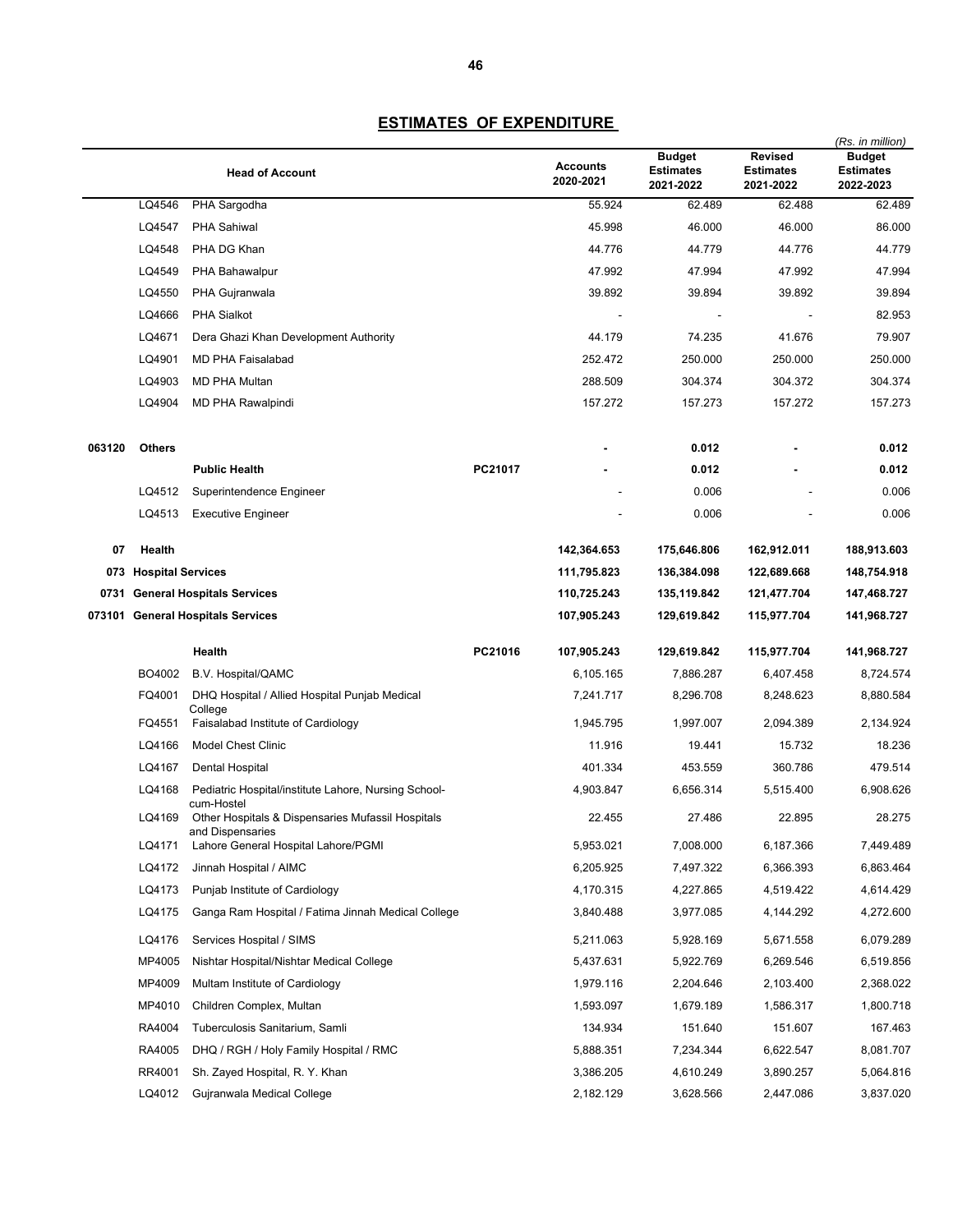|        | <b>Head of Account</b>                                                                                      |         | <b>Accounts</b><br>2020-2021 | <b>Budget</b><br><b>Estimates</b><br>2021-2022 | Revised<br><b>Estimates</b><br>2021-2022 | (Rs. in million)<br><b>Budget</b><br><b>Estimates</b><br>2022-2023 |
|--------|-------------------------------------------------------------------------------------------------------------|---------|------------------------------|------------------------------------------------|------------------------------------------|--------------------------------------------------------------------|
| LQ4035 | Sialkot Medical College                                                                                     |         | 1,710.282                    | 2,321.645                                      | 2,347.065                                | 2,353.810                                                          |
| LQ4046 | Sahiwal Medical College                                                                                     |         | 1,607.983                    | 2,136.057                                      | 2,017.859                                | 2,449.371                                                          |
| LQ4308 | Rawalpindi Institute of Cardiology, Rawalpindi                                                              |         | 2,026.221                    | 2,295.318                                      | 2,058.767                                | 2,463.703                                                          |
| LQ4469 | Lumspum Provision for Kidney Centers in Public<br>Sector Hospitals                                          |         |                              | 675.000                                        |                                          | 675.000                                                            |
| LQ4471 | Nishtar Institute of Dentistry, Multan                                                                      |         | 433.777                      | 470.451                                        | 457.297                                  | 519.584                                                            |
| LQ4543 | D G Khan Medical College                                                                                    |         | 2,697.588                    | 3,550.913                                      | 3,164.916                                | 3,390.222                                                          |
| LQ4589 | Nawaz Sharif Hospital Yakki Gate                                                                            |         | 1,240.016                    | 977.619                                        | 1,111.306                                | 1,023.591                                                          |
| LQ4618 | Kot Khawaja Saeed Hospital, Lahore                                                                          |         | 1,139.982                    | 1,270.163                                      | 1,273.171                                | 1,293.212                                                          |
| LQ4627 | Shahdara Hospital, Lahore                                                                                   |         | 897.047                      | 1,109.892                                      | 1,078.365                                | 1,154.768                                                          |
| LQ4629 | Prevention and Control of Epidemics in Punjab                                                               |         | 1,137.688                    | 1,034.012                                      | 1,007.216                                | 1,146.945                                                          |
| LQ4645 | Specialized Healthcare & Medical Education<br>Department (Grant in Aid)                                     |         | 7,728.254                    | 9,041.414                                      | 8,658.248                                | 10,944.000                                                         |
| LQ4650 | Wazirabad Institute of Cardiology                                                                           |         | 879.908                      | 1,221.817                                      | 1,142.806                                | 1,308.941                                                          |
| LQ4654 | Policy and Strategic Planning Unit                                                                          |         | 90.900                       | 145.697                                        | 145.398                                  | 152.184                                                            |
| LQ4655 | National Program for Family Planning & Primary<br>Health Clinic Punjab under IRMNCH of Nutrition<br>Program |         | 788.594                      | 1,072.535                                      | 1,072.535                                | 1,074.072                                                          |
| LQ4660 | Allocation of funds for improvement of Health<br><b>Facilities</b>                                          |         |                              | 2,400.000                                      |                                          | 6,400.000                                                          |
| LQ4710 | DHQ Teaching Hospital, Sargodha                                                                             |         |                              | 8.091                                          | 14.177                                   | 17.840                                                             |
| LQ4933 | Multan Institute of Kidney Disease                                                                          |         |                              | 800.000                                        |                                          | 800.000                                                            |
| LQ4940 | Punjab Institute of Neuro Sceinces, Lahore                                                                  |         | 1,300.051                    | 1,787.819                                      | 1,632.888                                | 1,797.183                                                          |
| LQ5041 | Children Hospital FSD                                                                                       |         | 916.060                      | 1,024.470                                      | 1,099.708                                | 1,105.436                                                          |
| LQ5270 | Funds for DHQs/THQs in Punjab                                                                               |         |                              | 1,000.000                                      |                                          | 1,000.000                                                          |
| LQ5304 | Government Said Mitha Hospital                                                                              |         | 429.386                      | 611.182                                        | 713.018                                  | 650.089                                                            |
| LQ5305 | Punjab Health Care Commission                                                                               |         | 623.802                      | 625.000                                        | 625.000                                  | 625.000                                                            |
| LQ5474 | Revamping Program for DHQ/THQ Hospitals all Over<br>the Punjab                                              |         | 5,183.694                    | 4,000.000                                      | 3,500.000                                | 4,000.000                                                          |
| LQ5503 | Mian Munshi Hospital, Lahore                                                                                |         | 789.832                      | 612.626                                        | 960.514                                  | 664.629                                                            |
|        | LQ5879 Mayo Hospital, Lahore                                                                                |         | 8,225.061                    | 8,237.551                                      | 7,655.289                                | 8,689.509                                                          |
| LQ5882 | Lady Willington Hospital, Lahore                                                                            |         | 827.729                      | 913.998                                        | 922.544                                  | 1,037.038                                                          |
| LQ5883 | Lady Aitchison Hospital, Lahore                                                                             |         | 492.438                      | 624.706                                        | 525.071                                  | 663.724                                                            |
| LW4096 | Punjab Institute of Preventive Ophthalmology                                                                |         | 124.446                      | 245.220                                        | 169.472                                  | 275.270                                                            |
|        | 073105 Punjab Health facilities Management Company                                                          |         | 2,820.000                    | 5,500.000                                      | 5,500.000                                | 5,500.000                                                          |
|        | Health                                                                                                      | PC21016 | 2,820.000                    | 5,500.000                                      | 5,500.000                                | 5,500.000                                                          |
| LQ5045 | Punjab Health Facilities Management Company                                                                 |         | 2,820.000                    | 5,500.000                                      | 5,500.000                                | 5,500.000                                                          |
|        | 0732 Special Hospital Services                                                                              |         | 1,070.580                    | 1,264.256                                      | 1,211.964                                | 1,286.191                                                          |
|        | 073201 Special Hospital Services (Mental Hospital)                                                          |         | 1,070.580                    | 1,264.256                                      | 1,211.964                                | 1,286.191                                                          |
|        | Health                                                                                                      | PC21016 | 1,070.580                    | 1,264.256                                      | 1,211.964                                | 1,286.191                                                          |
| LQ4181 | <b>Mental Hospital</b>                                                                                      |         | 1,070.580                    | 1,264.256                                      | 1,211.964                                | 1,286.191                                                          |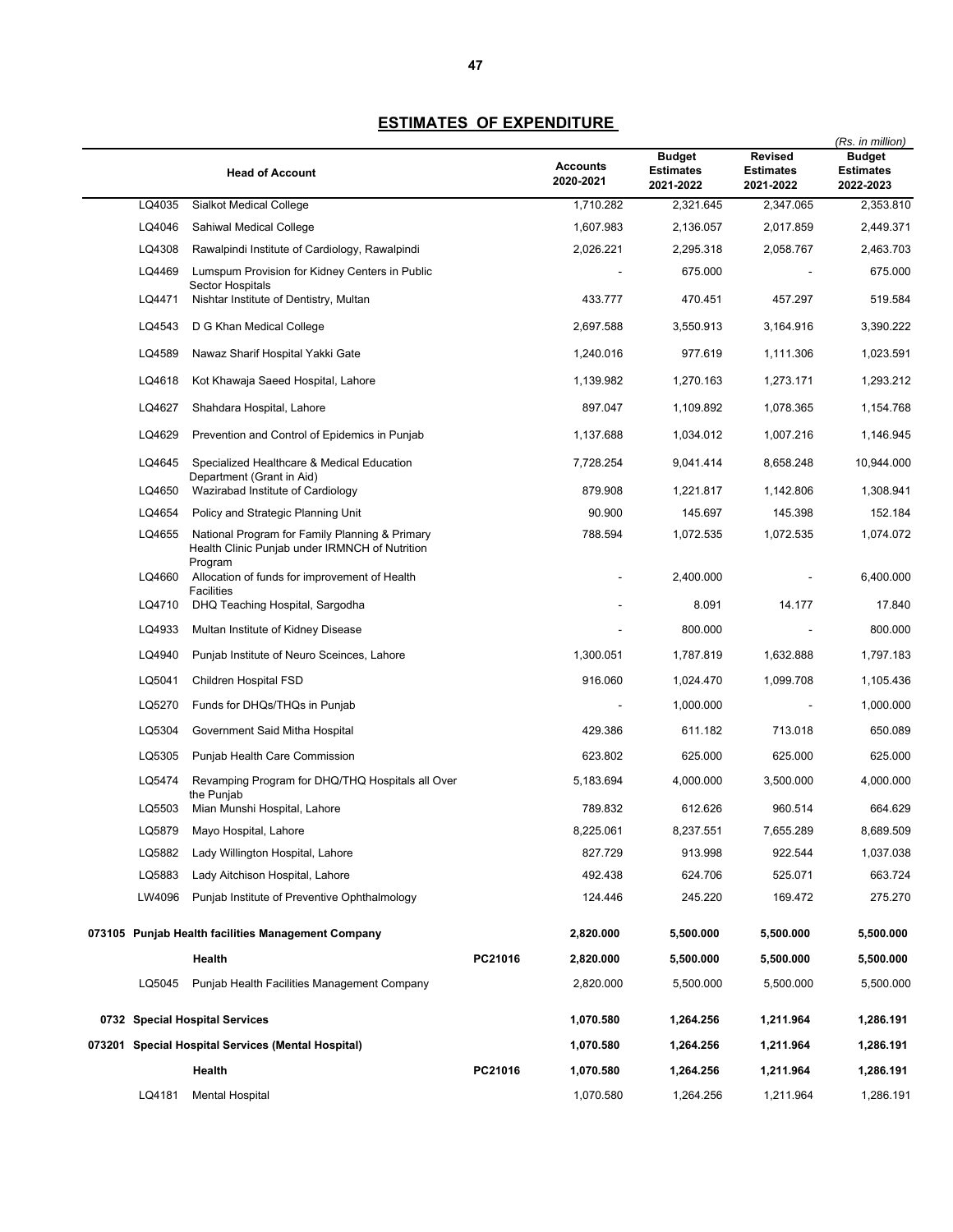|      | <b>Head of Account</b> |                                                            |         | <b>Accounts</b><br>2020-2021 | <b>Budget</b><br><b>Estimates</b><br>2021-2022 | <b>Revised</b><br><b>Estimates</b><br>2021-2022 | (Rs. in million)<br><b>Budget</b><br><b>Estimates</b><br>2022-2023 |
|------|------------------------|------------------------------------------------------------|---------|------------------------------|------------------------------------------------|-------------------------------------------------|--------------------------------------------------------------------|
|      |                        | 074 Public Health Services                                 |         | 11,327.503                   | 14,900.318                                     | 17,681.791                                      | 15,686.715                                                         |
|      |                        | 0741 Public Health Services                                |         | 11,327.503                   | 14,900.318                                     | 17,681.791                                      | 15,686.715                                                         |
|      |                        | 074104 Chemical Examiner and Laboratories                  |         | 606.878                      | 1,005.838                                      | 835.718                                         | 941.442                                                            |
|      |                        | Health                                                     | PC21016 | 606.878                      | 1,005.838                                      | 835.718                                         | 941.442                                                            |
|      | LQ4183                 | <b>Bacteriological Laboratory</b>                          |         | 13.314                       | 36.017                                         | 20.160                                          | 34.420                                                             |
|      | LQ4185                 | Drug Laboratories                                          |         | 573.882                      | 938.604                                        | 809.347                                         | 875.040                                                            |
|      | LQ4542                 | Chief Chemical Examiner Laboratory Punjab, Lahore          |         | 19.682                       | 31.217                                         | 6.211                                           | 31.982                                                             |
|      |                        | 074105 EPI (Expanded Program of Immunization)              |         | 5,711.465                    | 6,450.909                                      | 9,241.286                                       | 6,762.133                                                          |
|      |                        | <b>Health</b>                                              | PC21016 | 5,711.465                    | 6,450.909                                      | 9,241.286                                       | 6,762.133                                                          |
|      | LQ4689                 | Expanded Program on Immunization in Punjab (EPI)           |         | 5.711.465                    | 6,450.909                                      | 9,241.286                                       | 6,762.133                                                          |
|      |                        | 074107 Population Welfare Measures                         |         | 5,009.160                    | 7,443.571                                      | 7,604.787                                       | 7,983.140                                                          |
|      |                        | <b>General Administration</b>                              | PC21010 | 110.857                      | 111.603                                        | 123.252                                         | 141.594                                                            |
|      | LQ4575                 | Directorate of P&P                                         |         | 19.124                       | 27.280                                         | 24.894                                          | 46.768                                                             |
|      | LQ5364                 | <b>Population Welfare Department</b>                       |         | 91.733                       | 84.323                                         | 98.358                                          | 94.826                                                             |
|      |                        | <b>Miscellaneous Department</b>                            | PC21023 | 4,898.303                    | 7,331.968                                      | 7,481.535                                       | 7,841.546                                                          |
|      | LQ4553                 | DG Population Welfare LHR                                  |         | 4,898.303                    | 7,331.968                                      | 7,481.535                                       | 7,841.546                                                          |
|      |                        | 076 Health Administration                                  |         | 19,241.327                   | 24,362.390                                     | 22,540.552                                      | 24,471.970                                                         |
| 0761 | <b>Administration</b>  |                                                            |         | 19,241.327                   | 24,362.390                                     | 22,540.552                                      | 24,471.970                                                         |
|      | 076101 Administration  |                                                            |         | 19,241.327                   | 24,362.390                                     | 22,540.552                                      | 24,471.970                                                         |
|      |                        | <b>General Administration</b>                              | PC21010 | 1,668.145                    | 2,033.668                                      | 1,770.492                                       | 1,682.200                                                          |
|      | LQ4074                 | <b>Health Department</b>                                   |         | 624.273                      | 567.739                                        | 655.290                                         | 699.472                                                            |
|      | LQ4105                 | Drug Courts                                                |         | 69.760                       | 119.829                                        | 143.892                                         | 133.440                                                            |
|      | LQ4672                 | Punjab Agriculture Food & Drug Authority (PAFDA)           |         | 6.767                        | 488.709                                        | 9.709                                           |                                                                    |
|      | LQ4795                 | Primary & Secondary Health Care                            |         | 892.994                      | 425.188                                        | 591.791                                         | 498.662                                                            |
|      | SP4015                 | Health Department South Punjab                             |         | 74.351                       | 432.203                                        | 63.538                                          |                                                                    |
|      | SP4016                 | Specialized Healthcare & Medical Education South<br>Punjab |         |                              |                                                | 182.012                                         | 191.402                                                            |
|      | SP4017                 | Primary & Secondary Healthcare South Punjab                |         |                              |                                                | 124.260                                         | 159.224                                                            |
|      |                        | Health                                                     | PC21016 | 17,573.182                   | 22,328.722                                     | 20,770.060                                      | 22,789.770                                                         |
|      | LQ4160                 | Directorate of Nursing Services, Punjab                    |         | 888.950                      | 1,763.467                                      | 1,650.907                                       | 1,763.467                                                          |
|      | LQ4161                 | Superintendence                                            |         | 11,476.365                   | 12,731.601                                     | 13,274.482                                      | 12,868.918                                                         |
|      | LQ4162                 | Grant-in-aid                                               |         | 743.511                      | 1,774.363                                      | 722.732                                         | 1,322.842                                                          |
|      | LQ4163                 | <b>Provincial Blood Transfusion</b><br><b>Services</b>     |         | 1,226.989                    | 1,565.899                                      | 1,418.662                                       | 1,620.936                                                          |
|      | LQ4164                 | Central Medical Equipment Repair Workshop at<br>Lahore     |         | 14.693                       | 22.062                                         | 16.404                                          | 28.252                                                             |
|      | LQ4165                 | <b>Audit Cell</b>                                          |         | 20.667                       | 49.385                                         | 24.868                                          | 67.156                                                             |
|      | LQ4560                 | Punjab Human Organ Transplant Authority                    |         | 177.312                      | 232.491                                        | 232.491                                         | 232.440                                                            |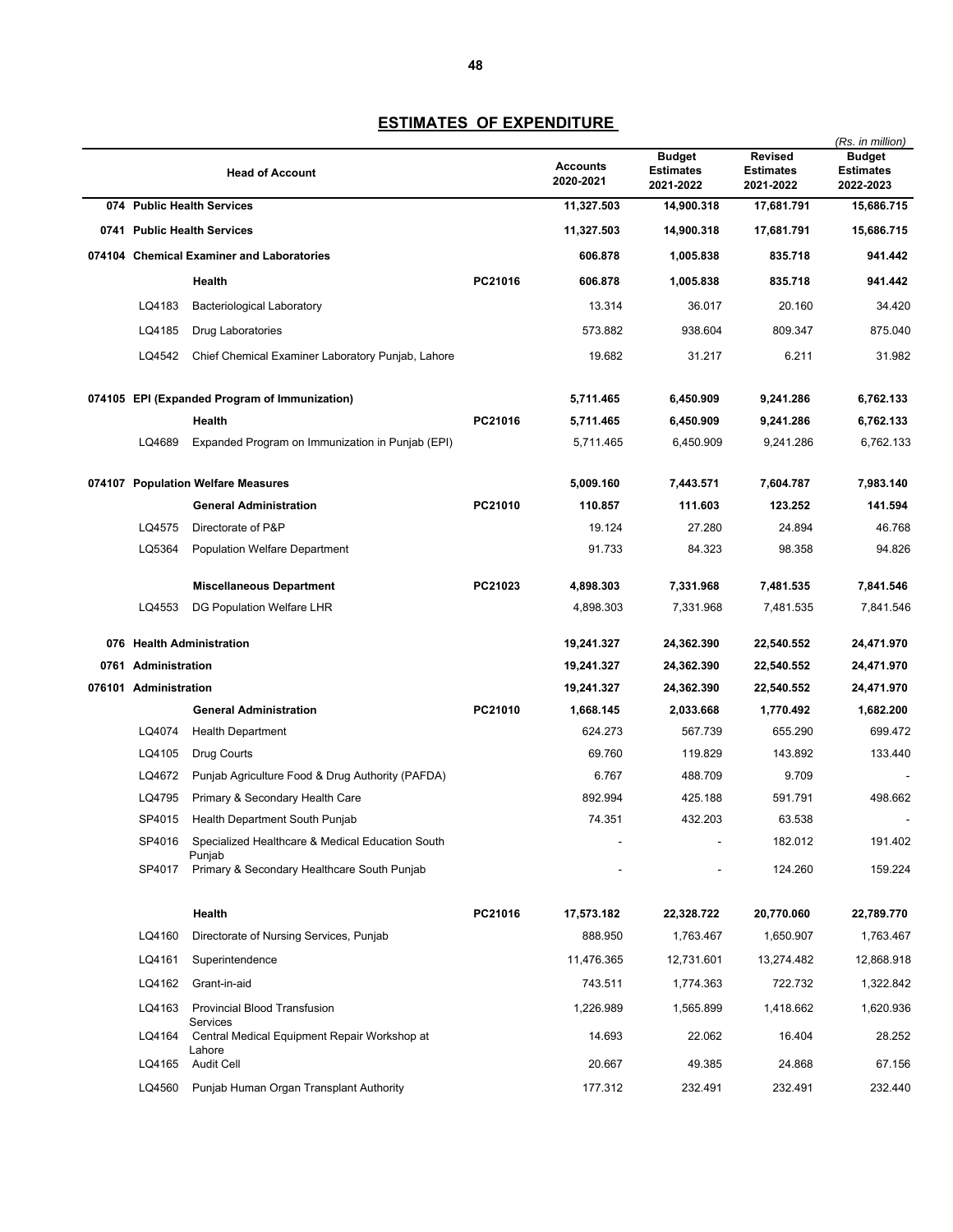|        |                        | <b>Head of Account</b>                                                       |         | <b>Accounts</b><br>2020-2021 | <b>Budget</b><br><b>Estimates</b><br>2021-2022 | Revised<br><b>Estimates</b><br>2021-2022 | (Rs. in million)<br><b>Budget</b><br><b>Estimates</b><br>2022-2023 |
|--------|------------------------|------------------------------------------------------------------------------|---------|------------------------------|------------------------------------------------|------------------------------------------|--------------------------------------------------------------------|
|        | LQ4622                 | <b>Blood Transfusion Authority</b>                                           |         | 17.560                       | 40.745                                         | 19.309                                   | 52.469                                                             |
|        | LQ4633                 | Aziz Bhatti Shaheed Hospital, Gujrat                                         |         | 1,404.089                    | 1,613.287                                      | 1,539.809                                | 1,686.787                                                          |
|        | LQ4669                 | Surgeon Medicolegal Punjab Lahore                                            |         | 18.774                       | 41.238                                         | 32.403                                   | 48.387                                                             |
|        | LQ4786                 | DHQ Teaching Hospital, Sargodha                                              |         | 1,561.521                    | 2,305.414                                      | 1,654.132                                | 2,846.469                                                          |
|        | LQ5807                 | <b>Drugs Control</b>                                                         |         |                              |                                                |                                          | 47.759                                                             |
|        | MP4004                 | Central Medical Equipment Repair Workshop at                                 |         | 7.153                        | 16.729                                         | 14.377                                   | 17.345                                                             |
|        | SQ4001                 | Multan<br>Central Medical Equipment Repair Workshop at                       |         | 10.947                       | 18.139                                         | 14.550                                   | 20.620                                                             |
|        | LQ4708                 | Sargodha<br><b>Medical Stores Depot</b>                                      |         |                              | 121.172                                        | 132.579                                  | 130.166                                                            |
|        | SP4104                 | Directorate General of Health &<br>Population Welfare Depatment South Punjab |         | 4.651                        | 32.730                                         | 22.355                                   | 35.757                                                             |
|        |                        | 08 Recreational, Culture and Religion                                        |         | 3,517.713                    | 4,343.017                                      | 4,230.823                                | 5,340.464                                                          |
|        |                        | 081 Recreational and Sporting Services                                       |         | 956.711                      | 1,216.277                                      | 1,192.855                                | 1,387.167                                                          |
|        |                        | 0811 Recreational and Sporting Services                                      |         | 956.711                      | 1,216.277                                      | 1,192.855                                | 1,387.167                                                          |
|        |                        | 081103 Zoo and other Entertainments Services                                 |         | 42.441                       | 42.432                                         | 43.503                                   | 53.590                                                             |
|        |                        | <b>Miscellaneous Departments</b>                                             | PC21023 | 42.441                       | 42.432                                         | 43.503                                   | 53.590                                                             |
|        | LQ4240                 | Zoo and Other Entertainment Places                                           |         | 41.360                       | 40.303                                         | 42.146                                   | 49.592                                                             |
|        | BO4055                 | Zoological Garden/Bahawalpur Museum                                          |         | 1.081                        | 2.129                                          | 1.357                                    | 3.998                                                              |
|        | 081105 Administration  |                                                                              |         | 914.270                      | 1,173.845                                      | 1,149.352                                | 1,333.577                                                          |
|        |                        | <b>General Administration</b>                                                | PC21010 | 914.270                      | 1,173.845                                      | 1,149.352                                | 1,333.577                                                          |
|        | LQ4152                 | Grants to Punjab Sports Board                                                |         | 56.998                       |                                                |                                          |                                                                    |
|        | LQ4153                 | Directorate General Sports                                                   |         | 799.880                      |                                                |                                          |                                                                    |
|        | LQ4681                 | Sports & Youth Affairs Punjab                                                |         |                              | 1,056.696                                      | 901.265                                  | 1,167.951                                                          |
|        | LQ4686                 | Sports Board Punjab Lahore                                                   |         |                              | 54.424                                         | 195.624                                  | 94.612                                                             |
|        | LQ5142                 | Youth Affairs Sports Archeology                                              |         | 57.392                       | 62.725                                         | 52.463                                   | 71.014                                                             |
|        | 082 Cultural Services  |                                                                              |         | 914.335                      | 1,149.544                                      | 1,125.133                                | 1,227.033                                                          |
|        | 0821 Cultural Services |                                                                              |         | 914.335                      | 1,149.544                                      | 1,125.133                                | 1,227.033                                                          |
|        |                        | 082105 Promotion Of Cultural Activities                                      |         | 778.827                      | 1,006.047                                      | 989.784                                  | 1,044.302                                                          |
|        |                        | <b>Miscellaneous Departments</b>                                             | PC21023 | 778.827                      | 1,006.047                                      | 989.784                                  | 1,044.302                                                          |
|        | LQ4241                 | Promotion of Cultural Activities                                             |         | 143.849                      | 128.830                                        | 295.630                                  | 132.130                                                            |
|        | LQ4522                 | Lahore Arts Council Lahore                                                   |         | 292.611                      | 354.257                                        | 290.265                                  | 370.041                                                            |
|        | LQ4523                 | Punjab Council of Arts Lahore                                                |         | 250.621                      | 423.595                                        | 291.463                                  | 433.473                                                            |
|        | LQ4525                 | Punjab Institute of Language Arts & Cult                                     |         | 91.746                       | 99.365                                         | 112.426                                  | 108.658                                                            |
| 082120 | <b>Others</b>          |                                                                              |         | 135.508                      | 143.497                                        | 135.349                                  | 182.731                                                            |
|        |                        | <b>Public Health</b>                                                         | PC21017 | 135.508                      | 143.497                                        | 135.349                                  | 182.731                                                            |
|        | LQ4541                 | Project Director Bagh-e-Jinnah PHA                                           |         | 135.508                      | 143.497                                        | 135.349                                  | 182.731                                                            |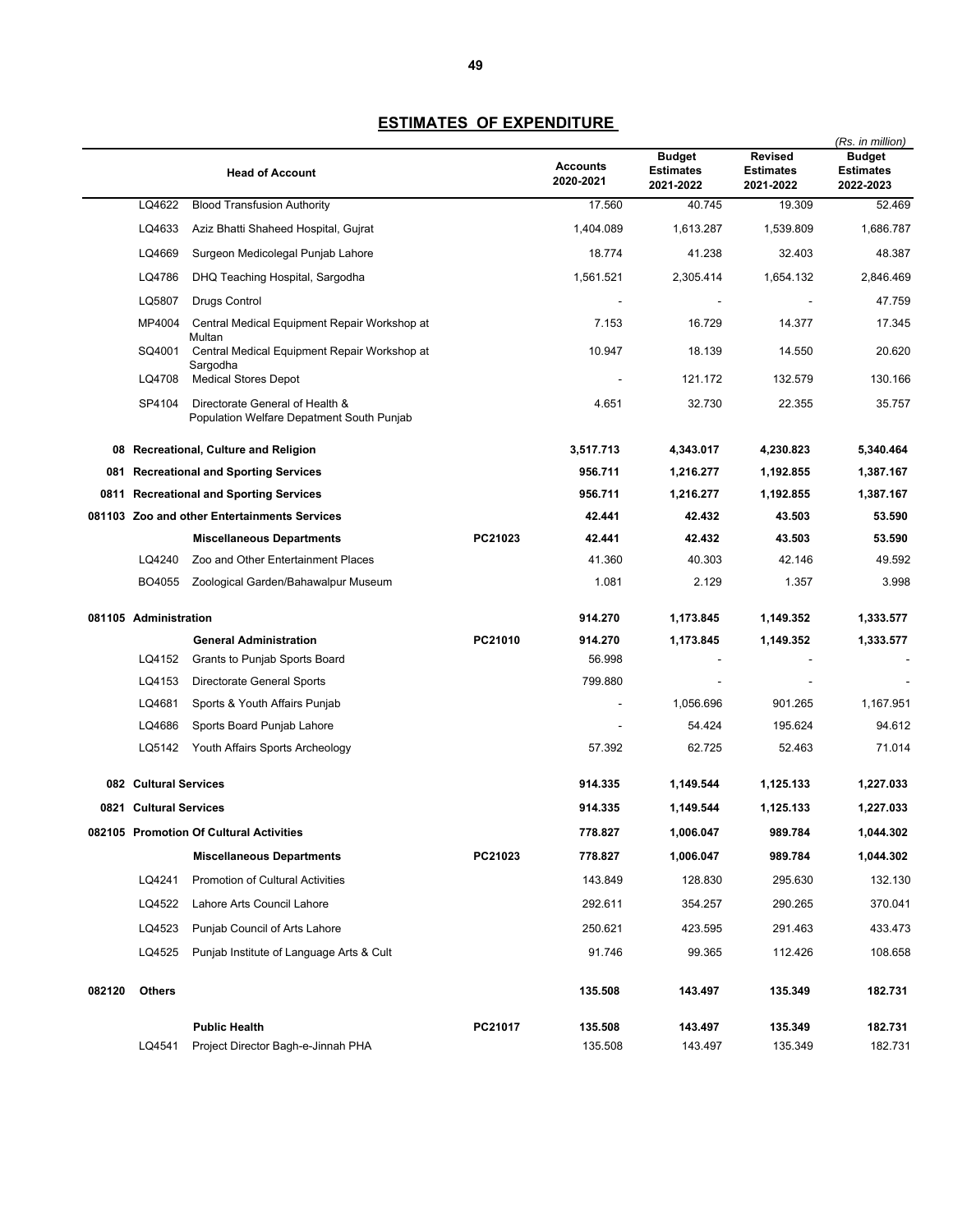|              |                         | <b>Head of Account</b>                                      |         | <b>Accounts</b><br>2020-2021 | <b>Budget</b><br><b>Estimates</b><br>2021-2022 | <b>Revised</b><br><b>Estimates</b><br>2021-2022 | (Rs. in million)<br><b>Budget</b><br><b>Estimates</b><br>2022-2023 |
|--------------|-------------------------|-------------------------------------------------------------|---------|------------------------------|------------------------------------------------|-------------------------------------------------|--------------------------------------------------------------------|
|              |                         | 083 Broadcasting and Publishing                             |         | 1,176.387                    | 1,218.159                                      | 1,124.516                                       | 1,350.582                                                          |
|              |                         | 0831 Broadcasting and Publishing                            |         | 1,176.387                    | 1,218.159                                      | 1,124.516                                       | 1,350.582                                                          |
|              | 083103 Publicity        |                                                             |         | 124.820                      | 161.508                                        | 158.246                                         | 179.302                                                            |
|              |                         | <b>Agriculture</b>                                          | PC21018 | 124.820                      | 161.508                                        | 158.246                                         | 179.302                                                            |
|              | LQ4188                  | Agriculture Information Bureau                              |         | 124.820                      | 161.508                                        | 158.246                                         | 179.302                                                            |
|              | 083104 Public Relations |                                                             |         | 1,051.567                    | 1,056.651                                      | 966.270                                         | 1,171.280                                                          |
|              |                         | <b>Miscellaneous Departments</b>                            | PC21023 | 1,051.567                    | 1,056.651                                      | 966.270                                         | 1,171.280                                                          |
|              | LQ4237                  | <b>Public Relations</b>                                     |         | 1,051.567                    | 1,056.651                                      | 966.270                                         | 1,171.280                                                          |
|              | 084 Religious Affairs   |                                                             |         | 314.860                      | 547.179                                        | 616.911                                         | 1,135.890                                                          |
|              | 0841 Religious Affairs  |                                                             |         | 314.860                      | 547.179                                        | 616.911                                         | 1,135.890                                                          |
| 084103 Augaf |                         |                                                             |         | 69.710                       | 81.765                                         | 77.882                                          | 91.292                                                             |
|              |                         | <b>General Administration</b>                               | PC21010 | 69.710                       | 81.765                                         | 77.882                                          | 91.292                                                             |
|              | LQ4080                  | <b>Augaf Department</b>                                     |         | 69.710                       | 81.765                                         | 77.882                                          | 91.292                                                             |
|              |                         |                                                             |         |                              |                                                |                                                 |                                                                    |
|              | 084104 Minority Affairs |                                                             |         |                              | 157.000                                        |                                                 | 500.000                                                            |
|              |                         | <b>Miscellaneous Departments</b>                            | PC21023 |                              | 157.000                                        |                                                 | 500.000                                                            |
|              | LQ4632                  | Minorities                                                  |         |                              | 157.000                                        |                                                 | 500.000                                                            |
|              |                         | 084105 Religious and Other Charitable Institutions          |         | 245.150                      | 308.414                                        | 325.411                                         | 330.321                                                            |
|              |                         | <b>Miscellaneous</b>                                        | PC21031 | 245.150                      | 308.414                                        | 325.411                                         | 330.321                                                            |
|              | LQ4299                  | Headquarters Establishment (Zakat)                          |         | 46.407                       | 69.481                                         | 59.752                                          | 70.663                                                             |
|              | LQ4300                  | District Establishment (Zakat)                              |         | 198.743                      | 238.933                                        | 265.659                                         | 259.658                                                            |
|              | 084120 Others           |                                                             |         |                              |                                                | 213.618                                         | 214.277                                                            |
|              |                         | <b>General Administration</b>                               | PC21010 |                              |                                                | 213.618                                         | 214.277                                                            |
|              | LQ4675                  | Punjab Institute of Quran's and Seerat Studies at<br>Lahore |         |                              |                                                | 213.618                                         | 214.277                                                            |
|              |                         | 086 Admin. of Info., Recreation & Culture                   |         | 155.420                      | 211.858                                        | 171.408                                         | 239.792                                                            |
|              |                         | 0861 Admin. of Info., Recreation & Culture                  |         | 155.420                      | 211.858                                        | 171.408                                         | 239.792                                                            |
|              | 086101 Administration   |                                                             |         | 155.420                      | 211.858                                        | 171.408                                         | 239.792                                                            |
|              |                         | <b>General Administration</b>                               | PC21010 | 114.418                      | 161.192                                        | 132.141                                         | 183.700                                                            |
|              | LQ4069                  | Information Culture and Youth Affairs Dept.                 |         | 114.418                      | 161.192                                        | 132.141                                         | 183.700                                                            |
|              |                         | <b>Miscellaneous Department</b>                             | PC21023 | 41.002                       | 50.666                                         | 39.267                                          | 56.092                                                             |
|              | LQ5473                  | <b>Punjab Information Commission</b>                        |         | 41.002                       | 50.666                                         | 39.267                                          | 56.092                                                             |
| 09           |                         | <b>Education Affairs and Services</b>                       |         | 70,223.033                   | 77,183.190                                     | 77,496.851                                      | 88,574.072                                                         |
|              |                         | 091 Pre. & Primary Education Affair Services                |         | 1,824.778                    | 2,184.027                                      | 2,153.313                                       | 2,485.999                                                          |
|              |                         | 0911 Pre. & Primary Education Affair Services               |         | 1,824.778                    | 2,184.027                                      | 2,153.313                                       | 2,485.999                                                          |
|              | 091103 Administration   |                                                             |         | 493.042                      | 639.307                                        | 575.245                                         | 756.999                                                            |
|              |                         | <b>School Education</b>                                     | PC21015 | 493.042                      | 639.307                                        | 575.245                                         | 756.999                                                            |
|              | LQ4334                  | Literacy & Non Formal Basic Education Lahore                |         | 318.260                      | 396.193                                        | 367.707                                         | 477.489                                                            |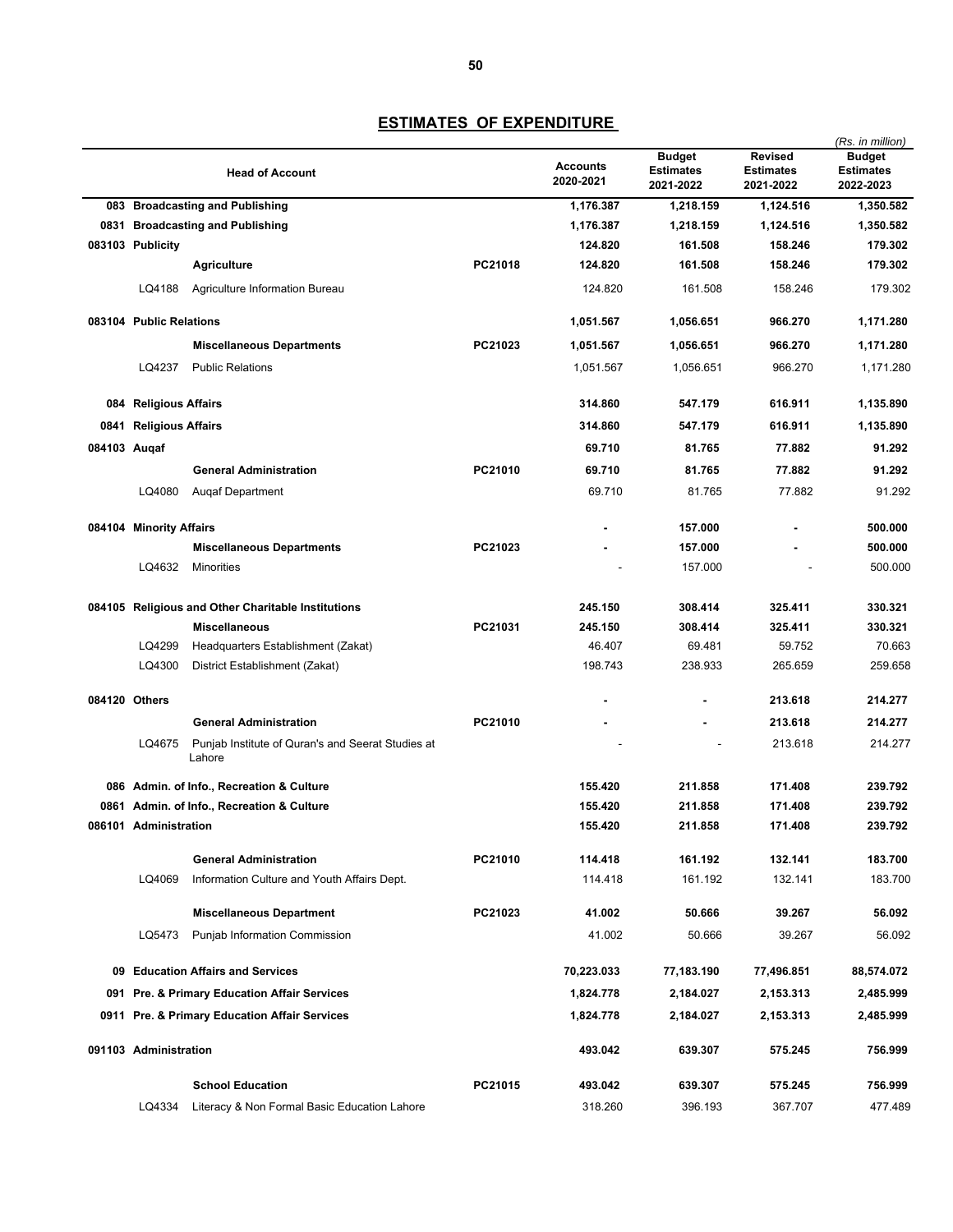|        |                       | <b>Head of Account</b>                                                                                                              |         | <b>Accounts</b><br>2020-2021 | <b>Budget</b><br><b>Estimates</b><br>2021-2022 | <b>Revised</b><br><b>Estimates</b><br>2021-2022 | (Rs. in million)<br><b>Budget</b><br><b>Estimates</b><br>2022-2023 |
|--------|-----------------------|-------------------------------------------------------------------------------------------------------------------------------------|---------|------------------------------|------------------------------------------------|-------------------------------------------------|--------------------------------------------------------------------|
|        | LQ4478                | Direction (Elementary Education)                                                                                                    |         | 169.228                      | 223.749                                        | 189.570                                         | 88.134                                                             |
|        | LQ4797                | Divisional Directorate of Elementary Education (EE)                                                                                 |         |                              |                                                |                                                 | 111.686                                                            |
|        | LQ4798                | in Punjab<br>Director (CPP) Monitoring & Evaluation Cell (CPP)                                                                      |         |                              |                                                |                                                 | 8.680                                                              |
|        | SP4101                | Punjab Lahore<br>Director Public Instruction (Elementary Education)                                                                 |         | 5.554                        | 19.365                                         | 17.968                                          | 19.642                                                             |
|        | SP4111                | <b>Education Department South Punjab</b><br>Divisional Directorate of Elementary Education (EE)<br>in South Punjab                  |         |                              |                                                |                                                 | 51.368                                                             |
| 091120 | <b>Others</b>         |                                                                                                                                     |         | 1,331.736                    | 1,544.720                                      | 1,578.068                                       | 1,729.000                                                          |
|        |                       | <b>School Education</b>                                                                                                             | PC21015 | 1,331.736                    | 1,544.720                                      | 1,578.068                                       | 1,729.000                                                          |
|        | LQ4480                | <b>Elementary Teachers Training College</b>                                                                                         |         | 1,331.736                    | 1,544.720                                      | 1,578.068                                       | 1,729.000                                                          |
|        |                       | 092 Secondary Education Affairs and Services                                                                                        |         | 32,451.056                   | 31,347.528                                     | 31,227.437                                      | 33,058.609                                                         |
|        |                       | 0921 Secondary Education Affairs and Services                                                                                       |         | 32,451.056                   | 31,347.528                                     | 31,227.437                                      | 33,058.609                                                         |
|        | 092102 Administration |                                                                                                                                     |         | 27,357.993                   | 23,969.240                                     | 24,286.550                                      | 24,761.184                                                         |
|        |                       | <b>School Education</b>                                                                                                             | PC21015 | 27,357.993                   | 23,969.240                                     | 24,286.550                                      | 24,761.184                                                         |
|        | LQ4479                | Direction (Secondary Education)                                                                                                     |         | 97.292                       | 67.458                                         | 90.852                                          | 79.071                                                             |
|        | LQ4481                | Programme Management & Implementation Unit                                                                                          |         | 27, 173. 475                 | 23,749.194                                     | 24,063.277                                      | 24,521.140                                                         |
|        | SP4102<br>LQ4670      | Director Public Instruction (Secondary Eduation)<br><b>Education Department South Punjab</b><br>Divisional Directorate of Secondary |         | 6.011<br>81.215              | 19.365<br>133.223                              | 17.788<br>114.633                               | 20.873<br>140.100                                                  |
|        |                       |                                                                                                                                     |         |                              |                                                |                                                 |                                                                    |
| 092120 | <b>Others</b>         | <b>Higher Education</b>                                                                                                             | PC21015 | 5,093.063<br>5,093.063       | 7,378.288<br>7,378.288                         | 6,940.887<br>6,940.887                          | 8,297.425<br>8,297.425                                             |
|        | AQ4002                | Cadet College Hassanabdal                                                                                                           |         | 80.175                       | 50.000                                         | 50.000                                          | 40.000                                                             |
|        | BO4008                | Sadiq Public High School Bahawalpur                                                                                                 |         | 17.706                       | 20.000                                         | 20.000                                          | 20.000                                                             |
|        | LQ4483                | Punjab Examination Commission                                                                                                       |         | 161.388                      | 626.670                                        | 465.053                                         | 655.355                                                            |
|        | LQ4487                | Government Central Model School                                                                                                     |         | 104.921                      | 85.952                                         | 190.182                                         | 94.900                                                             |
|        |                       | LQ4493 Chief Minister's Monitoring Force                                                                                            |         | 301.160                      | 701.430                                        | 255.948                                         | 769.578                                                            |
|        | LQ4494                | Miscellaneous Grants School Education                                                                                               |         | 3,723.935                    | 53.315                                         | 106.316                                         | 133.496                                                            |
|        | LQ4496                | In Service Teachers Training                                                                                                        |         | 565.049                      | 987.750                                        | 963.927                                         | 1,042.396                                                          |
|        | LQ4497                | Lawrence College Ghora Gali Murree                                                                                                  |         | 107.554                      | 80.000                                         | 80.000                                          | 60.000                                                             |
|        | LQ4620                | National Museum of Science & Technology Lahore                                                                                      |         | 31.175                       | 37.871                                         | 34.279                                          | 41.700                                                             |
|        | LQ4694                | Cadet College Pasrur Sialkot                                                                                                        |         |                              | 9.900                                          | 9.900                                           | 9.900                                                              |
|        | LQ4695                | Cadet College Chakwal                                                                                                               |         |                              | 22.500                                         | 22.500                                          | 22.500                                                             |
|        | LQ4696                | Cadet College Okara                                                                                                                 |         |                              | 9.900                                          | 9.900                                           | 9.900                                                              |
|        | LQ4697                | Cadet College Mianwali                                                                                                              |         |                              | 15.000                                         | 15.000                                          | 15.000                                                             |
|        | LQ4698                | Punjab Dannish School & Centres of Excellence<br>Authorities                                                                        |         |                              | 3,001.000                                      | 3,001.000                                       | 3,758.000                                                          |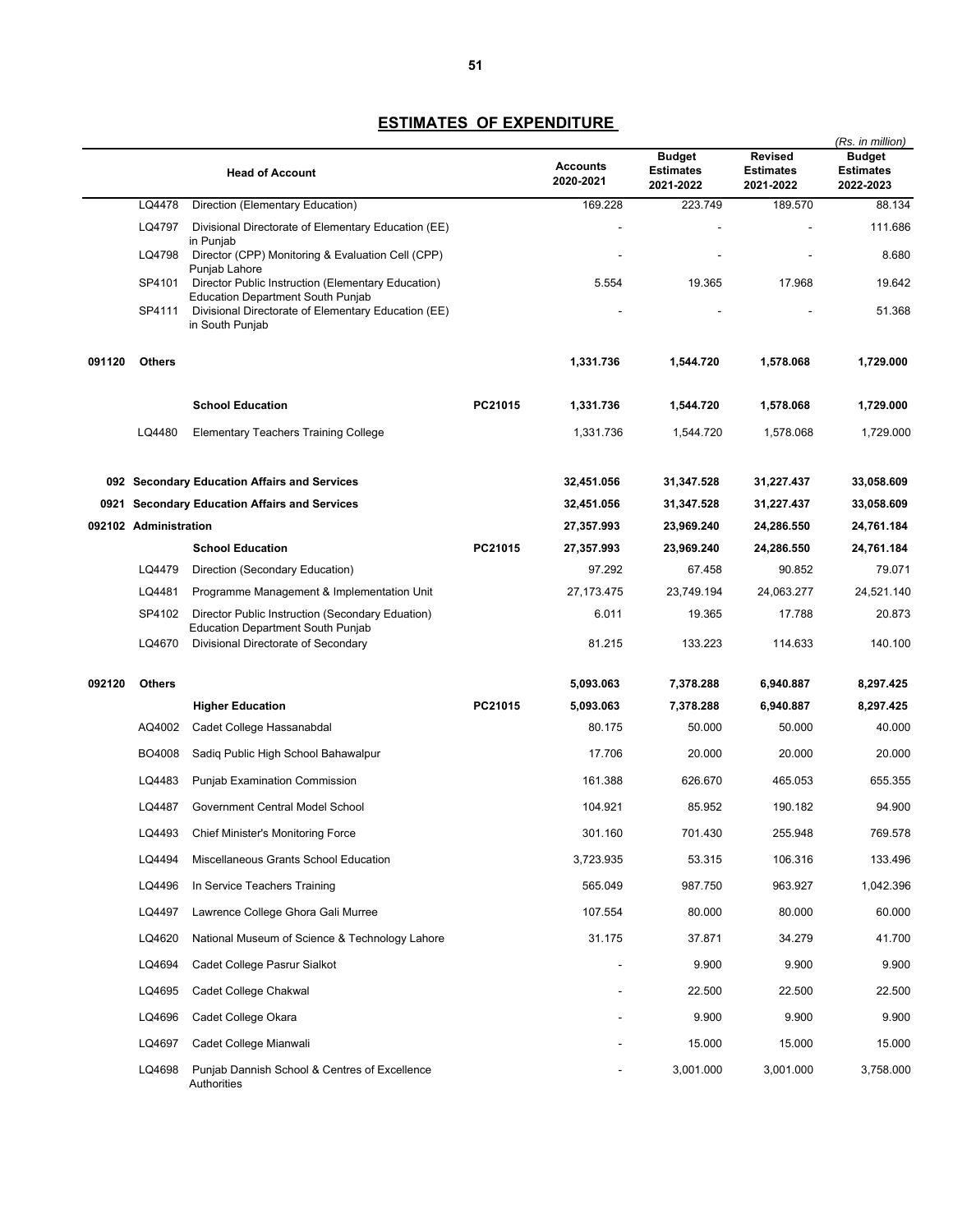|     |        | <b>Head of Account</b>                                               |         | <b>Accounts</b><br>2020-2021 | <b>Budget</b><br><b>Estimates</b><br>2021-2022 | <b>Revised</b><br><b>Estimates</b><br>2021-2022 | (Rs. in million)<br><b>Budget</b><br><b>Estimates</b><br>2022-2023 |
|-----|--------|----------------------------------------------------------------------|---------|------------------------------|------------------------------------------------|-------------------------------------------------|--------------------------------------------------------------------|
|     | LQ4699 | Emine Erodagan Daanish Care Girls Schools                            |         |                              | 55.000                                         |                                                 |                                                                    |
|     | LQ4700 | Baseera Town Muzaffargarh<br>Taken Over Madaaris & Schools in Punjab |         |                              | 1,622.000                                      | 1,716.882                                       | 1,624.700                                                          |
| 093 |        | <b>Tertiary Education Affairs and Services</b>                       |         | 31,642.046                   | 39,003.225                                     | 38,308.724                                      | 47,730.319                                                         |
|     |        | 0931 Tertiary Education Affairs and Services                         |         | 31,642.046                   | 39,003.225                                     | 38,308.724                                      | 47,730.319                                                         |
|     |        | 093101 General Universities / Colleges / Insts.                      |         | 22,455.731                   | 29,181.159                                     | 28,856.193                                      | 35,877.154                                                         |
|     |        | <b>Higher Education</b>                                              | PC21015 | 22,455.731                   | 29,181.159                                     | 28,856.193                                      | 35,877.154                                                         |
|     | LQ4145 | Arts Colleges                                                        |         | 21,105.926                   | 27,498.159                                     | 26,851.861                                      | 33,674.535                                                         |
|     | LQ4646 | <b>Emerson University Multan</b>                                     |         |                              |                                                | 353.279                                         | 281.619                                                            |
|     | LQ4676 | University of Mianwali                                               |         | 121.601                      | 250.000                                        | 187.152                                         | 275.000                                                            |
|     | LQ4677 | Rawalpindi Women University Rawalpindi                               |         | 238.938                      | 325.000                                        | 328.400                                         | 325.000                                                            |
|     | LQ4683 | University of Home Economics Lahore                                  |         | 326.324                      | 378.000                                        | 379.600                                         | 418.000                                                            |
|     | LQ4684 | University of Chakwal                                                |         | 229.250                      | 400.000                                        | 405.901                                         | 440.000                                                            |
|     | LQ4688 | Khwaja Fareed University of Engineering and                          |         | 225.000                      | 100.000                                        | 100.000                                         | 100.000                                                            |
|     | LQ4690 | Information Technology R.Y. Khan<br>Kohsar University Murree         |         | 99.288                       | 130.000                                        | 50.000                                          | 143.000                                                            |
|     | LQ4706 | Baba Guru Nanak University Nankana Sahib                             |         |                              |                                                | 100.000                                         | 110.000                                                            |
|     | LQ4939 | University of Narowal                                                |         | 109.404                      | 100.000                                        | 100.000                                         | 110.000                                                            |
|     |        | 093102 Professional/Technical Universities/ Colleges/Institutes      |         | 5,704.563                    | 7,295.814                                      | 6,667.180                                       | 9,083.931                                                          |
|     |        | <b>School Education</b>                                              | PC21015 | 2,651.924                    | 2,868.603                                      | 3,074.937                                       | 3,515.354                                                          |
|     | LQ4146 | <b>Professional Colleges</b>                                         |         | 188.972                      | 91.168                                         | 101.453                                         | 110.508                                                            |
|     | LQ4304 | <b>Commerce Colleges</b>                                             |         | 2,462.952                    | 2,777.435                                      | 2,973.484                                       | 3,404.846                                                          |
|     |        | Health                                                               | PC21016 | 2,722.669                    | 3,985.831                                      | 3,209.281                                       | 4,392.183                                                          |
|     | LQ4155 | College of Nursing, Punjab                                           |         | 66.480                       | 86.927                                         | 72.202                                          | 87.358                                                             |
|     | LQ4156 | College of Community Medicines Lahore                                |         | 185.288                      | 369.447                                        | 234.042                                         | 382.603                                                            |
|     | LQ4157 | De-Montmorency College of Dentistry                                  |         | 233.582                      | 300.834                                        | 242.541                                         | 321.540                                                            |
|     | LQ4158 | Provincial Health Development Centre                                 |         | 32.855                       | 48.983                                         | 39.277                                          | 52.491                                                             |
|     | LQ4394 | School of Allied Health Sciences Children, Lahore                    |         | 8.802                        | 50.172                                         | 11.719                                          |                                                                    |
|     | LQ4559 | College of Nursing KEMU Lahore                                       |         | 92.929                       | 149.466                                        | 136.223                                         | 139.049                                                            |
|     | LQ4640 | Postgraduate Institute of Allied Health Sciences,<br>Faisalabad.     |         | 245.509                      | 487.963                                        | 276.996                                         | 422.662                                                            |
|     | LQ4711 | Nawaz Sharif Medical College Gujrat                                  |         |                              |                                                |                                                 | 405.122                                                            |
|     | LQ5242 | Public Health Nursing School in Punjab                               |         | 354.688                      | 527.883                                        | 527.883                                         | 527.883                                                            |
|     | LQ5450 | The University of Child Health Sciences                              |         |                              |                                                | 161.000                                         |                                                                    |
|     | LQ5878 | School Nursing at Mayo Hospital, Lahore                              |         |                              | 17.544                                         |                                                 | 16.527                                                             |
|     | LW4113 | King Edward Medical University Lahore                                |         | 1,502.536                    | 1,946.612                                      | 1,507.398                                       | 2,036.948                                                          |
|     |        | <b>Agriculture</b>                                                   | PC21018 | 329.970                      | 441.380                                        | 382.962                                         | 564.394                                                            |
|     | RA4006 | University of ARID Agriculture                                       |         | 71.143                       | 50.000                                         | 58.606                                          | 44.920                                                             |
|     | LQ4190 | <b>Agriculture Training Institute</b>                                |         | 152.752                      | 277.315                                        | 193.931                                         | 309.474                                                            |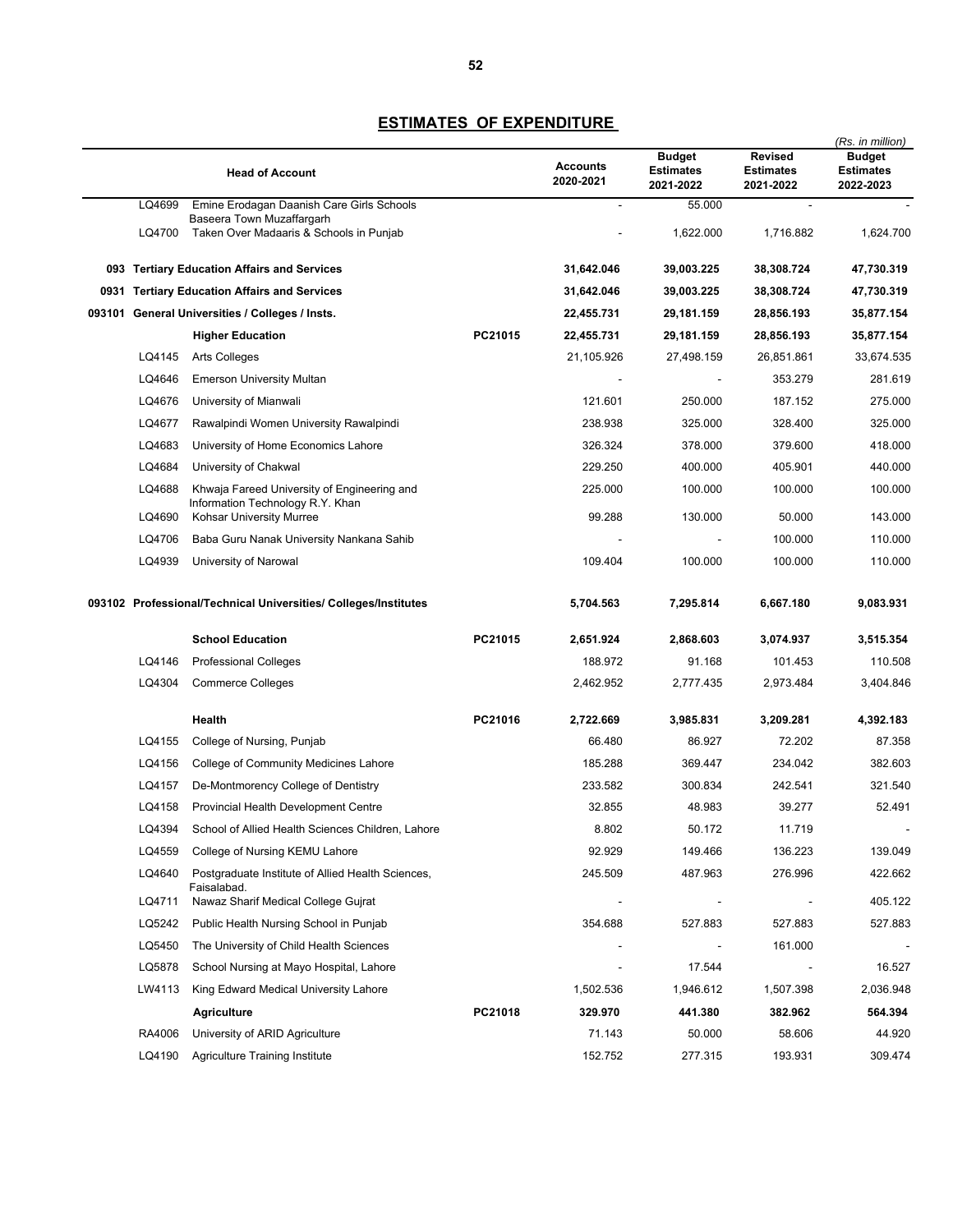|        |                       | <b>Head of Account</b>                                                                        |         | <b>Accounts</b><br>2020-2021 | <b>Budget</b><br><b>Estimates</b><br>2021-2022 | <b>Revised</b><br><b>Estimates</b><br>2021-2022 | (Rs. in million)<br><b>Budget</b><br><b>Estimates</b><br>2022-2023 |
|--------|-----------------------|-----------------------------------------------------------------------------------------------|---------|------------------------------|------------------------------------------------|-------------------------------------------------|--------------------------------------------------------------------|
|        | LQ4664                | Muhammad Nawaz Sharif University of Agriculture                                               |         | 17.889                       | 20.000                                         | 20.000                                          | 120.000                                                            |
|        | LQ4777                | Multan<br>University of Agriculture, Faisalabad                                               |         | 88.186                       | 94.065                                         | 110.425                                         | 90.000                                                             |
|        |                       | <b>Industries</b>                                                                             | PC21022 |                              |                                                |                                                 | 612.000                                                            |
|        | LQ4335                | Punjab Tianjnin University of Technology (PTUT),<br>Lahore                                    |         |                              |                                                |                                                 | 392.000                                                            |
|        | LQ4337                | Punjab University of Technology, Rasul, M.B. Din.                                             |         |                              |                                                |                                                 | 110.000                                                            |
|        | LQ4338                | Mir Chakar Khan Rind University of Technology<br>(MCKRUT), DG Khan.                           |         |                              |                                                |                                                 | 110.000                                                            |
|        | 093103 Administration |                                                                                               |         | 1,489.423                    | 1,603.006                                      | 1,825.484                                       | 1,933.936                                                          |
|        |                       | <b>General Administration</b>                                                                 | PC21010 | 826.692                      | 898.733                                        | 1,098.241                                       | 1,159.113                                                          |
|        | LQ4073                | <b>Literacy Department</b>                                                                    |         | 96.238                       | 87.293                                         | 90.283                                          | 117.049                                                            |
|        | LQ4448                | <b>Higher Education Department</b>                                                            |         | 256.897                      | 233.834                                        | 248.335                                         | 261.713                                                            |
|        | LQ4451                | <b>School Education Department</b>                                                            |         | 385.827                      | 366.041                                        | 379.713                                         | 395.658                                                            |
|        | LQ4766                | Monitoring and Evaluation Cell                                                                |         | 0.379                        |                                                |                                                 |                                                                    |
|        | SP4014                | <b>Education Department South Punjab</b>                                                      |         | 87.351                       | 211.565                                        | 66.485                                          |                                                                    |
|        | SP4018                | School Education Department South Punjab                                                      |         |                              |                                                | 185.226                                         | 203.924                                                            |
|        | SP4019                | Higher Education Department South Punjab                                                      |         |                              |                                                | 128.199                                         | 180.769                                                            |
|        |                       |                                                                                               |         |                              |                                                |                                                 |                                                                    |
|        |                       | <b>School Education</b>                                                                       | PC21015 | 662.731                      | 704.273                                        | 727.243                                         | 774.823                                                            |
|        | LQ4140                | Direction (Colleges)                                                                          |         | 97.722                       | 107.524                                        | 96.067                                          | 98.415                                                             |
|        | LQ4332                | Punjab Higher Education Commission                                                            |         | 225.000                      | 225.000                                        | 170.901                                         | 240.000                                                            |
|        | LQ4510                | Grant in Aid to School Councils in Punjab                                                     |         | 0.266                        |                                                |                                                 |                                                                    |
|        | LQ5308                | Inspection (Colleges)                                                                         |         | 339.743                      | 352.648                                        | 436.424                                         | 418.778                                                            |
|        | SP4103                | Director Public Instruction (Colleges) Education<br>Department South Punjab                   |         |                              | 19.101                                         | 23.851                                          | 17.630                                                             |
| 093120 | <b>Others</b>         |                                                                                               |         | 1,992.329                    | 923.246                                        | 959.867                                         | 835.298                                                            |
|        |                       | <b>Higher Education</b>                                                                       | PC21015 | 1,992.329                    | 923.246                                        | 959.867                                         | 835.298                                                            |
|        | FQ4004                | Government College University Faisalabad                                                      |         | 33.809                       |                                                | $\blacksquare$                                  | $\overline{\phantom{a}}$                                           |
|        | GU4003                | University of Gujrat                                                                          |         | 144.457                      |                                                | 6.532                                           |                                                                    |
|        | LQ4482                | Government College University, Lahore                                                         |         | 17.401                       |                                                | 1.426                                           |                                                                    |
|        | LQ4485<br>LQ4486      | Lahore College for Women University Lahore                                                    |         | 187.084<br>48.386            |                                                | 16.116                                          |                                                                    |
|        | LQ4488                | University of Education, Lahore<br>Queen Mary College, Lahore                                 |         | 174.284                      | 179.291                                        | 184.469                                         | 202.749                                                            |
|        | LQ4489                | Kinnaird College for Women Lahore                                                             |         | 32.879                       | 32.634                                         | 16.867                                          | 23.058                                                             |
|        | LQ4490                | Government Fatima Jinnah College for Women                                                    |         | 140.238                      | 140.019                                        | 146.850                                         | 159.954                                                            |
|        |                       | Chuna Mandi Lahore                                                                            |         |                              |                                                |                                                 |                                                                    |
|        | LQ4495                | Miscellaneous Grants Higher Education                                                         |         |                              | 43.000                                         | 43.000                                          |                                                                    |
|        | LQ4499                | Government Degree College Kahuta                                                              |         | 26.064                       | 28.302                                         | 42.920                                          | 34.537                                                             |
|        | LQ4500                | University of Sargodha                                                                        |         | 86.304                       | $\overline{\phantom{a}}$                       | 0.171                                           |                                                                    |
|        | LQ4661                | University of Jhang                                                                           |         | 121.511                      | 150.000                                        | 150.000                                         | 165.000                                                            |
|        | LQ4662                | University of Okara                                                                           |         | 104.708                      | 100.000                                        | 100.000                                         | 50.000                                                             |
|        | LQ4788                | Government College Women University Multan                                                    |         | 121.997                      |                                                | 1.516                                           |                                                                    |
|        | LQ4789<br>LQ4790      | Government College Women University Sialkot<br>Government College Women University Faisalabad |         | 81.825<br>161.850            |                                                |                                                 |                                                                    |
|        |                       |                                                                                               |         |                              |                                                |                                                 |                                                                    |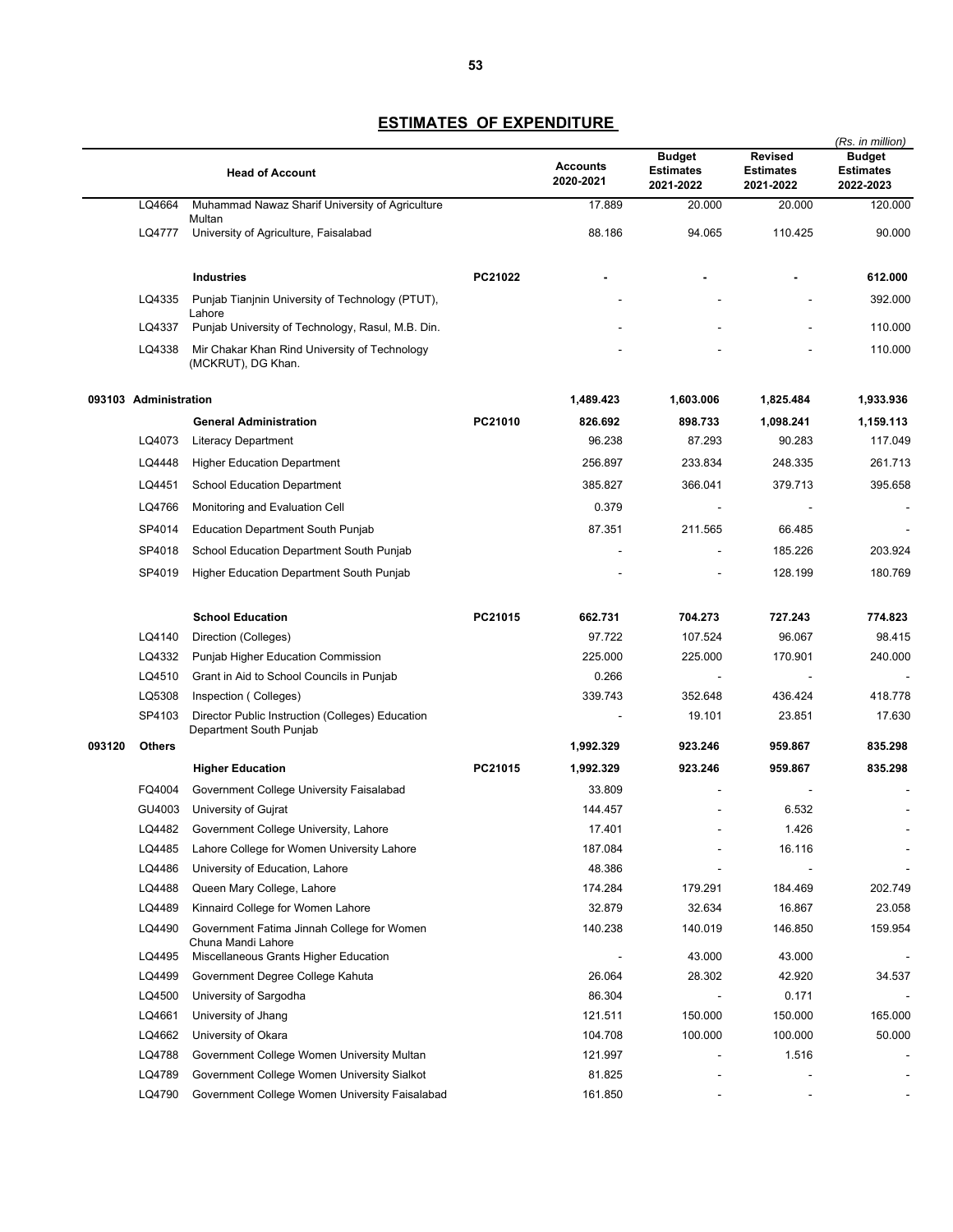|        |                                                             | <b>Head of Account</b>                                             |         | <b>Accounts</b><br>2020-2021 | <b>Budget</b><br><b>Estimates</b><br>2021-2022 | <b>Revised</b><br><b>Estimates</b><br>2021-2022 | (Rs. in million)<br><b>Budget</b><br><b>Estimates</b><br>2022-2023 |
|--------|-------------------------------------------------------------|--------------------------------------------------------------------|---------|------------------------------|------------------------------------------------|-------------------------------------------------|--------------------------------------------------------------------|
|        | LQ4791                                                      | Government College Women University Bahawalpur                     |         | 101.734                      | $\blacksquare$                                 | $\overline{\phantom{a}}$                        |                                                                    |
|        | LQ4936                                                      | University of Sahiwal                                              |         | 56.351                       | 100.000                                        | 100.000                                         | 100.000                                                            |
|        | LQ5151                                                      | Information Technology University Lahore                           |         | 351.447                      | 150.000                                        | 150.000                                         | 100.000                                                            |
|        |                                                             | 094 Education Services not definable by Level                      |         | 300.112                      | 291.861                                        | 335.902                                         | 324.627                                                            |
| 0941   |                                                             | <b>Education Services not definable by Level</b>                   |         | 300.112                      | 291.861                                        | 335.902                                         | 324.627                                                            |
|        |                                                             | 094101 School For Handicapped / Retarded Persons                   |         | 300.112                      | 291.861                                        | 335.902                                         | 324.627                                                            |
|        |                                                             | <b>General Administration</b>                                      | PC21010 | 70.192                       | 57.535                                         | 92.470                                          | 63.537                                                             |
|        | LQ4378                                                      | <b>Special Education Department</b>                                |         | 70.192                       | 57.535                                         | 92.470                                          | 63.537                                                             |
|        |                                                             | <b>Education</b>                                                   | PC21015 | 229.920                      | 234.326                                        | 243.432                                         | 261.090                                                            |
|        | LQ4148                                                      | Directorate of Special Education                                   |         | 229.920                      | 234.326                                        | 243.432                                         | 261.090                                                            |
|        |                                                             | 095 Subsidiary Services to Education                               |         | 500.770                      | 635.286                                        | 630.458                                         | 704.361                                                            |
| 0951   |                                                             | <b>Subsidiary Services to Education</b>                            |         | 500.770                      | 635.286                                        | 630.458                                         | 704.361                                                            |
| 095101 |                                                             | <b>Archives Library and Museums</b>                                |         | 500.770                      | 635.286                                        | 630.458                                         | 704.361                                                            |
|        |                                                             | <b>Museum</b>                                                      | PC21014 | 174.691                      | 214.300                                        | 197.299                                         | 229.914                                                            |
|        | LQ4527                                                      | Bahawalpur Museum Bahawalpur                                       |         | 38.726                       | 39.535                                         | 39.615                                          | 42.585                                                             |
|        | LQ4528                                                      | Lahore Museum                                                      |         | 131.036                      | 165.910                                        | 148.655                                         | 177.817                                                            |
|        | LQ4625                                                      | Layllpur Museum Faisalabad                                         |         | 4.929                        | 8.855                                          | 9.029                                           | 9.512                                                              |
|        |                                                             | <b>School Education</b>                                            | PC21015 | 326.079                      | 420.986                                        | 433.159                                         | 474.447                                                            |
|        | LQ4149                                                      | Libraries                                                          |         | 96.636                       | 112.559                                        | 102.305                                         | 132.575                                                            |
|        | LQ4418                                                      | Children Library Complex, Lahore                                   |         | 62.278                       | 127.902                                        | 110.175                                         | 141.636                                                            |
|        | LQ4424                                                      | Quaid-e-Azam Library, Lahore                                       |         | 92.204                       | 95.850                                         | 118.034                                         | 110.476                                                            |
|        | LQ4653                                                      | Punjab Public Library Lahore                                       |         | 74.961                       | 84.675                                         | 102.645                                         | 89.760                                                             |
| 097    | <b>Education Affairs, Services not elsewhere classified</b> |                                                                    |         | 3,504.271                    | 3,721.263                                      | 4,841.017                                       | 4,270.157                                                          |
| 0971   |                                                             | <b>Education Affairs, Services not elsewhere classified</b>        |         | 3,504.271                    | 3,721.263                                      | 4,841.017                                       | 4,270.157                                                          |
| 097120 | <b>Others</b>                                               |                                                                    |         | 3,504.271                    | 3,721.263                                      | 4,841.017                                       | 4,270.157                                                          |
|        |                                                             | <b>Education</b>                                                   | PC21015 | 3.483.144                    | 3.678.325                                      | 4.813.654                                       | 4.223.478                                                          |
|        | LQ4591                                                      | Government Emerson College, Multan                                 |         | 252.532                      | 256.671                                        | 107.732                                         |                                                                    |
|        | LQ4595                                                      | Government College (W) Gulberg, Lahore                             |         | 178.619                      | 165.058                                        | 291.865                                         | 228.538                                                            |
|        | LQ4596                                                      | Government Postgraduate College (W) Sargodha                       |         | 176.810                      | 149.808                                        | 209.319                                         | 184.554                                                            |
|        | LQ4597                                                      | Government Postgraduate College (W) Sahiwal                        |         | 110.090                      | 132.164                                        | 159.641                                         | 159.855                                                            |
|        | LQ4598                                                      | Government Postgraduate College (W) Samnabad<br>Lahore             |         | 293.581                      | 255.835                                        | 354.747                                         | 325.740                                                            |
|        | LQ4600                                                      | Government College (W) DG Khan                                     |         | 79.274                       | 98.251                                         | 95.982                                          | 118.152                                                            |
|        | LQ4601                                                      | Government Postgraduate Islamia College (W)<br>Cooper Road, Lahore |         | 292.671                      | 274.105                                        | 367.752                                         | 335.727                                                            |
|        | LQ4602                                                      | Government Postgraduate (W) S. Town Gujrnawala                     |         | 136.927                      | 158.440                                        | 156.934                                         | 191.773                                                            |
|        | LQ4603                                                      | Government College of Science, Wahdat Colony,<br>Lahore            |         | 42.825                       | 292.515                                        | 460.853                                         | 351.245                                                            |
|        | LQ4604                                                      | Government M.A.O. College, Lahore                                  |         | 277.504                      | 244.725                                        | 303.980                                         | 304.204                                                            |
|        | LQ4605                                                      | Government Postgraduate College Sahiwal                            |         | 209.840                      | 239.436                                        | 296.383                                         | 294.492                                                            |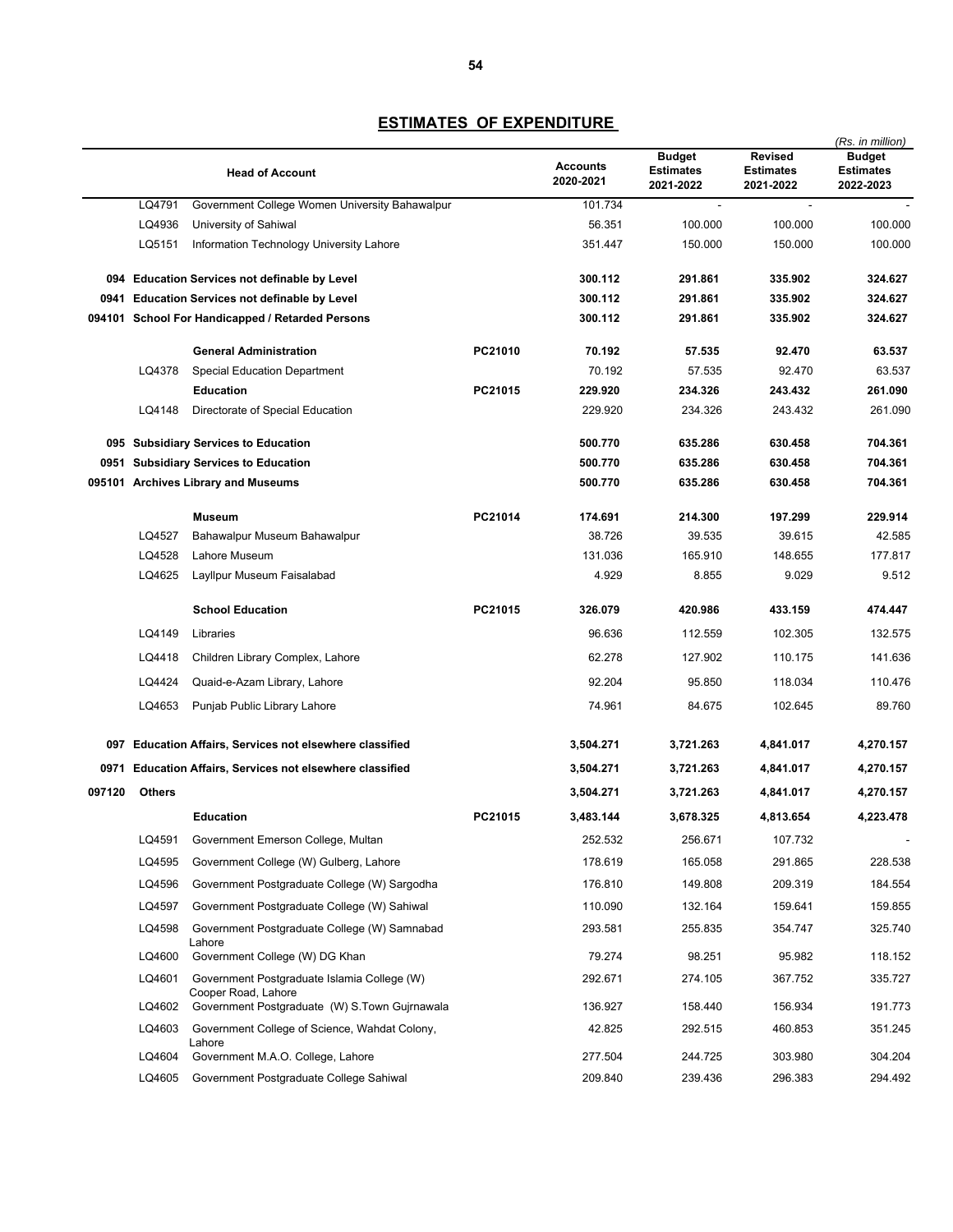|                             | <b>Head of Account</b>                                              |         | <b>Accounts</b><br>2020-2021 | <b>Budget</b><br><b>Estimates</b><br>2021-2022 | <b>Revised</b><br><b>Estimates</b><br>2021-2022 | (Rs. in million)<br><b>Budget</b><br><b>Estimates</b><br>2022-2023 |
|-----------------------------|---------------------------------------------------------------------|---------|------------------------------|------------------------------------------------|-------------------------------------------------|--------------------------------------------------------------------|
| LQ4606                      | Government Ambala Muslim College Sargodha                           |         | 135.096                      | 118.313                                        | 180.402                                         | 179.519                                                            |
| LQ4607                      | Government Postgraduate Gordon College,<br>Rawalpindi               |         | 136.682                      | 148.434                                        | 469.441                                         | 180.028                                                            |
| LQ4608                      | Government Postgraduate College DG Khan                             |         | 48.264                       |                                                | 0.701                                           | $\blacksquare$                                                     |
| LQ4609                      | Government Postgraduate College Chakwal                             |         | 0.361                        |                                                |                                                 |                                                                    |
| LQ4610                      | Government Postgraduate College Jhelum                              |         | 43.711                       | 70.242                                         | 66.405                                          | 91.382                                                             |
| LQ4611                      | Government Sadiq Egerton College, Bahawalpur                        |         | 246.635                      | 212.171                                        | 274.678                                         | 263.550                                                            |
| LQ4613                      | Government Postgraduate College Samnabad                            |         | 155.265                      | 142.225                                        | 180.719                                         | 189.129                                                            |
| LQ4614                      | Faisalabad<br>Government Murray College Sialkot                     |         | 119.567                      | 135.417                                        | 132.569                                         | 168.482                                                            |
| LQ4615                      | Government College (B) S.Town, Gujranwala                           |         | 213.014                      | 218.678                                        | 298.705                                         | 264.715                                                            |
| LQ4617                      | Islamia College Civil Line Lahore                                   |         | 301.006                      | 274.171                                        | 359.564                                         | 300.727                                                            |
| LQ4678                      | Directorate of Religious Education Punjab                           |         | 32.870                       | 91.666                                         | 45.282                                          | 91.666                                                             |
|                             | <b>Miscellaneous</b>                                                | PC21031 | 21.127                       | 42.938                                         | 27.363                                          | 46.679                                                             |
| GU4001                      | Training Institute Lalamusa                                         |         | 21.127                       | 42.938                                         | 27.363                                          | 46.679                                                             |
| <b>10 Social Protection</b> |                                                                     |         | 6,499.246                    | 10,086.750                                     | 9,092.905                                       | 19,937.046                                                         |
| 107 Administration          |                                                                     |         | 4,235.300                    | 7,205.686                                      | 6,292.819                                       | 16,822.220                                                         |
| 1071 Administration         |                                                                     |         | 4,235.300                    | 7,205.686                                      | 6,292.819                                       | 16,822.220                                                         |
| 107101 Relief Measures      |                                                                     |         | 362.669                      | 1,499.329                                      | 1,570.381                                       | 12,175.798                                                         |
|                             | Relief                                                              | PC21027 | 362.669                      | 1,499.329                                      | 1,570.381                                       | 12,175.798                                                         |
| LQ4277                      | <b>Relief Measures</b>                                              |         | 362.669                      | 1,499.329                                      | 1,570.381                                       | 1,539.234                                                          |
| LQ4714                      | Rescuee 1122 (Punjab Emergency Service)                             |         |                              |                                                |                                                 | 10,459.118                                                         |
|                             | LQ4715 Punjab Emergency Service Academy                             |         |                              |                                                |                                                 | 177.446                                                            |
|                             | 107102 Rehabilitation and Resettlement                              |         | 69.500                       | 85.749                                         | 66.405                                          | 92.020                                                             |
|                             | <b>Miscellaneous</b>                                                | PC21031 | 69.500                       | 85.749                                         | 66.405                                          | 92.020                                                             |
| LQ4297                      | Settlement and Rehabilitation Organization                          |         | 69.500                       | 85.749                                         | 66.405                                          | 92.020                                                             |
| 107104 Administration       |                                                                     |         | 342.688                      | 476.699                                        | 421.504                                         | 509.896                                                            |
|                             | <b>Miscellaneous</b>                                                | PC21031 | 342.688                      | 476.699                                        | 421.504                                         | 509.896                                                            |
| LQ4295                      | Directorate of Social Welfare Women Development<br>and Bait-ul-Maal |         | 342.688                      | 476.699                                        | 421.504                                         | 509.896                                                            |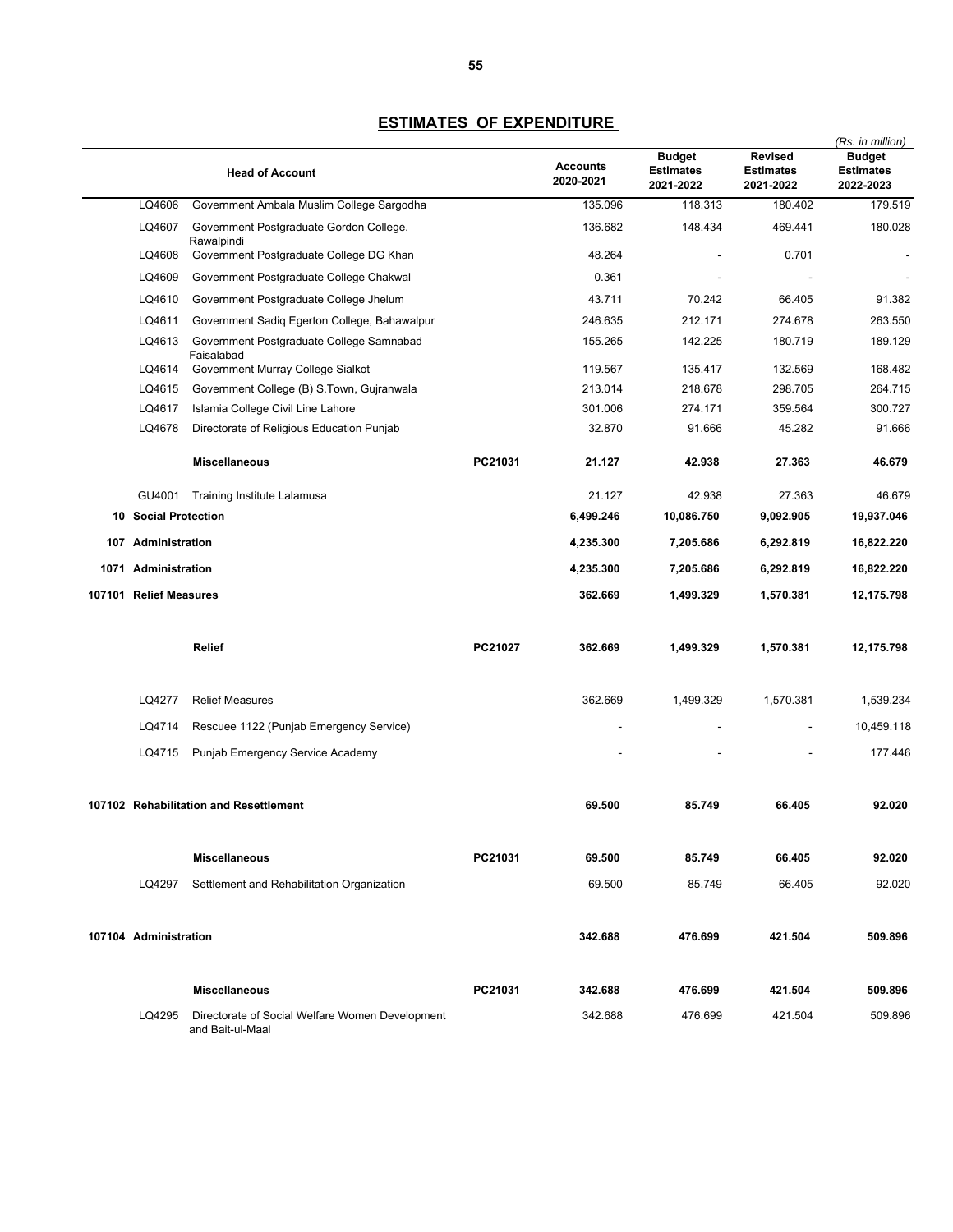|             | <b>Head of Account</b>                                |         | <b>Accounts</b><br>2020-2021 | <b>Budget</b><br><b>Estimates</b><br>2021-2022 | <b>Revised</b><br><b>Estimates</b><br>2021-2022 | (Rs. in million)<br><b>Budget</b><br><b>Estimates</b><br>2022-2023 |
|-------------|-------------------------------------------------------|---------|------------------------------|------------------------------------------------|-------------------------------------------------|--------------------------------------------------------------------|
|             | 107105 Flood Control and Drainage                     |         | 3,460.443                    | 5,143.909                                      | 4,234.529                                       | 4,044.506                                                          |
|             | Irrigation & Land Reclamation                         | PC21009 | 3,460.443                    | 5,143.909                                      | 4,234.529                                       | 4,044.506                                                          |
| LQ4043      | Chief Engineer (Flood Cell)                           |         | 39.920                       | 41.419                                         | 41.680                                          | 43.444                                                             |
| LQ4044      | Director Hydrology                                    |         | 14.743                       | 10.640                                         | 3.914                                           |                                                                    |
| LQ4045      | Drainage                                              |         | 3,303.119                    | 4,958.663                                      | 3,993.095                                       | 3,848.032                                                          |
| LQ4639      | Supervisory Control and Data                          |         | 37.084                       | 41.029                                         | 105.157                                         | 55.476                                                             |
| LQ4651      | <b>Flood Warning</b>                                  |         | 17.036                       | 24.866                                         | 29.324                                          | 27.039                                                             |
| LQ4652      | <b>Hydraulic Structures Safety Evaluation</b>         |         | 48.541                       | 67.292                                         | 61.359                                          | 70.515                                                             |
| 108 Others  |                                                       |         | 2,263.946                    | 2,881.064                                      | 2,800.086                                       | 3,114.826                                                          |
| 1081 Others |                                                       |         | 2,263.946                    | 2,881.064                                      | 2,800.086                                       | 3,114.826                                                          |
|             | 108101 Social Welfare Measures                        |         | 2,263.946                    | 2,881.064                                      | 2,800.086                                       | 3,114.826                                                          |
|             | <b>General Administration</b>                         | PC21010 | 225.363                      | 352.579                                        | 247.866                                         | 397.686                                                            |
| LQ4078      | Social Welfare Women Dev. & Bait-ul-Mal<br>Department |         | 66.761                       | 76.104                                         | 74.125                                          | 97.465                                                             |
| LQ4079      | Zakat and Ushr Department                             |         | 46.558                       | 55.279                                         | 53.215                                          | 62.104                                                             |
| LQ5035      | Women Development Punjab                              |         | 112.044                      | 221.196                                        | 120.526                                         | 109.457                                                            |
| LQ5042      | Punjab Commission on Status of Women                  |         |                              |                                                |                                                 | 128.660                                                            |
|             | <b>Miscellaneous</b>                                  | PC21031 | 2,038.583                    | 2,528.485                                      | 2,552.220                                       | 2,717.140                                                          |
| LQ4296      | Social Services & Community Dev.                      |         | 1,933.510                    | 2,330.208                                      | 2,363.229                                       | 2,501.384                                                          |
| LQ5036      | D.G. Women Development Punjab                         |         | 105.073                      | 120.578                                        | 116.249                                         | 135.586                                                            |
| LQ4691      | Punjab Women Protection Authouity                     |         |                              | 77.699                                         | 72.742                                          | 80.170                                                             |
|             | <b>TOTAL CURRENT REVENUE EXPENDITURE (Gross)</b>      |         | 1,257,456.560                | 1,427,900.273                                  | 1,423,667.256                                   | 1,711,928.564                                                      |
|             | Charged                                               |         | 34,787.042                   | 43,981.369                                     | 33,868.618                                      | 42,313.830                                                         |
|             | <b>Voted</b>                                          |         | 1,222,669.518                | 1,383,918.904                                  | 1,389,798.638                                   | 1,669,614.734                                                      |
|             | <b>Subsidies</b>                                      |         | (23, 456.229)                | (22, 723.920)                                  | (45,801.607)                                    | (42, 639.665)                                                      |
|             | TOTAL CURRENT REVENUE EXPENDITURE (NET)               |         | 1,234,000.331                | 1,405,176.353                                  | 1,377,865.649                                   | 1,669,288.899                                                      |
|             | Charged                                               |         | 34,787.042                   | 43,981.369                                     | 33,868.618                                      | 42,313.830                                                         |
|             | Voted                                                 |         | 1,222,669.518                | 1,383,918.904                                  | 1,389,798.638                                   | 1,669,614.734                                                      |
|             | TOTAL GENERAL REVENUE RECEIPTS                        |         | 1,665,304.992                | 2,088,304.404                                  | 2,182,196.010                                   | 2,521,288.298                                                      |
|             | <b>Net Revenue Account</b>                            |         | 407,848.432                  | 660,404.131                                    | 758,528.754                                     | 809,359.734                                                        |
|             |                                                       |         |                              |                                                |                                                 |                                                                    |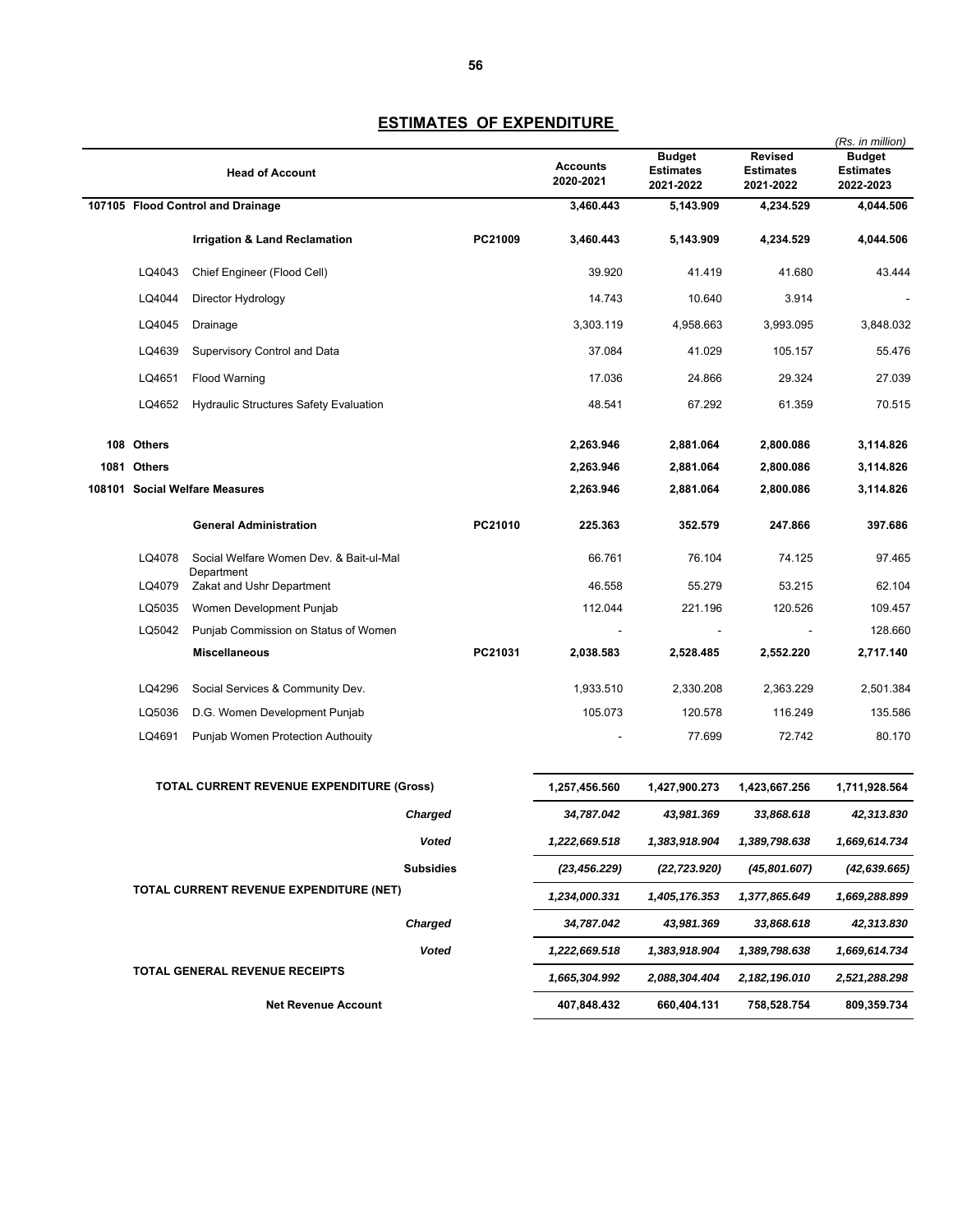|                            | <b>Head of Account</b>                                        |                       |         | <b>Accounts</b><br>2020-2021 | <b>Budget</b><br><b>Estimates</b><br>2021-2022 | <b>Revised</b><br><b>Estimates</b><br>2021-2022 | (Rs. in million)<br>Budget<br><b>Estimates</b><br>2022-2023 |
|----------------------------|---------------------------------------------------------------|-----------------------|---------|------------------------------|------------------------------------------------|-------------------------------------------------|-------------------------------------------------------------|
|                            | <b>CURRENT CAPITAL EXPENDITURE</b>                            |                       |         |                              |                                                |                                                 |                                                             |
| <b>Debt Retirement</b>     |                                                               |                       |         | 48,296.657                   | 54,158.437                                     | 52,638.174                                      | 71,577.720                                                  |
|                            | 011404 Repayment of Principal Foreign Debt Payable to Federal |                       |         | 46,791.420                   | 47,570.255                                     | 51,050.406                                      | 65,489.384                                                  |
| Government                 |                                                               |                       |         |                              |                                                |                                                 |                                                             |
|                            |                                                               |                       | PC16048 |                              |                                                |                                                 |                                                             |
| LQ4411<br>LQ4587           | Other Foreign Exchange Loans                                  |                       |         | 46,791.420                   | 47,470.255<br>100.000                          | 51,050.406                                      | 62,889.384<br>2,600.000                                     |
|                            | Payment on A/C of Exchange Rate Deterioration<br>(Charged)    |                       |         |                              |                                                |                                                 |                                                             |
|                            | 011503 Repayment of Principal Domestic Debt - Permanent       |                       |         |                              | 0.434                                          |                                                 | 0.434                                                       |
| LQ4437                     | Loans Bearing Interest Compensation Bonds                     |                       | PC16046 |                              | 0.434                                          |                                                 | 0.434                                                       |
|                            | 011505 Domestic Debt Payable to Federal Government            |                       |         | 1,505.237                    | 6,587.748                                      | 1,587.768                                       | 6,087.902                                                   |
| LQ4399                     | Cash Development Loan                                         |                       | PC16048 | 992.080                      | 1,013.579                                      | 1,013.589                                       | 477.357                                                     |
| LQ4406                     | Cash Development Loan (SCARP Tubewells)                       |                       |         | 513.157                      | 574.169                                        | 574.179                                         | 610.545                                                     |
| LQ4476                     | Repayment of Loans to Financial Institutions<br>(Charged)     |                       |         |                              | 5,000.000                                      |                                                 | 5,000.000                                                   |
|                            | 014202 Transfer to Non Financial Institutions (Loans)         |                       |         | 26,322.385                   | 25,621.442                                     | 22,763.685                                      | 25,849.856                                                  |
|                            | Loans to Non-Financial Institutions                           |                       | PC12043 | 26,322.385                   | 25.621.442                                     | 22.763.685                                      | 25,849.856                                                  |
| 014203 Government Servants |                                                               |                       |         |                              | 0.001                                          | 659.451                                         | 500.001                                                     |
|                            | LQ4391 Provincial Government Civil                            |                       | PC13035 |                              | 0.001                                          |                                                 | 0.001                                                       |
|                            |                                                               |                       |         |                              |                                                |                                                 |                                                             |
|                            | LQ5801 Loans to High Cout Judges (Charged)                    |                       | PC16051 |                              |                                                | 659.451                                         | 500.000                                                     |
| 014302 Investment          |                                                               |                       |         | 11,290.000                   | 39,994.934                                     | 5,000.000                                       | 55,555.117                                                  |
|                            | LQ4461 Investment                                             |                       | PC13050 | 11,290.000                   | 39,994.934                                     | 5,000.000                                       | 55,555.117                                                  |
| 0414 State Trading. (Ac.I) |                                                               |                       |         | 58.872                       |                                                |                                                 |                                                             |
| 041403 Medical Stores      |                                                               |                       |         | 58.872                       |                                                |                                                 |                                                             |
|                            | LQ4390 Medical Store Depot                                    |                       | PC13034 | 58.872                       |                                                |                                                 |                                                             |
|                            | TOTAL CURRENT CAPITAL EXPENDITURE (A/c-II)                    |                       |         | 210,652.994                  | 420,339.344                                    | 512,350.140                                     | 550,980.000                                                 |
|                            |                                                               |                       |         |                              |                                                |                                                 |                                                             |
| 041401 Food                | 0414 State Trading: (Wheat) (Ac-II)                           |                       |         | 77,896.454                   | 273,122.015                                    | 343,328.154                                     | 378,854.477                                                 |
| LQ4387                     | Directorate of Food                                           | (Charged)             | PC16033 | 36,253.471                   | 53,479.000                                     | 40,754.000                                      | 80,776.877                                                  |
| LQ4388                     | Directorate of Food (Voted)                                   |                       | PC13033 | 41,642.983                   | 219,643.015                                    | 302,574.154                                     | 298,077.600                                                 |
|                            | <b>LOANS FROM COMMERCIAL BANKS (Account No. II)</b>           |                       |         |                              |                                                |                                                 |                                                             |
|                            | 011504 Repayment of Principal Domestic Debt - Floating        |                       |         | 132,756.540                  | 147,217.329                                    | 169,021.986                                     | 172,125.523                                                 |
| LQ4435                     | Cash Credit Accommodation Advance from                        |                       | PC16047 | 132,756.540                  | 147,217.329                                    | 169,021.986                                     | 172,125.523                                                 |
|                            | Commercial bank (A/C II)                                      |                       |         |                              |                                                |                                                 |                                                             |
|                            |                                                               | <b>Account No. I</b>  |         | 85,967.914                   | 119,774.814                                    | 81,061.310                                      | 153,482.694                                                 |
|                            |                                                               | <b>Account No. II</b> |         | 210,652.994                  | 420,339.344                                    | 512,350.140                                     | 550,980.000                                                 |
|                            | <b>Total Capital Receipts</b>                                 |                       |         | 83,836.193                   | 79,148.907                                     | 52,903.106                                      | 92,510.347                                                  |
|                            | <b>Net Current Capital A/c-I</b>                              |                       |         | (2, 131.721)                 | (40, 625.907)                                  | (28, 158.204)                                   | (60, 972.347)                                               |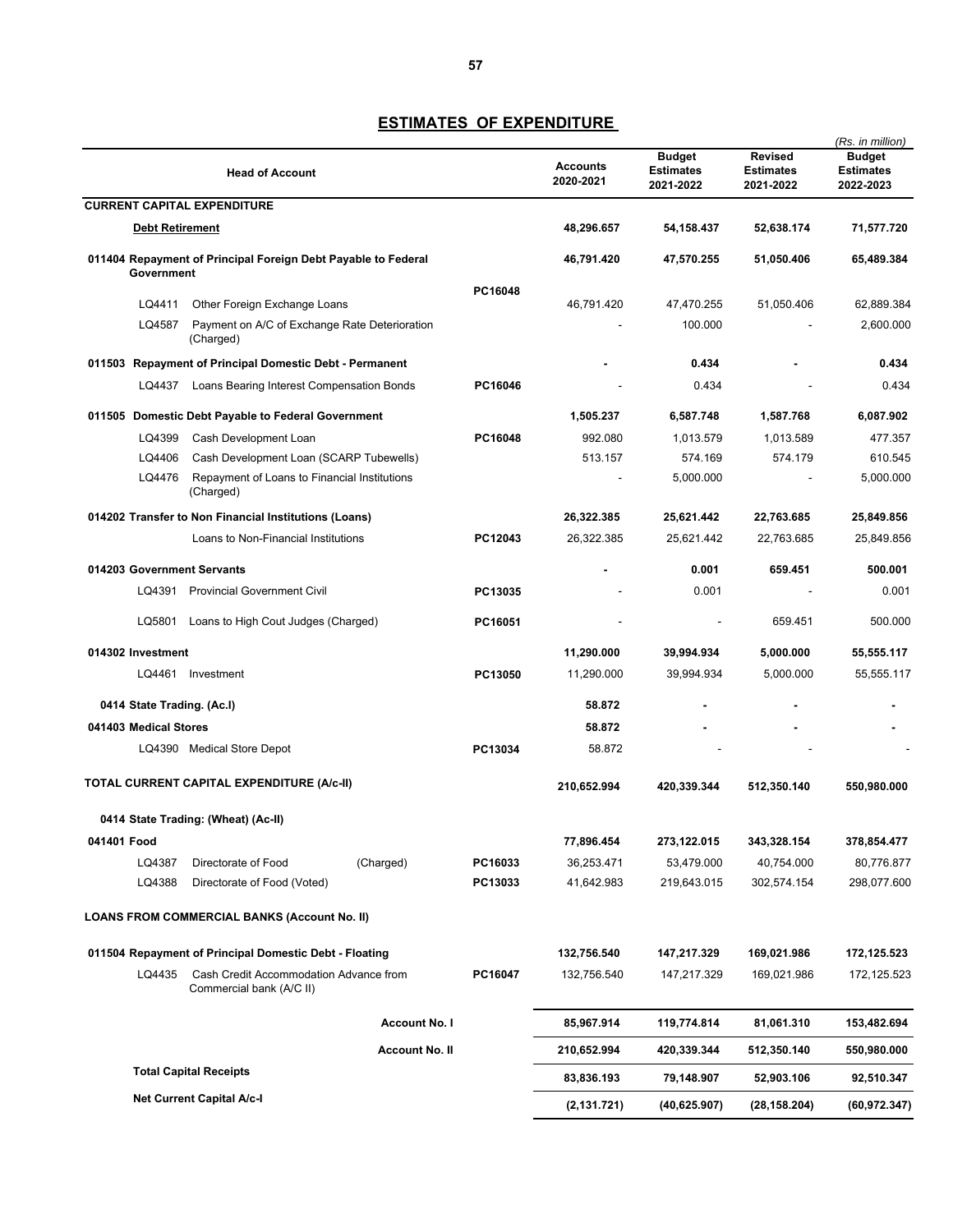|                 | <b>Head of Account</b>                           | <b>Accounts</b><br>2020-2021         | <b>Budget</b><br><b>Estimates</b><br>2021-2022 | <b>Revised</b><br><b>Estimates</b><br>2021-2022 | (Rs. in million)<br><b>Budget</b><br><b>Estimates</b><br>2022-2023 |
|-----------------|--------------------------------------------------|--------------------------------------|------------------------------------------------|-------------------------------------------------|--------------------------------------------------------------------|
|                 |                                                  | <b>Current Expenditure - SUMMARY</b> |                                                |                                                 |                                                                    |
| Fund            | <b>Description</b>                               |                                      |                                                |                                                 |                                                                    |
| PC21001         | Opium                                            | 6.244                                | 9.950                                          | 8.050                                           | 12.987                                                             |
| PC21002         | <b>Land Revenue</b>                              | 4,397.562                            | 4,866.150                                      | 5,199.797                                       | 5,998.082                                                          |
| PC21003         | <b>Provincial Excise</b>                         | 1,034.325                            | 1,050.217                                      | 1,269.840                                       | 1,067.897                                                          |
| PC21004 Stamps  |                                                  | 516.275                              | 672.278                                        | 571.000                                         | 507.826                                                            |
| PC21005 Forests |                                                  | 3,993.788                            | 4,221.221                                      | 4,491.349                                       | 4,882.828                                                          |
| PC21006         | Registration                                     | 88.915                               | 104.016                                        | 98.569                                          | 121.061                                                            |
| PC21007         | Charges on Account of Motor Vehicles Acts        | 608.890                              | 732.686                                        | 731.843                                         | 805.387                                                            |
| PC21008         | <b>Other Taxes and Duties</b>                    | 1,091.448                            | 906.057                                        | 1,102.629                                       | 1,143.339                                                          |
| PC21009         | Irrigation and Land Reclamation                  | 19,459.286                           | 23,531.499                                     | 25,484.521                                      | 24,916.482                                                         |
| PC24044         | Interest on Debt and Other Obligations (Charged) | 27,216.447                           | 35,413.151                                     | 24,869.991                                      | 32,125.170                                                         |
|                 | <b>General Administration</b>                    | 41,117.828                           | 48,807.974                                     | 46,001.798                                      | 65,924.220                                                         |
| PC24010         | (Charged)                                        | 1,645.024                            | 2,432.998                                      | 2,330.157                                       | 2,811.558                                                          |
| PC21010         | (Voted)                                          | 39,472.804                           | 46,374.976                                     | 43,671.641                                      | 63,112.662                                                         |
|                 | <b>Administration of Justice</b>                 | 28,560.554                           | 31,093.874                                     | 32,891.923                                      | 35,295.216                                                         |
| PC24011         | (Charged)                                        | 5,683.623                            | 5,925.329                                      | 6,432.370                                       | 7,155.502                                                          |
| PC21011         | (Voted)                                          | 22,876.931                           | 25,168.545                                     | 26,459.553                                      | 28,139.714                                                         |
| PC21012         | Jails and Convict Settlements                    | 9,511.193                            | 10,848.933                                     | 12,026.363                                      | 13,793.744                                                         |
| PC21013 Police  |                                                  | 130,256.767                          | 128,940.870                                    | 144,334.853                                     | 149,018.978                                                        |
| PC21014         | Museums                                          | 174.691                              | 214.300                                        | 197.299                                         | 229.914                                                            |
|                 | PC21015 Education                                | 66,077.692                           | 71,542.473                                     | 72,489.235                                      | 81,506.252                                                         |
| PC21016         | <b>Health Services</b>                           | 138,410.017                          | 170,155.398                                    | 156,746.013                                     | 183,640.446                                                        |
|                 | PC21017 Public Health                            | 10,483.675                           | 7,158.343                                      | 12,679.832                                      | 7,457.002                                                          |
|                 | PC21018 Agriculture                              | 15,165.152                           | 21,096.233                                     | 17,514.351                                      | 20,044.272                                                         |
|                 | PC21019 Fisheries                                | 886.202                              | 968.321                                        | 966.813                                         | 1,111.584                                                          |
|                 | PC21020 Veterinary                               | 12,750.525                           | 13,809.300                                     | 13,625.994                                      | 14,786.718                                                         |
| PC21021         | Co-operation                                     | 1,324.345                            | 1,501.029                                      | 1,488.031                                       | 1,684.496                                                          |
|                 | PC21022 Industries                               | 9,313.230                            | 10,821.887                                     | 11,192.836                                      | 11,457.371                                                         |
| PC21023         | <b>Miscellaneous Departments</b>                 | 9,115.463                            | 12,684.179                                     | 11,850.614                                      | 14,078.075                                                         |
|                 | <b>Civil Works</b>                               | 9,961.942                            | 5,780.994                                      | 10,124.574                                      | 8,808.425                                                          |
| PC24024         | (Charged)                                        | 229.948                              | 208.291                                        | 234.500                                         | 220.000                                                            |
| PC21024         | (Voted)                                          | 9,731.994                            | 5,572.703                                      | 9,890.074                                       | 8,588.425                                                          |
| PC21025         | Communications                                   | 14,991.214                           | 9,063.265                                      | 15,103.185                                      | 8,958.724                                                          |
|                 | PC21026 Housing and Physical Planning            | 427.689                              | 565.929                                        | 426.026                                         | 631.489                                                            |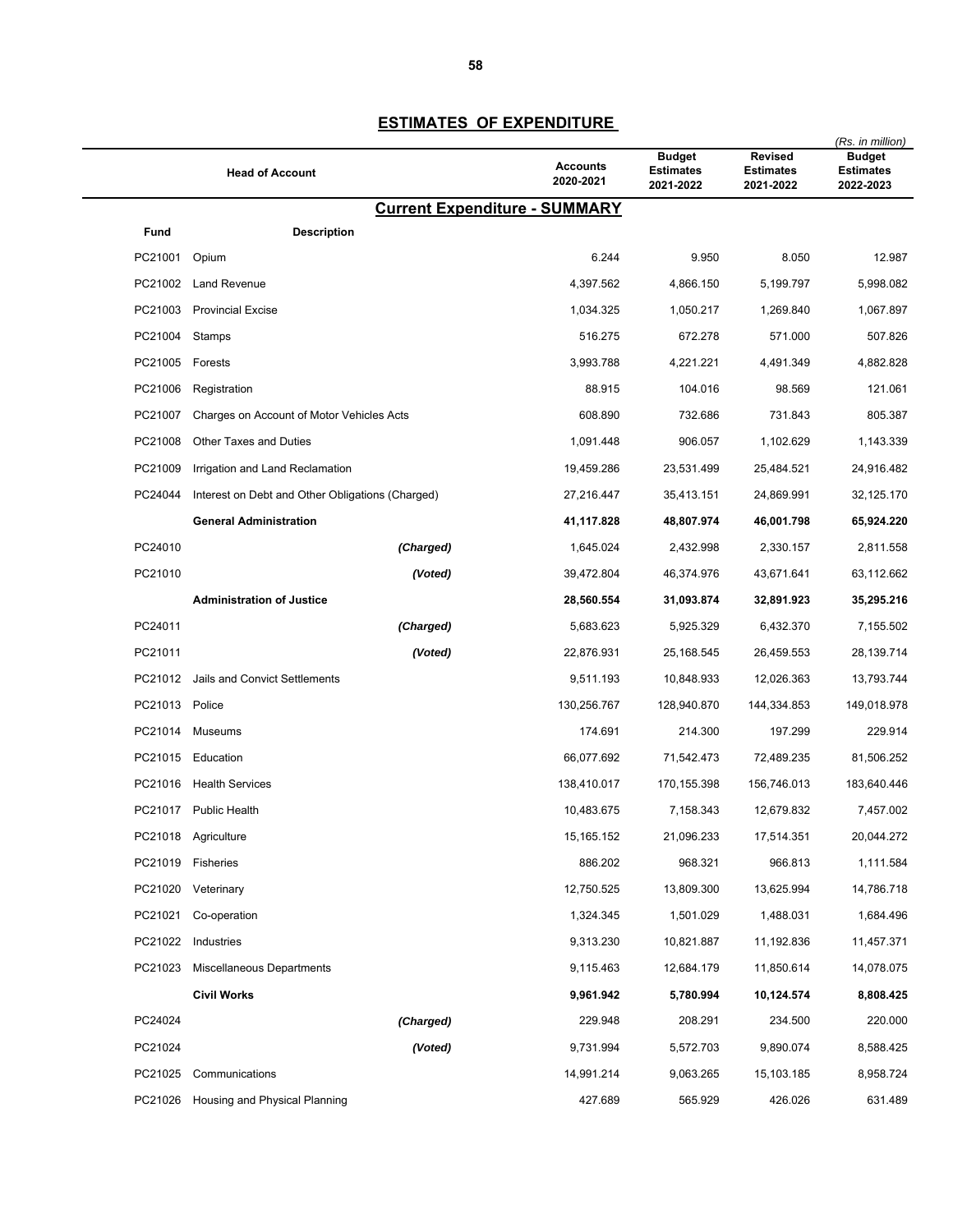|         | <b>Head of Account</b>                | <b>Accounts</b><br>2020-2021 | <b>Budget</b><br><b>Estimates</b><br>2021-2022 | <b>Revised</b><br><b>Estimates</b><br>2021-2022 | (Rs. in million)<br><b>Budget</b><br><b>Estimates</b><br>2022-2023 |
|---------|---------------------------------------|------------------------------|------------------------------------------------|-------------------------------------------------|--------------------------------------------------------------------|
| PC21027 | Relief                                | 362.669                      | 1.499.329                                      | 1.570.381                                       | 12,175.798                                                         |
| PC24045 | <b>Privy Purses</b><br>(Charged)      | 12.000                       | 1.600                                          | 1.600                                           | 1.600                                                              |
| PC21028 | Pension                               | 235,611.205                  | 275,000.000                                    | 259,650.000                                     | 312,000.000                                                        |
| PC21029 | Stationery and Printing               | 216.194                      | 276.653                                        | 232.807                                         | 296.807                                                            |
| PC21030 | Subsidy                               | 23,456.229                   | 22,723.920                                     | 45,801.607                                      | 42,639.665                                                         |
| PC21031 | <b>Miscellaneous</b>                  | 440,027.261                  | 511,050.638                                    | 492,021.564                                     | 653,911.975                                                        |
|         | <b>Provincial</b>                     | 73,833.549                   | 28,050.638                                     | 80,169.867                                      | 125,874.473                                                        |
|         | <b>Local Govts</b>                    | 366, 193.712                 | 483,000.000                                    | 411,851.697                                     | 528,037.502                                                        |
|         | <b>Metropolitan Corporations</b>      | 1,922.930                    | 64,502.849                                     | 1,922.930                                       | 55,000.000                                                         |
|         | <b>Union Councils</b>                 |                              | 0.001                                          | 5,079.475                                       | 14,600.001                                                         |
|         | <b>District Health Authorities</b>    | 89,358.492                   | 101,246.050                                    | 95,000.000                                      | 110,777.202                                                        |
|         | <b>District Education Authorities</b> | 273,708.702                  | 315,751.100                                    | 308,426.860                                     | 346, 160.299                                                       |
|         | Cantonment                            | 1,203.588                    | 1,500.000                                      | 1,422.432                                       | 1,500.000                                                          |
| PC21032 | Civil Defence                         | 829.643                      | 787.606                                        | 901.968                                         | 894.734                                                            |
|         | *TOTAL CURRENT REVENUE EXPENDITURE    | 1,257,456.560                | 1,427,900.273                                  | 1,423,667.256                                   | 1,711,928.564                                                      |
|         | Charged                               | 34,787.042                   | 43,981.369                                     | 33,868.618                                      | 42,313.830                                                         |
|         | Voted                                 | 1,222,669.518                | 1,383,918.904                                  | 1,389,798.638                                   | 1,669,614.734                                                      |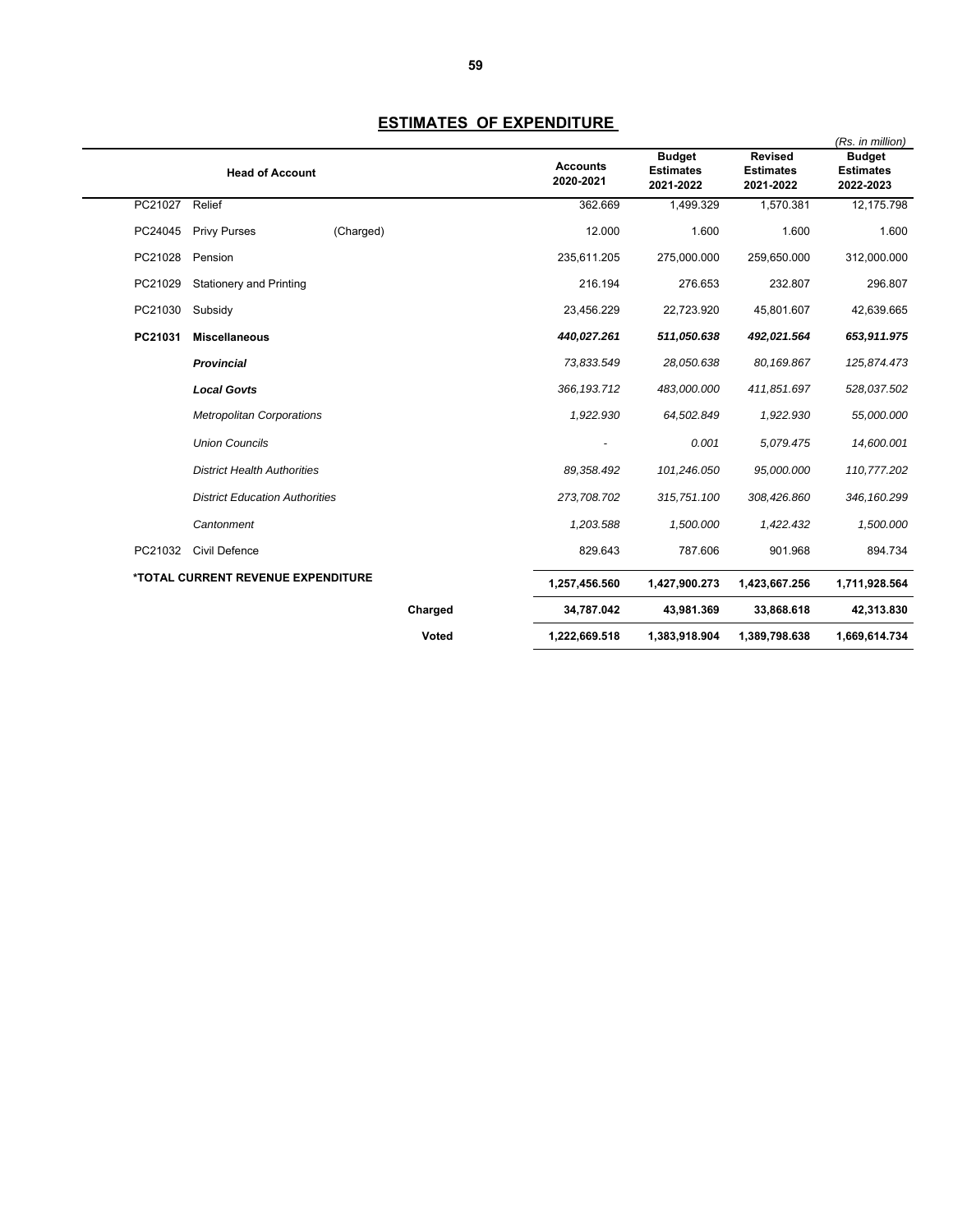|         | <b>Head of Account</b>                                      |                       |                                              | <b>Accounts</b><br>2020-2021 | <b>Budget</b><br><b>Estimates</b><br>2021-2022 | <b>Revised</b><br><b>Estimates</b><br>2021-2022 | (Rs. in million)<br><b>Budget</b><br><b>Estimates</b><br>2022-2023 |
|---------|-------------------------------------------------------------|-----------------------|----------------------------------------------|------------------------------|------------------------------------------------|-------------------------------------------------|--------------------------------------------------------------------|
|         |                                                             |                       | <b>Current Capital Expenditure - SUMMARY</b> |                              |                                                |                                                 |                                                                    |
| Grant   | <b>Description</b>                                          |                       |                                              |                              |                                                |                                                 |                                                                    |
| PC12043 | Loans to Municipalities / Autonomous Bodies etc             | $(A/C-I)$             | (Voted)                                      | 26,322.385                   | 25,621.442                                     | 22,763.685                                      | 25,849.856                                                         |
|         | <b>State Trading in Food Grain and Sugar</b>                |                       |                                              | 77,896.454                   | 273,122.015                                    | 343,328.154                                     | 378,854.477                                                        |
| PC16033 | State Trading in Food Grain and Sugar                       | $(A/C-II)$            | (Charged)                                    | 36,253.471                   | 53,479.000                                     | 40,754.000                                      | 80,776.877                                                         |
| PC13033 | State Trading in Food Grain and Sugar                       | $(A/C-II)$            | (Voted)                                      | 41,642.983                   | 219,643.015                                    | 302,574.154                                     | 298,077.600                                                        |
| PC13034 | State Trading in Medical Stores & Coal                      | $(A/C-I)$             | (Voted)                                      | 58.872                       |                                                |                                                 |                                                                    |
| PC13035 | <b>Loans to Government Servants</b>                         | $(A/C-I)$             | (Voted)                                      |                              | 0.001                                          |                                                 | 0.001                                                              |
| PC13050 | Investment                                                  | $(A/C-I)$             | (Voted)                                      | 11,290.000                   | 39,994.934                                     | 5,000.000                                       | 55,555.117                                                         |
| PC16046 | Permanent Debt (Discharged)                                 | $(A/C-I)$             | (Charged)                                    |                              | 0.434                                          |                                                 | 0.434                                                              |
| PC16047 | Floating Debt (Discharged)                                  | $(A/C-II)$            | (Charged)                                    | 132,756.540                  | 147,217.329                                    | 169,021.986                                     | 172,125.523                                                        |
| PC16048 | Repayment of Loans from the Federal Government<br>$(A/C-I)$ |                       | (Charged)                                    | 48,296.657                   | 54,158.003                                     | 52,638.174                                      | 71,577.286                                                         |
|         | PC16051 Loans to High Court Judges                          | $(A/C-I)$             | (Charged)                                    |                              |                                                | 659.451                                         | 500.000                                                            |
|         | TOTAL CURRENT CAPITAL EXPENDITURE                           |                       |                                              | 296,620.908                  | 540,114.158                                    | 593,411.450                                     | 704,462.694                                                        |
|         | <b>CHARGED CAPITAL</b>                                      |                       |                                              | 217,306.668                  | 254,854.766                                    | 263,073.611                                     | 324,980.120                                                        |
|         |                                                             | Account-I             |                                              | 48,296.657                   | 54,158.437                                     | 53,297.625                                      | 72,077.720                                                         |
|         |                                                             | Account-II            |                                              | 169,010.011                  | 200,696.329                                    | 209,775.986                                     | 252,902.400                                                        |
|         | <b>VOTED CAPITAL</b>                                        |                       |                                              | 79,314.240                   | 285,259.392                                    | 330,337.839                                     | 379,482.574                                                        |
|         |                                                             | Account-I             |                                              | 37,671.257                   | 65,616.377                                     | 27,763.685                                      | 81,404.974                                                         |
|         |                                                             | Account-II            |                                              | 41,642.983                   | 219,643.015                                    | 302,574.154                                     | 298,077.600                                                        |
|         |                                                             | <b>Account No. I</b>  |                                              | 85,967.914                   | 119,774.814                                    | 81,061.310                                      | 153,482.694                                                        |
|         |                                                             | <b>Account No. II</b> |                                              | 210,652.994                  | 420,339.344                                    | 512,350.140                                     | 550,980.000                                                        |
|         | <b>Total Receipts (Capital)</b>                             |                       |                                              | 83,836.193                   | 79,148.907                                     | 52,903.106                                      | 92,510.347                                                         |
|         | Surplus / Deficit (Current Capital A/c-I)                   |                       |                                              | (2, 131.721)                 | (40, 625.907)                                  | (28,158.204)                                    | (60, 972.347)                                                      |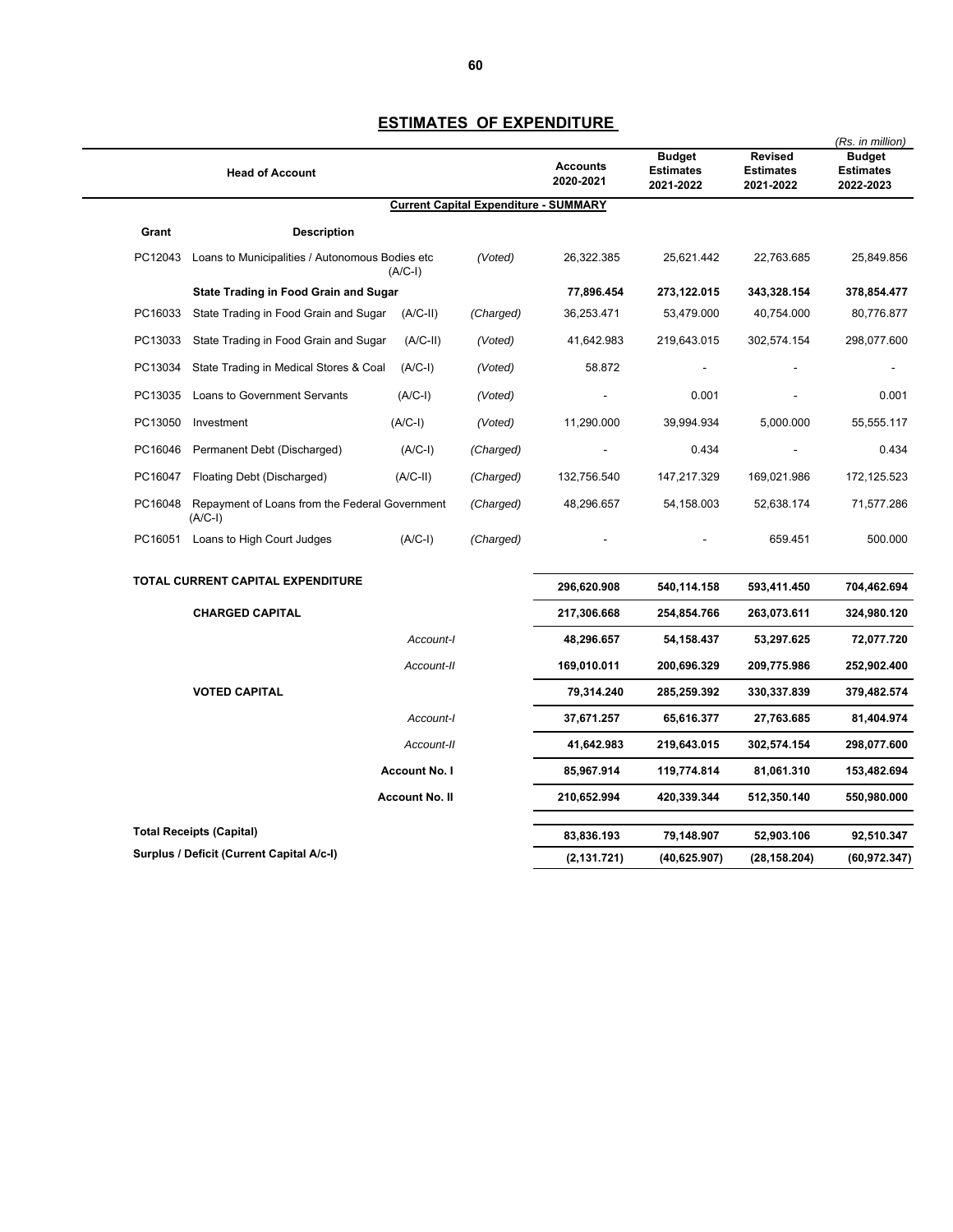|                 |                                          | <u>UI DEVEEUI MEIN EAN ENDITUINE</u> |                  |                  |                  |
|-----------------|------------------------------------------|--------------------------------------|------------------|------------------|------------------|
|                 |                                          |                                      |                  |                  | (Rs. in million) |
|                 |                                          | <b>Accounts</b>                      | <b>Budget</b>    | <b>Revised</b>   | <b>Budget</b>    |
| <b>Function</b> | <b>Description</b>                       | 2020-2021                            | <b>Estimates</b> | <b>Estimates</b> | <b>Estimates</b> |
|                 |                                          |                                      | 2021-2022        | 2021-2022        | 2022-2023        |
|                 | <b>SUMMARY</b>                           |                                      |                  |                  |                  |
|                 | TOTAL DEVELOPMENT EXPENDITURE<br>(GROSS) | 326,581.684                          | 560,000.000      | 647,867.226      | 685,000.000      |
|                 | <b>DEVELOPMENT REVENUE EXPENDITURE</b>   | 237,498.809                          | 323,917.660      | 431,689.068      | 366,430.644      |
|                 | DEVELOPMENT CAPITAL EXPENDITURE          | 89,082.875                           | 236,082.340      | 216,178.158      | 318,569.356      |
|                 | PC22036-Development                      | 237,498.809                          | 323,917.660      | 431,689.068      | 366,430.644      |
|                 | PC12037-Irrigation Works                 | 15.697.620                           | 33.215.361       | 27.752.304       | 28.468.049       |
|                 | PC12041-Roads & Bridges                  | 48,118.803                           | 78.799.000       | 136,679.870      | 101,773.000      |
|                 | PC12042-Government Buildings             | 25,266.452                           | 124.067.979      | 51,745.984       | 188,328.307      |

#### **ESTIMATES OF DEVELOPMENT EXPENDITURE**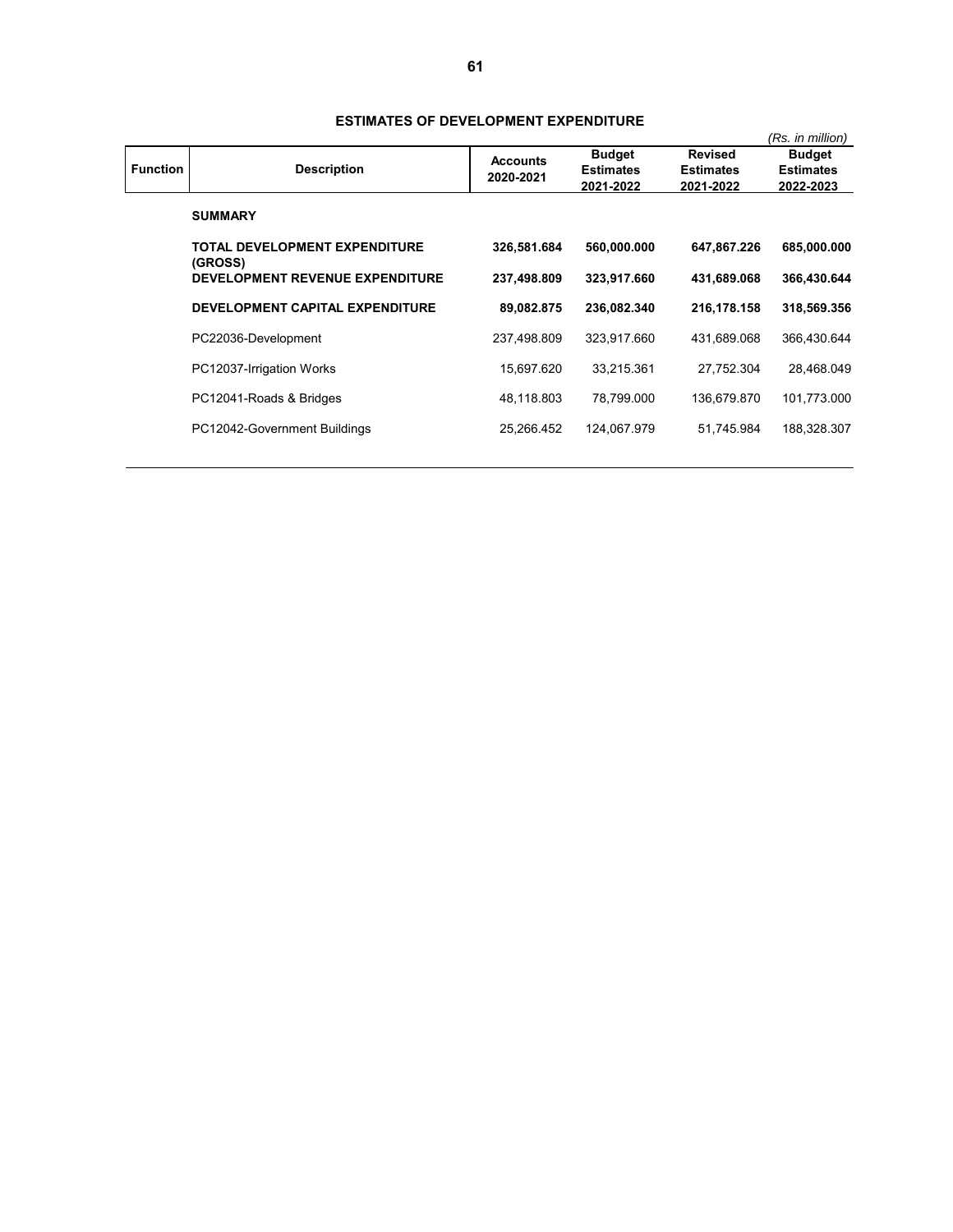|                 |                                                                                                |                              |                                       |                                    | (Rs. in million)                  |
|-----------------|------------------------------------------------------------------------------------------------|------------------------------|---------------------------------------|------------------------------------|-----------------------------------|
| <b>Function</b> | <b>Description</b>                                                                             | <b>Accounts</b><br>2020-2021 | <b>Budget</b><br><b>Estimates</b>     | <b>Revised</b><br><b>Estimates</b> | <b>Budget</b><br><b>Estimates</b> |
|                 |                                                                                                |                              | 2021-2022                             | 2021-2022                          | 2022-2023                         |
|                 |                                                                                                |                              | FUNCTION WISE DEVELOPMENT EXPENDITURE |                                    |                                   |
|                 | <b>DETAIL</b>                                                                                  |                              |                                       |                                    |                                   |
|                 | 01 GENERAL PUBLIC SERVICE                                                                      | 62,712.335                   | 31,757.152                            | 109,573.283                        | 35,559.333                        |
|                 | 011 Executive & Legislative Organs, Financial and<br>Fiscal Affairs (Including Debt Servicing) | 24,912.809                   | 2,244.652                             | 23,445.541                         | 2,320.224                         |
|                 | 014 Transfers                                                                                  | 13,010.547                   | 4,903.571                             | 24,450.660                         | 6,340.304                         |
|                 | 015 General Services                                                                           | 24,788.979                   | 24,608.929                            | 61,677.082                         | 26,898.805                        |
|                 | 03 PUBLIC ORDER & SAFETY AFFAIRS                                                               | 2,099.271                    | 2,467.075                             | 2,144.663                          | 5,665.650                         |
|                 | 031 Law Courts                                                                                 | 15.493                       | 38.688                                | 639.278                            | 132.939                           |
|                 | 032 Police                                                                                     | 169.153                      | 718.971                               | 446.352                            | 1,521.713                         |
|                 | 034 Prison Administration and Operation                                                        | 11.267                       | 8.692                                 | 8.692                              | 2,125.069                         |
|                 | 036 Administration of Public Order                                                             | 1,903.358                    | 1,700.724                             | 1,050.341                          | 1,885.929                         |
|                 | <b>04 ECONOMIC AFFAIRS</b>                                                                     | 122,994.297                  | 310,598.447                           | 273,024.842                        | 364,789.310                       |
|                 | 041 General Economic, Commercial & Labor Affairs                                               | 62.546                       | 307.786                               | 252.608                            | 341.338                           |
|                 | 042 Agri. Food, Irrigation, Forestry & Fishing                                                 | 32,564.924                   | 70,414.642                            | 60,947.797                         | 50,345.879                        |
|                 | 043 Fuel and Energy                                                                            | 4,125.265                    | 7,000.000                             | 4,792.016                          | 5,000.000                         |
|                 | 044 Mining and Manufacturing                                                                   | 1,808.726                    | 12,463.962                            | 7,749.582                          | 12,223.454                        |
|                 | 045 Construction & Transport                                                                   | 84,204.353                   | 219,586.151                           | 198,606.634                        | 296,282.546                       |
|                 | 047 Other Industries                                                                           | 228.483                      | 825.906                               | 676.205                            | 596.093                           |
|                 | <b>05 ENVIRONMENT PROTECTION</b>                                                               | 5,007.248                    | 4,507.000                             | 2,174.894                          | 4,699.600                         |
|                 | 055 Administration of Environment Protection                                                   | 5,007.248                    | 4,507.000                             | 2,174.894                          | 4,699.600                         |
|                 | 06 HOUSING & COMMUNITY AMENITIES                                                               | 49,750.525                   | 75,374.000                            | 115,974.974                        | 52,321.690                        |
|                 | 062 Community Development                                                                      | 28,029.385                   | 56,635.000                            | 74,637.175                         | 40,371.690                        |
|                 | 063 Water Supply                                                                               | 21,721.140                   | 18,739.000                            | 41,337.799                         | 11,950.000                        |
|                 | 07 HEALTH                                                                                      | 54,353.113                   | 84,332.066                            | 103,168.760                        | 163,461.060                       |
|                 | 073 Hospital Services                                                                          | 51,779.177                   | 81,959.614                            | 101,273.116                        | 161,052.991                       |
|                 | 074 Public Health Services                                                                     | 2,517.232                    | 2,322.452                             | 1,845.644                          | 2,308.069                         |
|                 | 076 Administration                                                                             | 56.704                       | 50.000                                | 50.000                             | 100.000                           |
|                 | 08 RECREATION, CULTURE AND RELIGION                                                            | 3,522.388                    | 7,578.786                             | 8,155.513                          | 8,768.835                         |
|                 | 081 Recreational and Sporting Services                                                         | 3,040.054                    | 6,055.015                             | 7,025.206                          | 7,470.597                         |
|                 | 082 Cultural Services                                                                          | 393.862                      | 900.280                               | 666.830                            | 886.238                           |
|                 | 084 Religious Affairs                                                                          | 88.472                       | 623.491                               | 463.477                            | 412.000                           |
|                 | <b>09 EDUCATION AFFAIRS &amp; SERVICES</b>                                                     | 24,723.610                   | 42,575.820                            | 32,207.214                         | 48,816.099                        |
|                 | 091 Pre-Primary & Primary Education Affairs &<br>Services                                      | 199.729                      | 2,900.000                             | 290.523                            | 3,000.000                         |
|                 | 092 Secondary Education Affairs & Services.                                                    | 22,968.666                   | 35,442.000                            | 24,078.855                         | 38,761.000                        |
|                 | 093 Tertiary Education Affairs & Services.                                                     | 1,528.305                    | 4,158.908                             | 7,807.606                          | 6,897.072                         |
|                 | 094 Education Services not Definable by Level                                                  | 26.910                       | 74.912                                | 30.230                             | 158.027                           |
|                 | <b>10 SOCIAL PROTECTION</b>                                                                    | 1,418.897                    | 809.654                               | 1,443.083                          | 918.423                           |
|                 | 107 Administration (Relief Measures)                                                           | 240.572                      |                                       |                                    |                                   |
|                 | 108 Others                                                                                     | 1,178.325                    | 809.654                               | 1,443.083                          | 918.423                           |
|                 | <b>TOTAL</b>                                                                                   | 326,581.684                  | 560,000.000                           | 647,867.226                        | 685,000.000                       |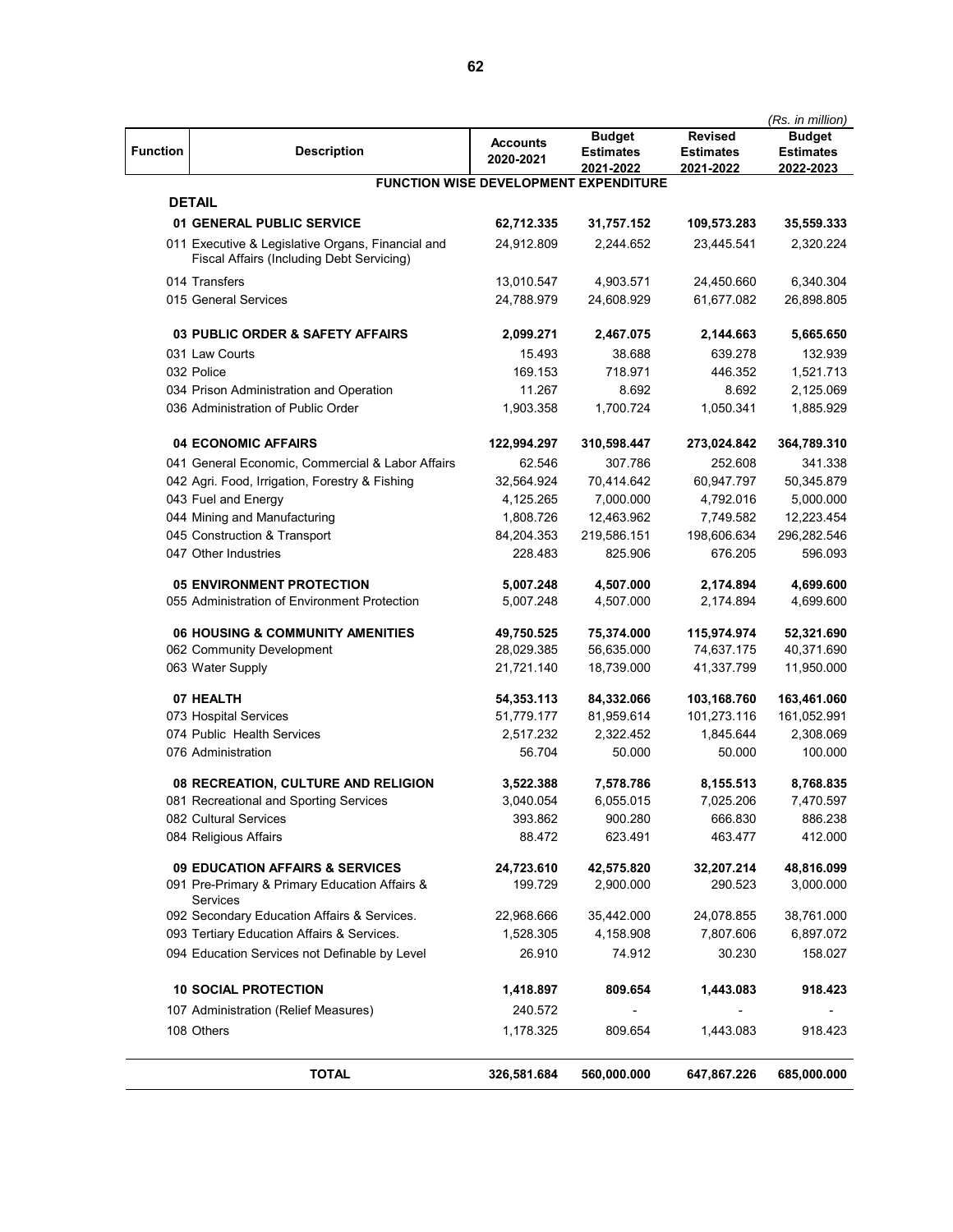|                 |                                                      |                              |                                                |                                                 | (Rs. in million)                               |
|-----------------|------------------------------------------------------|------------------------------|------------------------------------------------|-------------------------------------------------|------------------------------------------------|
| <b>Function</b> | <b>Description</b>                                   | <b>Accounts</b><br>2020-2021 | <b>Budget</b><br><b>Estimates</b><br>2021-2022 | <b>Revised</b><br><b>Estimates</b><br>2021-2022 | <b>Budget</b><br><b>Estimates</b><br>2022-2023 |
|                 | <b>DEVELOPMENT REVENUE EXPENDITURE</b>               | 237,498.809                  | 323,917.660                                    | 431,689.068                                     | 366,430.644                                    |
|                 | PC22036-Development                                  | 237,498.809                  | 323,917.660                                    | 431,689.068                                     | 366,430.644                                    |
|                 | 011101 Parliamentary/Legislative Affairs             | 134.017                      | 300.000                                        | 140.000                                         | 185.000                                        |
|                 | 011104 Administrative Inspection                     | 0.400                        |                                                | 32.548                                          | 144.115                                        |
|                 | 011111 Divisional Commissioner                       | 23,898.995                   |                                                | 19,630.060                                      | $\overline{\phantom{a}}$                       |
|                 | 011205 Tax Management (Custom, I.Tax, Excise)        | 879.397                      | 1,944.652                                      | 3,642.933                                       | 1,991.109                                      |
|                 | 014108 District Health Authorities                   | 1,099.569                    |                                                | 5,489.058                                       |                                                |
|                 | 014109 District Education Authorities                | 7,295.432                    | $\blacksquare$                                 | 13,205.452                                      |                                                |
| 014110 Others   |                                                      | 4,615.546                    | 4,903.571                                      | 5,756.150                                       | 6,340.304                                      |
|                 | 015101 Establishment Services General Administration | 68.509                       | 65.152                                         | 1,086.276                                       | 2,428.869                                      |
|                 | 015102 Human Resouce Management                      |                              | $\overline{\phantom{a}}$                       | $\qquad \qquad \blacksquare$                    | 112.758                                        |
|                 | 015201 Planning                                      | 24,720.470                   | 24,543.777                                     | 60,590.806                                      | 24,357.178                                     |
|                 | 031101 Courts/Justice                                | 15.493                       | 38.688                                         | 639.278                                         | 132.939                                        |
|                 | 032102 Provincial Police                             | 169.153                      | 718.971                                        | 446.352                                         | 1,521.713                                      |
|                 | 034101 Jails and convict settlement                  | 11.267                       | 8.692                                          | 8.692                                           | 2,125.069                                      |
|                 | 036101 Secretariat                                   | 1,903.358                    | 1,700.724                                      | 1,050.341                                       | 1,885.929                                      |
|                 | 041308 Wage Regulations                              | 3.188                        | $\overline{\phantom{a}}$                       |                                                 |                                                |
|                 | 041310 Administration                                | 59.358                       | 307.786                                        | 252.608                                         | 341.338                                        |
|                 | 042103 Agricultural Research & Extension Services    | 13,895.671                   | 30,651.141                                     | 24,887.466                                      | 14,029.317                                     |
|                 | 042106 Animal Husbandry                              | 960.831                      | 3,595.437                                      | 1,477.302                                       | 2,490.274                                      |
|                 | 042203 Canal Irrigation                              | 51.410                       | 169.292                                        | 69.292                                          | 80.000                                         |
|                 | 042401 Preservation of Wildlife & Hunting Control    | 44.372                       | 319.264                                        | 309.742                                         | 611.801                                        |
|                 | 042402 Administration                                | 2,620.529                    | 4,000.000                                      | 6,437.191                                       | 4,262.608                                      |
|                 | 042501 Administration                                | 200.126                      | 610.270                                        | 334.772                                         | 643.855                                        |
|                 | 042601 Administration                                |                              | 17.530                                         | 17.530                                          | 278.000                                        |
| 042650 Others   |                                                      | 44.937                       | 443.000                                        | 327.198                                         | 400.024                                        |
|                 | 043502 Electricity Hydal                             | 3,397.436                    | 4,273.347                                      | 4,017.016                                       | 4,016.951                                      |
|                 | 043701 Administration                                | 17.829                       | 120.000                                        | 110.000                                         | 65.000                                         |
|                 | 044101 Support for Industrial Development            | 810.000                      | 3,727.384                                      | 3,447.380                                       | 2,000.000                                      |
| 044120 Others   |                                                      | 341.989                      | 7,517.616                                      | 3,525.039                                       | 9,200.271                                      |
|                 | 044201 Mining of Mineral Resor. O/t Mineral          | 656.737                      | 1,218.962                                      | 777.163                                         | 1,023.183                                      |
|                 | 045201 Administration                                | 10,819.098                   | 16,719.172                                     | 10,180.780                                      | 6,181.239                                      |
|                 |                                                      | 228.483                      | 825.906                                        | 676.205                                         | 596.093                                        |
|                 | 047202 Tourism                                       | 5,007.248                    | 4,507.000                                      | 2,174.894                                       | 4,699.600                                      |
|                 | 055101 Administration                                | 17,381.669                   | 30,049.000                                     | 41,708.151                                      | 21,362.000                                     |
|                 | 062103 Urban Development                             | 10,647.716                   | 26,586.000                                     | 32,929.024                                      | 19,009.690                                     |
|                 | 062202 Rural Works Programme                         | 21,721.140                   | 18,739.000                                     | 41,337.799                                      | 11,950.000                                     |
|                 | 063102 Works (Construction) and Operations           |                              |                                                |                                                 |                                                |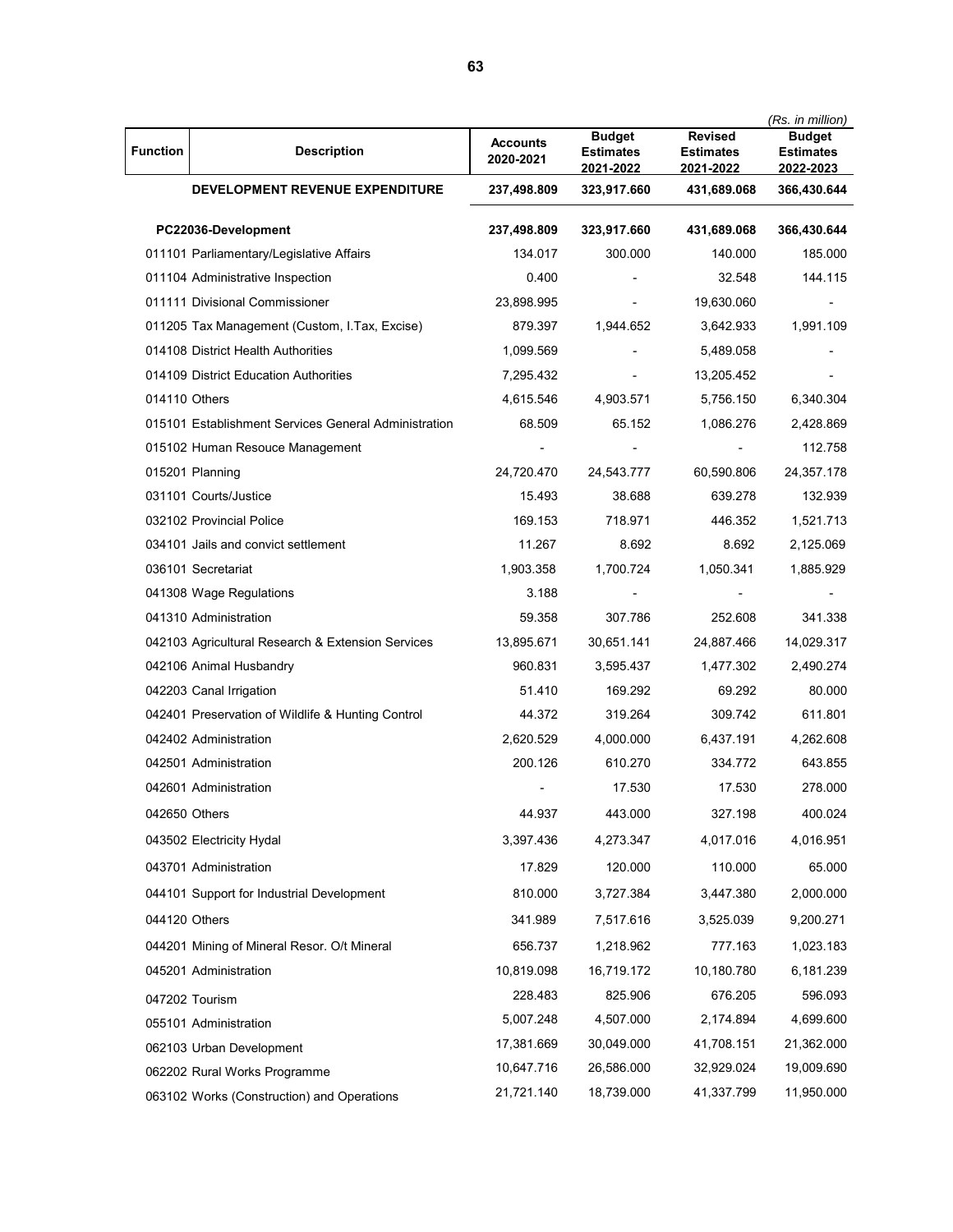|                                 |                                                                    |                              |                                   |                                    | (Rs. in million)                  |
|---------------------------------|--------------------------------------------------------------------|------------------------------|-----------------------------------|------------------------------------|-----------------------------------|
| <b>Function</b>                 | <b>Description</b>                                                 | <b>Accounts</b><br>2020-2021 | <b>Budget</b><br><b>Estimates</b> | <b>Revised</b><br><b>Estimates</b> | <b>Budget</b><br><b>Estimates</b> |
|                                 |                                                                    | 51,776.642                   | 2021-2022<br>81,959.614           | 2021-2022<br>101,273.116           | 2022-2023<br>161,052.991          |
|                                 | 073101 General Hospital Services<br>073301 Mother and Child Health | 2.535                        |                                   |                                    |                                   |
|                                 |                                                                    |                              |                                   |                                    |                                   |
|                                 | 074104 Chemicals Examiners & Laboratories                          |                              | 100.000                           |                                    | 100.000                           |
|                                 | 074107 Population Welfare Measures                                 | 1,356.840                    | 1,822.452                         | 1,445.644                          | 1,808.069                         |
|                                 | 074120 Others (Other Health Facilities and Preventive<br>Measures) | 1,160.392                    | 400.000                           | 400.000                            | 400.000                           |
|                                 | 076101 Administration                                              | 56.704                       | 50.000                            | 50.000                             | 100.000                           |
|                                 | 081105 Administration                                              | 3,040.054                    | 6,055.015                         | 7,025.206                          | 7,470.597                         |
|                                 | 082105 Information & Culture                                       | 393.862                      | 900.280                           | 666.830                            | 886.238                           |
| 084103 Augaf                    |                                                                    | 88.472                       | 623.491                           | 463.477                            | 412.000                           |
|                                 | 091103 Administration                                              | 199.729                      | 2,900.000                         | 290.523                            | 3,000.000                         |
|                                 | 092101 Secondary Education                                         | 22,968.666                   | 35,442.000                        | 24,078.855                         | 38,761.000                        |
|                                 | 093101 General Universities / Colleges / Institutes                | 1,435.975                    | 3,591.282                         | 5,945.640                          | 5,896.352                         |
|                                 | 093102 Professional/Technical Universities/Colleges                | 92.330                       | 567.626                           | 1,861.966                          | 1,000.720                         |
|                                 | 094101 School for Handicapped / Retarded Person                    | 26.910                       | 74.912                            | 30.230                             | 158.027                           |
|                                 | 108101 Social Welfare Measures                                     | 394.712                      | 809.654                           | 643.083                            | 918.423                           |
|                                 | 108104 Zakat & Ushr                                                | 783.613                      |                                   | 800.000                            |                                   |
|                                 |                                                                    |                              |                                   |                                    |                                   |
| DEVELOPMENT CAPITAL EXPENDITURE |                                                                    |                              |                                   |                                    |                                   |
|                                 |                                                                    | 89,082.875                   | 236,082.340                       | 216,178.158                        | 318,569.356                       |
|                                 | PC12037-Irrigation Works                                           | 15,697.620                   | 33,215.361                        | 27,752.304                         | 28,468.049                        |
|                                 | 042202 Irrigation Dams                                             | 17.360                       | 423.262                           | 423.262                            | 305.000                           |
|                                 | 042203 Canal Irrigation                                            | 14,729.688                   | 30,185.446                        | 26,664.042                         | 27,245.000                        |
|                                 | 043502 Electricity - Hydal                                         | 710.000                      | 2,606.653                         | 665.000                            | 918.049                           |
|                                 | 107105 Flood Control & Drainage                                    | 240.572                      |                                   |                                    |                                   |
|                                 |                                                                    |                              |                                   |                                    |                                   |
|                                 | PC12041-Roads & Bridges                                            | 48,118.803                   | 78,799.000                        | 136,679.870                        | 101,773.000                       |
|                                 | 045202 Highways Roads & Bridges                                    | 48,118.803                   | 78,799.000                        | 136,679.870                        | 101,773.000                       |
|                                 | PC12042-Governmnet Buildings                                       | 25,266.452                   | 124,067.979                       | 51,745.984                         | 188,328.307                       |
|                                 | Agriculture                                                        |                              | 845.859                           | 573.804                            | 740.683                           |
|                                 | <b>Archives &amp; Libraries</b>                                    |                              | 140.711                           | 130.371                            | 94.500                            |
|                                 | <b>Board of Revenue</b>                                            |                              | 2,331.450                         | 1,861.878                          | 2,817.497                         |
|                                 | <b>Communications &amp; Works</b>                                  |                              | 154.497                           | 89.497                             | 571.963                           |
|                                 | District Development Package                                       |                              |                                   | 174.093                            | 36.610                            |
|                                 | <b>Energy Department</b>                                           |                              |                                   | 45.653                             |                                   |
|                                 | <b>Environment Planning</b>                                        |                              |                                   |                                    | 300.400                           |
|                                 | <b>Emergency Services</b>                                          |                              | 527.366                           | 372.735                            | 707.946                           |
|                                 | Excise & Taxation Department                                       |                              | 77.505                            | 39.180                             |                                   |
|                                 | Finance                                                            |                              |                                   |                                    | 34.704                            |
|                                 | Food                                                               |                              | 57.000                            | 49.000                             | 99.976                            |
|                                 | Forestry                                                           |                              |                                   | 190.000                            | 237.392                           |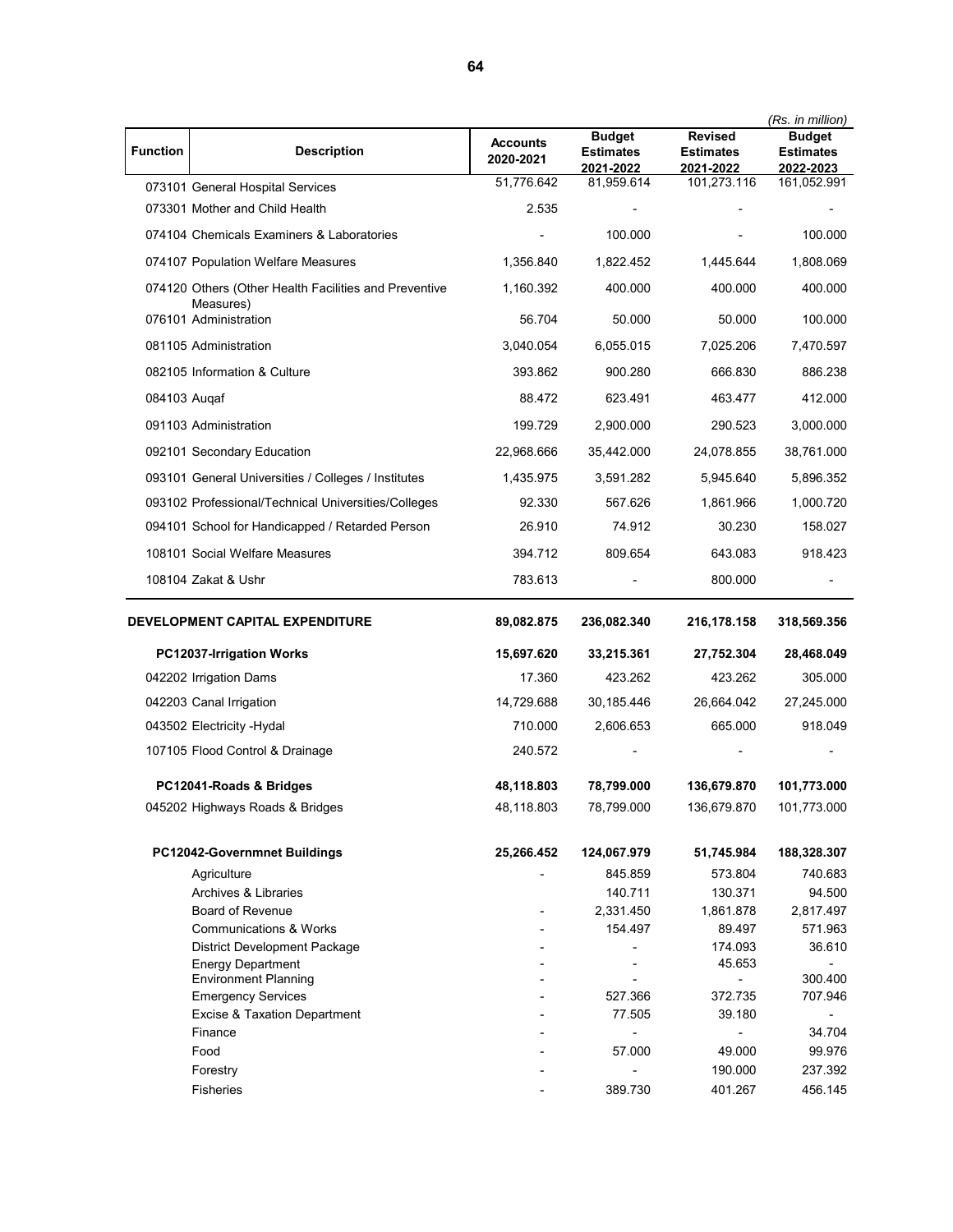|          |                                                            |                              |                                                |                                                 | (Rs. in million)                               |
|----------|------------------------------------------------------------|------------------------------|------------------------------------------------|-------------------------------------------------|------------------------------------------------|
| Function | <b>Description</b>                                         | <b>Accounts</b><br>2020-2021 | <b>Budget</b><br><b>Estimates</b><br>2021-2022 | <b>Revised</b><br><b>Estimates</b><br>2021-2022 | <b>Budget</b><br><b>Estimates</b><br>2022-2023 |
|          | Governance & Informatin Technology                         |                              | 123.000                                        | 68.800                                          | 103.082                                        |
|          | Governor Secretariat                                       |                              |                                                | $\overline{\phantom{a}}$                        | 50.000                                         |
|          | <b>Higher Education</b>                                    |                              | 11,473.718                                     | 8,175.920                                       | 7,603.648                                      |
|          | Health                                                     |                              |                                                | 2.873                                           | 5.000                                          |
|          | Home Department                                            |                              | 749.517                                        | 673.519                                         | 837.102                                        |
|          | Human Rights & Minority Affairs                            |                              | 2,200.000                                      |                                                 | 2,315.000                                      |
|          | Information & Culture                                      |                              | 188.732                                        | 206.197                                         | 244.000                                        |
|          | Innovative Financing                                       |                              |                                                |                                                 | 32,999.900                                     |
|          | Industries                                                 |                              | 955.000                                        | 975.593                                         | 1,334.729                                      |
|          | Jails                                                      |                              | 976.017                                        | 1,468.424                                       | 5,093.630                                      |
|          | Judiciary                                                  |                              | 5,997.699                                      | 6,494.267                                       | 6,867.061                                      |
|          | Local Government & Community Development                   |                              | 45.000                                         | 719.767                                         | 40.310                                         |
|          | Labor & Human Resource                                     |                              | 92.214                                         | 52.214                                          | 158.662                                        |
|          | Livestock                                                  |                              | 1,404.563                                      | 1,030.529                                       | 1,799.726                                      |
|          | Law & Parliamentary Affairs                                |                              | 360.000                                        | 322.500                                         | 563.453                                        |
|          | Mines & Minerals                                           |                              | 231.038                                        | 195.030                                         | 476.817                                        |
|          | Management & Professional Development<br>Department        |                              | 200.000                                        | 200.000                                         | 83.075                                         |
|          | <b>Public Prosecution</b>                                  |                              | 78.158                                         | 38.726                                          | 113.059                                        |
|          | Planning & Development                                     |                              | 71,556.912                                     | 490.108                                         | 42,687.421                                     |
|          | Police                                                     |                              | 3,228.673                                      | 3,949.140                                       | 3,033.078                                      |
|          | <b>Provincial Assembly</b>                                 |                              | 1,216.643                                      | 1,254.643                                       | 931.360                                        |
|          | Primary & Secondary Health Care                            |                              | 8,251.557                                      | 10,818.031                                      | 5,088.806                                      |
|          | <b>Population Welfare</b>                                  |                              | 277.548                                        | 320.691                                         | 591.931                                        |
|          | Religiouis Affairs and AUQAF                               |                              | 76.509                                         | 90.509                                          | 268.000                                        |
|          | <b>School Education</b>                                    |                              | 58.000                                         | 39.000                                          | 239.000                                        |
|          | S&GAD                                                      |                              | 1,706.095                                      | 1,387.665                                       | 1,556.476                                      |
|          | Specialized Health Care & Medical Education                |                              | 4,583.203                                      | 6,392.974                                       | 4,722.483                                      |
|          | Special Programme / Initiatives                            |                              |                                                |                                                 | 58,530.000                                     |
|          | Social Welfare                                             |                              | 682.377                                        | 600.620                                         | 974.727                                        |
|          | <b>Special Education</b>                                   |                              | 680.088                                        | 622.371                                         | 1,041.973                                      |
|          | Tourism                                                    |                              | 427.094                                        | 339.627                                         | 623.907                                        |
|          | Transport                                                  |                              | 80.828                                         | 10.000                                          | 138.861                                        |
|          | Water Supply & Sanitation                                  |                              | 25.000                                         |                                                 |                                                |
|          | Women Development                                          |                              | 228.969                                        | 228.969                                         | 606.850                                        |
|          | Wildlife                                                   |                              | 680.736                                        | 437.803                                         | 378.199                                        |
|          | Youth Affairs, Sports, Archaeology & Tourism<br>Department |                              | 708.973                                        | 211.996                                         | 129.165                                        |
|          | <b>GROSS TOTAL DEVELOPMENT EXP.</b>                        | 326,581.684                  | 560,000.000                                    | 647,867.226                                     | 685,000.000                                    |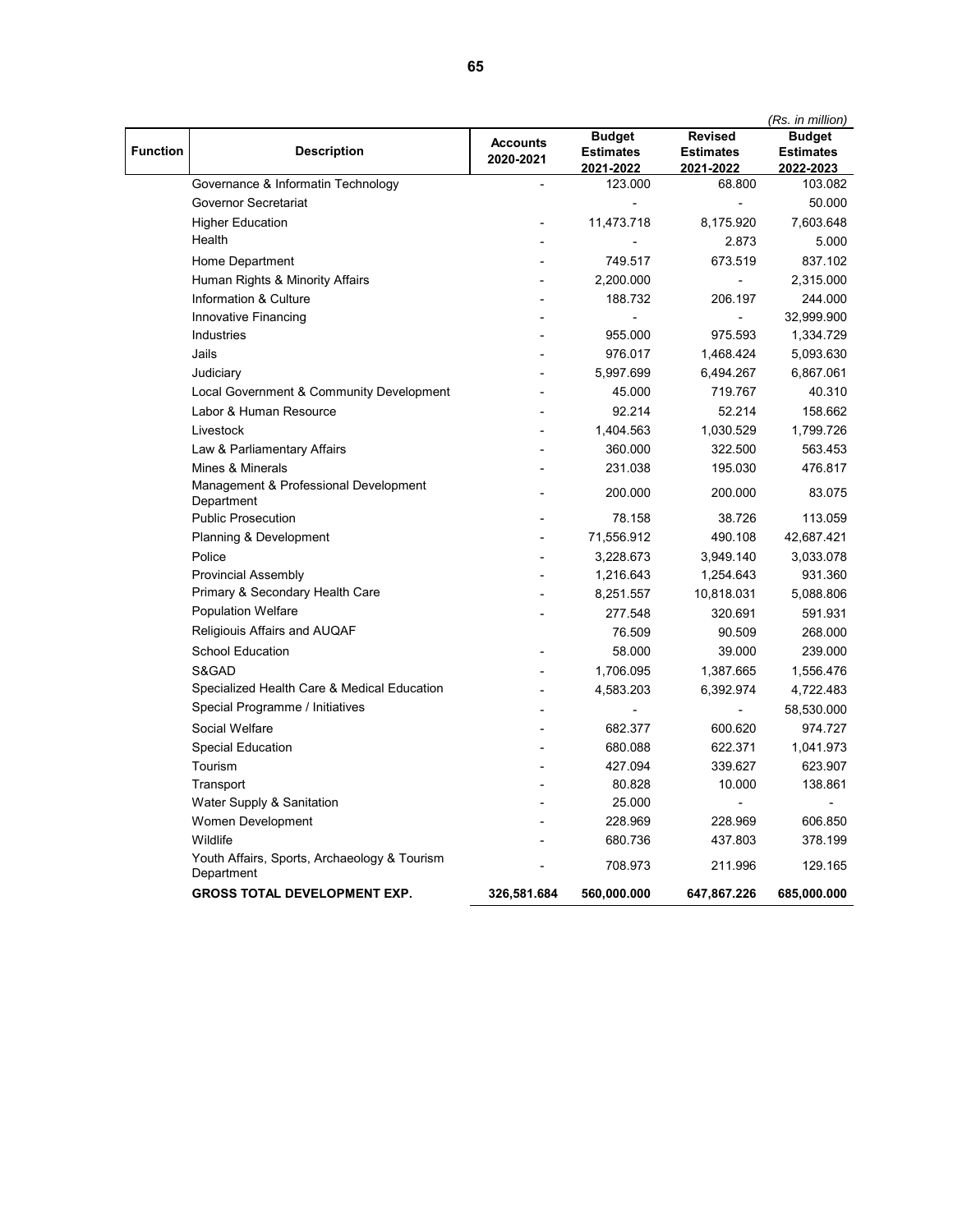| <b>Head of Account</b>       | <b>Accounts</b><br>2020-2021 | <b>Budget</b><br><b>Estimates</b><br>2021-2022        | <b>Revised</b><br><b>Estimates</b><br>2021-2022 | (Rs. in million)<br><b>Budget</b><br><b>Estimates</b><br>2022-2023 |
|------------------------------|------------------------------|-------------------------------------------------------|-------------------------------------------------|--------------------------------------------------------------------|
| <b>SUMMARY</b>               |                              |                                                       |                                                 |                                                                    |
| <b>PUBLIC ACCOUNT</b>        |                              |                                                       |                                                 |                                                                    |
| <b>F</b> ASSETS - CREDITS    | 1,725,758.888                | 1,404,532.921                                         | 1,707,780.041                                   | 1,751,308.707                                                      |
| <b>ASSETS - DEBITS</b><br>F. | (1,610,719.567)              | (1,536,210.514)                                       | (1,852,357.106)                                 | (1,909,892.260)                                                    |
| <b>ASSETS - NET</b>          | 115,039.321                  | (131, 677.593)                                        | (144, 577.065)                                  | (158, 583.553)                                                     |
| LIABILITIES - CREDITS<br>G.  |                              | $(1,923,547.036)$ $(1,774,181.632)$ $(2,058,485.410)$ |                                                 | (2, 180, 730.264)                                                  |
| LIABILITIES - DEBIT<br>G     | 1,893,750.548                | 1,905,859.225                                         | 2,203,062.475                                   | 2,339,313.817                                                      |
| <b>LIABILITIES - NET</b>     | 29,796.488                   | (131, 677.593)                                        | (144, 577.065)                                  | (158, 583.553)                                                     |
| <b>NET PUBLIC ACCOUNT</b>    | 85,242.833                   | 263,355.186                                           | 0.000                                           | 0.000                                                              |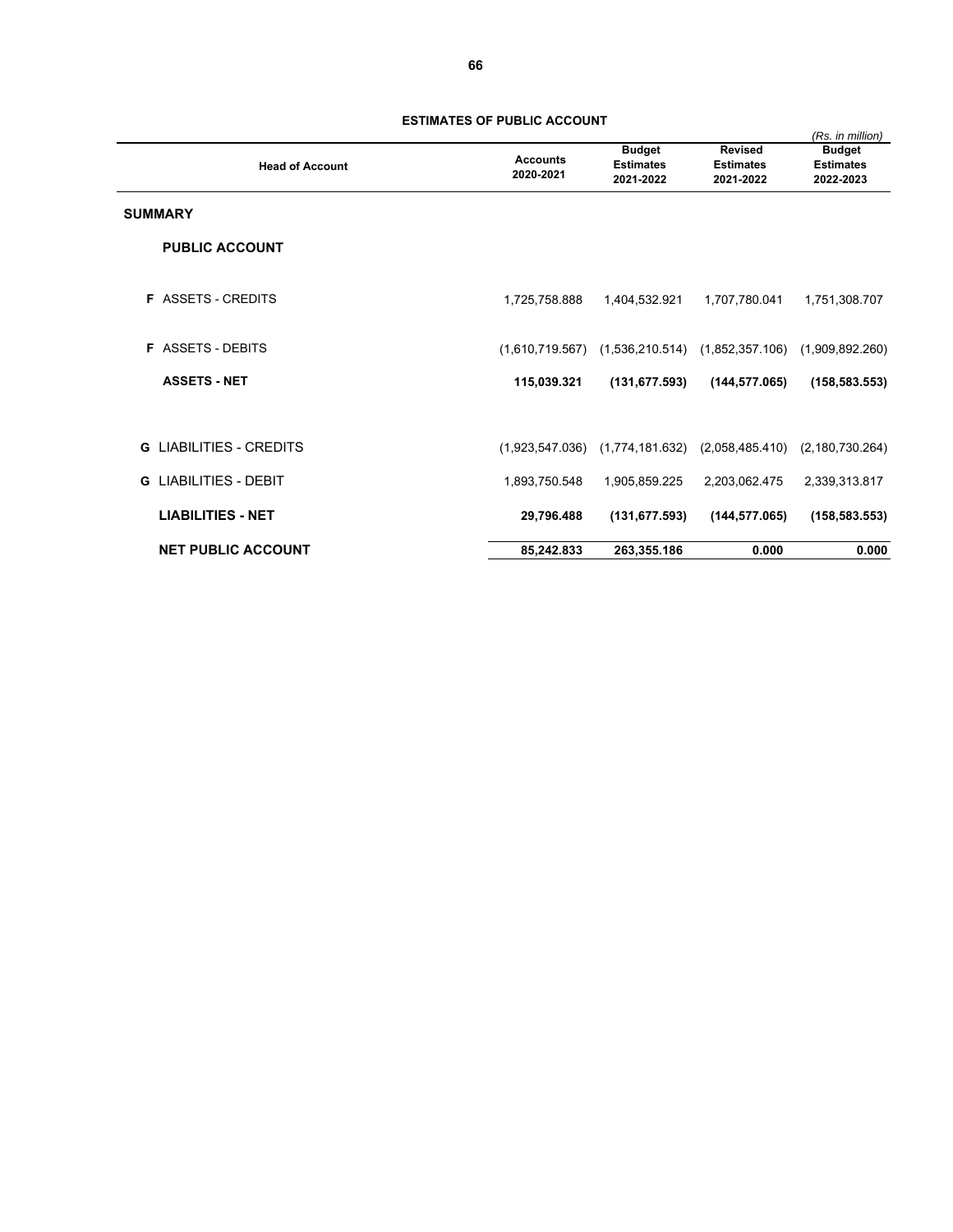|               |               |                                |                                                           |                              |                                                |                                                 | (Rs. in million)                               |
|---------------|---------------|--------------------------------|-----------------------------------------------------------|------------------------------|------------------------------------------------|-------------------------------------------------|------------------------------------------------|
|               |               |                                | <b>Head of Account</b>                                    | <b>Accounts</b><br>2020-2021 | <b>Budget</b><br><b>Estimates</b><br>2021-2022 | <b>Revised</b><br><b>Estimates</b><br>2021-2022 | <b>Budget</b><br><b>Estimates</b><br>2022-2023 |
| <b>DETAIL</b> |               |                                |                                                           |                              |                                                |                                                 |                                                |
|               | <b>CREDIT</b> |                                |                                                           |                              |                                                |                                                 |                                                |
|               |               |                                | <b>F01 CASH AND BANK BALANCES</b>                         | 1,728,300.482                | 1,406,809.051                                  | 1,710,639.925                                   | 1,754,475.936                                  |
|               | F011          | <b>Balance with SBP</b>        |                                                           | 1,728,300.482                | 1,406,809.051                                  | 1,710,639.925                                   | 1,754,475.936                                  |
|               |               | F01101                         | Non Food Account                                          | 1,545,197.467                | 1,252,809.051                                  | 1,510,487.198                                   | 1,550,110.278                                  |
|               |               |                                | F01102 Food Account                                       | 183,086.615                  | 154,000.000                                    | 200, 152. 727                                   | 204,365.658                                    |
|               |               |                                | F01113 Account with Government Servants                   | 17.575                       |                                                |                                                 |                                                |
|               |               | F01121                         | District Health Authority Punjab SBD                      | (1.175)                      |                                                |                                                 |                                                |
|               |               | <b>F02 RECEIVABLE</b>          |                                                           | (2,541.594)                  | (2, 276.130)                                   | (2,859.884)                                     | (3, 167.229)                                   |
|               | F021          |                                | <b>Loans and Advances</b>                                 | (2,541.594)                  | (2, 276.130)                                   | (2,859.884)                                     | (3, 167.229)                                   |
|               |               |                                | F02113 Account with Government Servants                   | (2, 111.636)                 | (1,900.000)                                    | (2,403.055)                                     | (2,700.000)                                    |
|               |               | F02119                         | OB Advances (Civil)                                       | (45.903)                     | (56.654)                                       | (56.654)                                        | (56.654)                                       |
|               |               | F02148                         | <b>Forest Advances</b>                                    | (384.055)                    | (319.476)                                      | (400.175)                                       | (410.575)                                      |
|               |               |                                | <b>TOTAL ASSETS</b>                                       | 1,725,758.888                | 1,404,532.921                                  | 1,707,780.041                                   | 1,751,308.707                                  |
|               |               | <b>G01 CURRENT LIABILITIES</b> |                                                           | (994, 825.828)               | (813,073.470)                                  | (1,025,485.824)                                 | (1,068,478.010)                                |
|               | G011          |                                | <b>Cheque Clearing Account</b>                            | (1,009,612.098)              | (824, 866.470)                                 | (1,042,458.824)                                 | (1,088,328.010)                                |
|               |               | G01101                         | Non Food Account                                          | (0.573)                      |                                                |                                                 |                                                |
|               |               | G01112                         | Ch. Pay. Cler. A/C (Food A/C) SBP                         | (15,005.885)                 | (9, 147.130)                                   | (19,775.613)                                    | (23,602.279)                                   |
|               |               | G01132                         | Cheque Payment Clearing Account (Non<br>Food Account) SBP | (381, 914.738)               | (245, 411.763)                                 | (395, 995.452)                                  | (400, 667.911)                                 |
|               |               | G01142                         | Cheque Pay Clearing Account (Food<br>Account)             | (1,313.010)                  | (1,263.335)                                    | (1,461.000)                                     | (1,606.000)                                    |
|               |               | G01147                         | Cheque Pay Clearance Account (Non Food                    | (312, 775.613)               | (324, 377.331)                                 | (330,005.885)                                   | (336, 602.100)                                 |
|               |               | G01190                         | Account) NBP<br>Special Drawing Account Cheques (SDA)     | (298, 602.279)               | (244, 666.911)                                 | (295, 220.874)                                  | (325, 849.720)                                 |
|               |               | G012 Others                    |                                                           | 14,786.270                   | 11,793.000                                     | 16,973.000                                      | 19,850.000                                     |
|               |               | G01201                         | <b>Outstanding Commitments</b>                            | 14,786.270                   | 11,793.000                                     | 16,973.000                                      | 19,850.000                                     |
|               |               |                                | <b>TOTAL CURRENT LIABILITIES</b>                          | (994, 825.828)               | (813,073.470)                                  | (1,025,485.824)                                 | (1,068,478.010)                                |
| G02           | Loans         |                                |                                                           | (0.035)                      | (0.040)                                        | (0.050)                                         | (0.060)                                        |
|               |               | G021 Domestic                  |                                                           | (0.035)                      | (0.040)                                        | (0.050)                                         | (0.060)                                        |
|               |               | G02104                         | Others                                                    | (0.035)                      | (0.040)                                        | (0.050)                                         | (0.060)                                        |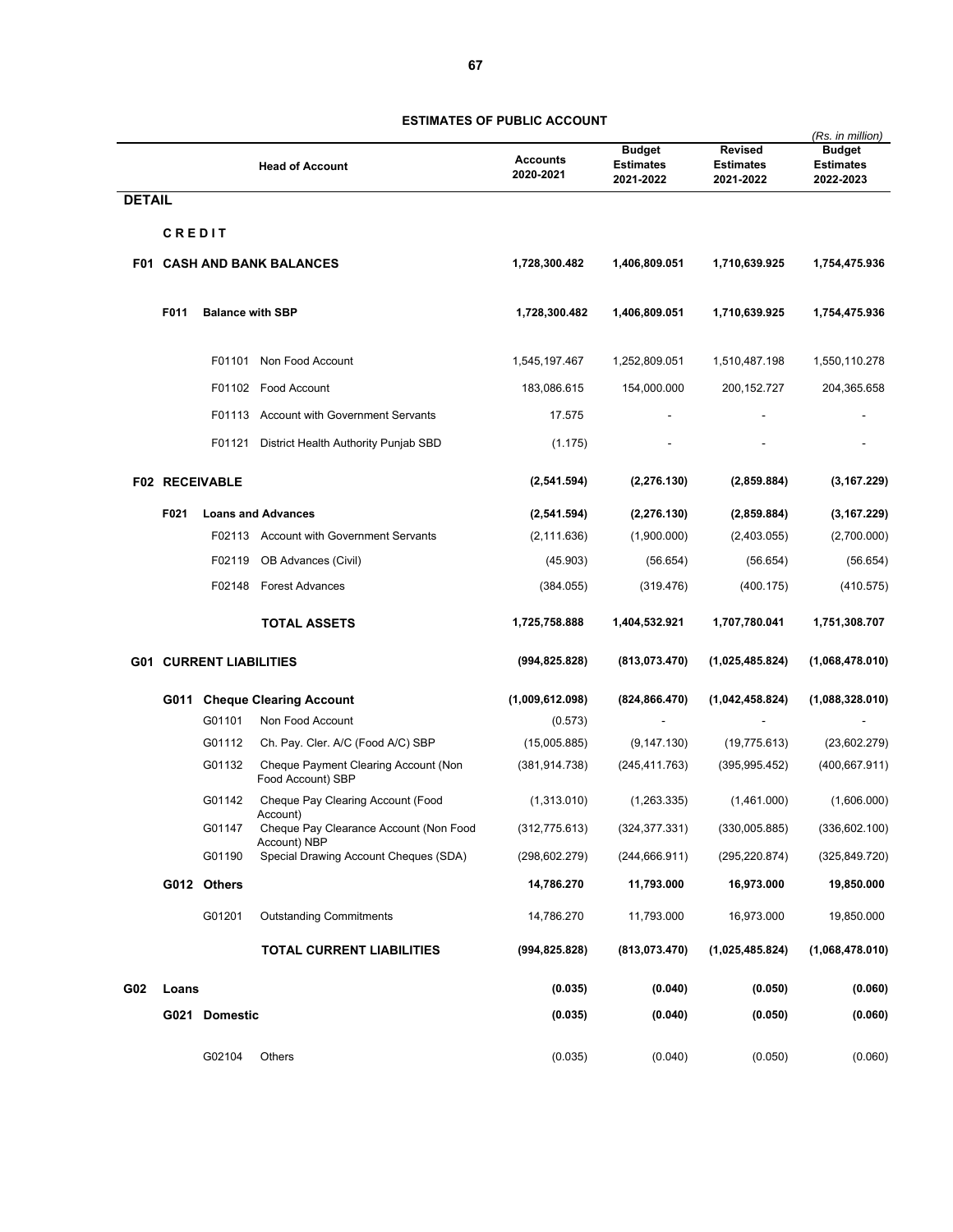|                               |                            | <b>Head of Account</b>                                                                                      | <b>Accounts</b><br>2020-2021 | <b>Budget</b><br><b>Estimates</b><br>2021-2022 | <b>Revised</b><br><b>Estimates</b><br>2021-2022 | (Rs. in million)<br><b>Budget</b><br><b>Estimates</b><br>2022-2023 |
|-------------------------------|----------------------------|-------------------------------------------------------------------------------------------------------------|------------------------------|------------------------------------------------|-------------------------------------------------|--------------------------------------------------------------------|
|                               | <b>G05 CONTROL ACCOUNT</b> |                                                                                                             | (529, 104.756)               | (547, 994.631)                                 | (558, 332.361)                                  | (577,544.979)                                                      |
| G051                          | <b>Miscellaneous</b>       |                                                                                                             | (529, 104.756)               | (547, 994.631)                                 | (558, 332.361)                                  | (577,544.979)                                                      |
|                               |                            | G05102 Audusting Account                                                                                    | (14.320)                     | 10.850                                         | (18.835)                                        | (21.025)                                                           |
|                               | G05105                     | <b>Wages Clearing Account</b>                                                                               | (528, 220.874)               | (547, 849.719)                                 | (557, 295.000)                                  | (576,060.501)                                                      |
|                               | G05106                     | Inter Provincial Settlement Account                                                                         | 3.446                        | 3.120                                          | 4.000                                           | 5.000                                                              |
|                               |                            | G05107 Adjusting Account between Federal and                                                                | 1,483.835                    | (58.403)                                       | 1,625.000                                       | 1,821.000                                                          |
|                               |                            | <b>Provincial Governments</b><br>G05110 State Bank Suspense                                                 | 96.973                       | 85.121                                         | 103.630                                         | 108.065                                                            |
|                               | G05111                     | <b>District Accounts Suspense</b>                                                                           | (891.549)                    | (185.600)                                      | (1,000.951)                                     | (1,298.220)                                                        |
|                               | G05125                     | Inter Provincial Settlement Account- Punjab                                                                 | (1.524)                      |                                                |                                                 |                                                                    |
|                               | G05126                     | Inter Provincial Settlement Account- Sindh                                                                  | (11.383)                     |                                                |                                                 |                                                                    |
|                               | G05127                     | Inter Provincial Settlement Account- KPK                                                                    | (0.065)                      |                                                |                                                 |                                                                    |
|                               |                            | G05131 Settlement Account between Federal &                                                                 | (1,549.295)                  |                                                | (1,750.205)                                     | (2,099.298)                                                        |
|                               |                            | <b>Punjab Governments</b><br>G05115 Adjusting Account between Provincial and<br><b>District Governments</b> |                              |                                                |                                                 |                                                                    |
| <b>G06 TRUST ACCOUNT-FUND</b> |                            |                                                                                                             | (49, 578.112)                | (58, 814.340)                                  | (50, 841.655)                                   | (80, 786.647)                                                      |
| G061                          | <b>Provident Fund</b>      |                                                                                                             | (38, 587.501)                | (32, 298.042)                                  | (41, 150.307)                                   | (51, 593.694)                                                      |
|                               |                            | G06103 General Provident Fund (Civil)                                                                       | (38, 324.550)                | (32, 149.837)                                  | (40, 869.307)                                   | (51, 298.110)                                                      |
|                               |                            | G06106 General Provident Fund (Forest)                                                                      | (262.951)                    | (148.205)                                      | (281.000)                                       | (295.584)                                                          |
| G062                          | <b>Benevolent Fund</b>     |                                                                                                             | (6,816.495)                  | (20, 796.614)                                  | (3, 143.847)                                    | (20, 542.824)                                                      |
|                               |                            | G06201 Punjab Benevolent Fund                                                                               | (1, 131.652)                 | (14, 399.298)                                  | (1,320.111)                                     | (18, 379.307)                                                      |
|                               |                            | G06202 Federal Government Employees Benevolent                                                              | (0.701)                      | (0.865)                                        | (0.901)                                         | (1.000)                                                            |
|                               |                            | Fund (Civil)<br>G06214 Federal Government Employees Benevolent                                              | (4,336.056)                  | (4,789.110)                                    | 0.500                                           | 0.500                                                              |
|                               |                            | Fund<br>G06215 District Government Employees Benevolent                                                     | (0.280)                      | (9.801)                                        |                                                 |                                                                    |
|                               |                            | Fund<br>G06217 Govt. Employees Benevolent Fund working                                                      | (1.287)                      | (1.919)                                        |                                                 |                                                                    |
|                               |                            | in TMA                                                                                                      |                              |                                                |                                                 |                                                                    |
|                               | G06220                     | Punjab Benevolent Fund (Non-Gazetted)                                                                       | (1,346.484)                  | (1,595.621)                                    | (1,823.335)                                     | (2, 163.017)                                                       |
|                               |                            | G06221 Benevolent Fund Sindh Police                                                                         | (0.035)                      |                                                |                                                 |                                                                    |
| G063                          | <b>Welfare Fund</b>        |                                                                                                             | (2,936.535)                  | (4,387.787)                                    | (5, 113.831)                                    | (6,943.287)                                                        |
|                               | G06305                     | Mines Labour Housing General Welfare Fund                                                                   | (628.441)                    | (2,584.379)                                    | (2,000.000)                                     | (3,274.890)                                                        |
|                               | G06309                     | Punjab Police Welfare Fund                                                                                  | (1,327.869)                  | (1,740.110)                                    | (1,923.581)                                     | (2,261.065)                                                        |
|                               | G06311                     | Lahore High Court Employees Welfare Fund                                                                    | (0.001)                      |                                                |                                                 |                                                                    |
|                               | G06315                     | Judicial Officer's Welfare Fund                                                                             | (56.307)                     | (63.298)                                       | (70.000)                                        | (81.070)                                                           |
|                               |                            | G06319 Punjab Workers Welfare Fund                                                                          | (923.917)                    |                                                | (1, 120.250)                                    | (1,326.262)                                                        |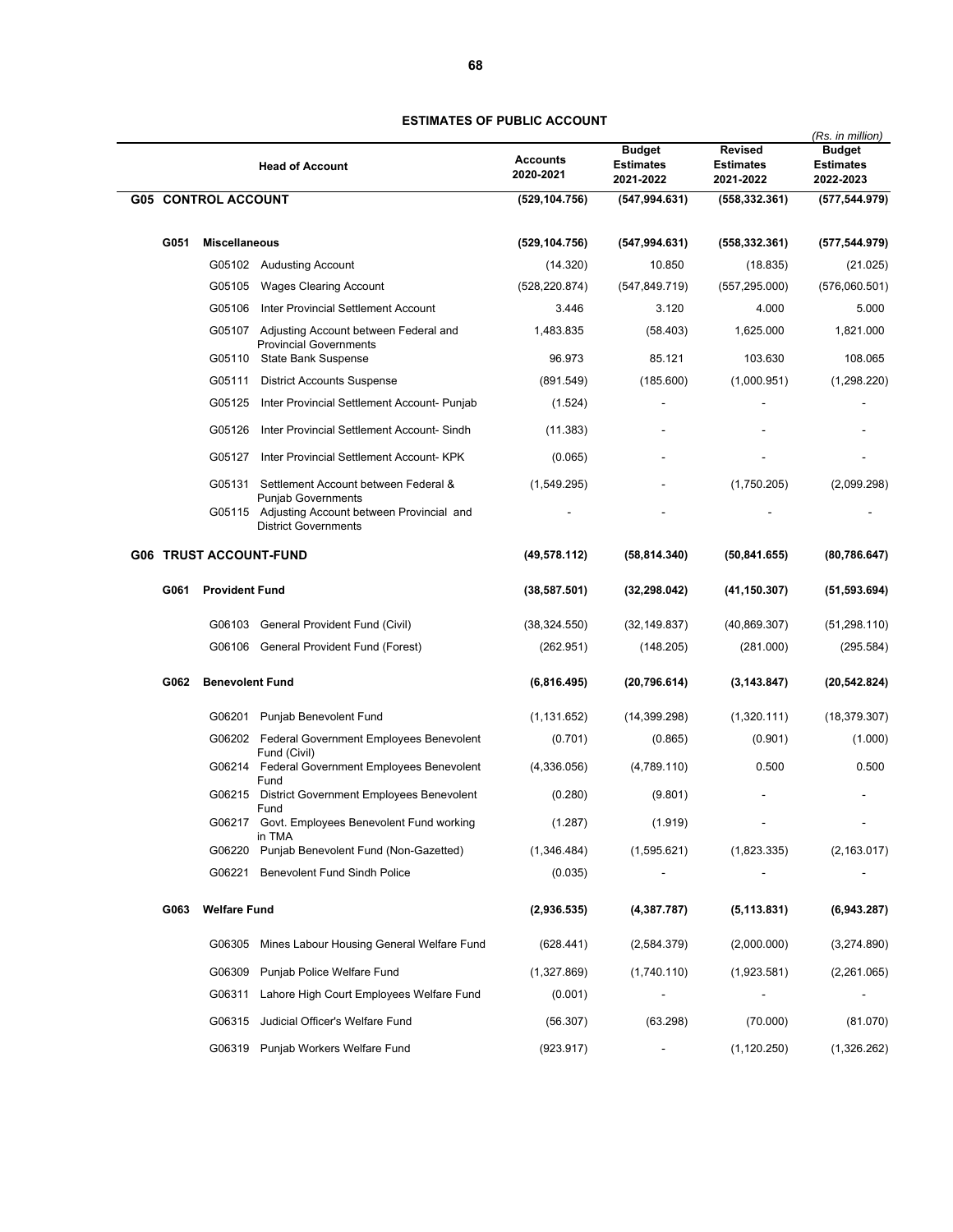|      |                          | <b>Head of Account</b>                                           | Accounts<br>2020-2021 | <b>Budget</b><br><b>Estimates</b><br>2021-2022 | <b>Revised</b><br><b>Estimates</b><br>2021-2022 | (Rs. in million)<br><b>Budget</b><br><b>Estimates</b><br>2022-2023 |
|------|--------------------------|------------------------------------------------------------------|-----------------------|------------------------------------------------|-------------------------------------------------|--------------------------------------------------------------------|
| G064 | <b>Insurance Fund</b>    |                                                                  | (1, 237.581)          | (1,331.897)                                    | (1,433.670)                                     | (1,706.842)                                                        |
|      | G06408                   | Provincial Government Employees Group                            | (1,236.597)           | (1,323.050)                                    | (1,433.145)                                     | (1,706.142)                                                        |
|      | G06409                   | Insurance Fund<br>Fed. Govt. Empl. Group Insurance Fund          | (0.293)               | (0.253)                                        | (0.325)                                         | (0.400)                                                            |
|      | G06411                   | (Civil)<br>District Government Employees Insurance               |                       |                                                |                                                 |                                                                    |
|      |                          | Fund                                                             | (0.189)               | (5.561)                                        |                                                 |                                                                    |
|      | G06412                   | Local Fund Government Employees                                  | (0.311)               | (2.870)                                        |                                                 |                                                                    |
|      | G06413                   | Group Insurance Fund for Govt Employees                          | (0.174)               | (0.163)                                        | (0.200)                                         | (0.300)                                                            |
|      | G06414                   | Insurance Fund of Employees of Punjab                            | (0.017)               |                                                |                                                 |                                                                    |
|      |                          | <b>G10 TRUST ACCOUNTS-OTHERS</b>                                 | (238, 352.660)        | (221, 255.236)                                 | (273, 154.253)                                  | (282,920.218)                                                      |
| G101 |                          | <b>Account of Other Departments</b>                              | (60, 724.730)         | (74, 522.599)                                  | (77, 703.328)                                   | (83,326.939)                                                       |
|      |                          | G10105 Public Works / Pakistan PWD Deposits                      | (0.200)               | (0.200)                                        |                                                 |                                                                    |
|      |                          | G10109 Deposits of Industries Department                         | (21.262)              |                                                |                                                 |                                                                    |
|      |                          | G10111 Food Department Deposit                                   | (676.988)             | (824.330)                                      | (830.050)                                       | (837.252)                                                          |
|      |                          | G10113 PWD Deposits                                              | (52, 645.747)         | (65, 551.163)                                  | (69, 351.179)                                   | (73, 559.980)                                                      |
|      |                          | G10123 Transfer between Forest Offices                           | (0.252)               | $\blacksquare$                                 | (0.280)                                         | (0.300)                                                            |
|      | G10125                   | Transfer between Public Works Officers                           | (1.142)               | (1.173)                                        | (1.500)                                         | (1.670)                                                            |
|      |                          | G10131 Forest Cheques                                            | (7,379.106)           | (8, 145.733)                                   | (7,520.319)                                     | (8,927.737)                                                        |
|      |                          | G10138 Electricity Deposits-Electricity Deptt. AJK<br>Government | (0.033)               |                                                |                                                 |                                                                    |
| G103 |                          | <b>Other Deposits an Reserves</b>                                | (579.950)             | (633.078)                                      | (620.516)                                       | (643.227)                                                          |
|      | G10304                   | <b>Zakat Collection Account</b>                                  | (579.950)             | (633.078)                                      | (620.516)                                       | (643.227)                                                          |
| G104 | <b>Other Remittances</b> |                                                                  | (177, 047.980)        | (146,099.559)                                  | (194, 830.409)                                  | (198,950.052)                                                      |
|      |                          | G10402 Forest Remittances                                        | (1,410.233)           | (1,722.330)                                    | (1,725.309)                                     | (2,009.521)                                                        |
|      | G10407                   | <b>PWD Remittances</b>                                           |                       |                                                |                                                 |                                                                    |
|      | G10407                   | <b>PWD Remittances</b>                                           | (0.002)               | $\overline{a}$                                 | $\blacksquare$                                  | $\overline{\phantom{a}}$                                           |
|      | G10408                   | Remittance into Treasuries                                       | (6,506.737)           | (7,485.210)                                    | (8, 162.120)                                    | (8,738.883)                                                        |
|      | G10409                   | <b>Works Audit Suspense</b>                                      | (586.289)             | (721.230)                                      | (621.230)                                       | (770.558)                                                          |
|      |                          | G10418 Exchange Account between Civil and Pak                    | (0.011)               | (0.123)                                        | (0.123)                                         | (0.123)                                                            |
|      |                          | G10419 Exchange Account between Civil and                        | (0.220)               | (0.227)                                        | 0.275                                           | (0.300)                                                            |
|      |                          | Defence (in Navy)<br>G10425 Cheques                              | (166, 501.972)        | (132, 762.120)                                 | (180, 421.902)                                  | (183, 230.667)                                                     |
|      |                          | G10429 Internal Cheques (Public Works)                           | (2,042.516)           | (3,408.319)                                    | (3,900.000)                                     | (4,200.000)                                                        |
|      |                          | <b>G11 SPECIAL DEPOSIT - INVESTMENTS</b>                         | (104, 755.738)        | (122, 437.883)                                 | (138, 751.988)                                  | (158, 833.601)                                                     |
| G111 |                          | <b>Investment Deposit Accounts</b>                               |                       | (1,000.000)                                    | (1,000.000)                                     | (3,500.000)                                                        |
|      | G11128                   | Punjab General Provident Investment Fund                         |                       | (1,000.000)                                    | (1,000.000)                                     | (3,500.000)                                                        |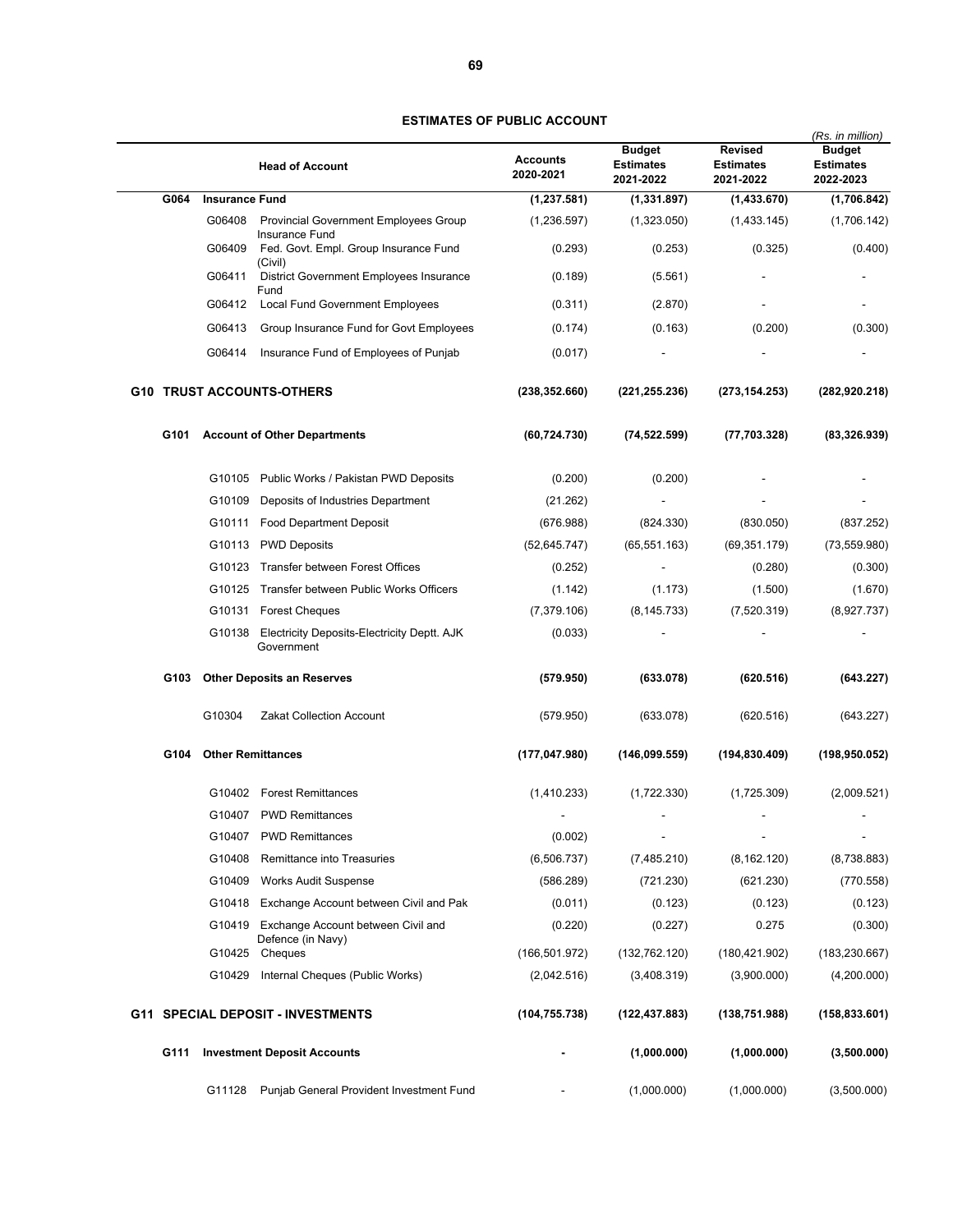|      |                     | <b>Head of Account</b>                                                                                                              | <b>Accounts</b><br>2020-2021 | <b>Budget</b><br><b>Estimates</b><br>2021-2022 | <b>Revised</b><br><b>Estimates</b><br>2021-2022 | (Rs. in million)<br><b>Budget</b><br><b>Estimates</b><br>2022-2023 |
|------|---------------------|-------------------------------------------------------------------------------------------------------------------------------------|------------------------------|------------------------------------------------|-------------------------------------------------|--------------------------------------------------------------------|
| G112 |                     | <b>Others Deposits Account</b>                                                                                                      | (104, 755.738)               | (121, 437.883)                                 | (137, 751.988)                                  | (155, 333.601)                                                     |
|      | G11212              | Deposits of Sugar Cane Development Cess<br>Fund                                                                                     | (2,013.078)                  | (2,762.315)                                    | (2,372.000)                                     | (3,000.999)                                                        |
|      | G11215              | Revenue Deposits                                                                                                                    | (32, 278.306)                | (28,069.111)                                   | (40, 307.526)                                   | (42,309.432)                                                       |
|      | G11216              | <b>Civil and Criminal Courts Deposits</b>                                                                                           | (1.068)                      |                                                | (1.200)                                         | (1.500)                                                            |
|      | G11217              | <b>Personal Deposits</b>                                                                                                            | (25,675.782)                 | (27, 113.260)                                  | (26,039.023)                                    | (32,720.500)                                                       |
|      | G11218              | <b>Forest Deposit</b>                                                                                                               | (468.591)                    | (343.525)                                      | (489.307)                                       | (503.560)                                                          |
|      | G11220              | Deposits in connection with Elections                                                                                               |                              |                                                |                                                 |                                                                    |
|      | G11220              | Deposit in connection with Elections                                                                                                | (0.210)                      |                                                |                                                 |                                                                    |
|      | G11226              | Deposit/and in favour of the Chief Settlement<br>Commissioner                                                                       | (3.273)                      | (58.560)                                       | (58.560)                                        | (62.252)                                                           |
|      | G11238              | Security Deposit of Supply Cell                                                                                                     | (395.740)                    | (285.172)                                      | (415.123)                                       | (428.047)                                                          |
|      | G11240              | Security Deposit of Cashier etc.                                                                                                    | (0.023)                      |                                                |                                                 |                                                                    |
|      | G11252              | Deposit Account under the Punjab Real<br><b>Estate Agents and Motor Vehicles Dealers</b><br>(Regulation of Business) Ordinance 1980 | (0.432)                      |                                                |                                                 |                                                                    |
|      | G11264              | Assignment Account (ADB)                                                                                                            | (18, 284.902)                | (31,039.172)                                   | (33,613.013)                                    | (37, 525.053)                                                      |
|      | G11265              | Assignment Account (Civil)                                                                                                          | (20, 755.526)                | (25, 190.999)                                  | (27, 349.095)                                   | (31,018.120)                                                       |
|      | G11275              | Deposit Account for the Production of<br><b>Balanced Feed</b>                                                                       | (648.309)                    | (643.307)                                      | (657.019)                                       | (669.363)                                                          |
|      | G11276              | Security Deposit of Private Companies                                                                                               | (455.859)                    | (456.714)                                      | (463.567)                                       | (471.111)                                                          |
|      | G11277              | Contribution Govt. Servant Housing<br>Foundation.                                                                                   | (2,441.238)                  | (3,953.047)                                    | (4,221.555)                                     | (4,543.664)                                                        |
|      | G11278              | Deposit for Number Plats & Smart<br><b>Registration Cards</b>                                                                       | (997.023)                    | (1,238.123)                                    | (1,400.000)                                     | (1,700.000)                                                        |
|      | G11281              | Deposit Account of Fees Realized by PA                                                                                              | (0.110)                      |                                                |                                                 |                                                                    |
|      | G11290              | Securities Deposits from Contractors /                                                                                              | (231.679)                    | (177.053)                                      | (250.000)                                       | (260.000)                                                          |
|      | G11294              | Suppliers<br>Deposit Account for Pb. Driving Licence Fee                                                                            | (104.589)                    | (107.525)                                      | (115.000)                                       | (120.000)                                                          |
|      |                     | <b>G12 SPECIAL DEPOSIT FUND</b>                                                                                                     | (6,929.907)                  | (10,606.032)                                   | (11, 919.279)                                   | (12, 166.749)                                                      |
| G121 | <b>Relief Fund</b>  |                                                                                                                                     | (2.346)                      |                                                |                                                 |                                                                    |
|      | G12158              | Punjab Crona Virus Fund                                                                                                             | (2.346)                      |                                                |                                                 |                                                                    |
| G124 |                     | <b>Development Fund</b>                                                                                                             | (0.176)                      |                                                |                                                 |                                                                    |
|      | G12403              | Depreciation Reserve Fund Government                                                                                                | (0.094)                      |                                                |                                                 |                                                                    |
|      | G12421              | Presses<br>Registrar Supreme Court Fund for<br><b>Construction of Dams</b>                                                          | (0.082)                      |                                                |                                                 |                                                                    |
| G127 | <b>Others Funds</b> |                                                                                                                                     | (6,927.385)                  | (6,606.032)                                    | (7,919.279)                                     | (8,666.749)                                                        |
|      | G12713              | Income Tax deduction from Salaries                                                                                                  | (3,867.644)                  | (4, 139.736)                                   | (4,521.625)                                     | (4,949.827)                                                        |
|      | G12714              | Income Tax deduction from<br>Contractors/Suppliers                                                                                  | (2, 140.409)                 | (1,925.445)                                    | (2,441.321)                                     | (2,733.809)                                                        |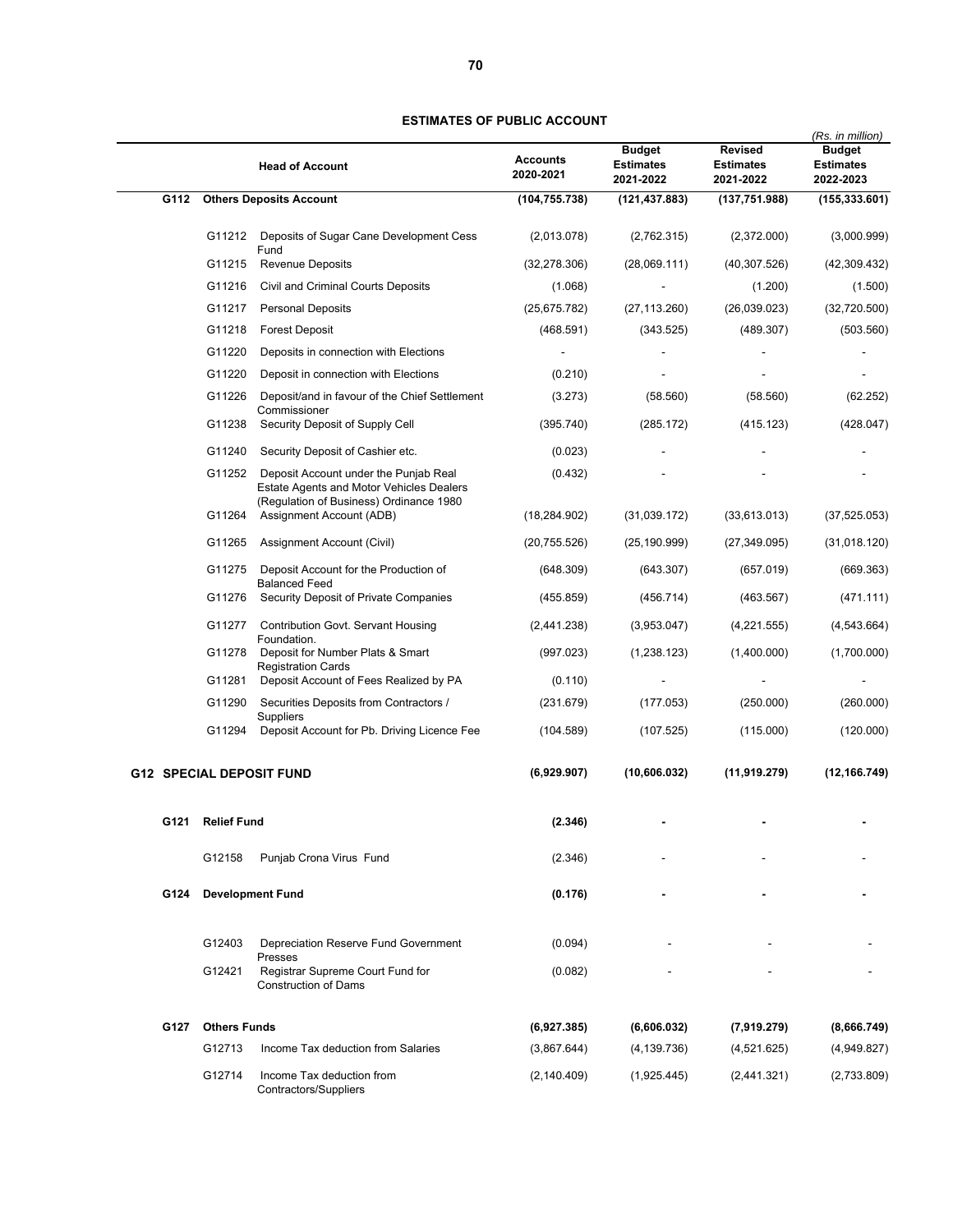|      |                                    | <b>Head of Account</b>                                                                          | <b>Accounts</b><br>2020-2021 | <b>Budget</b><br><b>Estimates</b><br>2021-2022 | <b>Revised</b><br><b>Estimates</b><br>2021-2022 | (Rs. in million)<br><b>Budget</b><br><b>Estimates</b><br>2022-2023 |
|------|------------------------------------|-------------------------------------------------------------------------------------------------|------------------------------|------------------------------------------------|-------------------------------------------------|--------------------------------------------------------------------|
|      | G12717                             | <b>District Fund</b>                                                                            | (7.441)                      | ÷.                                             | (9.000)                                         | (10.000)                                                           |
|      | G12718                             | <b>Municipal Funds</b>                                                                          | (0.010)                      |                                                |                                                 |                                                                    |
|      | G12720                             | Punjab Market Committee Fund                                                                    | (101.920)                    | (59.012)                                       | (107.000)                                       | (115.000)                                                          |
|      | G12741                             | National Fund for Control of Drug Abuse                                                         | (0.012)                      |                                                |                                                 |                                                                    |
|      | G12774                             | National Disaster Management Fund                                                               | (0.399)                      |                                                |                                                 |                                                                    |
|      | G12777                             | Sales Tax deduction at Source under Sales<br>Tax Special Procedure (Withholding) Rules,<br>2007 | (798.036)                    | (481.839)                                      | (825.333)                                       | (840.113)                                                          |
|      | G12785                             | Fund for enhancing vegitable production in<br>Punjab                                            | (11.514)                     |                                                | (15.000)                                        | (18.000)                                                           |
| G128 | <b>Pension Fund</b>                |                                                                                                 |                              | (4,000.000)                                    | (4,000.000)                                     | (3,500.000)                                                        |
|      | G12801                             | Punjab Pension Fund                                                                             |                              | (4,000.000)                                    | (4,000.000)                                     | (3,500.000)                                                        |
|      |                                    | <b>Total Deposits and Reserves</b>                                                              | (928, 721.208)               | (961, 108.162)                                 | (1,032,999.586)                                 | (1, 112, 252.254)                                                  |
|      |                                    | <b>TOTAL LIABILITIES</b>                                                                        | (1,923,547.036)              | (1,774,181.632)                                | (2,058,485.410)                                 | (2, 180, 730.264)                                                  |
|      |                                    | <b>TOTAL EQUITIES</b>                                                                           |                              |                                                |                                                 |                                                                    |
|      | <b>Total Public Account Credit</b> |                                                                                                 | (197, 788.148)               | (369, 648.711)                                 | (350, 705.369)                                  | (429, 421.557)                                                     |
|      | <b>TOTAL PROVINCIAL RECEIPTS</b>   |                                                                                                 | 2,165,777.405                | 3,022,663.142                                  | 3,131,470.863                                   | 3,655,812.815                                                      |
|      |                                    | ACCOUNT NO.I (PCF)                                                                              | 1,946,929.333                | 2,602,323.798                                  | 2,619,120.723                                   | 3,104,832.815                                                      |
|      |                                    | ACCOUNT NO.II (PCF)                                                                             | 218,848.072                  | 420,339.344                                    | 512,350.140                                     | 550,980.000                                                        |
|      |                                    | <b>OPENING BALANCE</b>                                                                          |                              |                                                |                                                 |                                                                    |
|      |                                    | <b>ACCOUNT NO.I</b>                                                                             |                              |                                                |                                                 |                                                                    |
|      |                                    | <b>ACCOUNT NO.II</b>                                                                            |                              |                                                |                                                 |                                                                    |
|      |                                    | <b>GRAND TOTAL</b>                                                                              | 2,165,777.405                | 3,022,663.142                                  | 3,131,470.863                                   | 3,655,812.815                                                      |
|      |                                    |                                                                                                 |                              |                                                |                                                 |                                                                    |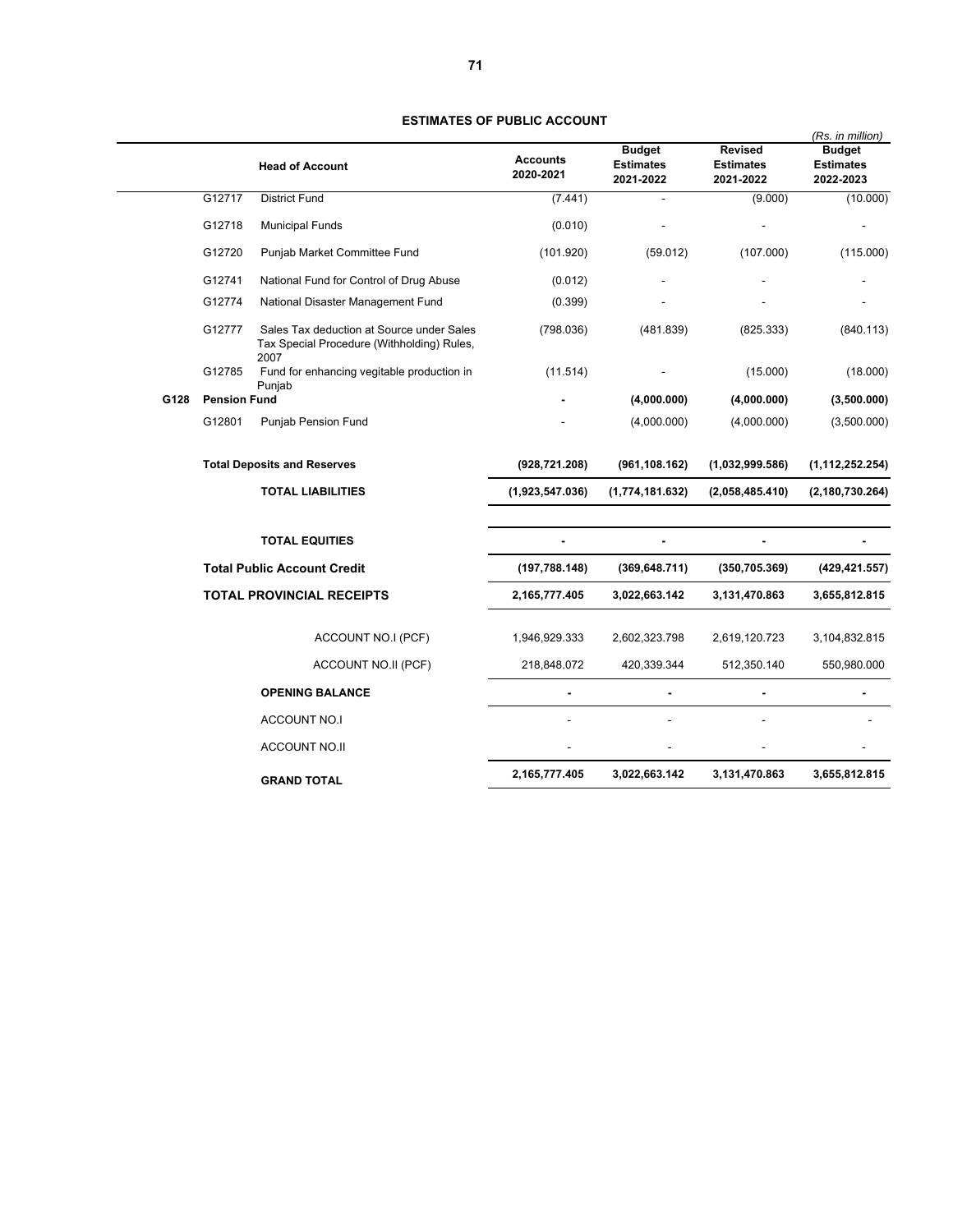| <b>Head of Account</b>            |                                |                                                                                                    | <b>Accounts</b> | <b>Budget</b><br><b>Estimates</b> | <b>Revised</b><br><b>Estimates</b> | (Rs. in million)<br><b>Budget</b><br><b>Estimates</b> |
|-----------------------------------|--------------------------------|----------------------------------------------------------------------------------------------------|-----------------|-----------------------------------|------------------------------------|-------------------------------------------------------|
|                                   |                                |                                                                                                    | 2020-2021       | 2021-2022                         | 2021-2022                          | 2022-2023                                             |
|                                   |                                | PUBLIC ACCOUNT OF THE PROVINCE (P)                                                                 |                 |                                   |                                    |                                                       |
|                                   |                                | <b>DISBURSEMENT</b>                                                                                |                 |                                   |                                    |                                                       |
|                                   | <b>CURRENT ASSETS</b>          |                                                                                                    |                 |                                   |                                    |                                                       |
| <b>F01 CASH AND BANK BALANCES</b> |                                |                                                                                                    | (1,611,175.844) | (1,536,677.593)                   | (1,852,852.221)                    | (1,910,411.013)                                       |
| F011                              | <b>Balance with SBP</b>        |                                                                                                    | (1,611,175.844) | (1,536,677.593)                   | (1,852,852.221)                    | (1,910,411.013)                                       |
|                                   |                                | F01101 Non Food Account                                                                            | (1,437,395.694) | (1,520,677.593)                   | (1,653,005.048)                    | (1,704,874.833)                                       |
|                                   |                                | F01102 Food Account                                                                                | (173, 780.150)  | (16,000.000)                      | (199, 847.173)                     | (205, 536.180)                                        |
|                                   | <b>F02 RECEIVABLES</b>         |                                                                                                    | 456.277         | 467.079                           | 495.115                            | 518.753                                               |
| F021                              |                                | <b>Loans and Advances</b>                                                                          | 456.277         | 467.079                           | 495.115                            | 518.753                                               |
|                                   |                                | F02113 Account with Government Servants                                                            | 24.377          | 29.587                            | 33.244                             | 35.462                                                |
|                                   | F02119                         | <b>OB Advances (Civil)</b>                                                                         | 52.187          | 45.792                            | 51.011                             | 53.620                                                |
|                                   | F02148                         | <b>Forest Advances</b>                                                                             | 379.713         | 391.700                           | 410.860                            | 429.671                                               |
|                                   |                                | <b>TOTAL ASSETS</b>                                                                                | (1,610,719.567) | (1,536,210.514)                   | (1,852,357.106)                    | (1,909,892.260)                                       |
| <b>G LIABILITIES</b>              |                                |                                                                                                    |                 |                                   |                                    |                                                       |
|                                   | <b>G01 Current Liabilities</b> |                                                                                                    | 994,819.505     | 957,833.430                       | 1,119,533.169                      | 1,183,067.578                                         |
|                                   |                                | G011 Cheque Clearing Account                                                                       | 1,009,605.677   | 941,296.320                       | 1,100,342.348                      | 1,160,396.191                                         |
|                                   |                                | G01101 Non Food Account                                                                            | 0.438           |                                   |                                    |                                                       |
|                                   |                                | G01112 Ch. Pay. Cler. A/C (Food A/C) SBP                                                           | 15,005.885      | 13,648.345                        | 15,148.934                         | 17,399.816                                            |
|                                   |                                | G01132 Ch. Pay. Cler. A/C (Non Food A/C) SBP                                                       | 381,914.738     | 357,024.517                       | 400,215.990                        | 429,311.727                                           |
|                                   |                                | G01142 Cheque Payment Clearing Account (Food                                                       | 1,313.010       | 1,719.792                         | 1,987.123                          | 2,125.767                                             |
|                                   |                                | Account) NBP<br>G01147 Cheque Pay Clearance Account (Non Food                                      | 312,775.522     | 329,825.637                       | 355,464.413                        | 370,103.189                                           |
|                                   |                                | Account) NBP<br>G01190 Outstanding Commitments                                                     | 298,596.084     | 239,078.029                       | 327,525.888                        | 341,455.692                                           |
|                                   | G012 Others                    |                                                                                                    | (14, 786.172)   | 16,537.110                        | 19,190.821                         | 22,671.387                                            |
|                                   | G01201                         | <b>Outstanding Commitments</b>                                                                     | (14, 786.172)   | 16,537.110                        | 19,190.821                         | 22,671.387                                            |
|                                   | <b>G05 Control Account</b>     |                                                                                                    | 527,174.178     | 548,012.408                       | 597,130.641                        | 631,592.505                                           |
| G051                              | <b>Miscellaneous</b>           |                                                                                                    | 527,174.178     | 548,012.408                       | 597,130.641                        | 631,592.505                                           |
|                                   |                                | G05102 Audusting Account                                                                           | 13.814          | 8.110                             | 15.890                             | 18.333                                                |
|                                   | G05105                         | <b>Wages Clearing Account</b>                                                                      | 528,216.433     | 545,312.187                       | 594,241.207                        | 628,610.295                                           |
|                                   | G05106                         | Inter Provincial Settlement Account                                                                | (0.001)         | $\overline{a}$                    | $\blacksquare$                     | $\overline{\phantom{0}}$                              |
|                                   | G05107                         | Adjusting Account between Federal and<br><b>Provincial Governments</b>                             | (51.770)        | 61.325                            | 61.325                             | 65.110                                                |
|                                   |                                | G05110 State Bank Suspense                                                                         | (1, 184.027)    | 1,721.019                         | 1,893.120                          | 1,979.171                                             |
|                                   | G05111                         | <b>District Accounts Suspense</b>                                                                  | 171.315         | 909.767                           | 909.767                            | 909.767                                               |
|                                   |                                | G05112 Letter of Credit Suspense                                                                   | 1.524           | $\blacksquare$                    | 1.753                              | 1.905                                                 |
|                                   |                                | G05131 Settlement Account between Federal &                                                        | 6.890           |                                   | 7.579                              | 7.924                                                 |
|                                   | G05115                         | <b>Punjab Governments</b><br>Adjusting Account between Provincial &<br><b>District Governments</b> |                 |                                   |                                    | $\blacksquare$                                        |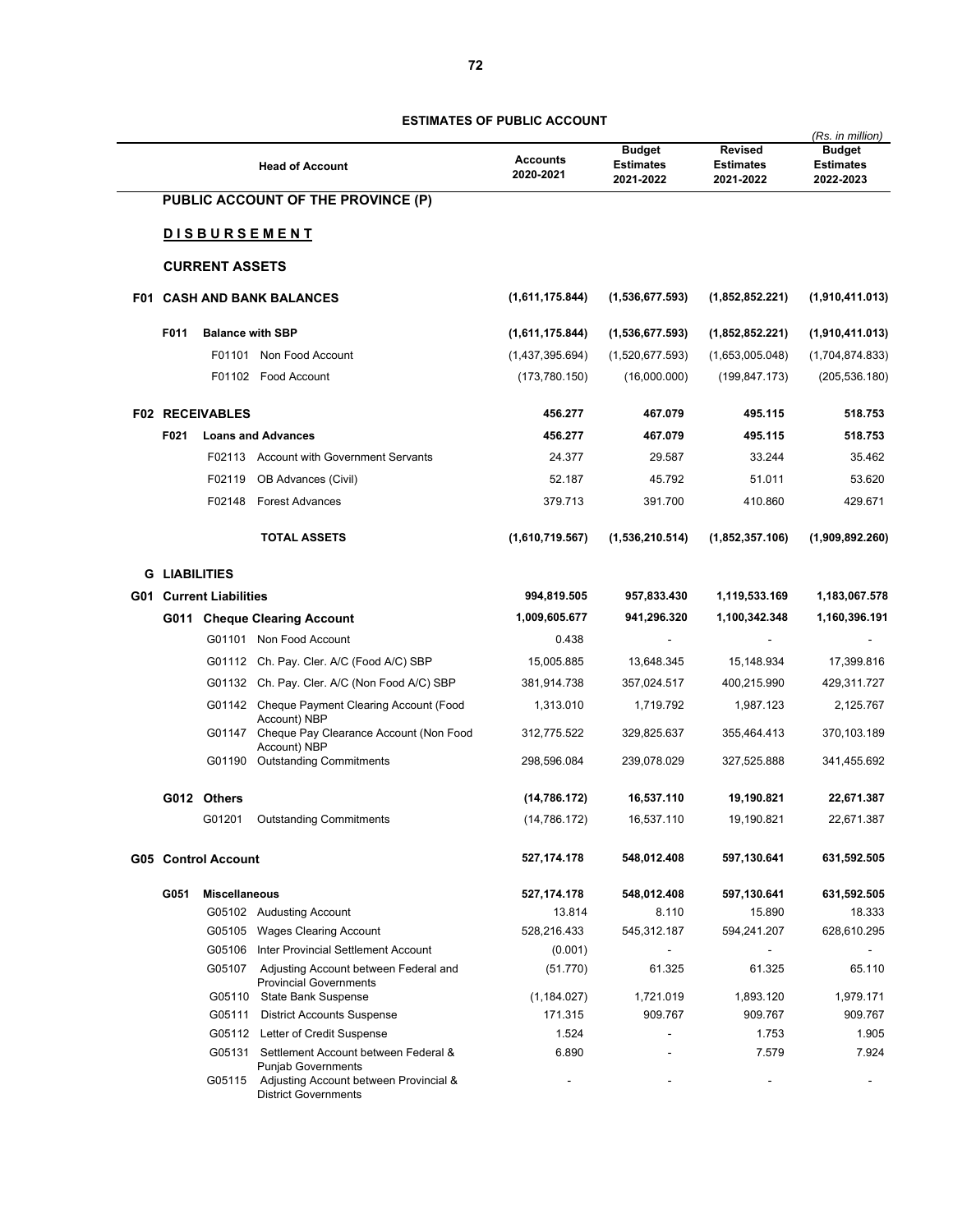|                                             |                               | <b>Head of Account</b>                                                           | <b>Accounts</b><br>2020-2021 | <b>Budget</b><br><b>Estimates</b><br>2021-2022 | <b>Revised</b><br><b>Estimates</b><br>2021-2022 | (Rs. in million)<br><b>Budget</b><br><b>Estimates</b><br>2022-2023 |
|---------------------------------------------|-------------------------------|----------------------------------------------------------------------------------|------------------------------|------------------------------------------------|-------------------------------------------------|--------------------------------------------------------------------|
|                                             | <b>G06 Trust Account Fund</b> |                                                                                  | 44,235.847                   | 54,981.755                                     | 62,590.500                                      | 66,653.067                                                         |
| G061                                        | <b>Provident Fund</b>         |                                                                                  | 32,020.630                   | 43,313.109                                     | 48,518.305                                      | 51,717.547                                                         |
|                                             | G06103                        | General Provident Fund (Civil)                                                   | 31,842.417                   | 43,134.064                                     | 48,318.305                                      | 51,502.547                                                         |
|                                             |                               | G06106 General Provident Fund (Forest)                                           | 178.213                      | 179.045                                        | 200.000                                         | 215.000                                                            |
| G062                                        | <b>Benevolent Fund</b>        |                                                                                  | 9,505.153                    | 8,722.902                                      | 10,862.436                                      | 11,530.585                                                         |
|                                             | G06201                        | Punjab Benevolent Fund                                                           | 1,550.051                    | 1,648.072                                      | 1,725.574                                       | 1,803.077                                                          |
|                                             | G06202                        | Federal Government Employees Benevolent<br>Fund                                  | 0.006                        |                                                |                                                 |                                                                    |
|                                             | G06214                        | Provincial Govt. Employees Benevolent Fund                                       | 6,139.285                    | 5,119.260                                      | 7,000.000                                       | 7,500.000                                                          |
|                                             | G06215                        | District Government Employees Benevolent                                         | (0.005)                      |                                                |                                                 |                                                                    |
|                                             | G06217                        | Fund<br>Government Employees Benevolent Fund                                     | 2.860                        |                                                |                                                 |                                                                    |
|                                             | G06220                        | working in T<br>Punjab Benevolent Fund (Non-Gazetted)                            | 1,812.921                    | 1,955.570                                      | 2,136.862                                       | 2,227.508                                                          |
|                                             | G06221                        | <b>Benevolent Fund Sindh Police</b>                                              | 0.035                        |                                                |                                                 |                                                                    |
| G063                                        | <b>Welfare Fund</b>           |                                                                                  | 1,498.429                    | 1,945.073                                      | 2,087.945                                       | 2,161.977                                                          |
|                                             |                               | G06309 Punjab Police Welfare Fund                                                | 1,428.725                    | 1,863.998                                      | 2,006.870                                       | 2,078.306                                                          |
|                                             |                               | G06311 Lahore High Court Employees Welfare Fund                                  | 0.001                        |                                                |                                                 |                                                                    |
|                                             |                               | G06315 Judicial Officer's Welfare Fund                                           | 69.703                       | 81.075                                         | 81.075                                          | 83.671                                                             |
| G064                                        | <b>Insurance Fund</b>         |                                                                                  | 1,211.635                    | 1,000.671                                      | 1,121.814                                       | 1,242.958                                                          |
|                                             | G06408                        | <b>Provincial Government Employees Group</b><br>Insurance Fund                   | 1,211.438                    | 1,000.671                                      | 1,121.814                                       | 1,242.958                                                          |
|                                             | G06409                        | Federal Government Employees Group<br>Insurance Fund (Civil)                     | 0.006                        |                                                |                                                 |                                                                    |
|                                             | G06411                        | District Government Employees Group<br>Insurance Fund                            | 0.005                        |                                                |                                                 |                                                                    |
|                                             | G06413                        | Group Insurance Fund for Government                                              | 0.169                        |                                                |                                                 |                                                                    |
|                                             | G06414                        | Emplopyees<br>Insurance Fund of Employees of Punjab<br><b>Emergency Services</b> | 0.017                        |                                                |                                                 |                                                                    |
|                                             |                               | <b>G10 TRUST ACCOUNTS-OTHERS</b>                                                 | 235,213.310                  | 210,743.249                                    | 278,347.341                                     | 297,768.671                                                        |
| G101<br><b>Account of Other Departments</b> |                               |                                                                                  | 58,307.261                   | 53,156.884                                     | 62,040.995                                      | 68,939.987                                                         |
|                                             | G10109                        | Deposits of Industries Department                                                |                              |                                                |                                                 |                                                                    |
|                                             | G10109                        | Deposits of Industries Department                                                | 21.263                       |                                                | 24.121                                          | 26.629                                                             |
|                                             | G10111                        | <b>Food Department Deposits</b>                                                  | 454.895                      | 273.711                                        | 459.060                                         | 463.998                                                            |
|                                             | G10113                        | Pak PWD Deposits                                                                 | 50,924.327                   | 45,553.175                                     | 53,191.824                                      | 59,738.040                                                         |
|                                             | G10123                        | <b>Transfer between Forest Offices</b>                                           | 0.094                        |                                                |                                                 |                                                                    |
|                                             | G10125                        | Transfer between PW Offices                                                      | 0.068                        |                                                |                                                 |                                                                    |
|                                             | G10131                        | <b>Forest Cheques</b>                                                            | 6,906.614                    | 7,329.998                                      | 8,365.990                                       | 8,711.320                                                          |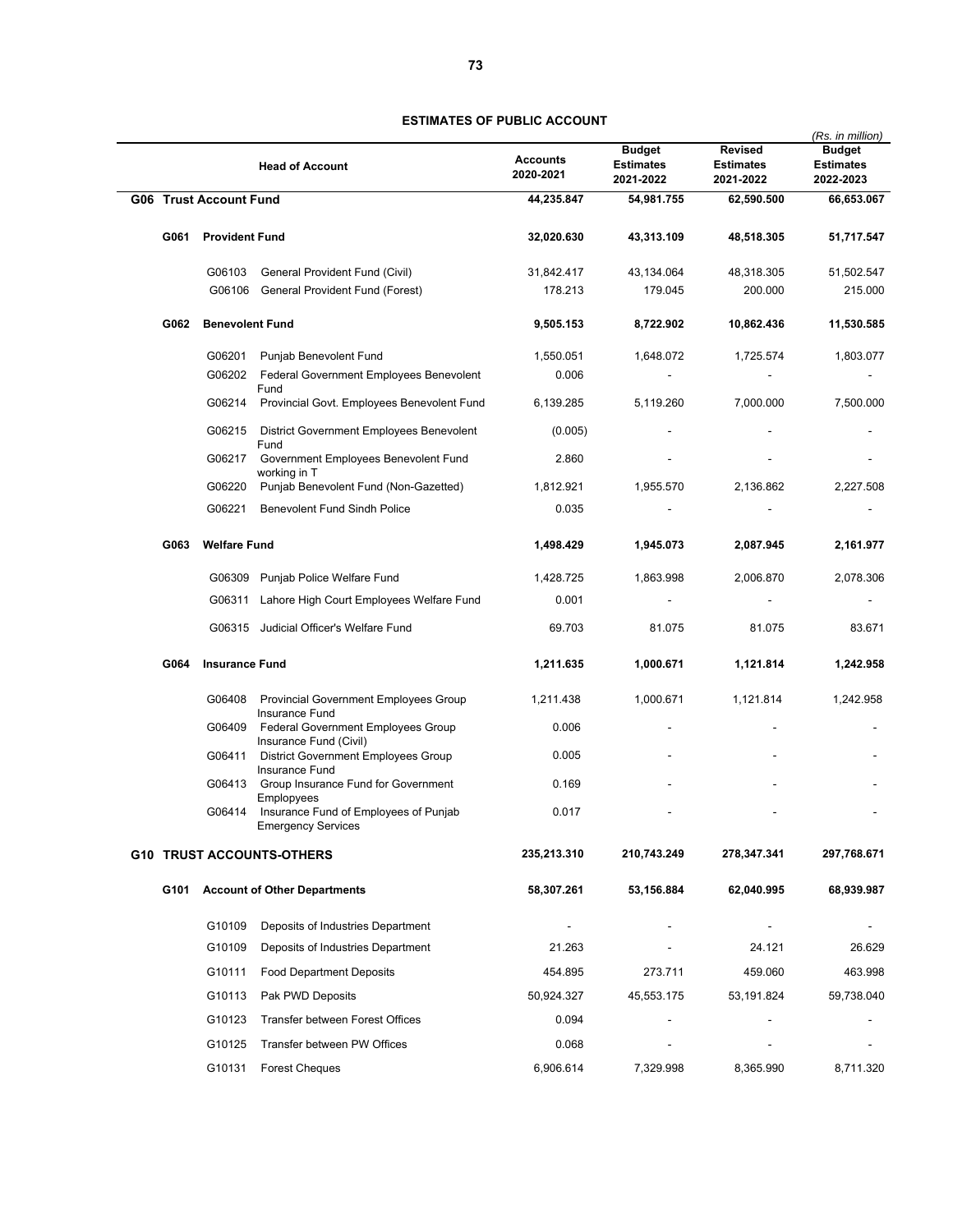|      | <b>Head of Account</b>                   |                                                                | <b>Accounts</b><br>2020-2021 | <b>Budget</b><br><b>Estimates</b><br>2021-2022 | <b>Revised</b><br><b>Estimates</b><br>2021-2022 | (Rs. in million)<br><b>Budget</b><br><b>Estimates</b><br>2022-2023 |
|------|------------------------------------------|----------------------------------------------------------------|------------------------------|------------------------------------------------|-------------------------------------------------|--------------------------------------------------------------------|
| G103 | <b>Other Deposits &amp; Reserves</b>     |                                                                | 541.527                      | 565.121                                        | 592.197                                         | 608.443                                                            |
|      | G10304                                   | <b>Zakat Collection Account</b>                                | 541.527                      | 565.121                                        | 592.197                                         | 608.443                                                            |
| G104 | <b>Other Remittance</b>                  |                                                                | 176,364.522                  | 157,021.244                                    | 215,714.149                                     | 228,220.241                                                        |
|      | G10402                                   | <b>Forest Remittances</b>                                      | 1,229.434                    | 1,450.629                                      | 1,635.044                                       | 1,757.987                                                          |
|      | G10407                                   | <b>PWD Remittances</b>                                         |                              |                                                |                                                 |                                                                    |
|      | G10408                                   | Remittance into Treasuries                                     | 5,531.075                    | 4,345.808                                      | 6,084.182                                       | 6,416.040                                                          |
|      | G10409                                   | <b>Works Audit Suspense</b>                                    | 28.835                       | 15,825.176                                     | 15,825.170                                      | 17,281.668                                                         |
|      | G10419                                   | Exchange Account between Civil and<br>Defence (including Navy) | 0.218                        |                                                |                                                 |                                                                    |
|      | G10425                                   | Cheques                                                        | 167,254.060                  | 133,476.252                                    | 189,616.763                                     | 199,979.466                                                        |
|      | G10429                                   | Internal Cheques (Public Works)                                | 2,320.900                    | 1,923.379                                      | 2,552.990                                       | 2,785.080                                                          |
|      | <b>G11 SPECIAL DEPOSIT - INVESTMENTS</b> |                                                                | 85,698.307                   | 124,684.191                                    | 134,530.470                                     | 149,471.474                                                        |
| G111 |                                          | <b>Investment Deposit Accounts</b>                             |                              | 1,000.000                                      | 1,000.000                                       | 3,500.000                                                          |
|      |                                          | G11128 Punjab General Provident Investment Fund                |                              | 1,000.000                                      | 1,000.000                                       | 3,500.000                                                          |
| G112 | <b>Others Deposits Account</b>           |                                                                | 85,698.307                   | 123,684.191                                    | 133,530.470                                     | 145,971.474                                                        |
|      |                                          | G11212 Deposits of Sugar Cane Dev. Cess Fund                   | 2,398.333                    | 1,985.281                                      | 2,518.249                                       | 2,638.166                                                          |
|      |                                          | G11215 Revenue Deposits                                        | 14,723.950                   | 22,970.000                                     | 24,442.395                                      | 25,178.592                                                         |
|      |                                          | G11217 Personal Deposits                                       | 23,632.426                   | 45,933.668                                     | 48,296.910                                      | 52,660.153                                                         |
|      | G11218                                   | <b>Forest Deposits</b>                                         | 481.573                      | 405.192                                        | 505.651                                         | 529.730                                                            |
|      | G11238                                   | Security Deposit of Supply Cell                                | 257.060                      | 238.454                                        | 264.771                                         | 269.913                                                            |
|      | G11264                                   | Assignment account (ADB)                                       | 18,284.975                   | 22,281.958                                     | 25,024.704                                      | 29,767.450                                                         |
|      | G11265                                   | Assignment Account (Civil)                                     | 20,755.526                   | 23,941.268                                     | 26,016.820                                      | 28,092.373                                                         |
|      | G11275                                   | Deposits account Govt. Livestock Farms<br>(Balanced Feed)      | 448.793                      | 507.956                                        | 530.395                                         | 552.835                                                            |
|      | G11276                                   | Security Deposit of Private Companies                          | 325.941                      | 435.105                                        | 451.402                                         | 467.699                                                            |
|      | G11277                                   | <b>Contribution GHSF</b>                                       | 2,318.055                    | 2,814.105                                      | 3,045.910                                       | 3,277.716                                                          |
|      | G11278                                   | Deposit for number plats & Smart Reg. Cards                    | 1,824.054                    | 1,970.955                                      | 2,153.360                                       | 2,244.563                                                          |
|      | G11290                                   | Securities Deposits from Contractor /<br>Suppliers             | 180.298                      | 113.024                                        | 189.312                                         | 198.327                                                            |
|      | G11294                                   | Deposit Account for Pb. Driving License Fee                    | 67.323                       | 87.225                                         | 90.591                                          | 93.957                                                             |
|      | G12 Special Deposit Fund                 |                                                                | 6,609.401                    | 9,604.192                                      | 10,930.354                                      | 10,760.522                                                         |
| G12  | <b>Relief Funds</b>                      |                                                                | 10.397                       | 13.515                                         | 15.074                                          | 16.114                                                             |
|      | G12158                                   | Punjab Crona Virus Fund                                        | 10.397                       | 13.515                                         | 15.074                                          | 16.114                                                             |
| G127 | <b>Other Funds</b>                       |                                                                | 6,599.004                    | 5,590.677                                      | 6,915.280                                       | 7,244.408                                                          |
|      |                                          | G12713 Income Tax Deduction from Salaries                      | 3,773.543                    | 3,549.735                                      | 3,962.220                                       | 4,150.897                                                          |
|      | G12714                                   | Income Tax Deduction from Contractor /<br>Suppliers            | 2,054.658                    | 1,745.103                                      | 2,157.390                                       | 2,260.123                                                          |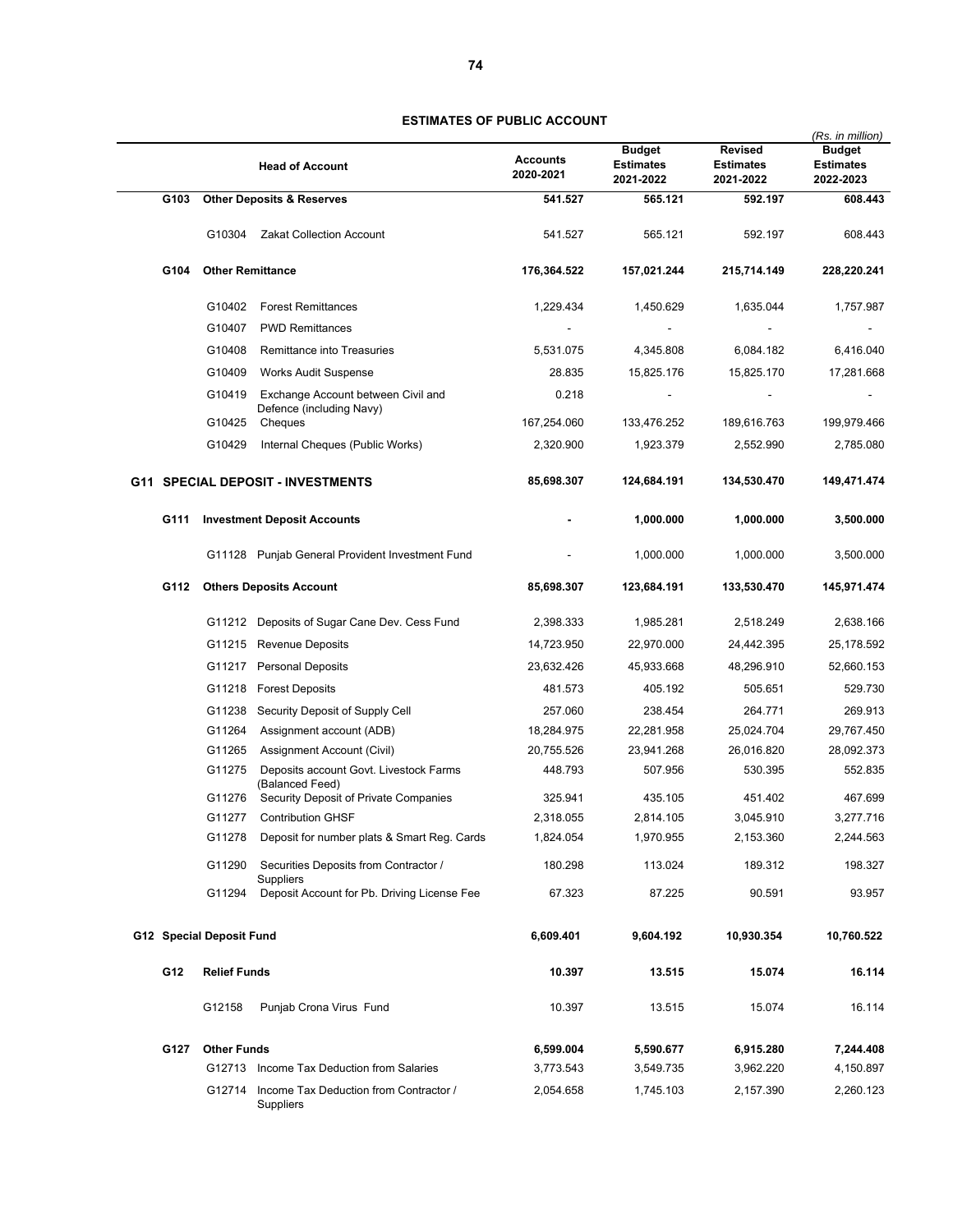|     |      |                     | <b>Head of Account</b>                          | <b>Accounts</b><br>2020-2021 | <b>Budget</b><br><b>Estimates</b><br>2021-2022 | <b>Revised</b><br><b>Estimates</b><br>2021-2022 | (Rs. in million)<br><b>Budget</b><br><b>Estimates</b><br>2022-2023 |
|-----|------|---------------------|-------------------------------------------------|------------------------------|------------------------------------------------|-------------------------------------------------|--------------------------------------------------------------------|
|     |      | G12720              | Punjab Market Committee Fund                    | 71.231                       | 39.000                                         | 78.354                                          | 81.915                                                             |
|     |      | G12773              | Funds for Ayub Teaching Hospital,<br>Abbottabad |                              |                                                |                                                 |                                                                    |
|     |      | G12774              | National Disaster Management Fund               | 0.421                        |                                                |                                                 |                                                                    |
|     |      | G12777              | Adv. pmt of tax U/S 53 of the I.tax Ord.        | 683.156                      | 256.839                                        | 717.316                                         | 751.473                                                            |
|     |      | G12785              | Fund for enhancing Vegitatble Production        | 15.995                       |                                                |                                                 |                                                                    |
|     | G128 | <b>Pension Fund</b> |                                                 |                              | 4,000.000                                      | 4,000.000                                       | 3,500.000                                                          |
|     |      | G12801              | <b>Punjab Pension Fund</b>                      |                              | 4,000.000                                      | 4,000.000                                       | 3,500.000                                                          |
|     |      |                     | <b>TOTAL LIABILITY</b>                          | 1,893,750.548                | 1,905,859.225                                  | 2,203,062.475                                   | 2,339,313.817                                                      |
| H01 |      | <b>EQUITIES</b>     |                                                 | 2,087.271                    |                                                |                                                 |                                                                    |
|     | H011 | <b>Equities</b>     |                                                 | 2,087.271                    |                                                |                                                 |                                                                    |
|     |      | H01101              | <b>Residual Equity</b>                          | 2,087.271                    |                                                |                                                 |                                                                    |
|     |      |                     | <b>TOTAL EQUITIES</b>                           | 2,087.271                    | $\blacksquare$                                 | $\blacksquare$                                  | ۰                                                                  |
|     |      |                     | <b>Total Public Account Expenditure</b>         | 285,118.252                  | 369,648.711                                    | 350,705.369                                     | 429,421.557                                                        |
|     |      |                     | <b>NET PUBLIC ACCOUNT (P)</b>                   | 87,330.104                   | 0.000                                          | 0.000                                           | 0.000                                                              |
|     |      |                     | <b>Total Provincial Disbursement</b>            | 2,165,777.404                | 2,897,663.142                                  | 3,015,651.301                                   | 3,530,812.815                                                      |
|     |      |                     | Account No. I (PCF)                             | 1,955,124.410                | 2,477,323.798                                  | 2,503,301.161                                   | 2,979,832.815                                                      |
|     |      |                     | Account No. II (PCF)                            | 210,652.994                  | 420,339.344                                    | 512,350.140                                     | 550,980.000                                                        |
|     |      |                     | <b>Opening Balance</b>                          |                              | ä,                                             | $\blacksquare$                                  |                                                                    |
|     |      |                     | Account No. I                                   |                              | L,                                             |                                                 |                                                                    |
|     |      |                     | Account No. II                                  |                              |                                                |                                                 |                                                                    |
|     |      | <b>GRAND TOTAL</b>  |                                                 | 2,165,777.404                | 2,897,663.142                                  | 3,015,651.301                                   | 3,530,812.815                                                      |